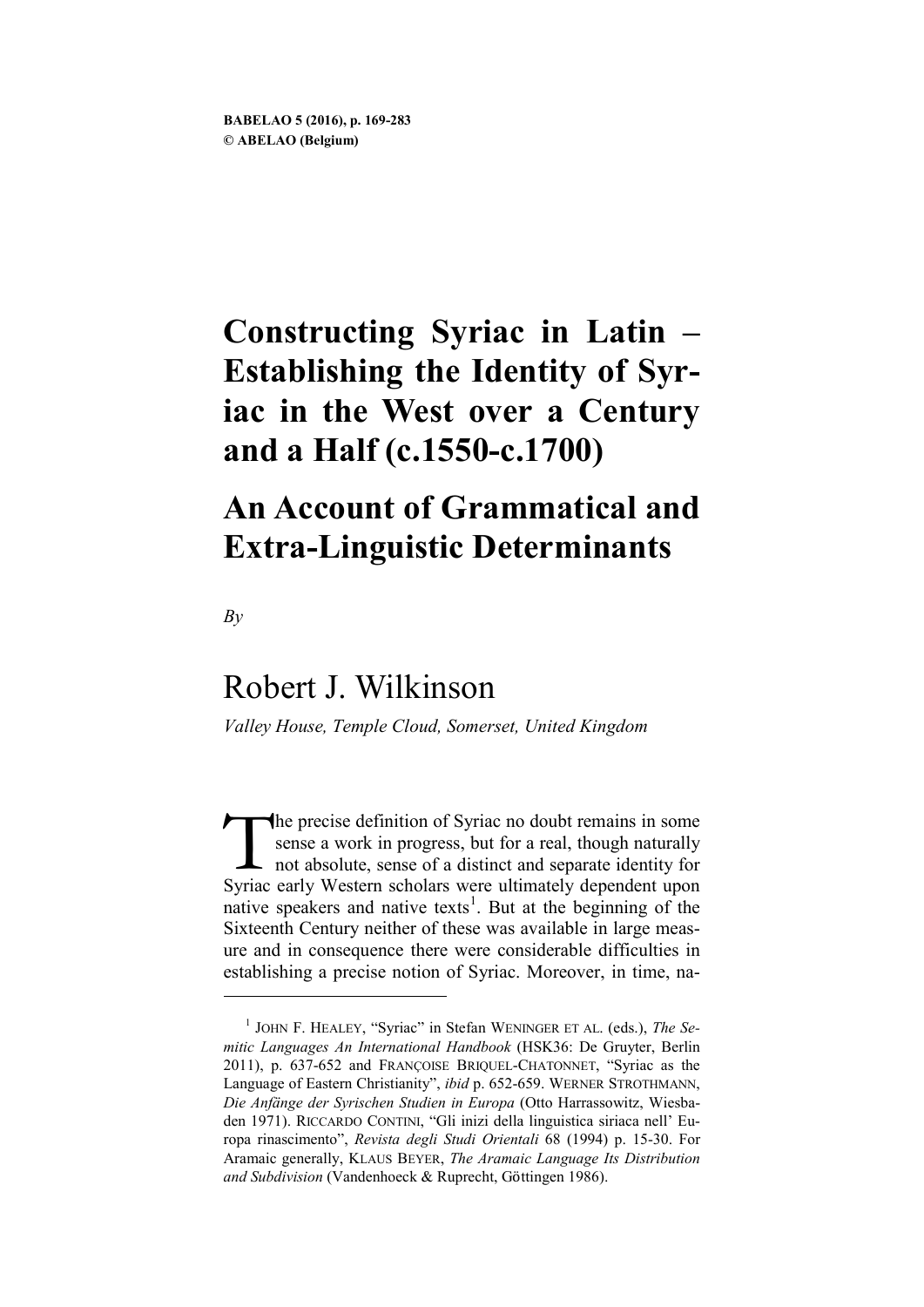tive speakers themselves brought their own traditional views of the age and features of the language which were not entirely accurate. Further, there was lacking an exact and agreed terminology which might have helped a measured and precise placement of Syriac within Aramaic. There was, of course, the indisputable *similarity* of Syriac to earlier forms of Aramaic with which Christian scholars were becoming familiar— biblical Aramaic, targumic Aramaic<sup>[2](#page-1-0)</sup>, the language of the Mishnah and Talmuds<sup>[3](#page-1-1)</sup> and finally, with Postel, the Aramaic of later Jewish works like the Zohar but achieving further distinc-tion was difficult<sup>[4](#page-1-2)</sup>. These varieties are now properly seen as

<span id="page-1-2"></span><sup>4</sup> Postel described the language of the Zohar which he believed to have been compiled by Simon ben Iochai as: *Chaldaica sive vulgaris syriaca*, F. SECRET*, Le Zohar chez les Kabbalistes chrétiens de la Renaissance* (Librairie Durlacher, Paris 1958) p. 57. I observe Postel's promiscuous use of *lingua Chaldaica* to cover Targumic, Talmudic and Zoharic Aramaic as

<u>.</u>

<span id="page-1-0"></span><sup>&</sup>lt;sup>2</sup> Targums translated into Latin in the Sixteenth Century appeared in two distinctly different kinds of publications; polyglot bibles and small annotated editions, usually of single books for use as textbooks. A targum was published as part of Agostino Giustiniani's *Psalterium hebraeum, graecum, arabicum et chaldaeum,* Genoa, 1516. Giustiniani provided not only the targumic text of the Psalms but also a Latin translation. Cardinal Jimenez spent about 50,000 gold ducats on preparing the text of his Complutensian Polyglot (1514-1517) for printing. The editors provided *Targum Onqelos* in Aramaic and a facing Latin translation. The Antwerp Polyglot Bible contained targums to nearly every book of the Hebrew Bible, with facing Latin translation by Benito Arias Montano, the editor-in-chief, himself. Volume VIII also included Franz Raphelengius's collation of variant readings in the Targums.

<span id="page-1-1"></span> $3$  It was very difficult for any sixteenth-century Christian scholar to study Talmud without a Jewish guide. For want of which, Wolfgang Capito gave his Talmud to Conrad Pellican in Zurich in 1526. Pellican was helped from 1538-1540 by a Jewish convert Michael Adam and between them they produced a Latin version of seventeen tractates from both Talmuds, but this remained in manuscript. Pellican's motives were explicitly apologetic. (CHRISTOPH ZURICHER, *Konrad Pellikans Wirken in Zurich, 1526-1556*  (Züricher Beitrage zur Reformationsgeschichte 4 (Theologischer Verlag, Zürich 1975) p. 169-74, 190-91.) Those few Christians who were not Jewish converts involved in the censorship of the Talmud similarly had to learn from those with a Jewish formation. Immanuel Tremellius (a convert) was involved in the censorship of the Basel Talmud between 1578 and 1580. His former student from the University of Heidelberg, Pierre Chevalier was also involved. A third censor Marius Marinus, the papal inquisitor of Venice. Marinus had first learned Hebrew from Pablo Veneto, a Jewish convert and a fellow Augustinian in the Congregation of S. Salvator of Brescia. Later Marinus was further instructed by Samuel Archevolti in Venice at the same time that young Leon Modena studied with him. See FAUSTO PARENTE, "The Index, The Holy Office, The Condemnation of the Talmud and Publication of Clement VIII's Index" in GIGLIOLA FRAGNITO, *Church, Censorship and Culture in Early Modern Italy* (Cambridge University Press, 2001) p. 171-72. Johannes Coccejus and Constantijn L'Empereur in the early Seventeenth Century began to use of the Talmud as a source for understanding the Bible; P. T. VAN ROODEN, *Theology, Biblical Scholarship, and Rabbinic Studies* (E. J. Brill, Leiden 1989) p. 119-30, 179-82.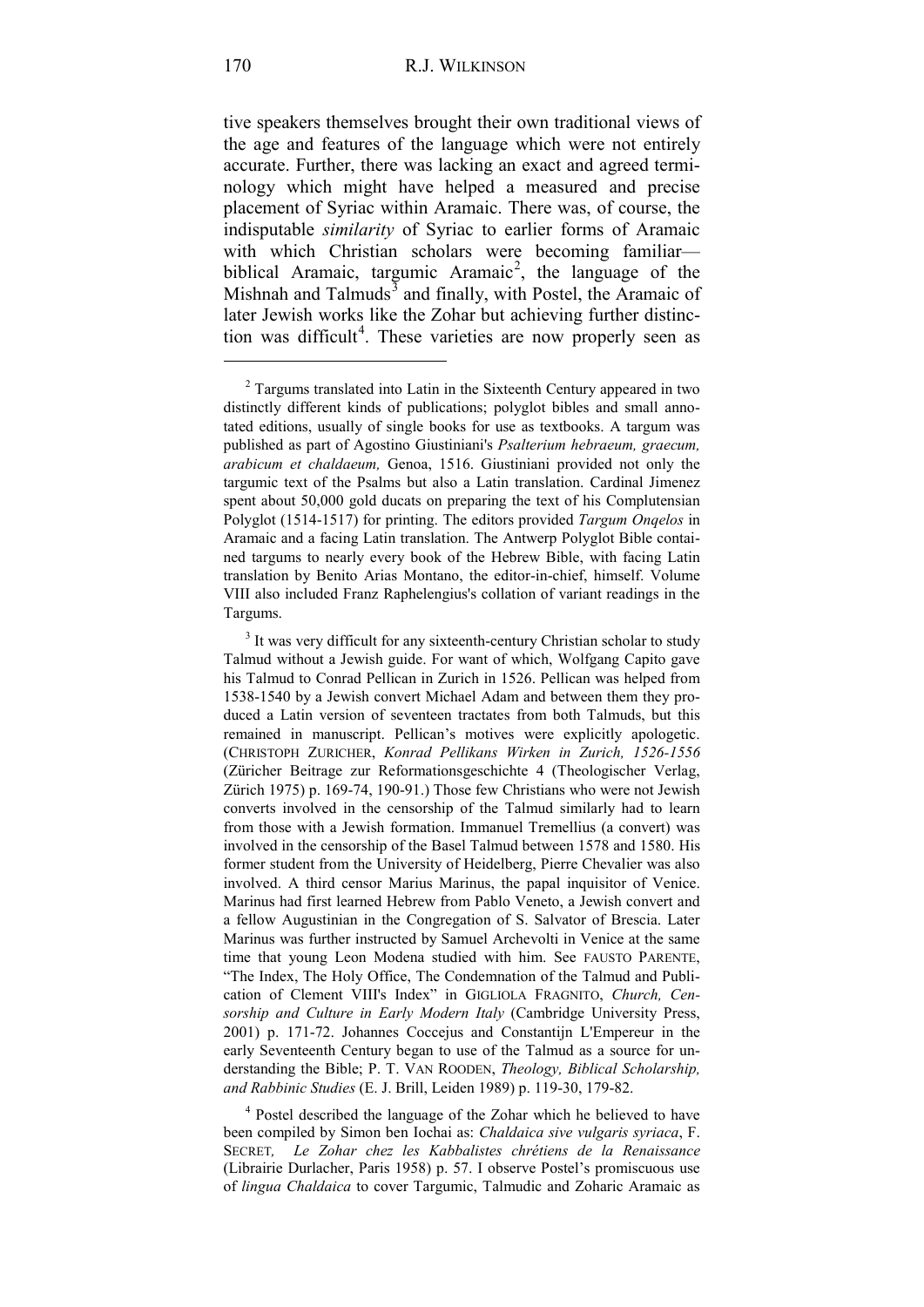different dialects of Aramaic separated by time and space. But initially it was the observation of obvious similarity which *faute de mieux* guided understanding of what we now call Syriac. Scholars needed the similarity for explanation and understanding: they were possessed of insufficient data clearly to mark the necessary distinctions between the dialects. The tenthcentury Syriac-Arabic dictionary of Abu'l Hassan ibn al-Bahul distinguished sixteen Syriac dialects: by the end of our period Western scholars managed three or possibly four<sup>[5](#page-2-0)</sup>.

The initial context of the study of Syriac lay thus in Christian Aramaic studies, which began in the late Fifteenth Century in Italy and Spain and developed thereafter North of the  $Alps<sup>6</sup>$  $Alps<sup>6</sup>$  $Alps<sup>6</sup>$ .

-

<span id="page-2-0"></span><sup>5</sup> P. J. R. DUVAL, *Lexicon Syriacum auctore Bar-Bahlule Voces syriacas græcasque cum glossis syriacis et arabicis complectens… E pluribus codicibus edidit et notulis instruxit…* (Bovillon et Vieweg, Paris 1888-1901, 3 v. Reprint 1970. 3 vols in 2). Also F. LARSOW, "De Dialectorum Linguae Syriacae Reliquiis", in *Zu der öffentlichen Prüfung der Zölinge des Berlinischen Gymnasiums* (Berlin 1841) p. 1-28.

<span id="page-2-1"></span><sup>6</sup> An excellent summary used here is STEPHEN G. BURNETT, "Christian Aramaism: The Birth and Growth of Aramaic Scholarship in the Sixteenth Century", in (eds.) R. L. TROXEL, K. G. FRIEBEL, D. R. MAGARY, *Seeking out the Wisdom of the Ancients Essays Offered to Michael V. Fox on the Occasion of his Sixty-Fifth Birthday* (Eisenbrauns, Winona Lake 2005) p. 421-436. On the relative numbers of works printed on Hebrew and Aramaic, he writes: "A comparison of printing statistics for Hebrew and Aramaic philological books written for Christians suggests different markets for each kind of book. Over the course of the century  $[16<sup>th</sup>]$ , 852 philological books on Hebrew related topics were printed for Christians, while only 61 were printed that contained substantial information on Aramaic. Of the books that were produced, only three of the authors, Elias Levita, Sanctes Pagninus, and Jean Mercier had their works reprinted, which implies a lack of demand for the titles". Burnett also observes that though Aramaic works were initially mainly sponsored and produced in Catholic Europe, they enjoyed an avid readership amongst Protestant scholars particularly in Germany. In the Seventeenth Century Protestant scholars took the lead in Aramaic scholarship. The article contains valuable quantitative measurement, but does not deal with Syriac. JUDITH OLSZOWY-SCHANGER "The Study of the Aramaic Targums by Christians in Medieval France and England" in (eds.) A. HOUTMAN, E. VAN STAALDUINE-SULMAN, H-M. KIM*, A Jewish Targum in a Christian World* (E.J. Brill, Leiden 2014) p. 223-247 deals with such evidence there is for the Twelfth to the Fourteenth Centuries. The same collection includes a useful article by Burnett "The Targum in Christian Scholarship to 1800" p. 250-265.

well as Syriac in ROBERT J. WILKINSON, *Orientalism, Aramaic and Kabbalah in the Catholic Reformation* (E. J. Brill, Leiden 2007) p. 104-105. For a modern characterization of Zoharic Aramaic: ADA RAPOPORT-ALBERT and THEODORE KWASMAN "Late Aramaic: The Literary and Linguistic Context of the Zohar", *Aramaic Studies* 4 (2006), p. 5-19; YEHUDA LIEBES, "Hebrew and Aramaic as Languages of the Zohar", *ibid*., p. 35-52; CHARLES MOPSIK, "Late Judeo-Aramaic: The Language of Theosophic Kabbalah", *ibid.,* p. 21-33. Postel's Aramaic has now received detailed investigation in the work of JUDITH WEISS, see initially her "The Quality of Guillaume Postel's First Zohar Translation" Academia XV (2013) p. 63- 82.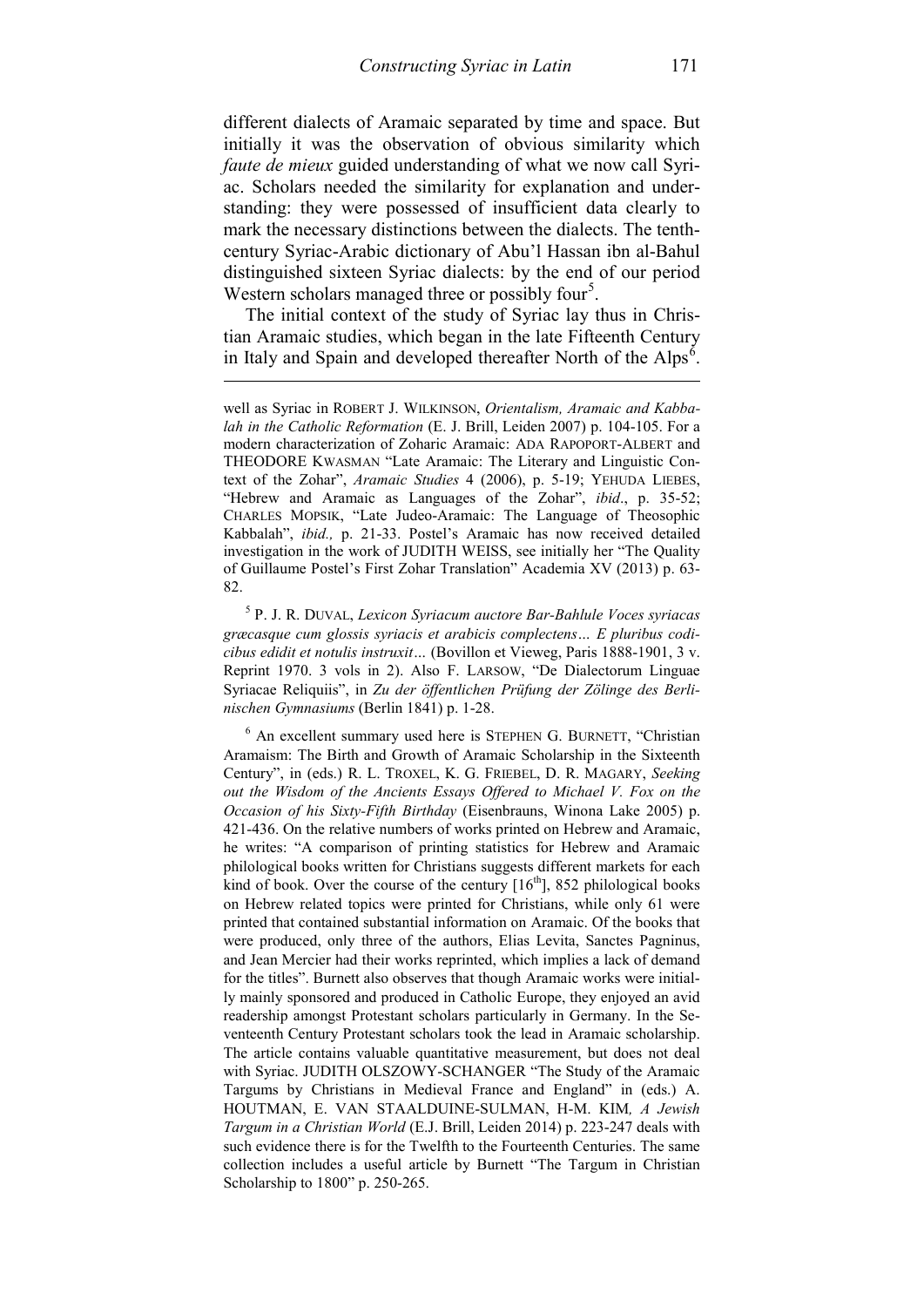It was a study initially determined to a great extent by patronage and the availability of Jewish assistance, but which over a century came to establish at least a rudimentary apparatus and rationale for Christian study of the Targums<sup>[7](#page-3-0)</sup>. But though the knowledge of Aramaic amongst Christians was clearly less than that of Hebrew, initially the knowledge of Hebrew itself did not extend to any great extent to post-biblical texts. However it is initially to Christian Aramaism as a context for the developing appreciation of 'Syriac' that we now turn.

#### **1. Christian Aramaism**

#### *Sebastian Münster and the Lingua Chaldaica*

The Christian Hebraists' grasp of earlier Aramaic had as it strong foundation the erudition of the German-born Jewish scholar and grammarian Elias Levita (1468-1549) who enjoyed the patronage of Cardinal Egidio da Viterbo in Rome. Elias worked with Egidio's encouragement on the Hebrew Massorah and part of his work was presented in his *Meturgeman*. This is a remarkable dictionary of biblical and targumic Aramaic intended specifically for Christian readers which because of its arrangement can be used as a Hebrew-Aramaic or an Aramaic-Hebrew Lexicon<sup>[8](#page-3-1)</sup>. It has over 500 citations from *Yerushalmi* and made use of *Neofiti I*. It surpassed in scope and design its rival, the *'Aruk* of R. Nathan of Rome, which it had plundered, adding numerous Greek and Latin loan words from the Targum: it dealt with more than 3,300 'roots'. Paul Fagius, Elias' former student, provided a shorter printed version in his [*Methurgeman*] *Lexicon Chaldaicum authore Elia Levita* (Paul Fagius, Isny 1541).

Earlier, in 1527, Sebastian Münster (1489-1552), the Protestant Professor of Hebrew at the University of Heidelberg, had expressed his indebtedness to Elias Levita in matters of Hebrew in the preface of his 1527 *Chaldaica Grammatica* (Froben, Basel 1527)<sup>[9](#page-3-2)</sup>. He then turned to speak of *lingua Chaldaica* or *Syriaca*. His title-page suggests his modest aspirations

<span id="page-3-0"></span><sup>7</sup> Patronage was important: Pagninus enjoyed papal support as did Cardinal Jimenez and Agostino Giustiniani who both dedicated their works to Pope Leo X. David de Pomis dedicated his *Zemach David* to Pope Sixtus V.

<span id="page-3-1"></span><sup>8</sup> DEENA ARANOFF, "Elijah Levita: A Jewish Hebraist", *Jewish History* 23 (2009) p. 17-40 comments on the stimulus to Levita's work of a Christian as well as a Jewish readership.

<span id="page-3-2"></span><sup>9</sup> [*Diqduq dǝ Lishon 'Aramî 'ô HaCCasd'ah*] *Chaldaica Grammatica* (Froben, Basel 1527). Münster learned Hebrew from Conrad Pellican his superior in the Franciscan order and a Jewish convert Matthaeus Adrianus. Most of his Aramaic education, however, rather like the study of Hebrew in the early part of the century, involved personal study, with occasional help from learned Jews.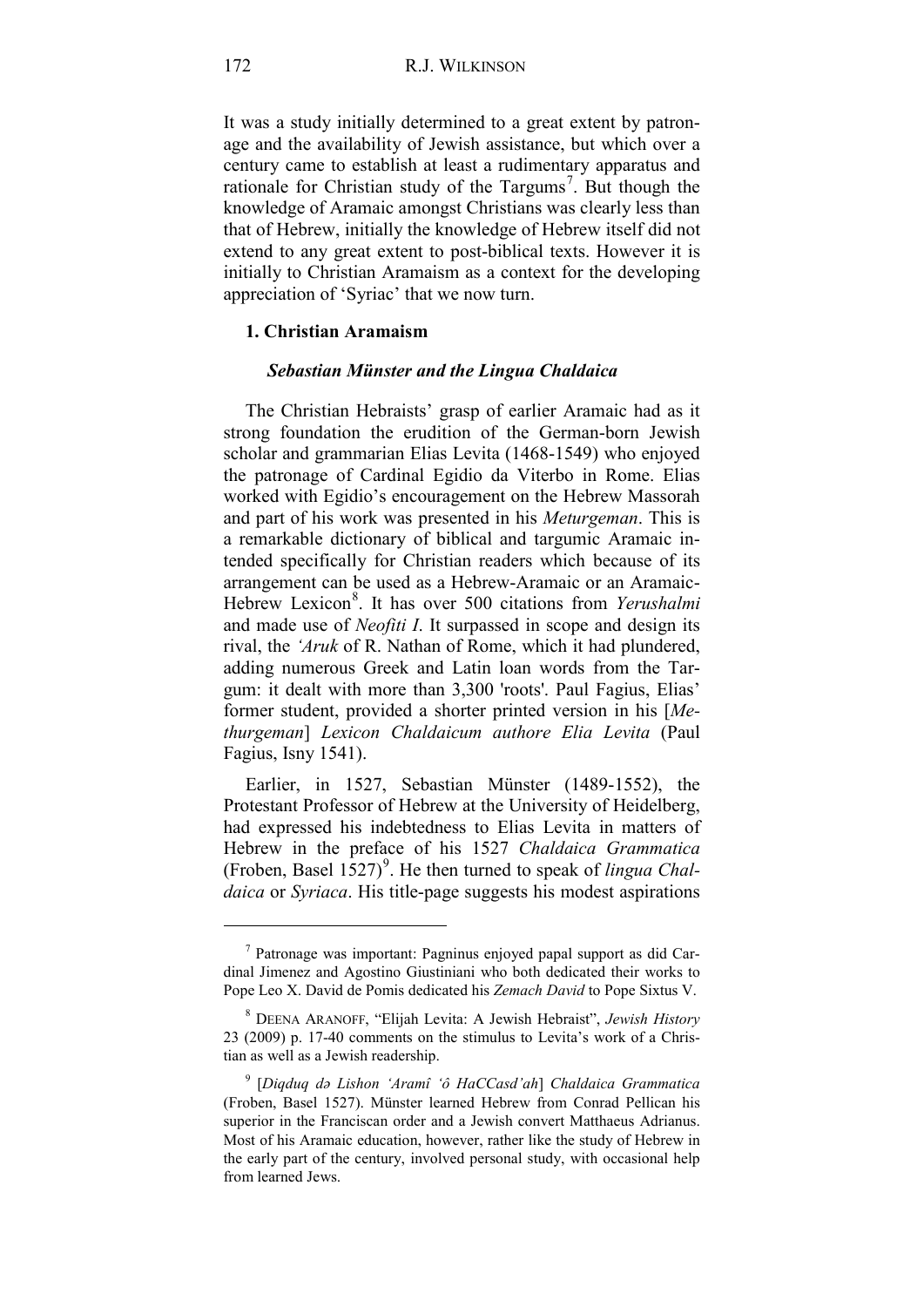in study: *non tam ad Chaldaicos interpres quam hebraeorum commentarios intelligendos, hebraicae linguae studiosis utilissima*. That is to say: to help with Medieval Hebrew Commentators rather than to attempt the Targums. (Though at the end of his book he does offer for translation from the Targums some simple passages close to the Hebrew and supplies a crib.) In a later section of his book, mentioning again the Hebrew Commentators, he refers to their language as both *Chaldaica* and *Syriaca*. He had made his study of the language without suitable tutor or previous grammars to hand and had himself to reduce *farraginem illam in ordine*<sup>[10](#page-4-0)</sup>. He sought to make sense, *cogitans pulcherimum esse, si & lingua haec latinis auribus per certas regulas tradi posset.* He describes his grammatical categories as: *proprietates, modos, tempora, personas, genera, numerum* and elsewhere as: *verborum ordines, conjugationes, personae, tempora, itemque pronomina quae vel nominibus vel verbis adhaerent*. The imposition of grammatical categories upon a language – although those suitable for Latin may not necessarily be most apposite for a very different language – is, of course, a fundamental way of conceiving of or of creating a language's identity.

In his Grammar Münster conceived of the *lingua Chaldaica* or *Syriac* (he also calls it *Assyrian*) as the language closest to the original Hebrew. He is aware of the affinities of Hebrew and Aramaic (indeed he makes his way following this Ariadne's thread) but also draws attention to obvious differences. He is able to trace the language from the Tower of Babel through the dispersion of Noah's sons—in a common Renaissance fashion he identified Noah with Janus—to the language of Rabshakeh before the walls of Jerusalem. It was the Babylonian vulgate in which Daniel had spoken and which was subsequently used to explain Hebrew Scripture. The words often called 'Hebrew' in the Greek New Testament (*hebraisti*) he considers properly *lingua Chaldaica*<sup>[11](#page-4-1)</sup>. He has met a Jew who refers to

<span id="page-4-0"></span> $10$  Johannes Buxtorf the Younger wrote a letter, much later around 1635, with advice on beginning the study of post-biblical Aramaic: one must first attain a good knowledge of Aramaic dialects, consult a variety of study aids and purchase Latin translations of the texts—a crib being an invaluable help. See PETER T. VAN ROODEN, *Theology, Biblical Scholarship and Rabbinical Studies in the Seventeenth Century: Constantijn L'Empereur (1591—1648), Professor of Hebrew and Theology at Leiden* (E. J. Brill, Leiden 1989) p. 119.

<span id="page-4-1"></span> $11$  This will be a repeated topic of discussion. For a modern assessment, PIERRE GRELOT, *L'Origine des Evangiles Controverse avec J. Carmignac*  (Cerf, Paris 1986) p. 16. Note that *hebraisti* is used in Revelation 9.11, 16.19 for the transcription of two undoubtedly Hebrew words *Abaddôn* and *Har Magedôn* (in spite of its ending!). It may be used here as merely the opposite of *hellênisti* ('Semitic' or the Judeans' language *cf.* Acts 6) without further intent to specify the language. Note now RANDALL BUTH and CHAD PEARCE "Hebraisti in Ancient Texts : Does *Hebraisti* Ever Mean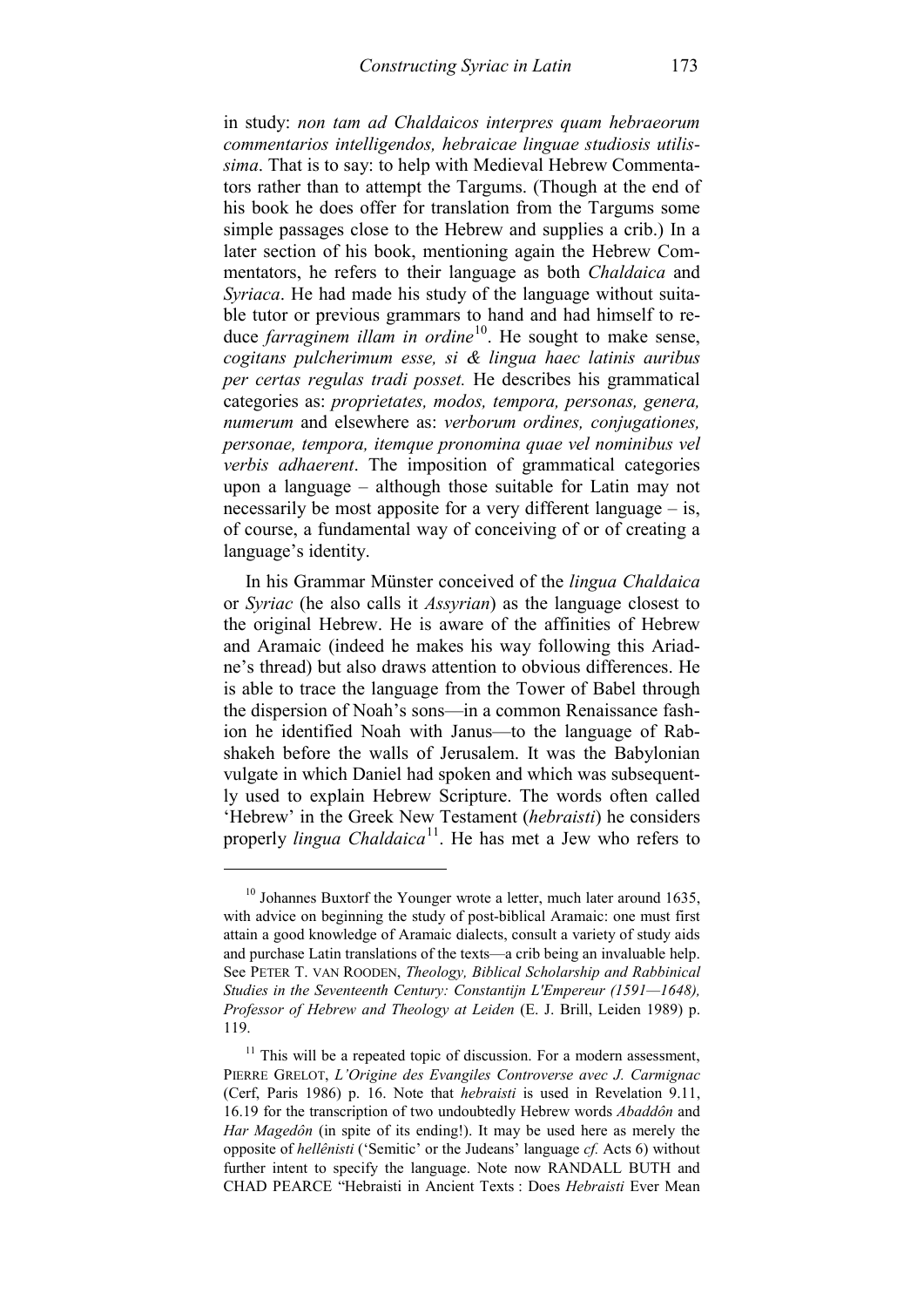the whole of this linguistic history somewhat abusively as '*Targum*'. The role of this long perspective upon Aramaic history (which is, of course, utterly valid and arises rather obviously from the Hebrew Bible) was not innocent in suppressing the individuality of Syriac – especially when (as we shall see) it turned into an occult Aramaean tradition and the homogeneity of that tradition in both language and arcana was assumed.

The recurring problem of the name of what we now call Syriac is reflected in the body of the Grammar which begins with a refutation of Johannes Potken of the Cologne Chapter who in 1513 produced from the Monastery San Stefano Maggiore in the Vatican the first printed book in Ethiopic (indeed in any Oriental language): *Alphabetum seu potius Syllabarium litterarum chaldaeorum, Psalterium chaldaeum, cantica Mosis, Hannae etc.* Münster wished to call this language *lingua Indiana* (*i. e.* that of the Abyssinians who live under Prester John) and is at pains to distinguish its script from what he considered the true script of the *lingua Chaldaica*, though Ethiopic remained 'Chaldean' amongst scholars associated with the monastery until Job Leuthof (Ludolf) brought out his *Grammatica Aethiopica* in Frankfurt in 1702<sup>12</sup>.

Münster's Grammar itself assumes some familiarity with Hebrew and proceeds by marking the difference between the *lingua Chaldaica* and Hebrew. Letters are divided into servile or radical letters and the first group is treated by describing the various functions of prefixed and suffixed letters and syllables. Regular differences between consonants in Hebrew and *lingua Chaldaica* are tabulated (*Zade in ain; Zain in aleth etc*). He then deals with the six *orationis partes*: nouns (numerals, gentilics, gender and patterns of noun formation); pronouns, attached and separate; verbs; adverbs; prepositions and conjunctions. The last three categories are essentially lists. Latin influ-

<sup>&#</sup>x27;Aramaic' ? " in (eds.) RANDALL BUTH and R. STEVEN NOTLEY, *The Language Environment of First Century Judaea* (E. J. Brill, Leiden 2014) p. 66-109.

<span id="page-5-0"></span><sup>&</sup>lt;sup>12</sup> Thus Achilles Venerius, Canon of S. Nicola in Carcere in Rome and in 1622 Supervisor of the Finance Section of the Congregation of Faith, brought out in 1630 his *Chaldeae sive Aethiopicae linguae Institutiones Opus utile et eruditum.* (Typis Sac. Congregatis de Fide, Rome). It is an Ethiopic Grammar. For the names of Hebrew and Aramaic in the Hebrew Bible: the term <sup>*d*</sup> ramît</sup> (cf <sup>*d*</sup> ramît Daniel 2.4) marks the transition to Aramaic from Hebrew in the Book of Daniel, but this is omitted in the fragment from Qumran Cave I. In Greek the word is *suristi* but this is never employed other than to distinguish this Aramaic or Syrian from Judaean *i..e*. Hebrew. (See 2 Reigns 18.26,28 = Isaiah 36.11,13; also 2 Chronicles 32.18 (*cf.* Nehemiah 13.24 where Judaean is distinguished from the language of Ashdod); or from 'Chaldaean' *i.e.* Akkadian Cuneiform (Daniel 1.4 cf 2.4 where the 'Chaldaeans' speak in 'Aramaic'). In Ezra 4.7 <sup>*a*</sup>ramît introduces in a Hebrew narrative a document sent by the Syrian authorities (Greek *suristi).*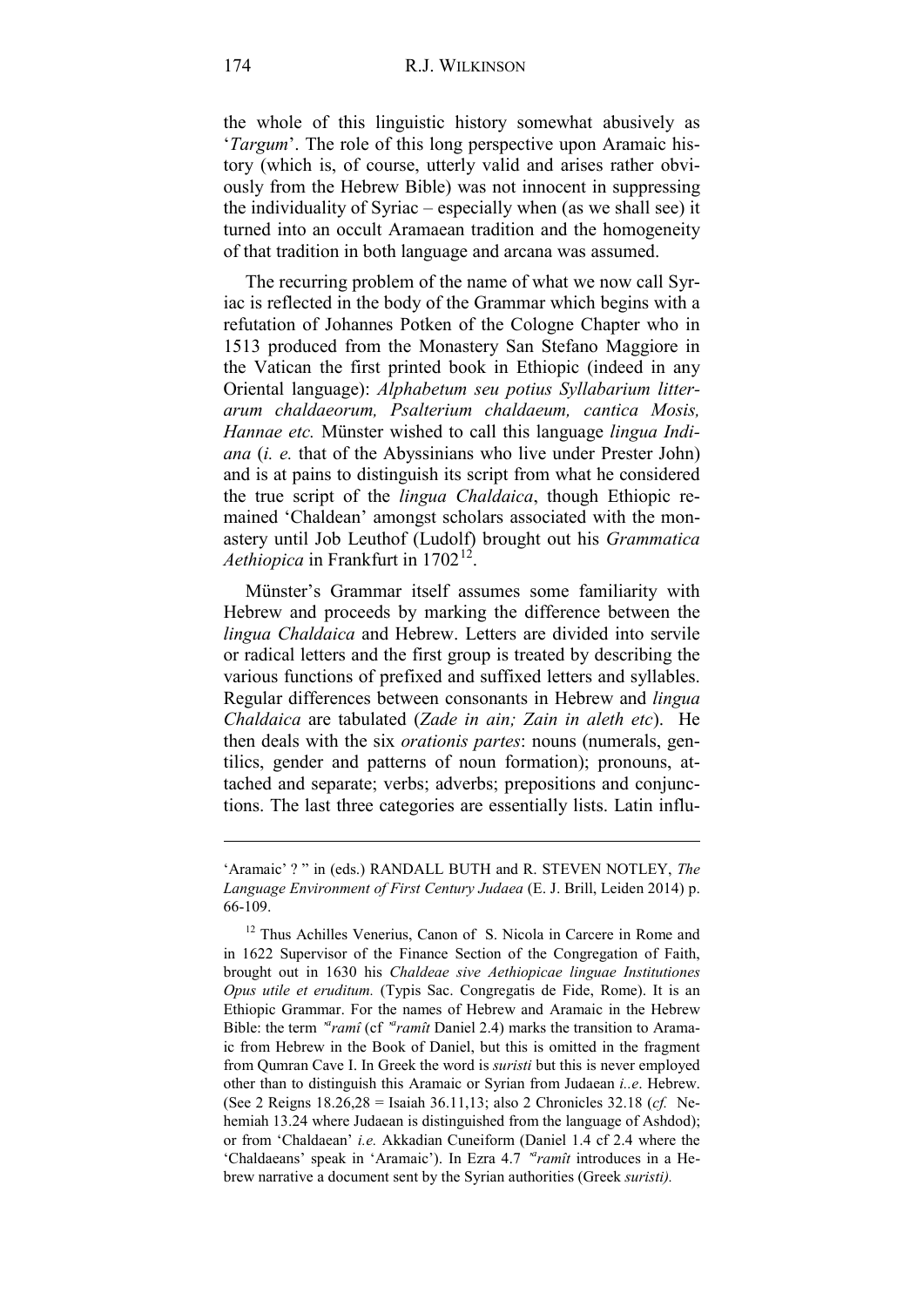ence is apparent in the *partes orationis* and particularly in declension of nouns through their cases (using prefixed prepositions and the construct). One of the fourth-century Roman grammarian Donatus' six accidents of nouns was case and the particle *yath* is described as *articulum obliquorum casuum*. The influence of Hebrew grammatical terms (and the Latin neuter?) however is apparent in the treatment of the verbs: *Nam habent Chaldaei in suis verbis non secus quam Hebraei masculinum, foemininum & commune genus; singularem & pluralem numerum: Praeteritum Benoni, Paul, (Present Participle and Past Participle Passive) Zivvi, Makor (Infinitive) & futurum: Praeteritum, praesens & futurum tempus: primam secundam & tertiam personam…*[13](#page-6-0). He then treats of the *kal*, *piel* and *hiphil* (and calls them such by the Hebrew terms) in participles, imperatives, infinitives and their future tense followed by the patterns of verbs with weak radicals. He speaks of active and passive. It hardly needs to be observed that in all this there is no trace of what we call Syriac.

Münster also produced an Aramaic dictionary, which he had printed in 1527, the same year as his Grammar. He based his work on both a manuscript copy of the *Sefer Aruk ha-Qizzur,*  which he found in the Dominican monastery library in Regensburg, and upon Pagninus's *Enchiridion.* His old teacher, Pellican, also gave him his notes on talmudic vocabulary to include in the dictionary<sup>[14](#page-6-1)</sup>.

<span id="page-6-0"></span><sup>&</sup>lt;sup>13</sup> For Hebrew terms for the tenses and their treatment in sixteenthcentury Hebrew grammars, SANTIAGO GARCÍA-JALÓN DE LA LAMA*, La gramática hebrea en Europa en el siglo XVI* (Publicaciones Universidad Pontificia, Salamanca 1998) p. 142-151. L KUKENHEIM, *Contributions à l'Histoire de la Grammaire grecque, latine et hebraïque à l'époque de la Renaissance* (E. J. Brill, Leiden 1951); *idem*, "Contribution à la Grammaire hebraïque à l'époque de la Renaissance", *Acta Orientalia* 21 (1953) p. 124- 153; 22 (1954) p. 190-206.

<span id="page-6-1"></span><sup>14</sup> SEBASTIAN MÜNSTER, *Dictionarium Chaldaicum non tam ad Chaldaeos Interpretes quam Rabbinorum intellegenda Commentoria necessarium: Per Sebastianum Munsterum ex baal Aruch & Chald. biblijs atque hebraeorum peruschim congestum* (Froben, Basel 1527) comprising 434 pages. He also produced a *Shiush Leshonoth Dicytionarum trilingue in quo scilicet latinis vocabulis in ordinem alphabeticum digestis, respondent Graeca & Hebraica: Hebraicis adiecta sunt magistralia & Chaldaica: Sebastiani Munsteri opera & labore congestum* … (Henricus Petrus Basel in 1530 and again in 1562) but this contributed little to the study of Aramaic. Of earlier dictionaries dealing with Biblical Aramaic and then post-biblical Hebrew, Alfonso de Zamora's *Vocabularium Hebraicum atque Chaldaicum Veteris Testamenti cum alius tractatibus prout infra in praefatione continetur in Academia Complutensi noviter impressum* (Arnao Guillién de Brocar, Alcalá de Henares) appeared in Volume VI of the Complutensian Polyglot Bible (1514-17) containing both the words of the Hebrew Bible and those of the biblical Aramaic texts. In 1523 there appeared Pagninus, *Enchiridion expositionis vocabulorum Haruch, Thargum, Midrascim, Berescith, Scemoth, Vaicra. Midbar Rabba et multorum alium librorum etc*. (Strozi, Rome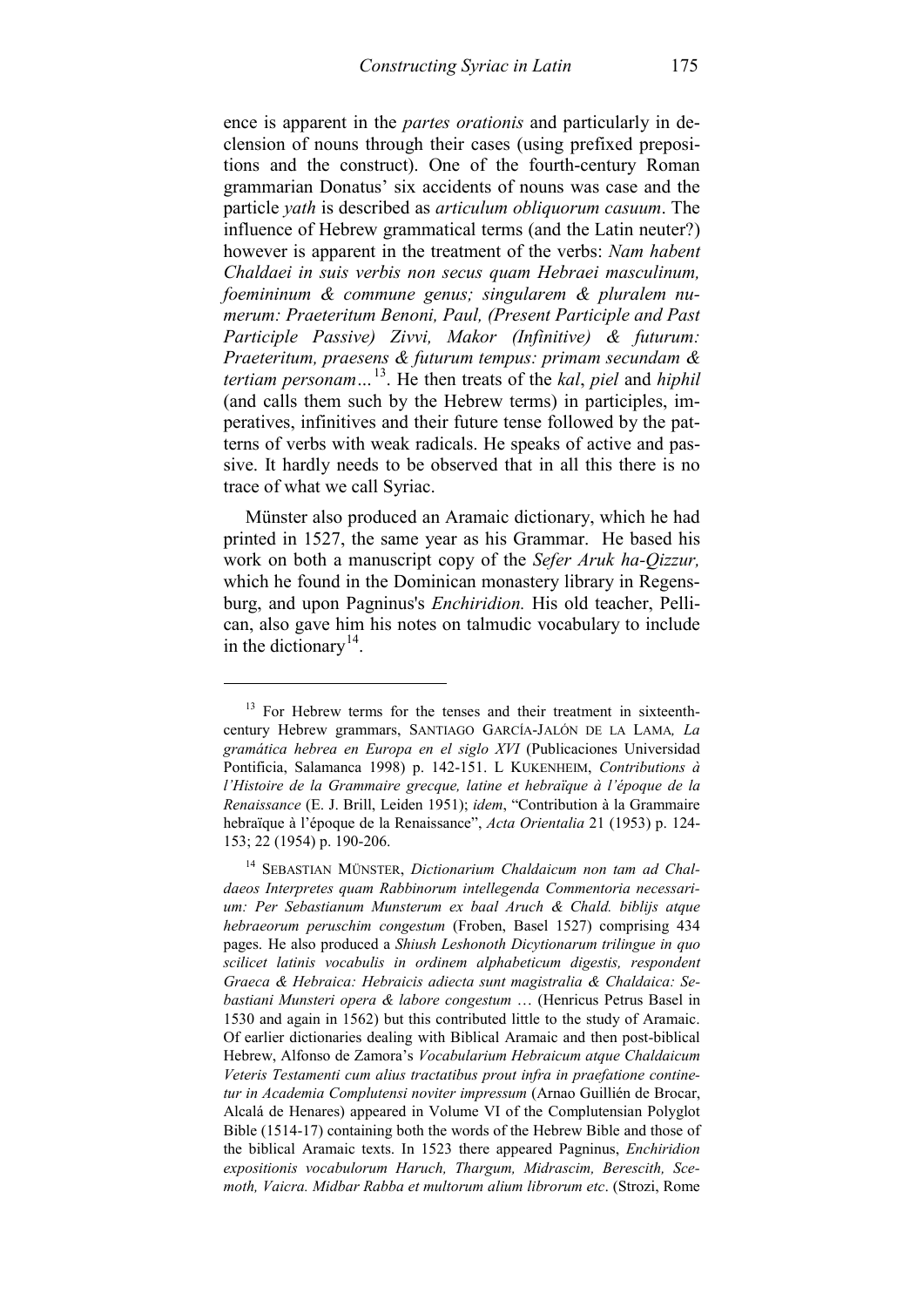### *Reuchlin and Hebrew Grammar*

The pervasive imposition of Latin grammatical categories upon Semitic languages at the time – in the event Hebrew not Aramaic—may be illustrated by the case of Reuchlin's *De Rudimentis hebraicis* which is based entirely upon Latin para-digms<sup>[15](#page-7-0)</sup>. Having observed that when it comes to declension, Hebrew noun endings distinguish only singular and plural, Reuchlin finds only two declensions of nouns: one masculine with a plural in *–im* and another feminine changing *-ah* or construct *–at* into plural *–oth*. But straight away he proceeds to decline nouns through the cases making use of the article, the object marker *'eth*, the construct for a genitive and the preposition *l-* for the dative and *m-* for the ablative. Thus he creates a declension entirely based on Latin.

Whatever immediate pedagogic utility in this imposition of a familiar grammar on an unfamiliar language, it hardly describes the texts. In considering a verse (2.19) in the second chapter of

<span id="page-7-0"></span><sup>15</sup> MARGUERITE SOULIÉ, "L'apprentissage de l'hébreu d'après les paradigmes latins", *Bulletin de l'Association d'étude sur l'humanisme, la réforme et la renaissance* 15 (1982) p. 109-116. For learning Greek: PAUL BOTLEY, *Learning Greek in Western Europe 1396-1529: Grammars, Lexica and Classroom Texts*, *Transactions of the American Philosophical Society New Series* 100 (2010) p. iii-xiii, 1-270 and FEDERICA CICCOLELLA, *Donati Graeci Learning Greek in the Renaissance* (E. J. Brill, Leiden 2008).

<sup>1523).</sup> Pagninus, a Dominican, learned Hebrew in Florence from Clemente Abraham, a Spanish-Jewish convert, SANTIAGO GARCIA-JALON DE LA LA-MA, *La gramatica hebrea en Europa en el siglo XVI. Guíade lectura de las obras impresas* (Publicaciones Universidad Pontifica, Salamanca 1998) p115. He served as a professor of Hebrew in Rome while Leo X was pope, enjoying his patronage and the patronage of three of his successors. Pagninus based his dictionary, not on *Sefer 'Aruk* directly, but on a Jewish summary, the *Sefer 'Aruk ha-Qizzur*. Samuel Krauss provided an extensive evaluation of one manuscript of the '*Aruk ha-Qizzur,* which had been owned by Italian Jewish grammarian Abraham de Balmes (1440-1523) in "Aruch ms. Breslau," *Monatsschrift fur Geschichte und Wissenschaft des Judentums* 73 (1929) p. 385-402, 451-65. Subsequent Aramaic dictionaries, including Sebastian Münster's *Dictionarium Chaldaicum*, were by contrast generally based on Nathan ben Yehiel's *Sefer 'Aruk* (*c*.1100) written for advanced Jewish talmudic students and covering the Targums and Midrashim. The focus was on difficult words, especially loan-words, at the expense of common words. The *Sefer 'Aruk* was not organised on the pattern of triliteral roots but was presented in alphabetical order. It was not (for this reason) easy to use and the study of post-biblical Hebrew was much facilitated in this matter by the arrangement of Johannes Buxtorf's *Lexicon Chaldaicum, Talmudicum et Rabbinicum* (Ludwig König, Basel 1639) which drew upon his father's previous work. Pagninus's work was reprinted twice in expanded form, once in the sixth volume of the Antwerp Polyglot (1568-72), edited by Guy Lefèvre de la Boderie, and as the *Thesaurus Linguae Sanctae sive Lexicon hebraicum* with annotations by Jean Mercier, Cornelius Bertram and Pierre Chevalier, printed in Lyons in 1575 by Barthélemy Vincent and reprinted by him there in 1577.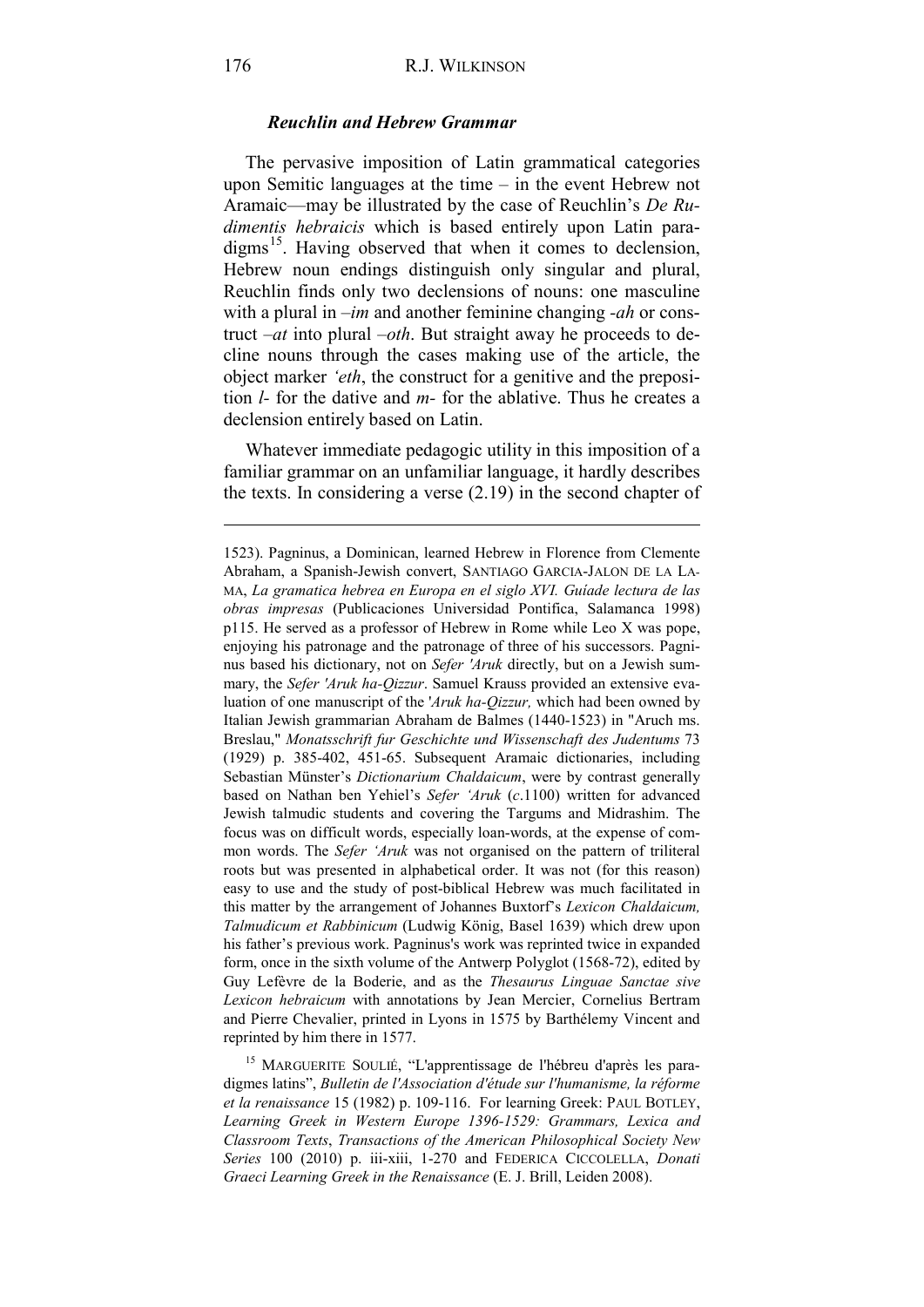Ruth 'and she spoke the name of the man' *'wa tomèr shem haish / et dixit nomen viri'* Reuchlin concludes that 'the man' is genitive because it is preceded by the article *ha-*. In collecting further examples, however, Reuchlin comes unsurprisingly across some supposed genitives without the article and some supposed accusatives without the object marker *–eth*. He concludes that it is necessary to remember that one cannot always recognise case from the article as it is clearly often missing: one must make use of the sense of the passage. Clearly the imposition of Latin grammatical theory did not really work!

Reuchlin imposed Latin, the language of education and science for all Europe, as a template upon a somewhat recalcitrant Semitic language. It was perhaps pedagogically justified as the pupil would be familiar with Latin grammar, and the scheme is clear and memorable. It nonetheless was a distortion and quite unsuccessful at describing the Hebrew usage. Reuchlin glosses *dibheré adonaï* with *verba domini*. He describes morphological changes within a construct chain but he does not appear to notice it is *dibheré* which changes its ending in Hebrew, whereas it is *domini* in Latin! The structures of the expressions are totally different. Reuchlin's terminology has, however, survived and one still speaks of a *nomen regens* and *nomen rectum* in construct chains today.

We may contrast Münster's Hebrew work positively with that of Reuchlin, thanks to the influence of Levita, behind whom in turn, of course, stands the Jewish grammatical tradititon. Münster's *Institutiones Grammaticae in Hebraeam linguam* … (Froben Basel 1524) was written before his subsequent grammars and based mainly on Levita's work. In the *Praefatio* he acknowledges his grammatical debts to Donatus and Diomedes, David and Moses Kimhi and amongst the *recentiores* Reuchlin, his teacher Pellicanus and a work by Cas-par Amman<sup>[16](#page-8-0)</sup>. In the Preface to his *Grammatica Hebraica Absolutissima* of the following year, 1525, Münster, however, confesses frankly that he had little notion of Hebrew grammar before he read Elias. Elias' contribution makes Münster's Grammar enormously different from Reuchlin's: the letters are clearly distinguished including *sin* and *shin; dagesh* marking doubled letters is better explained; the themes of the verb are studied according to their meanings which represent aspect rather than as the active, middle and passive voice of Latin or Greek. The *Compendium Hebraicae Grammaticae* (again of 1525) is Munster's translation of Levita's work which explains

<span id="page-8-0"></span><sup>&</sup>lt;sup>16</sup> Münster refers here to a work of Caspar Amman (Ammonius 1450-1524), Augustinian Prior of the Abbey of Lauinghen, which has either been lost or was not in fact published. See: SANTIAGO GARCÍA-JALÓN DE LA LA-MA*, La gramática hebrea en Europa en el siglo XVI* (Publicaciones Universidad Pontificia, Salamanca 1998) p. 36-37.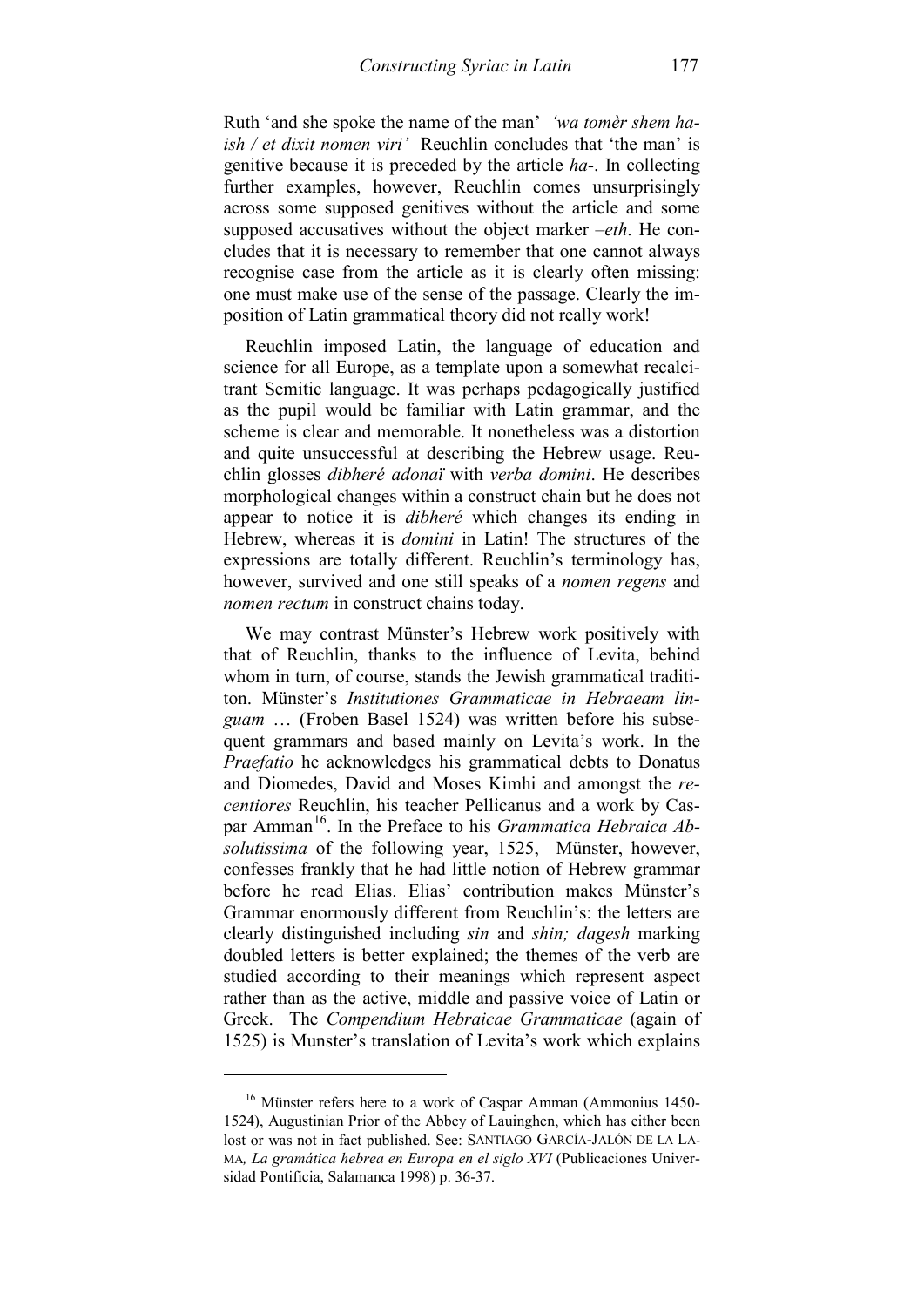how to distinguish between radical letters – those which occur only as part of a root and never have a grammatical function and servile letters (those which may occur as part of a root or which may have a grammatical function). Thus presented with a word, the accidental letters must be removed to find the root and theme (*radix et thema*), the traditional starting point of the paradigm. In the Hebrew tradition, after Arabic influence, descriptions of morphology are based on the letters, working through the alphabet and examining the function of each letter in turn as an inflectional ending, derivational affix, a monosyllabic preposition, a pronoun or an article<sup>17</sup>. So Levita in his Grammar explains *mem* at the start of a word form a verbal noun *e.g*. *merhab* 'breadth'. Secondly it forms the participle in all conjugations except the first, (*e.g.* in the second [conjugation] *mǝ-dabber* 'speaking', *mǝ-shubbar* 'broken)'. Thirdly it has the same force as *min* 'from' The Hebrews also use it to paraphrase the comparative. In final position it means 'their' or 'them'.

We may return finally to Munster's Aramaic work with his second lexicon the *shiush leshonoth Dicytionarum trilingue in quo scilicet Latinis vocabulis in ordinem alphabeticum digestis, respondent Graeca & Hebraica: Hebraicis adiecta sunt magistralia & Chaldaica: Sebastiani Munsteri opera & labore con-*gestum ... (Henricus Petrus, Basel 1530 and again in 1562)<sup>[18](#page-9-1)</sup>. In the later edition there are three columns of respectively Latin, Greek and Hebrew words with *quaelibet dictio Chaldaica* starred in third Hebrew column. An awareness of systematic differences between Hebrew and Aramaic (*Habent autem & ipsi peculiares loquendi modos*) is shown: the first page of the *Praefatio* observes difference between first and second conjugations *qǝtal* for *qatal*; *pa'al* for *pi'el*; and in *hiphil* instead of intial *he* they have an *aleph* (*aphel*). Similarly he notes that Chaldaean nouns without suffixes end in *aleph*.

<span id="page-9-0"></span><sup>&</sup>lt;sup>17</sup> WILLIAM CHOMSKY, "How the Study of Hebrew Grammar Began and Developed", *The Jewish Quarterly Review* n.s. 35 (1945) p. 281-301. One of the most notable contributions to Hebrew grammar was the triliteral theory of Yahuda Hayyuj (c.1000) which shed light on the nature and structure of the language, particularly in respect of to the assimilated and weak verbs. Moses Kimhi is responsible for the final and standard arrangement: *Kal, Niph'al, Pi'el, Pu'al, Hiph'il, Hoph'al, Po'el, Hitpa'el*. His paradigm verb *pqd* was also accepted by many subsequent grammarians, though Profiat Duran criticised the choice as it is semantically very different in the different themes.

<span id="page-9-1"></span><sup>18</sup> This is not his 1527 *Dictionarium Chaldaicum non tam ad Chaldaeos Interpretes quam Rabbinorum intellegenda Commentoria necessarium: Per Sebastianum Munsterum ex baal Aruch & Chald. Biblijs atque hebraeorum peruschim congestum* (Basel: Froben) mentioned above.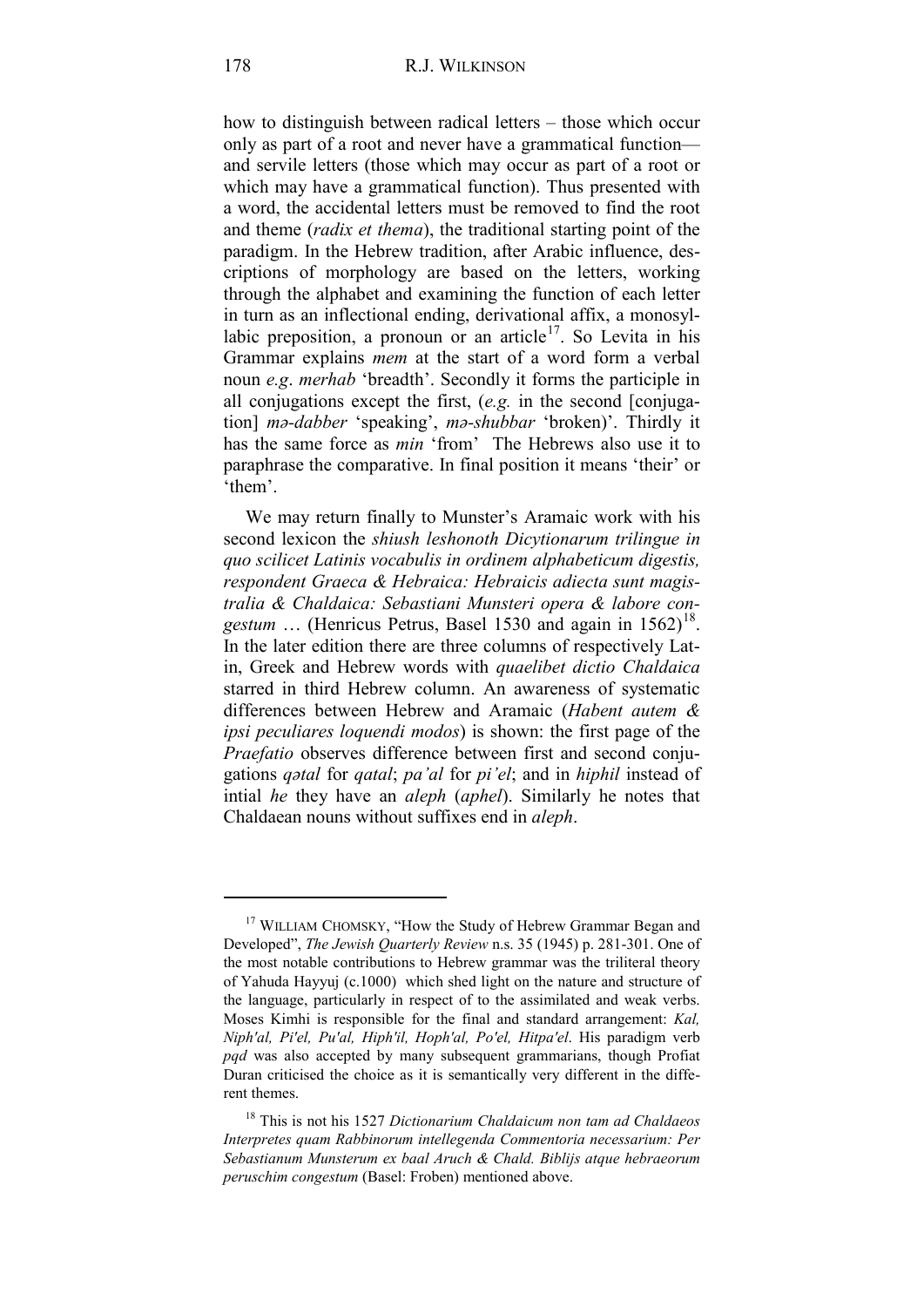#### *Münster in the Context of Latin Grammar*

We may ask to what extent the presentation of Aramaic here is determined by the European grammatical tradition in which it is so obviously cast. The tradition was built upon the transmission of the work of Aelius Donatus from the Fourth Century[19.](#page-10-0) His *Ars Minor* distinguished eight *orationis partes: nomen, pronomen, uerbum, aduerbium, participium, coniunctio, praepositio* and *interiectio*[20.](#page-10-1) To these the *Ars Maior* prefaces remarks on letters, syllables, metre, accents, and *distinctiones* (*i. e.* punctuation). Finally it adds a section on what we would perhaps call (admittedly rather generally) 'figures of speech' – *barbarismus, soloecismus, tautologia, eclipsis... etc*.. To the work of Donatus was added that of Priscian of Caesarea in North Africa. We know his *Institutiones Grammaticae—*a title we shall find much copied amongst sixteenth-century Semitists for their grammars which in itself indicates clearly in what light they conceived their own work – was copied by Flavius Theodorus in 526-527. It comprised eighteen books. The first sixteen on sound, word-formation and inflections (often called *Priscian Major*) and the last two longer sections on syntax. He also wrote a *De nomine, pronomine, et verbo*, an abridgment of

<span id="page-10-0"></span><sup>19</sup> For the tradition of Donatus in Greek: FEDERICA CICCOLELLA, *Donati Graeci Learning Greek in the Renaissance* (E. J. Brill, Leiden 2008).

<span id="page-10-1"></span> $20$  One may indicate how the work procedes by question and answer and illustrate the eight *orationis partes* as follows: Of Nouns: *nomini quot accidunt?* sex. *quae?* qualitas comparatio genus numerus figura casus. [Obvious cases and their gender and number as Latin] Of Pronouns: *pronomen quid est?* pars orationis, quae pro nomine posita tantundem paene significat personamque interdum recipit. *pronomini quot accidunt?* sex. *quae?* qualitas genus numerus figura persona casus. Of Verbs: *uerbum quid est?* pars orationis cum tempore et persona sine casu aut agere aliquid aut pati aut neutrum significans. *uerbo quot accidunt?* septem. *quae?* qualitas coniugatio genus numerus figura tempus persona. *qualitas uerborum in quo est?* in modis et in formis. Of Adjectives: *aduerbium quid est?* pars orationis, quae adiecta uerbo significationem eius explanat atque implet. Of Adverbs: *aduerbio quot accidunt?* tria. *quae?* significatio comparatio figura. Of Participles: *participium quid est?* pars orationis partem capiens nominis, partem uerbi; nominis genera et casus, uerbi tempora et significationes, utriusque numerum et figuram. *participio quot accidunt?* sex. *quae?* genus casus tempus significatio numerus figura. Of Conjunctions: *coniunctio quid est?* pars orationis adnectens ordinansque sententiam. *coniunctioni quot accidunt?* tria. *quae?* potestas figura ordo. Of Prepositions: *praepositio quid est?* pars orationis quae praeposita aliis partibus orationis significationem earum aut complet aut mutat aut minuit. *praepositioni quot accidunt?* unum. *quid?* casus tantum. *quot?* duo. *qui?* accusatiuus et ablatiuus. Of Interjections*: interiectio quid est?* pars orationis significans mentis affectum uoce incondita.*interiectioni quid accidit?* tantum significatio. *significatio interiectionis in quo est?* quia aut laetitiam significamus, ut *euax*, aut dolorem, ut *heu*, aut admirationem, ut *papae*, aut metum, ut *attat*, et siqua sunt similia. See RO-LAND HALL and C. LEJEWSKI, "Symposium: Parts of Speech", *Proceedings of the Aristotelian Society Supplementary Volumes* 39 (1965) p. 173-204.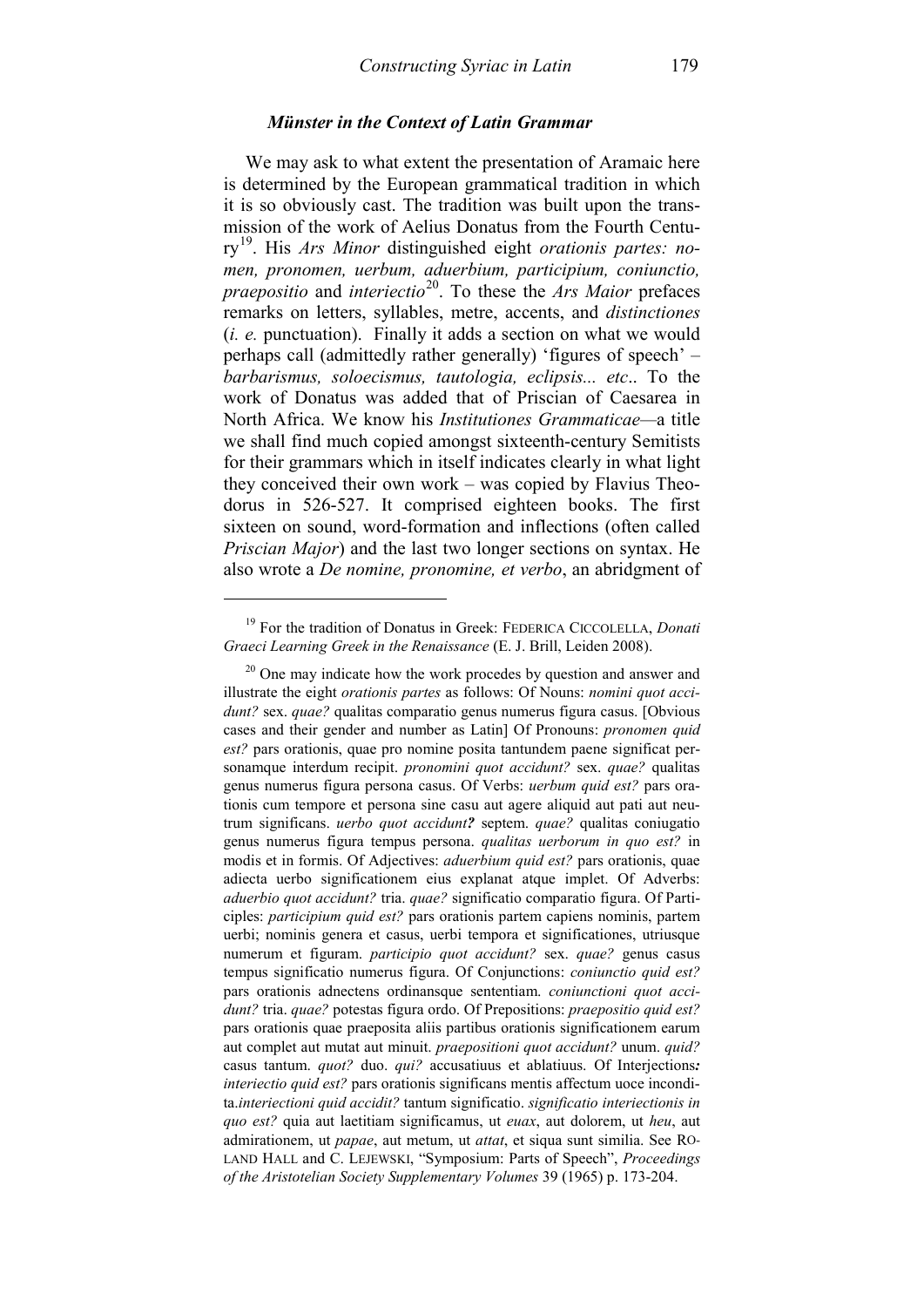part of his *Institutiones* for teaching grammar in schools. This last detail indicates the common use of such grammars in the Middle Ages for teaching Latin and indeed all literacy. We shall note the importance of the pedagogic role of grammars in the Sixteenth Century below.

We may however also note in passing that Priscan also provided material for the elaboration of Speculative Grammar on the part of the Modalists of Thirteenth and Fourteenth Century[21.](#page-11-0) The *Modistae* developed a tripartite theory of linguistic meaning comprising modes of being *(modos essendi*), modes of understanding (*modos intellegendi*) and modes of signifying (*modos significandi*). The various parts of speech were considered to reflect reality in terms of the modes: the modes of being are objectively existing qualities in an object of understanding, the modes of understanding are the mind's means of representing the *modos essendi* and the modes of signification are grammar's way of representing the *modos intellegendi* in language. This corresponds to Aristotle's schema of words which represent concepts which in turn represent objects. But although one might wish to assimilate Grammar to the requirements of this Aristotelean science – it is difficult to achieve with all the specific singularities of a natural language<sup>[22](#page-11-1)</sup>. For the Modistae the grammatical forms, the *modos significandi* of verbs, nouns and adjectives represented the deep ontological structure of language. Nevertheless in this way we may see them as anticipating some of the notions of Universal Grammar (which suggest universal rules may be extracted from living languages) which we meet in the Sixteenth Century.

Grammarians in the Renaissance, as we have already mentioned, were particularly focused upon educational matters and memorization, but also with the production of acceptably clas-sical Latin<sup>[23](#page-11-2)</sup>. Fifteenth-century Latin grammars retained the emphasis of Donatus on the *partes orationis*, but in the Sixteenth Century, with the legacy of both Priscian and the mediaeval grammarians, emphasis falls upon 'syntax' or construc-

<span id="page-11-0"></span><sup>21</sup> For Speculative Grammar: PIETER A. VERBURG, *Language and its Functions* (John Benjamins, Amsterdam 1995) p. 48-55. Also: E. J. ASHWORTH, *The Tradition of Medieval Logic and Speculative Grammar*  (Pontifical Institute of Medieval Studies, Toronto 1978); JEFFREY BARD-ZELL, *Speculative Grammar and Stoic language Theory in Medieval Allegorical Narrative From Prudentius to Adam de Lille* (Routledge, New York 2009).

<span id="page-11-1"></span><sup>22</sup> CATHERINE ATHERTON, "What Every Grammarian Knows", *Classical Quarterly* 46 (1996) p. 239-260 points out the apparent lack of interest on the part of the Classical Grammarians in the language as spoken by a native compared with the language grasped as an abstracted logical system.

<span id="page-11-2"></span><sup>&</sup>lt;sup>23</sup> W. KEITH PERCIVAL "Grammar, Humanism and Renaissance Italy", *Mediterranean Studies* 16 (2007) p. 94-119.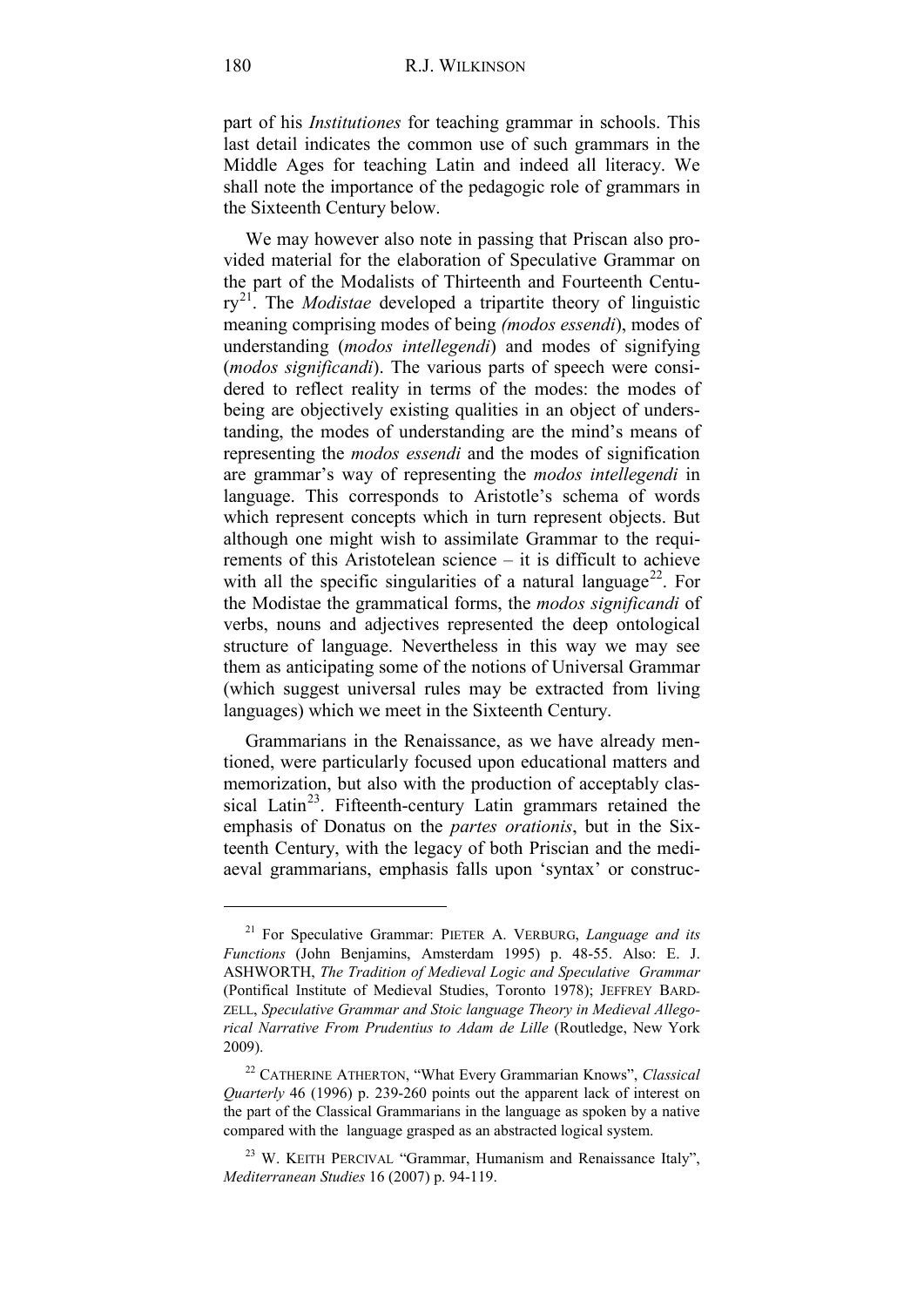tion. Some grammarians (Linacre, who was clearly not writing grammars for initial learners, is an example) then focus on what is the relationship between the *partes orationis* and the construction of *oratio*?<sup>[24](#page-12-0)</sup> But though the humanist grammars, such as those of Niccolò Perotti<sup>25</sup>, Antonio de Nebrija<sup>26</sup>, Ioannes Despauterius<sup>[27](#page-12-3)</sup>, and Peter Ramus eventually monopolized grammatical instruction, their success and concentration on descriptive analysis of Classical Latin meant a loss, namely, of the philosophical approach pioneered by medieval speculative grammars. The impulse for correct Latin and pedagogy focused on nouns placed an emphasis on inflected endings with these detailed and often tabulated for easier memorisation or on rules in rhyme - and all in obvious respects specific to Latin. Precision here was incompatible with universalising aspirations of speculative grammarians.

The difficulties with accommodating syntax on top of varying accounts of the *partes orationis* need not, however, concern us too much. This is not an area early or much developed by the teachers of Aramaic. Munster discussed the *partes orationis* in Aramaic – but when it came to syntax he was merely concerned to tell the reader to treat it just like Hebrew.

One further meta-grammatical issue that did exercise Renaissance humanists (as we have already seen) was that of the first human language. Hebrew was, of course, the leading candidate, and it had in its favour the authority of St. Augustine in *De Civitate Dei* and Dante in *De Vulgari Eloquentia*, both of whom argued that only the Jews have retained the pre-Babel language. But Aramaic was at times considered a possible contender and the notion of primacy (whatever the original language) naturally entailed implications for tracing descent and other affinities.

<span id="page-12-0"></span><sup>24</sup> BERNARD COLOMBAT, "Les 'parties du discours' (*partes orationis*) et la reconstruction d'une syntaxe latine au XVIe siècle", *Langages* 92 (1988) p. 51-64. See for an example of engagement with syntax, KRISTIAN JENSEN "*De emendata structura Latini sermonis*: The Latin Grammar of Thomas Linacre", *Journal of the Warburg and Courtauld Institutes* 59 (1986) p. 106-125.

<span id="page-12-1"></span><sup>25</sup> NICCOLÒ PEROTTI, *Rudimenta Grammatica* (ed. W. K. Percival) (Centre for Digital Scholarship, University of Kansas Library 2010).

<span id="page-12-2"></span><sup>26</sup> KATHERINE ELLIOT VAN LIERE, "After Nebrija: Academic Reformers and the Teaching of Latin in sixteenth-century Salamanca", *The Sixteenth Century Journal* 34 p. 1065-1105.

<span id="page-12-3"></span> $27$  A convenient overview of Despauterius' works and their distribution may be obtained by consulting (eds.) ANDREW PETTEGREE and MALCOLM VALSBY, *French Books Published in France before 1601 in Latin and Languages other than French* (E. J. Brill, Leiden 2011) p. 550-562. For the eight parts of speech, Johannis Despauterii, Ninivitae*, Commentarii Grammatici* (Robertus Stephanus, Paris 1537) p. 4.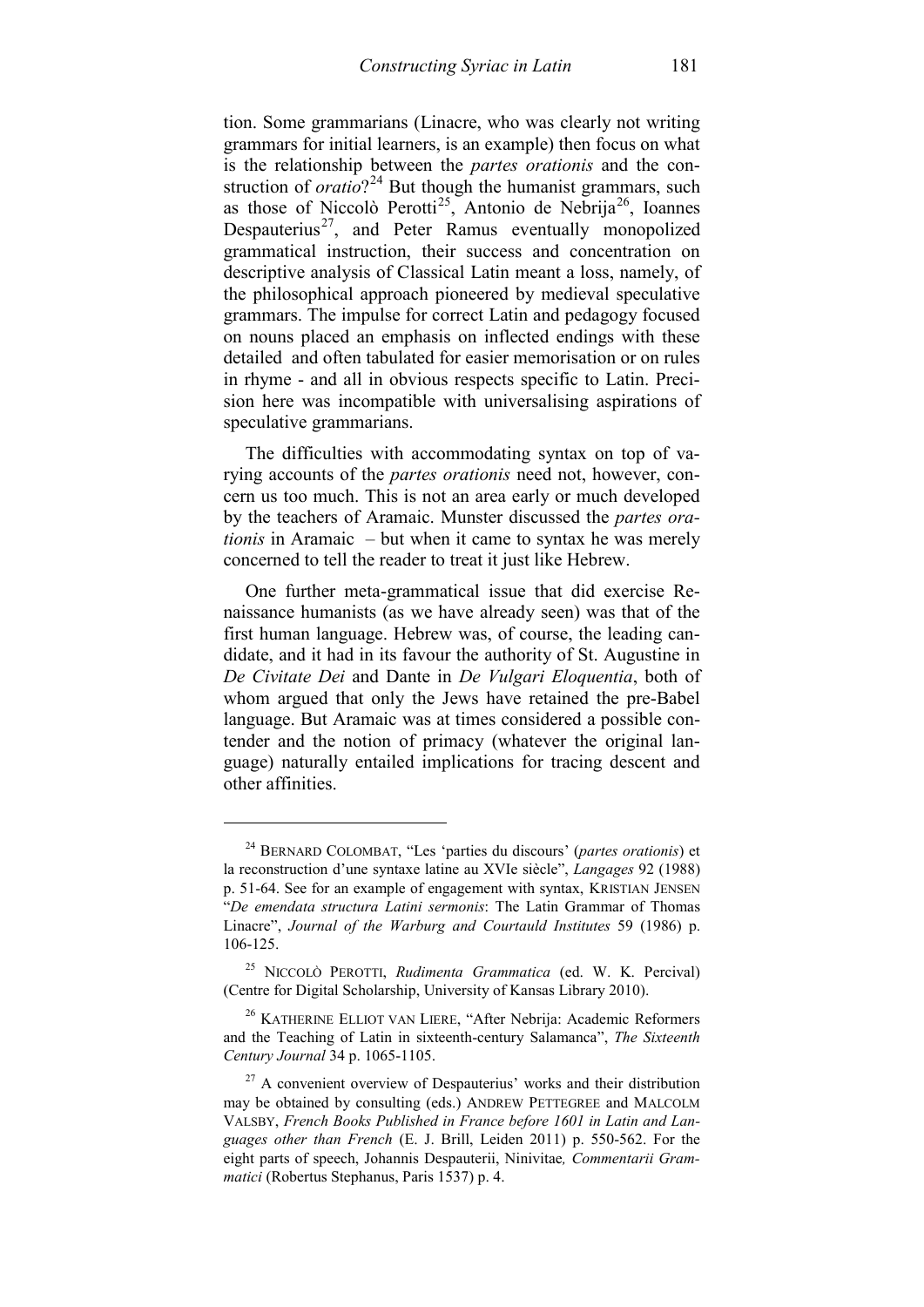#### *Aurogallus*

Münster distinguished Aramaic from Hebrew effectively by listing differences which if converted in reading would turn Aramaic into Hebrew. If we turn to Wittenberg, which was to become the centre for a very distinctive Lutheran Hebraism we shall find the same approach<sup>28</sup>. Matthäus Aurogallus (Goldhahn) (1490-1543) was Professor of Hebrew at the University of Wittenberg after the Jewish convert Matthaus Adriani (1475- 1521) and a colleague of both Philippe Melanchthon and Martin Luther. He assisted Luther in the revision of the reformer's translation of the Old Testament and was University Rector in 1542. His *Grammatica Hebraeae Chaldaeaeque Linguae a Matthaeo Aurogallo in lucem aedita, pluribusque in locis ab autore emendata et aucta* appeared from J. Klug in Wittenberg 1523 and with Münster's printer Henricus Petrus in Basel in 1539[29.](#page-13-1) One needs to know *Chaldaeus sermo* for Daniel and Ezra which use this 'dialect' '*hac usus est dialecto'*. Similarly for Onkelos, Jonathan and Joseph which are useful for understanding some more obscure passages of Scripture, these being translated into *hoc sermonis genus[30](#page-13-2)*. Aurogallus writes *de Chaldaeae et Hebraea e lingua discrimine*<sup>[31](#page-13-3)</sup> : Chaldaean uses the same script as Hebrew, though with frequent exchange of letters (*aleph* is often changed to *waw* or *jod*, *nun* is used for a terminal *mem etc.*) [32.](#page-13-4) He pays attention to the final syllables of plurals and generally characterizes the difference between the two as differences in letters and syllables tied to function. He

<span id="page-13-0"></span><sup>&</sup>lt;sup>28</sup> G. MILETTO and G. VELTRI, "Die Hebraistik in Wittenberg (1502-1813): von der 'lingua sacra' zur Semitistik", *Henoch* 25 (2003) p. 93-111; JEROME FRIEDMAN, *The Most Ancient Testimony: Sixteenth Century Christian Hebraica in the Age of Renaissance Nostalia* (Ohio University Press, Athens 1983) p. 165-176, and, earlier, ID*.*, "Luther, Forster and the Curious Nature of Wittenberg Hebraica", *Bibliothèque d'Humanisme et Renaissance* 42 (1980) p. 611-619. Also S.G. BURNETT, "Reassessing the Basel-Wittenberg Conflict: Dimensions of the Reformation-Era Discourse of Hebrew Scholarship", in A. P. COUDERT and J. S. SHOULSON (eds.), *Hebraica Veritas, Christian Hebraists and the Study of Judaism in Early Modern Europe* (University of Pennsylvania Press, Philadelphia 2004) p.181ff.

<span id="page-13-1"></span><sup>29</sup> There is no Aramaic material in his *Compendium Hebraeae Grammatices* (J. Klug, Wittenberg 1523).

<span id="page-13-2"></span><sup>&</sup>lt;sup>30</sup> Some indication of the sorts of arguments made in favour and against the Christian uses of Targums may be found in EVELINE VAN STAAL-DUINE-SULMAN & JOANNA TANYA "Christian Arguments for Including Targums in Polyglot Bibles" in (eds.) A. HOUTMAN, E. EVELINE VAN STAALDUINE-SULMAN, H-M.KIM, *A Jewish Targum in a Christian World* (E. J. Brill, Leiden 2014) p. 208-222.

<sup>31</sup> *Ibid*, p. 142.

<span id="page-13-4"></span><span id="page-13-3"></span><sup>32</sup> *Ibid*, p. 145.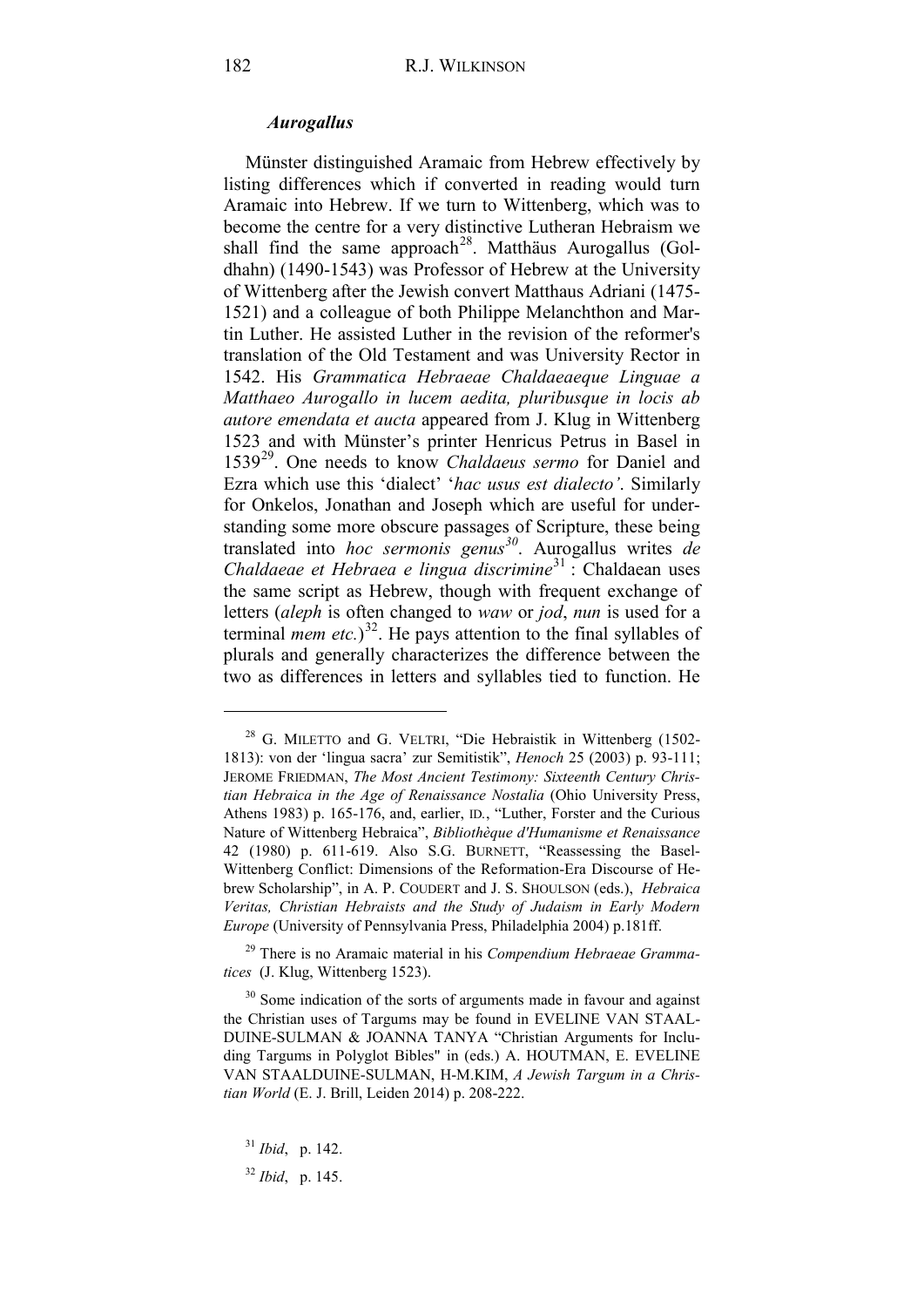supplies a list of abbreviations used by Jewish commentators. This is not an independent account of Aramaic. Rather – just as with Münster—it is a list of things to do when reading it to turn it back into Hebrew.

What is more striking however is Aurogallus's awareness that the traditional Hebrew Grammarians distinguished essentially three parts of speech rather than the eight of Donatus. He discusses the *partes orationis* as follows: *orationis numerantur tres tantum partes, nomen, verbum & consignificatio. Sub nomine pronomen, sub verbo, participium, sub consignatione, praepositionem, coniunctionem, adverbium interiectionemque, Iudaeorum grammatici comprehendere[33](#page-14-0)*. He speaks also *de accentibus, de tonorum locis, de copula de nomine*, (but in the end deals with the headings of the usual eight parts!). This rather different structural analysis of the parts of speech into three categories (noun, verb and particle: *onoma, rema, sundesmos*) is however increasingly found amongst the Christian scholars. Anja-Silvia Goeing, in an essay focused on Zürich $34$ , traces its appearance in Jacob Ceporinus (1499-1525) Reuchlin's pupil and the first Reader of Greek and Hebrew at Zwingli's school in Zürich; Wolfgang Capito  $(1478-1541)^{35}$  $(1478-1541)^{35}$  $(1478-1541)^{35}$ ; Münster (in 1531 but not 1523); Johannes Böschenstein (1472- 1540) *et al*. [36](#page-14-3) It is most probable that this form of distinction goes back to Moses Kimhi (whose Grammar Münster, of course, translated in 1531 under the guidance of Elias Levita). There we read: *haec enim tripararia sunt; nomen dictio verbum; Isti sunt filii linguae: nomen. Verbum et dictio*<sup>37</sup>. This distinction itself has a long history within the Eastern grammatical tradition. Saadia classifies language into three classes (nouns, verbs and particles); Dunash, Ibn Ezra and Kimhi do likewise $38$ . We find the pattern in the opening chapter of Siba-

-

<span id="page-14-3"></span><sup>36</sup> Böschenstein was another pupil of Reuchlin. He was professor at Wittenberg and Zwingli's Hebrew teacher in Zürich.

<sup>37</sup> Münster 1531: 3r, 11r

 $33$  p. 17 of the 1539 edition.

<span id="page-14-1"></span><span id="page-14-0"></span><sup>&</sup>lt;sup>34</sup> ANJA-SILVIA GOEING, "Establishing Modes of Learning: Old and New Hebrew Grammars in the 16<sup>th</sup> century", in E. CAMPI (ed.), *Scholarly Knowledge: Textbooks in Early Modern Europe* (Droz, Geneva 2008) p. 157-182.

<span id="page-14-2"></span><sup>35</sup> *Institutionum Hebraicarum libri duo* (Joannes Frobenius, Basel 1518; V. Cephalaeus, Strasburg 1525). Beginning of Book I: *Cunctas orationis partes Verbo, nomine & consignificativo complectuntur. Verbo participia, Nomini appellationes, & consignificativo articulum, pronomen, reliquasque partes orationis subijciunt*.

<span id="page-14-5"></span><span id="page-14-4"></span><sup>38</sup> IRENE E. ZWIEP, "The Hebrew Linguistic Tradition of the Middle Ages", *Histoire, Épistémologie, Langage* 18 (1996) p. 41-61; W. BACKER, *Die Anfänge der Hebräischen Grammatik* (Brockhaus, Leipzig 1995). Also N. I. VIDRO, I. E. ZWEIP, J. OLSZOWY-SCHLANGER (eds.), *A Universal Art.*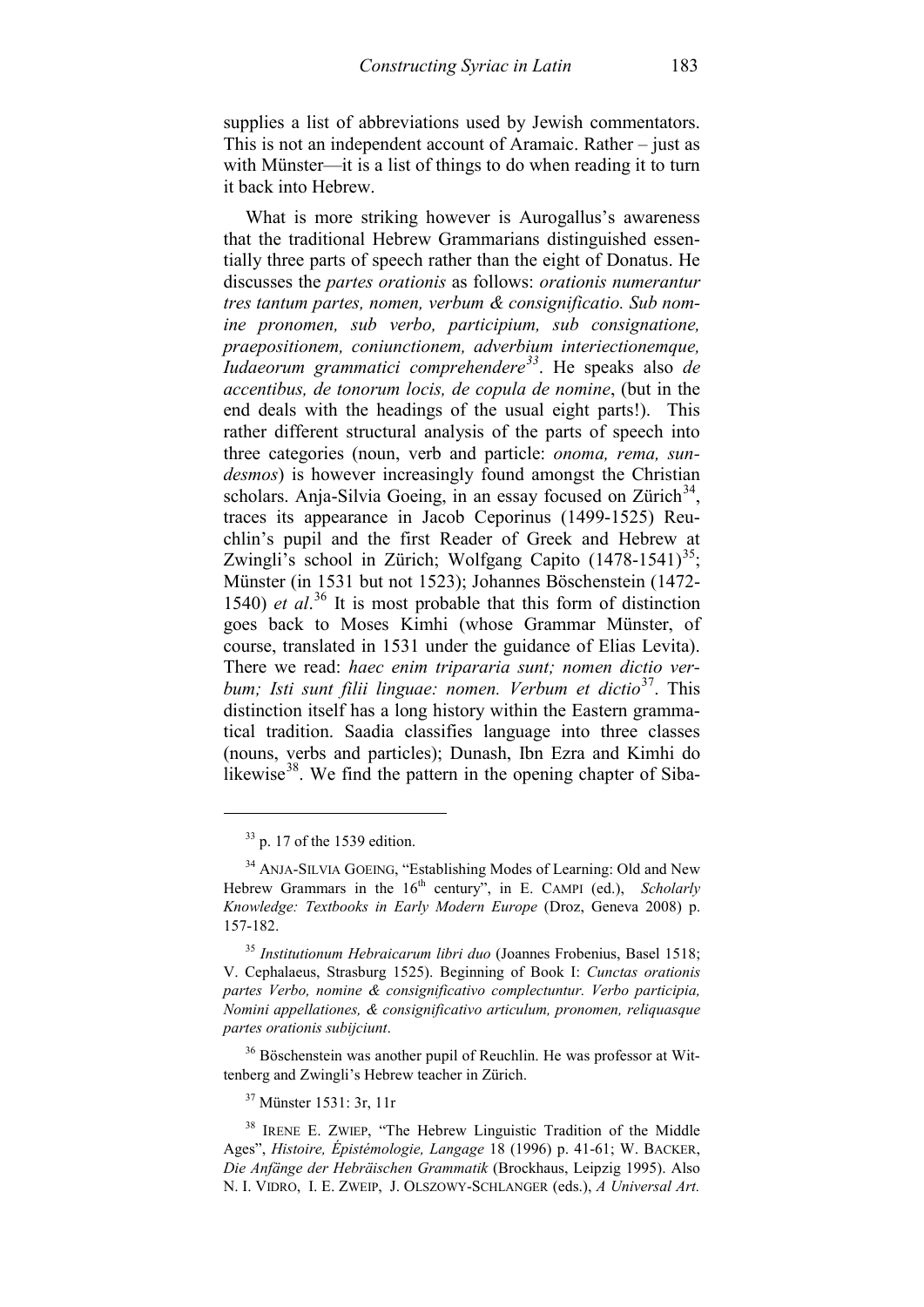Waihi's *Kitab*; the Syriac scholar Bar Hebraeus has nouns, verbs and particles.

Kukenheim suggested the Alexandrian grammarian Dionysius Thrax as the probable source of the noun-verb-particle scheme<sup>39</sup>. J. B. Fischer, however, felt that Dionysius's *Techne Grammatike* with its paradigms and system of verbal forms was completely foreign to the spirit of a Semitic language, and could in no way appeal to an Arabic or Hebrew grammarian<sup>[40](#page-15-1)</sup>. Furthermore there is no indication whatsoever of the use and study of the *Techne Grammatike* by Hebrew and Arab scholars. Fischer by contrast drew attention to the role played by a continuous Syro-Arabic transmission of Aristotle's *Poetics* which had been little appreciated $4^1$ . The Aristotlian categories were free of detailed terminolgy of cases and gender and without persons, number, voices and moods inapplicable to Semitic languages. The *Poetics* contains not parts of speech, but subjects of significance in the discussion of speech and grammar $42$ .

It should however be remarked that Dionysius Thrax certainly was most influential upon Syriac grammarians in the period of biculturalism and bilingualism which characterised

*Hebrew Grammar across Disciplines and Faiths* (E. J. Brill, Leiden 2014) for pre-Renaissance Hebrew grammatical studies.

<span id="page-15-1"></span><sup>40</sup> J. B. FISCHER, "The Origins of the Tripartite Division of Speech in Semitic Grammar", *Jewish Quarterly Review* 53 (19620 p. 1-21 & 54 (1963) p. 132-160.

<span id="page-15-2"></span><sup>41</sup> It was not known to Merx who did not consequently discuss the grammatical chapters of the Poetics: A. MERX *Historia Artis Grammaticae apud Syros* (Abhandlungen für die Kunde des Morgenlandes, 9 (2), Leipzig 1889) p. 149 ff. and 154 ff.

<span id="page-15-3"></span>Aristotle's Poetics deals with grammar in three chapters. After a discussion of language in general, and an analysis of the 'parts of speech' (ch. 20), there follows a presentation of types of nouns in poetic language and of the four kinds of metaphors (ch.21) with a passage on the gender of nouns. Illustrations of poetic diction and recommendations for the proper use of words in a harmonious and clear style (ch. 22) round off the discussion. These grammatical chapters represent one of the earliest attempts at a systematic treatment of language.

<span id="page-15-0"></span><sup>39</sup> L. KUKENHEIM, *Contribution à l'histoire de la grammaire grecque, latine et hébraïque à l'époque de la Renaissance* (E. J. Brill, Leiden 1951) p. 91-92. He states bluntly: "il est même probable que la grammaire de l'hébreu derive indirectement de Denys le Thrace, dont on connaît des interprétations et des adaptations arméniennes et syriaques, utilisées par les grammairiens arabes... ". Also C. C. De Jonge's revised thesis *Between Grammar and Rhetoric. Dionysius of Halicarnassus on Language, Linguistics and Literature* was published in 2008 (E. J. Brill, Leiden). See p. 81-145 for Dionysius on the parts of speech. JEAN LALLOT, "Origines et développement de la théorie des parties du discours en Grèce", *Langages* 92 (1988) p. 11–23; ID., *La grammaire de Denys le Thrace*, Paris, CNRS Editions, 2003 ,2<sup>e</sup> éd. (trad. avec notes). Earlier, THOMAS DAVIDSON, The *Grammar of Dionysios Thrax* (St Louis. Mo. 1874).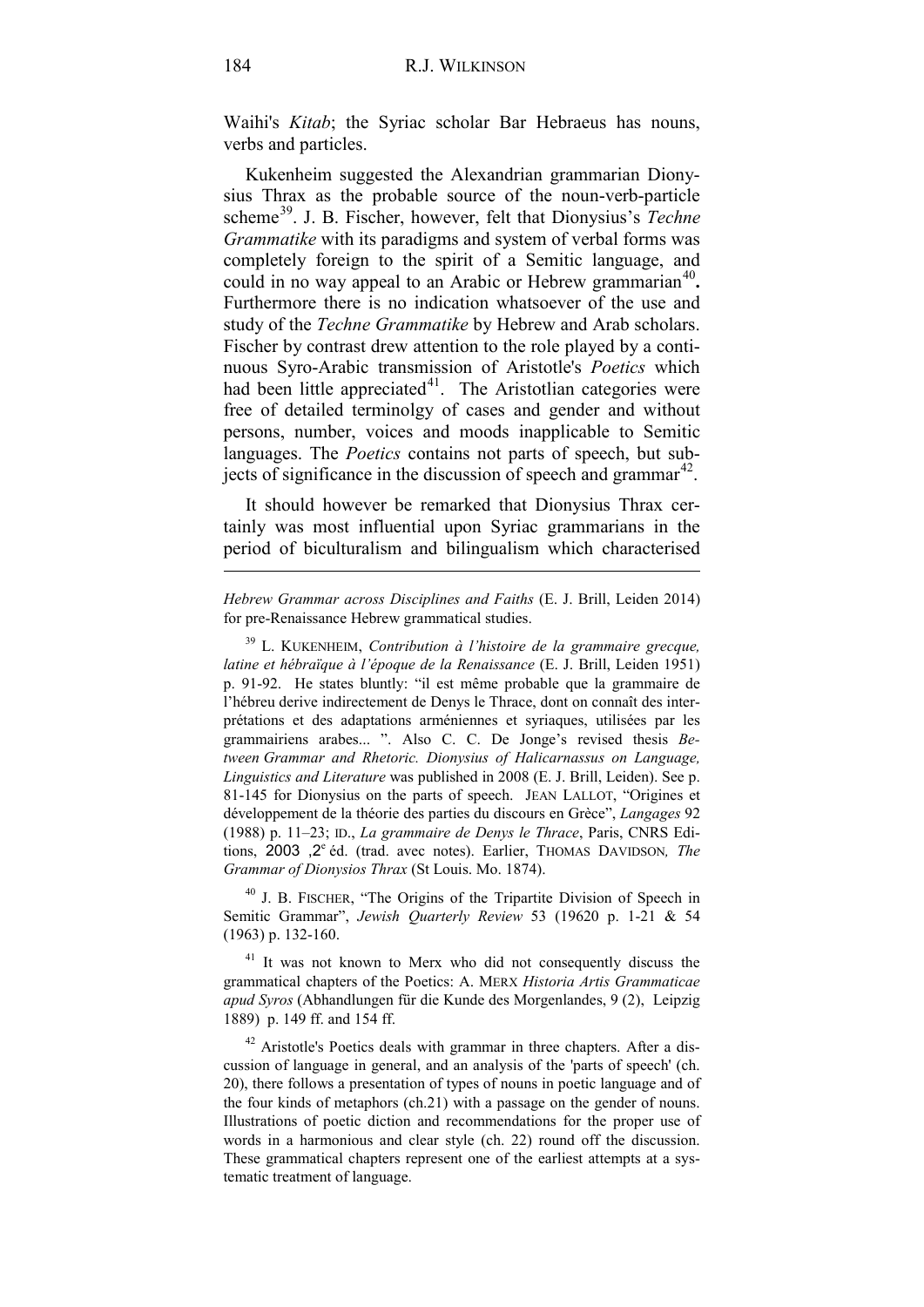the progressive Hellenisation – the move from 'antagonism to assimilation<sup> $43$ </sup> - of the Fifth to Ninth Centuries, along side the influence of Aristotelian logic and rhetoric<sup>[44](#page-16-1)</sup>. A Syriac version of the *Techne Grammatike* played an important role in the Schools of Nisibis<sup>[45](#page-16-2)</sup>. Dionysius provided the Syriac grammatical tradition with an extensive technical vocabulary very much in the Greek mould. The eight parts of speech (noun, verb, participle, article, pronoun, preposition, adverb, conjunction), imposed by *Techne Grammatike* as the morphological and syntactic basis of Greek grammar were faithfully reproduced in the version of Joseph Huzaya. However they had to be modified to fit Syriac: the article was omitted and the morphological class corresponding to the Greek *metoche—*translated as *d-šawtap̄ûṯa* 'participle' in the Syriac version of *Techne Grammatike—*

-

<span id="page-16-2"></span><sup>45</sup> DIONYSIUS THRAX**,** *Techne grammatike*, in ADALBERT MERX, *Historia artis grammaticae apud Syros cui accedunt Severi bar Sakku Dialogus de grammatica, Dionysii Thracis Grammatica syriace translata, Iacobi Edesseni Fragmenta grammatica cum tabula photolithographica, Eliae Tirhanensis et duorum anonymorum de accentibus tractatus***,** Leipzig, In Commission von F. A. Brockhaus, 1889, p. 50-72. There is now a translation by Daniel King: A. MERX, *Historia artis grammaticae apud Syros (translated and edited)* (Gorgias Press, Piscataway, NJ 2015). On the School of Nisibis, ARTHUR VÖÖBUS, *History of the School of Nisibis* (Secrétariat du Corpus Scriptorum Christianorum Orientalium, Louvain 1965).

<span id="page-16-0"></span><sup>43</sup> The phrase is that of Dr Brock: SEBASTIAN BROCK, *From Antagonism to Assimilation. Syriac attitudes to Greek Learning***,** in NINA G. GARSOÏAN, THOMAS F. MATHEWS and ROBERT W. THOMSON (eds.), *East of Byzantium. Syria and Armenia in the Formative Period* (Dumbarton Oaks, Center for Byzantine Studies, Trustees for Harvard University, Washington 1982) p17- 39. Also in his *Syriac Perspectives on Late Antiquity* (Variorum Reprints no. V, London 1984). J. WATT, "Grammar, Rhetoric and the *enkyklios paideia* in Syriac", *Zeitschrift der deutschen morganländischen Gesellschaft* 143 (1993) p. 45-71.

<span id="page-16-1"></span><sup>44</sup> Greek influence and that of the *Techne Grammatike* is most apparent in the treatment of the accidents of the verb. See SARA ECO CONTI - MARGHERITA FARINA, "The Accidents of the Verb in some Medieval Syriac Grammars", in *Comparing Ancient Grammars The Greek, Syriac and Arabic Traditions* (Scuola Normale Superiore, Pisa 2013) p. 132-153. ID*.*, *"*Diathesis and Middle Voice in the Syriac Ancient Grammatical Tradition: The Translations and Adaptations of the *Techne Grammatike* and the Arabic Model", *Aramaic Studies* 6 (2008) p. 175-193. See also, R. TALMON, "Foreign Influence in the Syriac Grammatical traditions", in S. AUROUX ET AL. (ed.), *History of the Language Sciences... An International Handbook on the Evolution of the Study of Languages from the Beginnings to the Present* (Berlin-New York 2000) Vol. I, chap. : X "The Establishment of Syriac Linguistics", p. 337-341. Also there RICCARDO CONTINI, "The Role of Linguistics in Syriac, also ID., *Medioevo: la scienza siriaca. Le scienze del linguaggio*, in *Trecani.it L'encicopedia italiana s.v.* (2001). Generally on influence of Greek grammar, CORNELIUS H. M. VERSTEEGH, "Borrowing and Influence: Greek Grammar as a Model**"** in PIERRE SWIGGERS - ALFONS WOUTERS, avec la collab. de RENÉ LEBRUN [ET AL*.***],** *Le langage dans l'Antiquité* (E. Peeters, Louvain 1990) p. 197-212.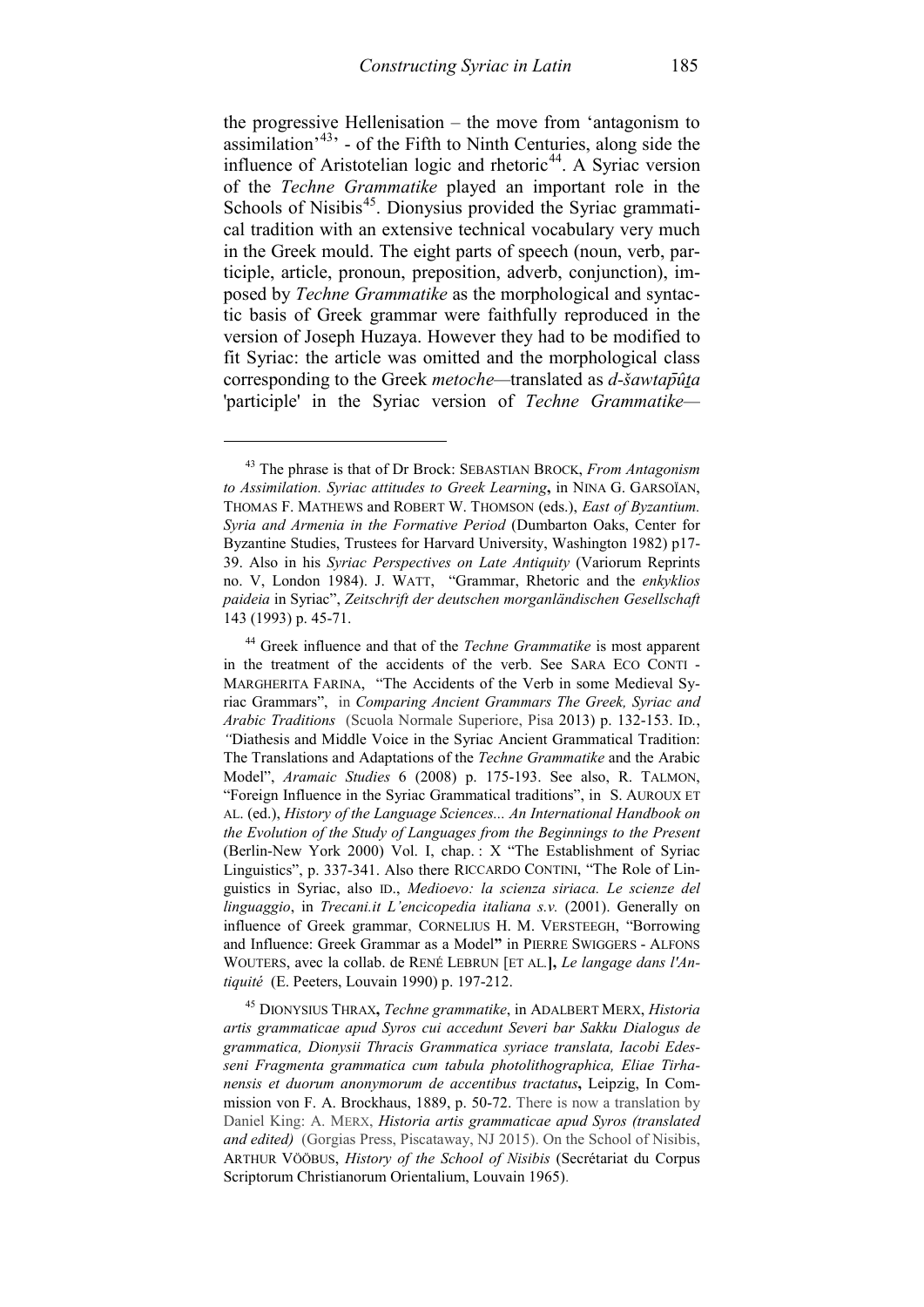became the *Mellat šma* 'verbal noun', which also includes the infinitive, giving rise to the establishment of a system of seven parts of speech that was the canon in Syriac grammar until the introduction of the Arabic model for imitation, the tripartite division, of Aristotelian origin, of noun-verb-particle we are currently discussing<sup>[46](#page-17-0)</sup>. The imposition of such Greek models upon Syriac inevitably distorted the empirical evidence. The Syriac technical term *mappalṯa* 'case' (Greek *ptosis*) designated the inseparable particles *b* -, *d-*, *w-*, *l-.* The second and fourth of these introduce prepositional phrases that are functionally equivalent to the Greek cases genitive and dative. But there were limits: sections 2-10 and 14 of the Greek Dionysius (treating letters, phonetics, syllables and conjugations) were omitted as of no use in dealing with Syriac.

The most distinguished Syriac grammarian was the West Syrian Jacob Bishop of Edessa (633-708) working to consolidate his native religious and intellectual culture in a world progressively dominated by Islam<sup>47</sup>. His *Syriac Grammar*, now preserved only in fragments, is the oldest documented and also the most original attempt to describe Syriac using terms and concepts drawn from Greek grammar, but considerable independence and a remarkable interest in the spoken language are both particularly noticeable in his phonological approach to variations in the morphology of the noun paradigms. Such a phonological interest was not subsequently pursued in the tradition.

Jacob was also involved in the production of a system of vowel signs which involved inevitably the prior collection and analysis of forms and their pronunciation. The symbols he introduced mainly for pedagogical purposes were placed on the

<span id="page-17-0"></span><sup>&</sup>lt;sup>46</sup> This issue is briefly treated in R. CONTINI, "Considerazioni interlinguistiche sull'adattamento siriaco della Techné Grammatiké di Dionisio Trace', in (eds.), R. B. FINAZZI - A. VALVO, *La diffusione dell' eredità classica nell' età tardoantica e medievale Il Romanzo di Alessandro e altri scritti* (Edizioni dell'Orso Roma 1998 [1999]) p. 107–108.

<span id="page-17-1"></span><sup>&</sup>lt;sup>47</sup> RAFAEL TALMON, "Jacob of Edessa the Grammarian", in Bas ter Haar Romeny (ed.), *Jacob of Edessa and the Syriac Culture of his Day* (E. J. Brill, Leiden 2008) p. 159-188 for up to date bibliography and a contemporary evaluation. E. J. REVELL, "The Grammar of Jacob of Edessa and the other Near Eastern Grammatical Traditions", *Parole de l'Orient* 3 (1972) p. 365-374. Earlier: GEORGE PHILIPS (ed.), *A Letter by Mār Jacob, Bishop of Edessa, on Syriac Orthography; also a Tract by the Same Author, and a Discourse by Gregory Bar Hebræus on Syriac Accents Now Edited, in the Original Syriac, from MSS. in the British Museum, with an English Translation and Notes* (Williams and Norgate, London 1869); JEAN-PIERRE PAULIN MARTIN (ed.), *Jacobi episcopi Edesseni epistola ad Georgium episcopum Sarugensem de orthographia syriaca* (Paris: Klincksieck, 1869); WILLIAM WRIGHT (ed.), *Fragments of the Turrāṣ mamllā nahrāyā or Syriac Grammar of Jacob of Edessa, Edited from MSS. in the British Museum and the Bodleian Library* (Gilbert and Rivington, London 1871).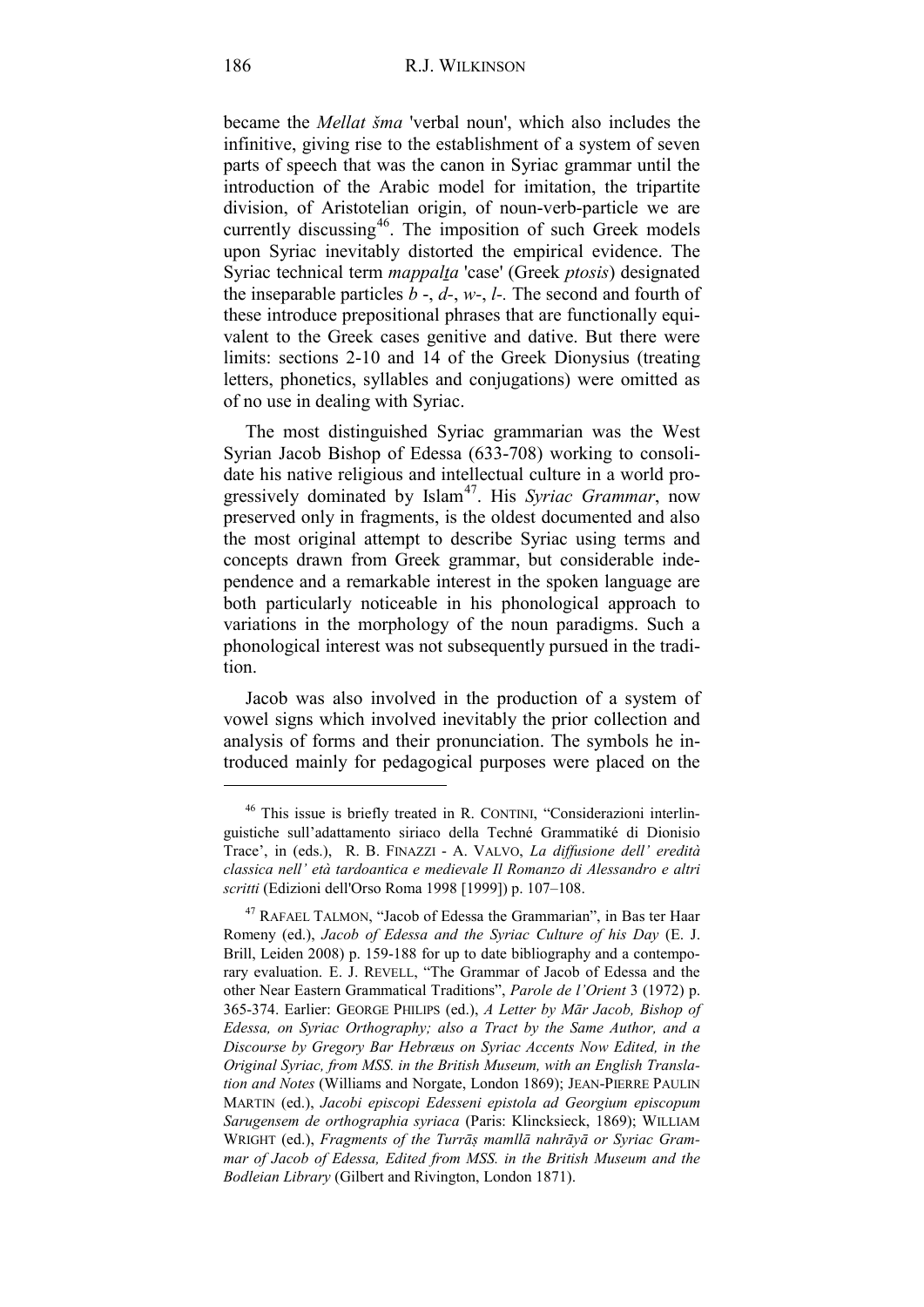same line as the consonants<sup>[48](#page-18-0)</sup>. A reverence for the consonantal text probably prompted their subsequent replacement with the supra- or sub-linear system of 'Greek vowels'. Only slowly do Western scholars come to terms with the various conventions of vocalisation in Syriac.

### **2. The Arrival of the Syriac Scholars**

# *From the Fifth Lateran Council to the editio princeps of the Syriac New Testament*

 The first European scholar to obtain any significant knowledge of Syriac was Teseo Ambrogio who was given the responsibility of entertaining the Maronite delegation sent at the invitation of Leo X by the forty-first patriarch to the Fifth Lateran Council  $(1513-1515)^{49}$  $(1513-1515)^{49}$  $(1513-1515)^{49}$ . He worked to establish the orthodoxy of the liturgy they brought with them and began to acquire some knowledge of Syriac. The monk and sub-deacon Elias bar Abraham taught Syriac to Teseo as Teseo taught him Latin and he also copied manuscripts, Gospels and Psalters, in Syriac: Rome for the first time had some books in Syriac and native speakers to explain them. In March of 1539 in Pavia Teseo published his *Introductio in Chaldaicam linguam*<sup>50</sup>. This offered the first detailed Western account of Syriac and opens with two sizes of the (Western) Syriac alphabet. The letters remarkably are printed with moveable type for the first time<sup>[51](#page-18-3)</sup>. Ligatures are discussed and the Syriac vowels are considered together with those of Samaritan, Hebrew, Arabic and Punic. The names of the Syriac consonants, we learn, tend to have /*o*/

<span id="page-18-0"></span><sup>48</sup> JEAN-PIERRE PAULIN MARTIN, "Jacques d'Édesse et les voyelles syriennes"', *Journal asiatique* 6, 13 (1869) p. 447-482**.** EBERHARD NESTLE, "Zur Geschichte der syrischen Punctation", *Zeitschrift der Deutschen Morgenländischen Gesellschaft* 30 (1876) p. 525-533. Also AXEL MOBERG, "Über den griechischen Ursprung der syrischen Akzentuation", *Le Monde Oriental* 1:2 (1906) p. 87-100. ADALBERTUS MERX, *Grammatica Syriaca quam post opus Hoffmanni refecit Adalbertus Merx Particula Prima* (Impensis Librariae Orphanotrophei Halis 1867) p. 24-25 for a specimen of Jacob's vocalisation. [This work is cited hereafter as Hoffmann.]

<span id="page-18-1"></span><sup>&</sup>lt;sup>49</sup> For full consideration of importance of Teseo and the Maronite delegation for the history of Syriac Studies see: ROBERT J. WILKINSON, *Orientalism, Aramaic and Kabbalah in the Catholic Reformation* (E. J. Brill, Leiden 2007) p. 11-27. [This work is cited hereafter as *Orientalism.*]

<span id="page-18-2"></span><sup>50</sup> EBERHARD NESTLE, "Aus einem sprachwissenschaftlichen Werk von 1539", *Zeitschrift der Deutschen Morganländische Gesellschaft* (Wiesbaden) (1904) p. 601-616.

<span id="page-18-3"></span><sup>51</sup> For the font see J. F. COAKLEY, *The Typography of Syriac A historical catalogue of printing types 1537-1958* (British Library, London 2006) p. 29- 30. The type was based on Elias' own handwriting. Teseo also has some estrangela which is also Elias' (p. 155). [This work is cited hereafter as Coakley.]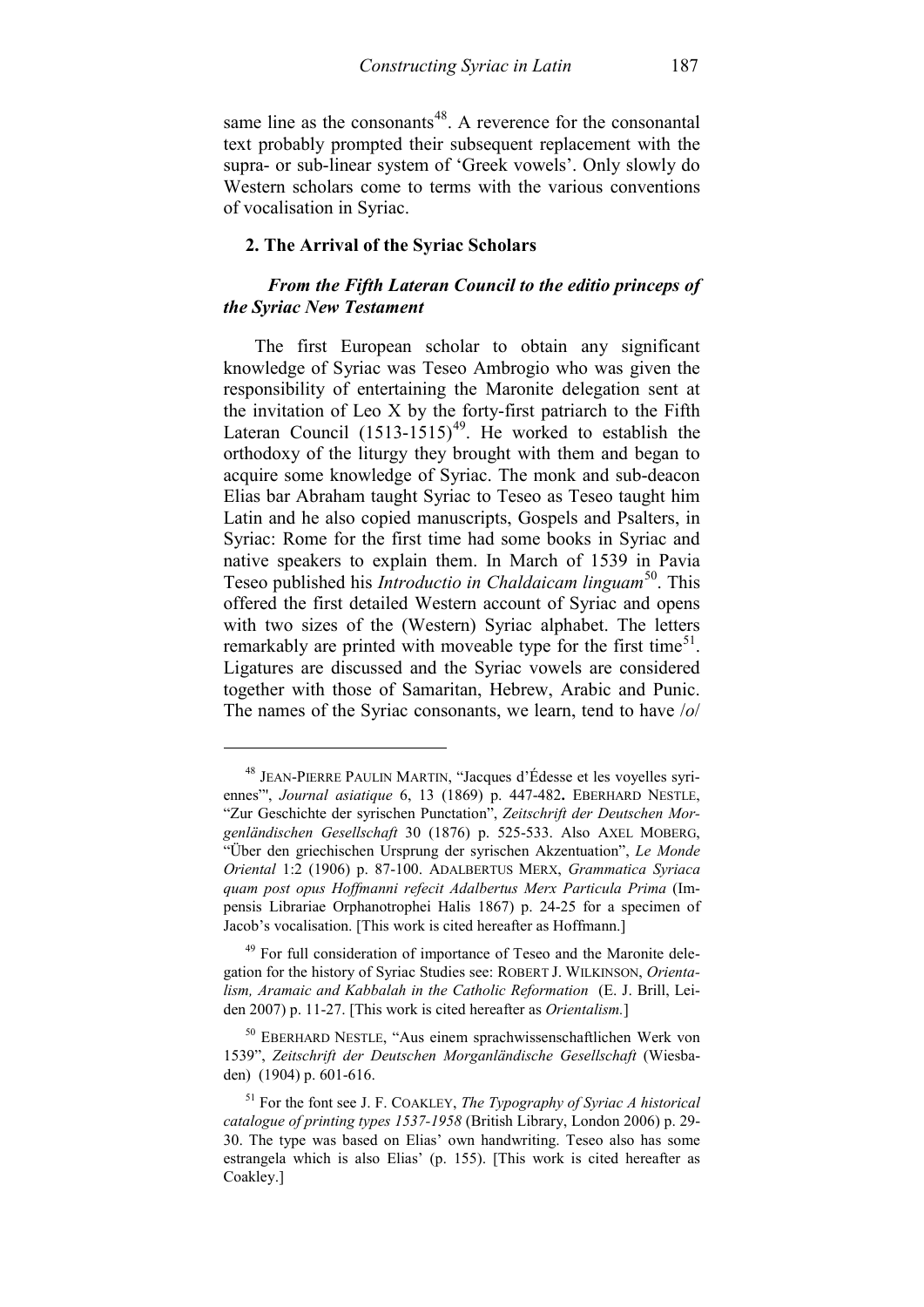vowels where Hebrew has /*a*/ ('*Olaph*' pro '*Aleph*' *etc*.)<sup>52</sup>. This /o/ is more primitive than corresponding Hebrew /a/. Although Hebrew was the first language, in Hebrew this vowel had suffered mutation, but not in Chaldaean: the first man was '*Odom*'.

Teseo further presents an interlinear *Ave Maria* and a similar *Pater Noster* in Syriac font, with a Latin transcription below it and a Latin translation below that. A *Magnificat* is given in Syriac without transcription and Latin. Virgil Strohmeyer sees here evidence of Elias and Teseo working together on each other's language. He draws attention to some of the rather unexpected transliterations of the Syriac, particularly the apparent sounding of silent letters. Ingeniously he suggests Elias may have adopted a slightly unusual pronunciation to guide Teseo towards orthographic accuracy, rather than have spoken entirely naturally  $53$ .

Elias Levita himself met these Maronite delegates to the Fifth Lateran Council (1513-1515) who first brought knowledge of Syriac to Rome: he calls them three Chaldeans (*csdym*) from the country of Prester John. Though their vernacular was Arabic, they were masters of the Syriac language and literature (which he calls *spr wlshn csdym*). This was the special language in which were written the gospel books they brought with them – 'it is also called Aramaean, Babylonian, Assyrian, Chaldee, Tursea or Targum, being denominated by those seven names'. Some these terms designate people and places, others possibly texts ('Targum' and perhaps 'Babli') $54$ . 'Syriac' is not, however, among them, though in this case we do know that it is precisely Syriac that he is talking about. Chaldean was perhaps the commonest name: Teseo referred to his Syriac Psalter which he designed to print as *Psalterium Chaldaicum ex Syria advectum*. (This again certainly was in Syriac as appears plainly from his account of his preparations at ff.12 v2, 15, *etc*.) The title page of the Syriac New Testament in the Antwerp Polyglot (1571), though in Syriac font, also refers to the text as *Chaldaice*.

Teseo's first printing of a Syriac alphabet contributed to the impulse towards recognition of Syriac as a separate entity which a distinctive script eventually brought. One force mitigated against this however: the mystical interpretation of the letters of the Syriac alphabet which Teseo imposed upon them. He drew directly upon Egidio da Viterbo's *Libellus de Litteris* 

<sup>52</sup> *Ibid* f21.

<span id="page-19-2"></span><span id="page-19-1"></span><span id="page-19-0"></span><sup>53</sup> VIRGIL STROHMEYER, "Ambrogio Teseo's Intentions for the Learner The Aesthetic and Epistemology entailed in the Presentation of Multilingual Exercises", *Iran & the Caucasus* 3/4 (1999/2000) p. 183-192 esp. p. 185.

<sup>54</sup> WILKINSON, *Orientalism* p. 51-52 for these names.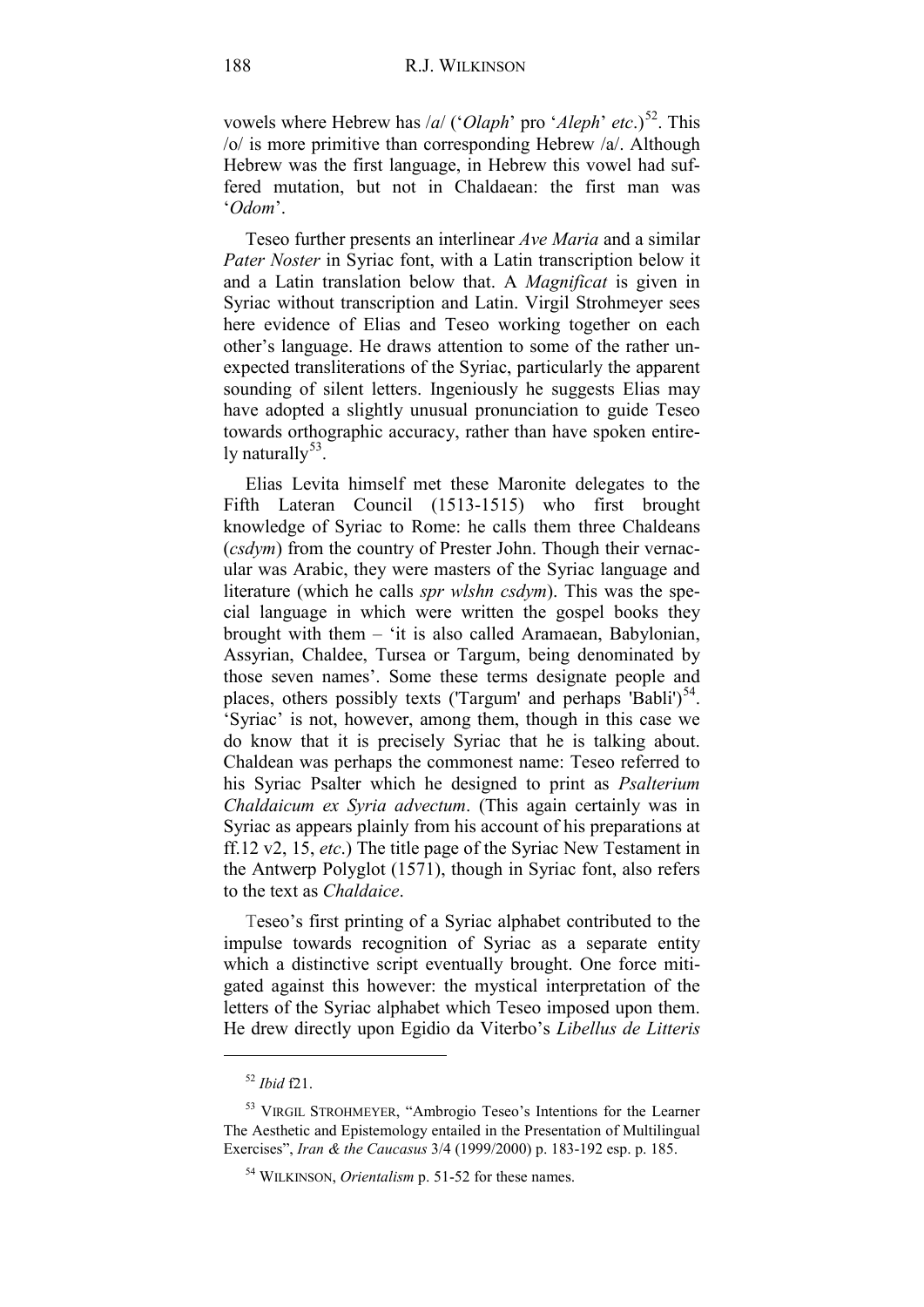*Sanctis* of 1517<sup>55</sup>. The mystical and kabbalistic interpretations Egidio described there for the Hebrew alphabet, Teseo hunted down in his new script. This was the imposition of a form of significance not characteristic of the native Syriac tradition and the beginning of the kabbalistic fantasies which many of the Catholic Scholars of the first part of the Sixteenth Century were eager to find in both Syriac and Aramaic generally. Egidio da Viterbo was to elaborate an entire counter-history of an occult Aramaean tradition which greatly affected the initial reception of Syriac in Europe. He believed that Noah had reached Egidio's own home town of Viterbo—where consequently the inhabitants originally spoke Aramaic—and that the Janiculum Hill in Rome was consequently named for Noah / Janus<sup>[56](#page-20-1)</sup>. Belief in such an arcane Aramaean tradition, of course, did nothing to differentiate and distinguish the various dialects of Ara- $maic<sup>57</sup>$  $maic<sup>57</sup>$  $maic<sup>57</sup>$ . We shall meet similar arcane convictions in the work of Guy Lefèvre de la Boderie below.

That the discovery and printing of a distinctive Syriac script did not necessarily nor immediately distinguish Syriac from the perceived identity of the continuum of the *Chaldaica Lingua*, is apparent from the early work of Guillaume Postel<sup>[58](#page-20-3)</sup>. Teseo had shared his expertise in printing Syriac with moveable type with Postel, though the latter pre-empted the publication of Teseo's *Introductio* with his own *Linguarum Duodecim Characteribus Differentium Alphabetum* of March 1538 which also used moveable Syriac type. His assessment of *lingua Chaldaica* was simple: *quae eadem praeter characteras, Hebraica est*. His subsequent remarks make it clear that for him the *lingua Chaldaica* embraced promiscuously the Jewish Aramaic of the Targum and the Aramaic of kabbalistic texts like the  $Zohar<sup>59</sup>$  $Zohar<sup>59</sup>$  $Zohar<sup>59</sup>$ . He presented his Syriac alphabet, but then reverted to Hebrew

<span id="page-20-0"></span><sup>55</sup> BRIAN COPENHAVER - DANIEL STEIN KOKIN, "Egidio da Viterbo's *Book on Hebrew Letters:* Christian Kabbalah in Papal Rome", *Renaissance Quarterly* 67 (2014) p. 1-42.

<span id="page-20-1"></span><sup>56</sup> Egidio relied upon Annio of Viterbo for much of his 'Etruscan' material. WALTER STEPHENS, "When Pope Noah Ruled the Etruscans: Annius of Viterbo and his forged "Antiquities", *Studia Humanitatis: Essays in Honor of Salvatore Camporeale* (MLN CXIX/1) (Johns Hopkins, Baltimore 2004) p. 201-223. As advocated by the circle of Giovambattista Gelli, the promotion of Aramaic as the *Ursprache* even became part of the political propaganda of the sixteenth-century Medici Dukes of Florence.

<span id="page-20-2"></span><sup>&</sup>lt;sup>57</sup> For Egidio's influence on the understanding of Syriac and the occult Aramean Tradition, WILKINSON, *Orientalism* p. 29-62.

<span id="page-20-4"></span><span id="page-20-3"></span><sup>&</sup>lt;sup>58</sup> Postel later when writing to Plantin referred to estrangela as majuscule. Estrangela was often mistaken by Western scholars (*e.g.* Widmansetter or Waser) for majuscules. In fact it was the ancient script and used exclusively in manuscripts before the Eighth Century.

<sup>59</sup> See footnote 4.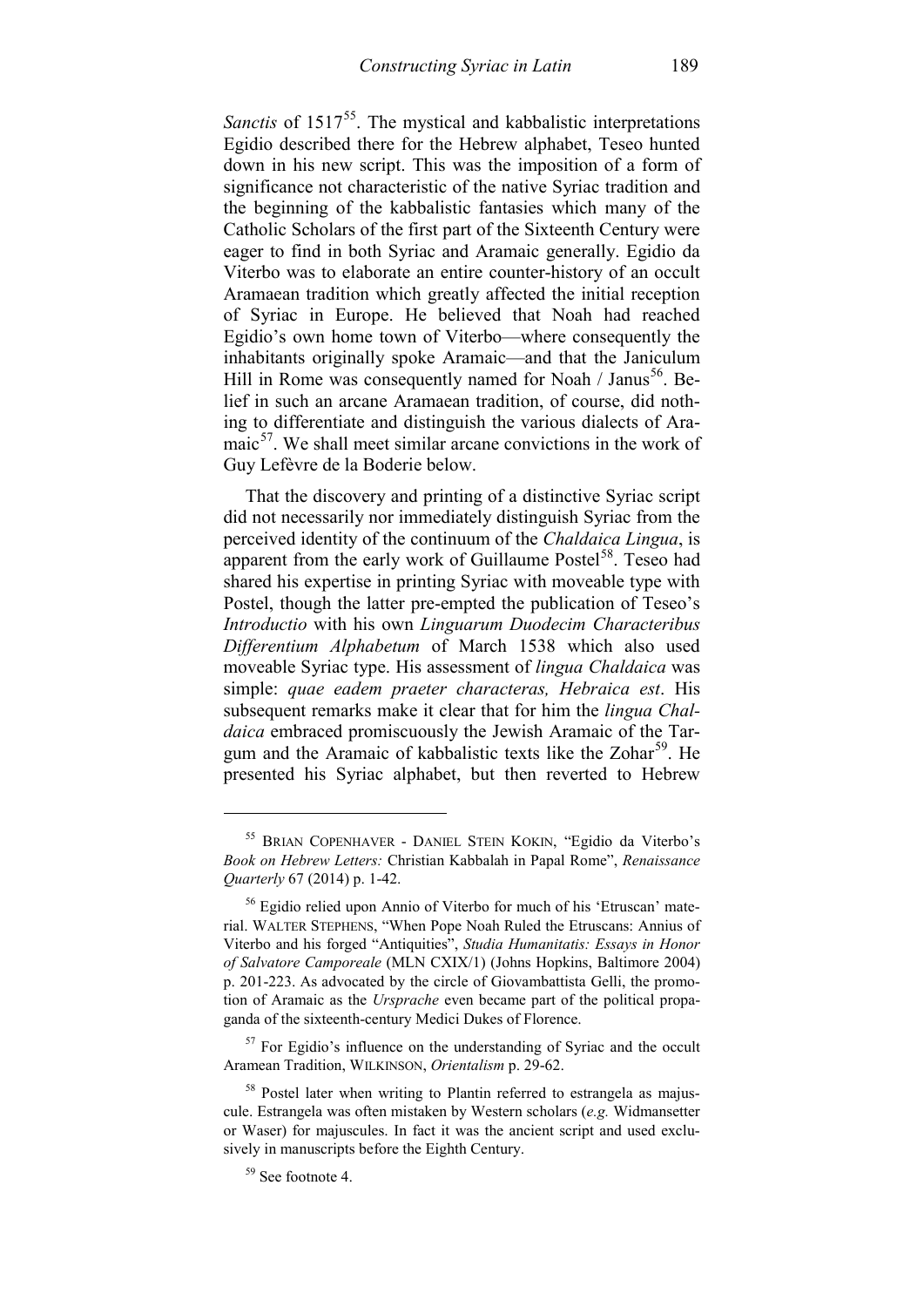characters for Syriac text. Syriac grammar, he opined, was no different from that found in Münster's *Grammatica Chaldaica* and was useful for Targum studies to the confusion of the Jews.

Of the first significance for the establishment of Syriac was the magnificent 1555 *editio princeps* of the Syriac New Testament which J. A. Widmanstetter brought out in Vienna. It was the product of Widmanstetter's interest in the language after having been given a Syriac gospel book by Teseo and having located Syriac manuscripts for himself in Siena<sup>60</sup>. He was aided by Postel who provided some manuscripts, typographic experience and mystical insights and, most importantly, by a Syriac monk Moses of Mardin<sup>[61](#page-21-1)</sup>. Moses of Mardin, who had been sent to Rome by the Syrian Orthodox Patriarch of Antioch to procure printed Syriac Bibles, provided Postel, Andreas Masius and Widmanstetter with indispensable assistance in the form of tuition and texts but Moses also proved an essential scribe, teacher and collaborator in the production of the *editio princeps [62](#page-21-2)*. The *editio princeps* provided for the first time and accessibly in print a substantial body of text in Syriac. It was set in a splendid Syriac serto font based on Moses' own handwriting and it was partially vocalized<sup>63</sup>. It was around this edition – both in preparatory work and subsequently that the identity of Syriac began slowly to coalesce. We shall follow the subsequent editions of the Syriac Scriptures as an index of the growing consolidation of a sense of Syriac's distinct identity.

At this point we find evidence of the conviction (no doubt learned from Moses) that Syriac was the language of both Christ and his Mother<sup>64</sup>. The title page of the *editio princeps* declares it offers the New Testament *characteribus & lingua Syra, Jesu Christo vernacula, Divino ipsius ore consecrata, et ab Joh. Evangelista dicta*. Widmanstetter's short alphabet and reader, *Syriacae Linguae … Principia Elementa* (Vienna 1556), which is often bound with the *editio princeps* makes clear by its title when Widmanstetter considered Syriac was used: *[Syri-*

<sup>60</sup> *Orientalism*, p. 137-169.

<sup>61</sup> For Moses, *Orientalism*, p. 64-77, 83-85, 89-90.

<span id="page-21-2"></span><span id="page-21-1"></span><span id="page-21-0"></span> $62$  Widmanstetter also met a Father Joseph in 1550 who gave him a Syriac Missal (*Orientalism*, p. 147-149). Masius also met Mar Sulaqa (*Orientalism*, p. 85-88).

<span id="page-21-3"></span><sup>63</sup> COAKLEY, *op.cit*., p. 31-34 and p. 156-7 for estrangela. Note the ambivocalisation in some of the letters which have the vowels cast onto them and where both Eastern and Western forms of the vowel signs are used, presumably for elegant variation (*ibid* p. 33).

<span id="page-21-4"></span><sup>64</sup> See SERGE RUZER "Hebrew versus Aramaic as Jesus' Language: Notes on Early Opinions by Syriac Authors" in (eds.) RANDALL BUTH and R. STEVEN NOTLEY, *The Language Environment of First Century Judaea* (E. J. Brill, Leiden 2014) p.182-206.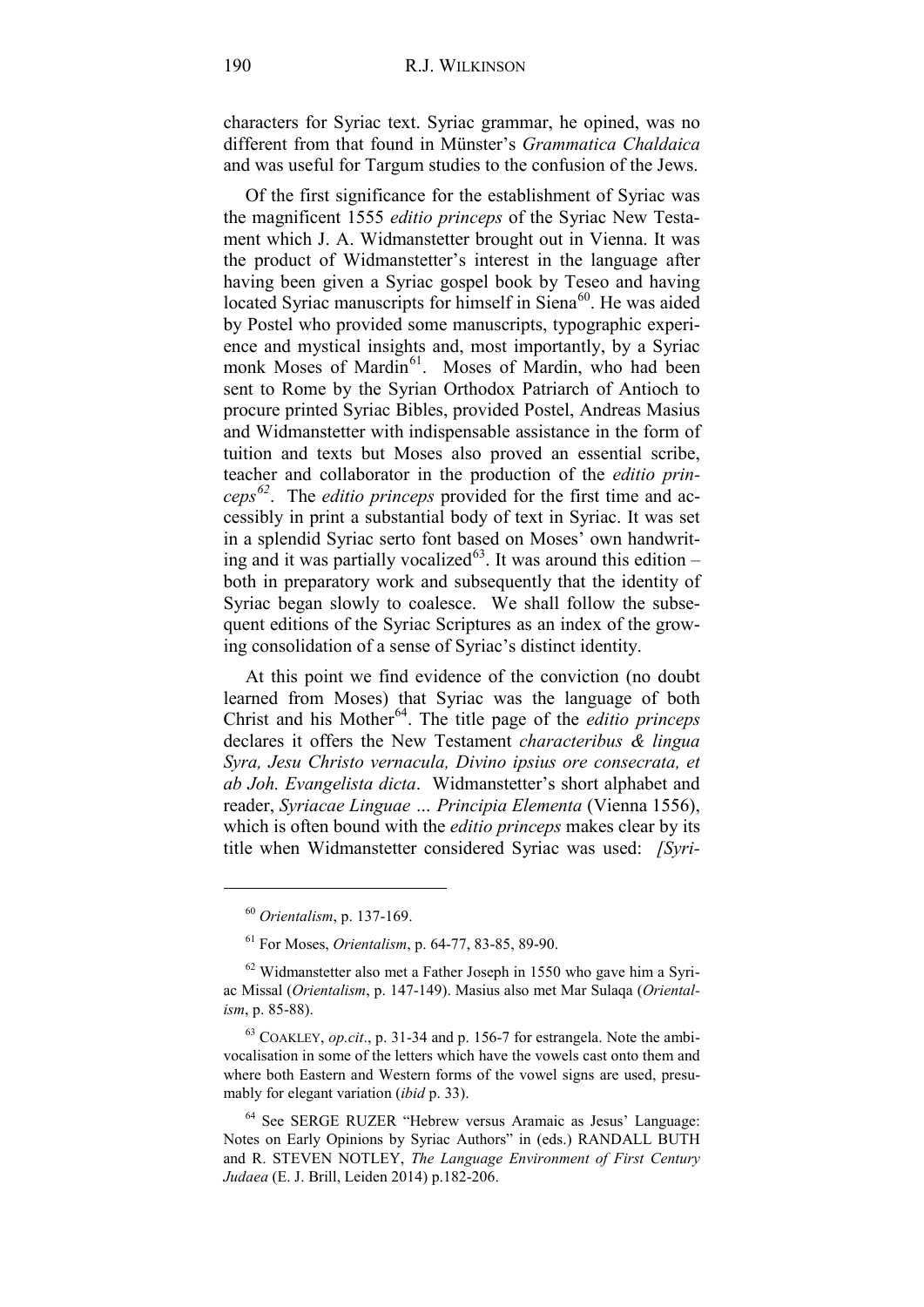*acae Linguae] Iesu Christo, Eiusque Matri Virgini atque Iudaeis omnibus, Christianae redemptionis Euangelicaeque praedicationis tempore, Vernaculae & popularis, ideoque a Novi Testamenti Scriptoribus quibusdam Hebraicae dictae [Prima Elementa]*. Syriac is here considered the vernacular of Christ, his Mother and the Apostles<sup>[65](#page-22-0)</sup>. This gives Syriac a sacred importance, but at the abiding cost of dating it far too ear- $\mathrm{lv}^{66}$  $\mathrm{lv}^{66}$  $\mathrm{lv}^{66}$ . Thus at the first moment of its public appearance, Syriac was enduringly confused with first-century Jewish Aramaic.

#### **3. Tremellius and the Parisian Scholars**

-

### *A Comparative Grammar of Aramaic including Syriac*

Once the *editio princeps* was in print it provided the focus for further work on Syriac. Notable was the work of Immanuel Tremellius who taught Hebrew at the University of Heidelberg from 1561 to 1575 and in 1569 produced his own edition of the Syriac New Testament there<sup>67</sup>.

Most of scholars of Syriac we have discussed so far were Catholics and knew each other at least by correspondence and often by cooperation. They were a small group but had had privileged access to Syriac native scholars and the texts they

<span id="page-22-0"></span><sup>65</sup> Eusebius' *Ecclesiastical History* 3.39.16 has the suggestion that Matthew's Gospel [?] may have originally been written in some form of Hebrew or Aramaic. A manuscript (Vatican sir. 15) copied by Elias, one of delegates to the Fifth Vatican Council carries at the end of Matthew the colophon: "*Explicit evangelus matei Apostoli qui locutus est et predicavit habrayce in phlestini*" where *habrayce* renders the preceeding Syriac *'BR'YT*. The same belief expressed in very similar words is found in Vinob. Syr 1, the Syriac gospels in Vienna copied by Moses of Mardin in 1554 for the Emperor Ferdinand I. I discuss Elias' manuscript in *Orientalism*, p. 16 & Moses' manuscript in *Orientalism*, p. 154.

<span id="page-22-1"></span><sup>66</sup> So [ANONYMOUS], "The Printed Editions of the Syriac New Testament", *Church Quarterly Review* 26 (1888) p. 285: "There is no doubt that in the eyes of Teseo Ambrogio and of Widmannstadt, and of many other early students of Syriac, the Peshitto was invested with a glory above other versions – if not above the sacred original – through the idea that its language was that in which Christ spoke, in which His Apostles preached His word." The altar inscription of 1625 in the Kaufmannskirche in Erfurt has 'This is My Body, This is My Blood' in Vocalised Hebrew, Vocalised Syriac, Greek, Latin and German. The presence of Syriac may represent its supposed status as the language of Jesus. A vocalisation error indicates that the text is taken from the Antwerp Polyglot. STEPHAN SCHORCH, "Die hebräische und die syrische Inschrift des Hochaltars in der Erfurter Kaufmannskirche", *Herbergen der Christenheit. Jahrbuch für deutsche Kirchengeschichte* 21/22 (1997/98) p. 253-262.

<span id="page-22-2"></span><sup>67</sup> KENNETH AUSTIN, *From Judaism to Calvinism The Life and Works of Immanuel Tremellius (c.1510-1580)* (Ashgate, Farnham, 2007). ROBERT J. WILKINSON, "Immanuel Tremellius' 1569 Edition of the Syriac New Testament", *Journal of Ecclesiastical History* 58 (2007) p. 9-25.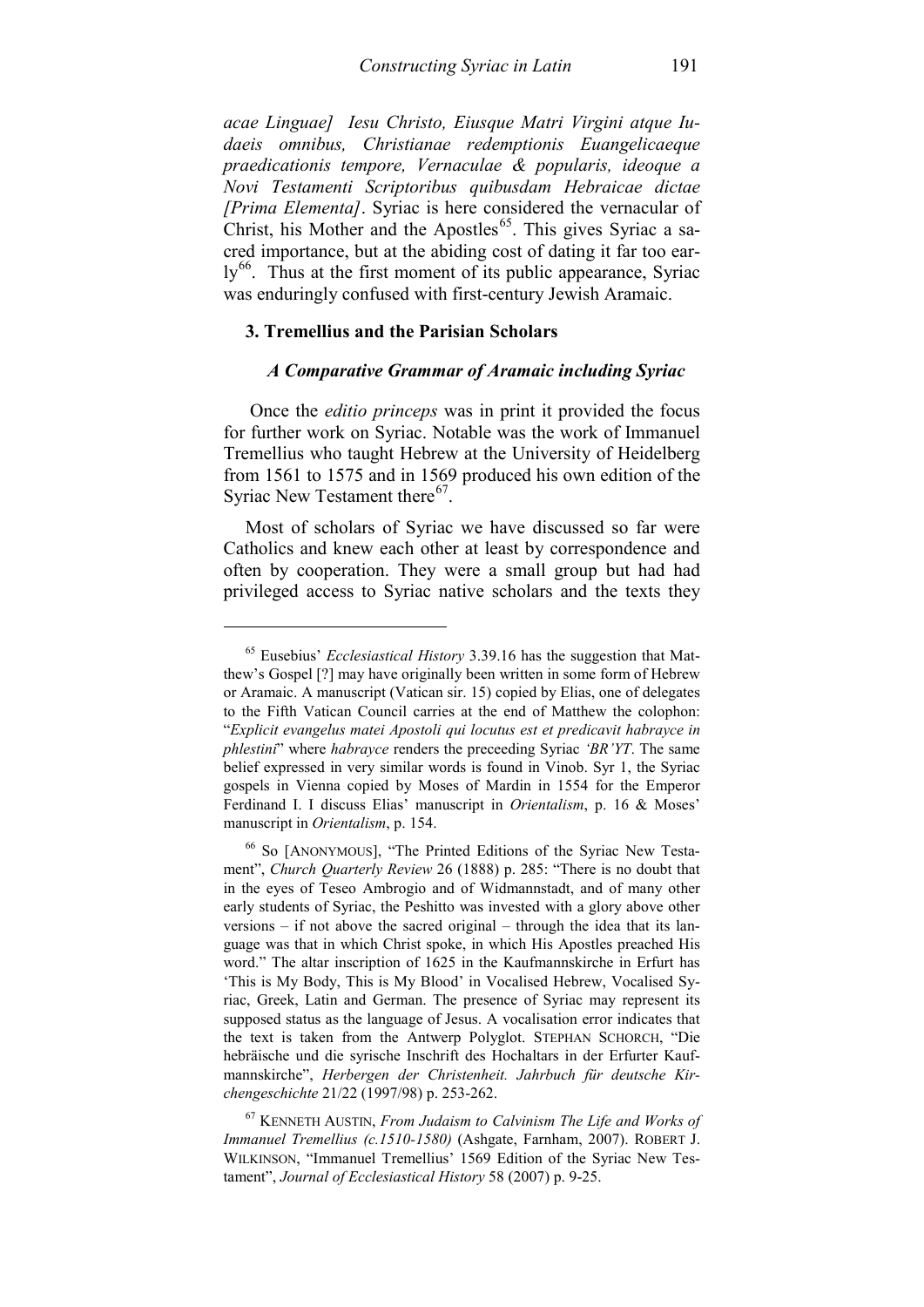provided. Immanuel Tremellius was thoroughly educated as a Jew, converted to Rome and then to the Reform. He had no contact with native Syriac speakers and no access to any Syriac type. His sole resource, other than his own considerable erudition, was fifteen manuscripts in the Elector Palatine's Library which Pfalzgraf Ottheinrich had acquired from an impecunious Postel. Amongst these was Vat sir. 16, the manuscript Tremellius used – together with the *editio princeps—*to produce his own *Testamentum Novum Est enim interpretatio Syriaca Novi Testamenti … autore Immanuele Tremellio* (Henr. Stephanus, Geneva 1569).

Tremellius had a thorough knowledge of the grammar of biblical and earlier Jewish Aramaic. Using the *editio princeps* of 1555 and Vat sir.16 as representatives of different stages of the later dialect Syriac he set about constructing an historical grammar of the development of Aramaic upon which he based his understanding of Syriac. The *Grammatica Chaldaea et Syra* (1568) was like the New Testament printed in Geneva, (as was Mercier's pupil Bertram's later Grammar) and was sometimes bound with his New Testament. Tremellius' Grammar contrasts sharply with that which Widmanstetter accompanied his *editio princeps,* the *Syriacae Linguae… Prima Elementa* (1556). Though boasting Syriac type, this was little more than a guide to reading (aloud) vocalized Syriac script. Having mastered the script the student could then practice on some vocalized passages which were transcribed into Latin and Hebrew. The work though properly using 'Syriac' to designate the script, offers no grammatical description of the language.

But Tremellius' grammar was different. He had only Hebrew type, but he focused on the grammar of the whole of Aramaic setting out vocalized paradigms after the manner of the great Hebrew Grammarians, but morphological and other differences between earlier and later forms are given throughout and copiously referenced to occurrences in the Targums and the Syriac New Testament. Different paradigm verbs are used to illustrate differently defective roots.<sup>[68](#page-23-0)</sup>

Though he was prepared to concede the possibility that there may have been an Aramaic original of the Gospel of Matthew and the Epistle to the Hebrews, Tremellius rightly held that the text he was editing – *Syriaca nostra* – was made from the Greek. He also held however that it was an early – Apostolic or sub-Apostolic – translation.

Tremellius' procedure with respect to the *editio princeps* was controversial. He held that in Vat sir. 16 he possessed an older text that the manuscripts to which Widmanstetter had

<span id="page-23-0"></span><sup>68</sup> AARON D. RUBIN, "The Paradigm Root in Hebrew", *Journal of Semitic Studies* 53 (2008) p. 29-41.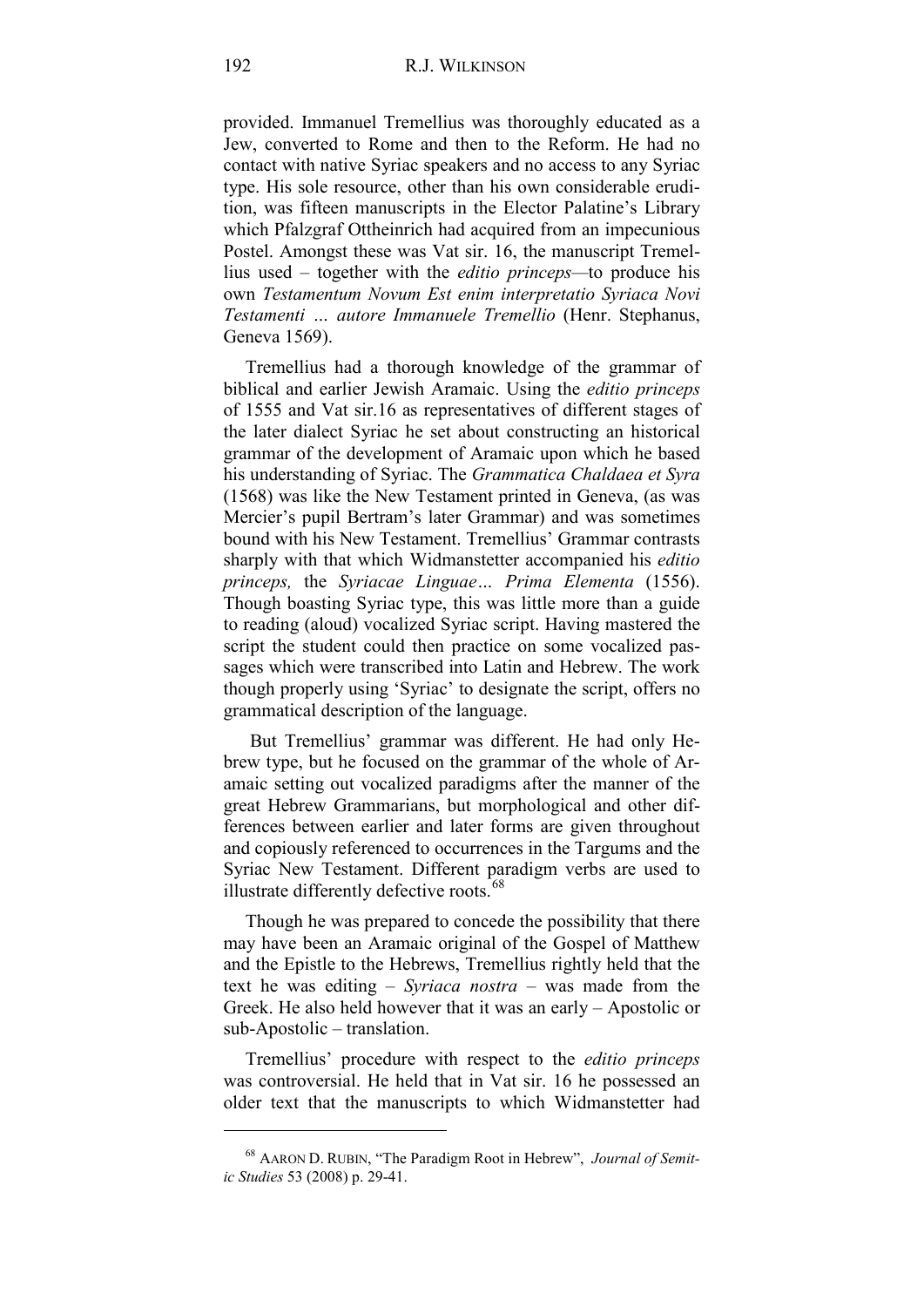access. Though the *editio princeps* was only partially vocalized and Var sir. 16 not at all, Tremellius transcribed the text into Hebrew letters and then vocalized it in the light of the reconstruction of the history of Aramaic set out in his grammar and the assumption that the Syriac text came from early times: his older manuscript gave evidence of an older linguistic form of the text and that is what he was trying to restore. In short he vocalized the text in what he considered the dialect appropriate to the time of its writing – *and not according to the barbarism of later vernacular Syriac*. This was a very specific aim: later Gabriel Sionita who was, of course, a native speaker would accuse Tremellius of Chaldeanising the Syriac text in vocalizing it, by which he meant correcting the vocalization from that of the later dialect to that of the earlier. That however was exactly what Tremellius was consciously trying to do – to use an older manuscript to reconstruct the oldest possible form of a text he considered at least sub-Apostolic in date. It is clear that Tremellius had little interest in producing an edition for Eastern Christians in their own contemporary dialect. In fact he went out of his way to prevent his edition being that, asking: Who would want a demotic Demosthenes or an Italian Cicero?

Tremellius' procedure was entirely rational given his aims and it may be worth pointing out that to make the choice of an early form of the language, he had to be able clearly to recognize the later form. Tremellius recognized contemporary Syriac (though he was hardly extensively familiar with it) but wasn't interested in it. Unlike Widmanstetter he had no interest in providing a book for Eastern Christians<sup>[69](#page-24-0)</sup>. Whilst the Roman Church, as we shall see, promoted Syriac studies in the context of attempts to achieve unity with Eastern Christians, Tremellius and Protestants more generally were interested in biblical philology. He had no access to native speakers, but if he had it would have made little difference to his main philological project – an edition of the earliest form of the Peshitta New Testament accessible to textual criticism in the light of the history of Aramaic, assuming that the Peshitta was a very early translation $70$ .

<span id="page-24-0"></span><sup>69</sup> The *editio princeps* in this respect was furnished with a list of the festal days of the Syriac Lectionary which Tremellius omitted. These were seen by Catholics as evidence of the antiquity and ubiquity of the Church's ritual which Protestants wished to suppress. This underlines the confessional division which is so apparent in sixteenth-century Syriac studies. I have discussed the controversy over the festal days in WILKINSON, "Tremellius", p. 14, 19, 23.

<span id="page-24-1"></span><sup>70</sup> A. T. HOFFMAN, *Grammaticae Syriacae Libri III* (Impensis Orphanotrophei, Halle 1827) p. 43 is critical: *In iis principue, quae ad recte legendum et pronuntiandum pertinent, manca atque mutila est, ut in quibus, sicuti in caeteris, Hebraicae tantum dialecti analogiam respexerit multaque ex Hebraicis grammaticis desumserit, quae in Syriaca lingua non valent. In*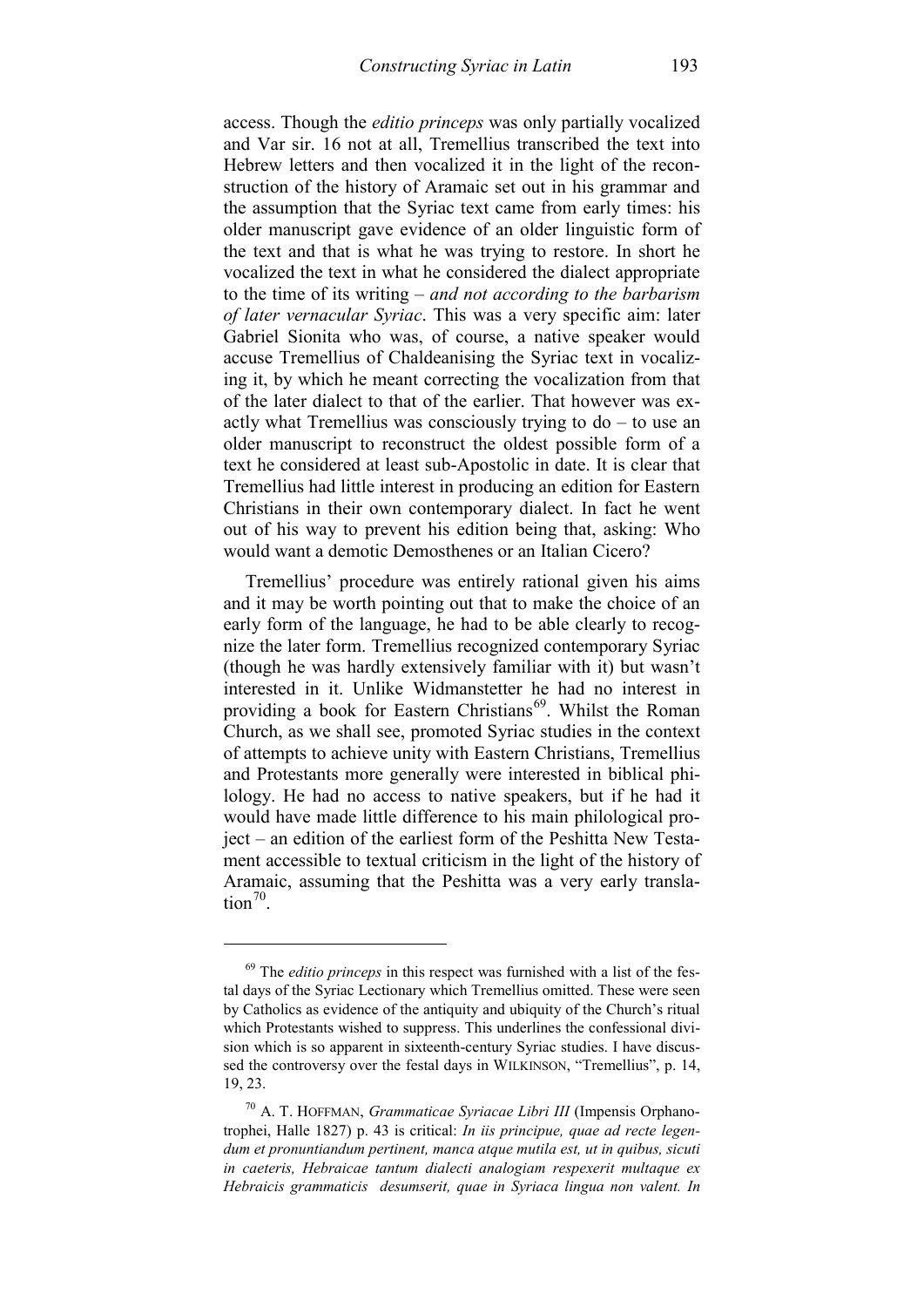#### *The Royal Parisian Scholars and their Pupils*

We may consider Tremellius's approach a misplaced classicism (Syriac scholars today generally are interested in the language and literature of the Eastern Churches) but it was not unprecedented. Jean Mercier (Johannes Mercerus 1510-1570) succeeded his teacher François Vatabilis as Professor of He-brew at the Collège Royal in Paris<sup>[71](#page-25-0)</sup>. The recipient of important royal patronage, he was of considerable importance in stimulating both the study of Aramaic and book sales by (similarly to his colleague Jean Cinqarbres<sup>72</sup>) printing Aramaic readers for his students<sup>[73](#page-25-2)</sup>.

Mercier's *Tabula in Grammaticen Linguae Chaldaeae quae Syriaca dicitur* appeared in Paris in 1560 with a preface to his students *omnibus eius studiosis*<sup>74</sup>. It does not deal with Syriac

<span id="page-25-0"></span> $71$  Vatable produced a Targum edition to the Hebrew Bible published by Robertus Stephanus between 1544 and 1546. Tremellius himself explicitly discusses Mercier in respect of Chaldeanising vocalisation (if we allow that he wrote the anonymous *Specularis dialogus* of 1581). See WILKINSON, "Tremellius", p. 21.

<span id="page-25-1"></span>72 JEAN CINQARBRES, *Targum seu paraphrasis Caldaica in Lamentationes Jeremiae prophetae, nunc primùm Latinitate donata, Johanne Quinquarboreo... interprete. Accessit communis latina translatio, ut faciliùs appareat, quid commodi, quidque utilitatis adferat nostra haec Caldaica versio. Additae sunt etiam ejusdem Quinquarborei... annotationes non poenitendae*. (Martin Le Jeune, Paris 1549).

<span id="page-25-2"></span><sup>73</sup> So, for example: J. MERCERUS, *Chaldaea Ionathae in sex prophetas interpretatio, Michaeam... & Malachiam, Latinitate nunc primum donata & scholiis illustrat* (C. Stephanus, Paris 1559); *Chaldaea translatio Haggaei prophetae, recens Latinitate donata, cum scholiis haud infrugiferis per Joh. Mercerum* (M. Juvenis, Paris 1551).

<span id="page-25-3"></span><sup>74</sup> He refers them back to his *Tabulae in Chaldaeam grammaticen, quibus ea continentur quaecunque sunt ad Chaldaeas Bibliorum paraphrases assequendas necessaria* (Martin Le Jeune, Paris 1550), similarly addressed *Linguae Hebraeae candidatis omnibus*, which were *ex Munsteri grammatica magna ex parte confectas*. This time he offers them an improved edition

*verbis enim flectendis, ut hoc solum moneamus, docet praeformativum 3. pers. Fut. esse Jud, et in 3. Persona plur. Praeterit. Pronuntiandas esse litteras Jud et Waw finales, quae apud reliquos grammaticos prorsus non audiri dicuntur. Orationis partes ita absolvuntur, ut verbum initium faciat, tum nomen cum pronomine sequatur: de particulis denique hoc tantum monet, nullam subire eas posse mutationem et significationem illarum in lexicis tradendam esse. Syntaxis, quam ponit, nihil continet, nisi suffixorum coniunctionem cum verbis, nominibus et particulis. Sola et unica huius libri praestantia in eo est, quod permulta exempla eaque aptissima afferuntur variam nominum formationem illustrantia et in diversis verborum classibus distinguendis perspicuitas ordoque laudabilis deprehenditur.* Hottinger, *Grammaticae Chaldaeo-Syriacae Libri Duo Cum triplici Appendice, Chaldaea, Syra & Rabbinica* (Typis Joh. Jacobi Bodmeri, Zurich 1652) Appendix II p. 168-169 is cited below. Tremellius is there taken as an example of Hebraising vocalisation.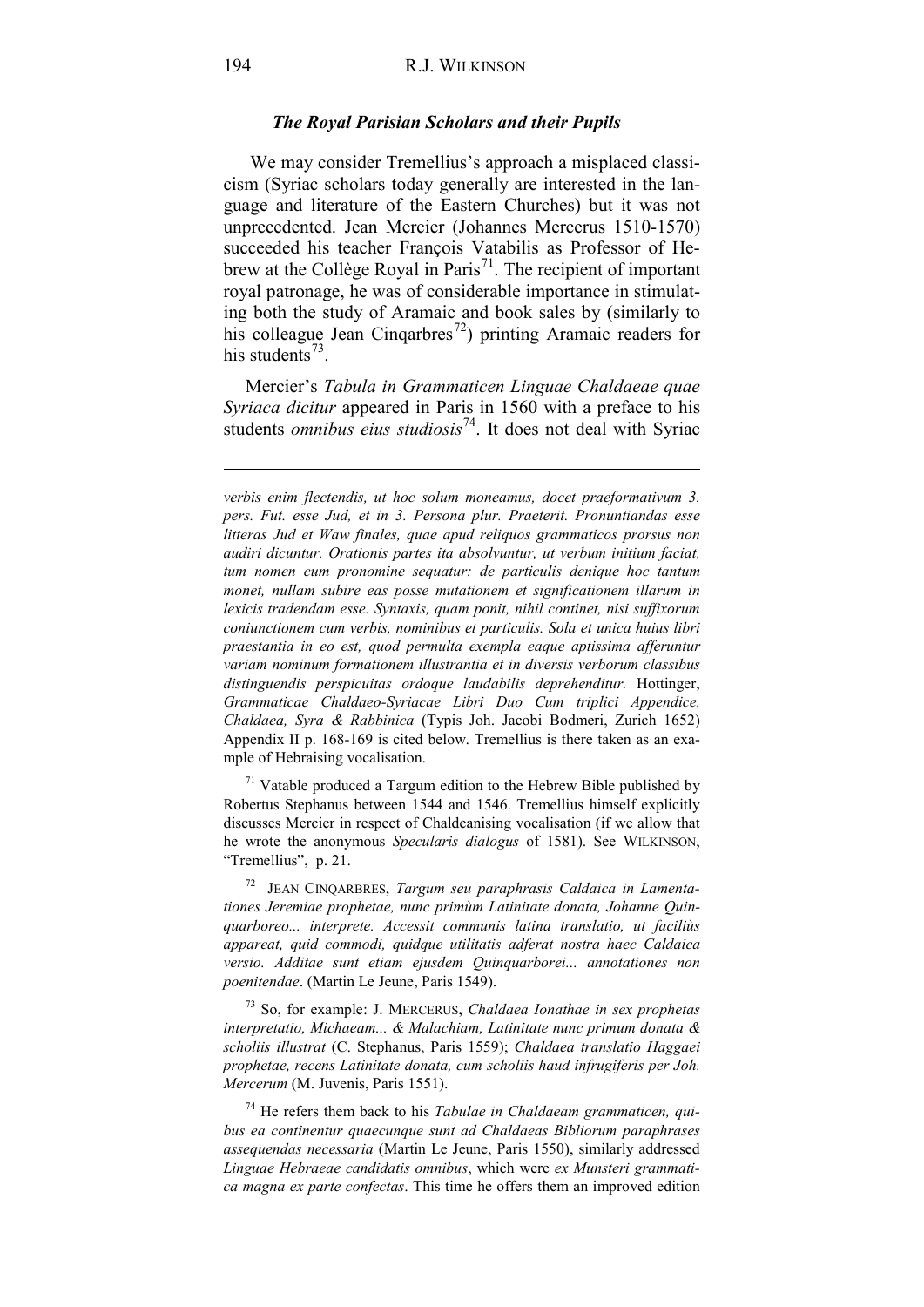but is essentially (as we would now expect) a guide to Aramaic for those who have some grasp of Hebrew: *Ei enim qui in Hebraismo sit mediocriter versatus, haud sane multum negotii sermo Syriacus facesset…* Mercier bewails the chaotic state of Aramaic studies which lacked the antecedent grammars and scholarship, Jewish and Christian, which made Hebrew a fairly well known quantity<sup>[75](#page-26-0)</sup>. The language has been allowed to decay from the days of Daniel and Ezra (and Ezra is not without imperfection); it is a tale of progressive impurity<sup>76</sup>. Even the text of the Targums in the Bomberg Bibles which everyone used was not entirely reliable. Mercier's solution was resolute: he would correct in his grammatical tables the evident impurities that have entered the language following two guides: analogy with Hebrew and the usage of the Biblical books Daniel and Ezra. Unlike Tremellius, he did not even have a manuscript.

Mercier we may consider misguided and intent on eliminating the very evidence which today would be used to establish the history of Aramaic dialects. He shares Tremellius' misplaced classicism but without the defensible aim of reconstructing the earliest recoverable textual form of a document judged itself to be early. Rather he seeks to standardize the whole language to its pristine purity by eliminating subsequent impurity. It is not a view of language change (merely as corruption) which we are inclined to recognize and, naturally, it made no contribution to the isolation of Syriac. For Jean Mercier 'Syriac' was just another name for the *lingua Chaldaea* which he was about to restore to its original monolithic purity.

Four years after Mercier's work (1554) there appeared in Paris Angelus Caninius' *Institutiones linguae syriacae, assyriacae atque thalmudicae, una atque aethiopicae atque arabicae collatione*. Caninius like Mercier was Professor of Hebrew at

-

<span id="page-26-0"></span><sup>75</sup> *...in hoc linguae genere, cum ratio nondum ita certa & accurate est, ut Hebraicae, cuius grammaticen tot antehac praestantia & Hebraeorum & nostrorum ingenia tractarunt, ut nihil fere iam in ea super sit, quod non aut aeque compertum & exploratum sit atque apud Graecos & Latinos autem etiam compertum...* (Introduction, p. 3.)

<span id="page-26-1"></span><sup>76</sup> *Linguam autem vel Babyloniam seu chaldaeam quae purior fuit, qua apud Danielem & Ezram nonnulla scripta sunt (etsi Ezras ad Syros magis accedat) vel Syriacam, quae haud multum diversa fuit, non tamen ita pura, qua Onkelus & Ionathas sunt usi, & post alij paraphrastae & Talmudici, licet impurius, ut Ierosolmitana magis dicta sit, quae usque ad Christi tempora pervenit, quam aut Chaldaea aut Syriaca (etsi Talmud duplex sit, Babylonium purius, Ierosolmitanum impurius) eam inquam linguam paucissimi, forsan quod vernacula & vulgo Iudaeorum diu notior fuerit, tentarunt (ibid*).

no longer based on Münster. A new edition came out from Johann Crato, Wittenberg in 1570. Johannes Drusius republished Mercier's work in 1602: *Grammatica Chaldaica descripta ex tabula Merceri ad usum juventiutis, sed inter describendum, ita mutatuta interpolata, aucta ut plane nova plane grammatica dici merito queat* (Apud Aegidium Radaeum, Franeker 1602).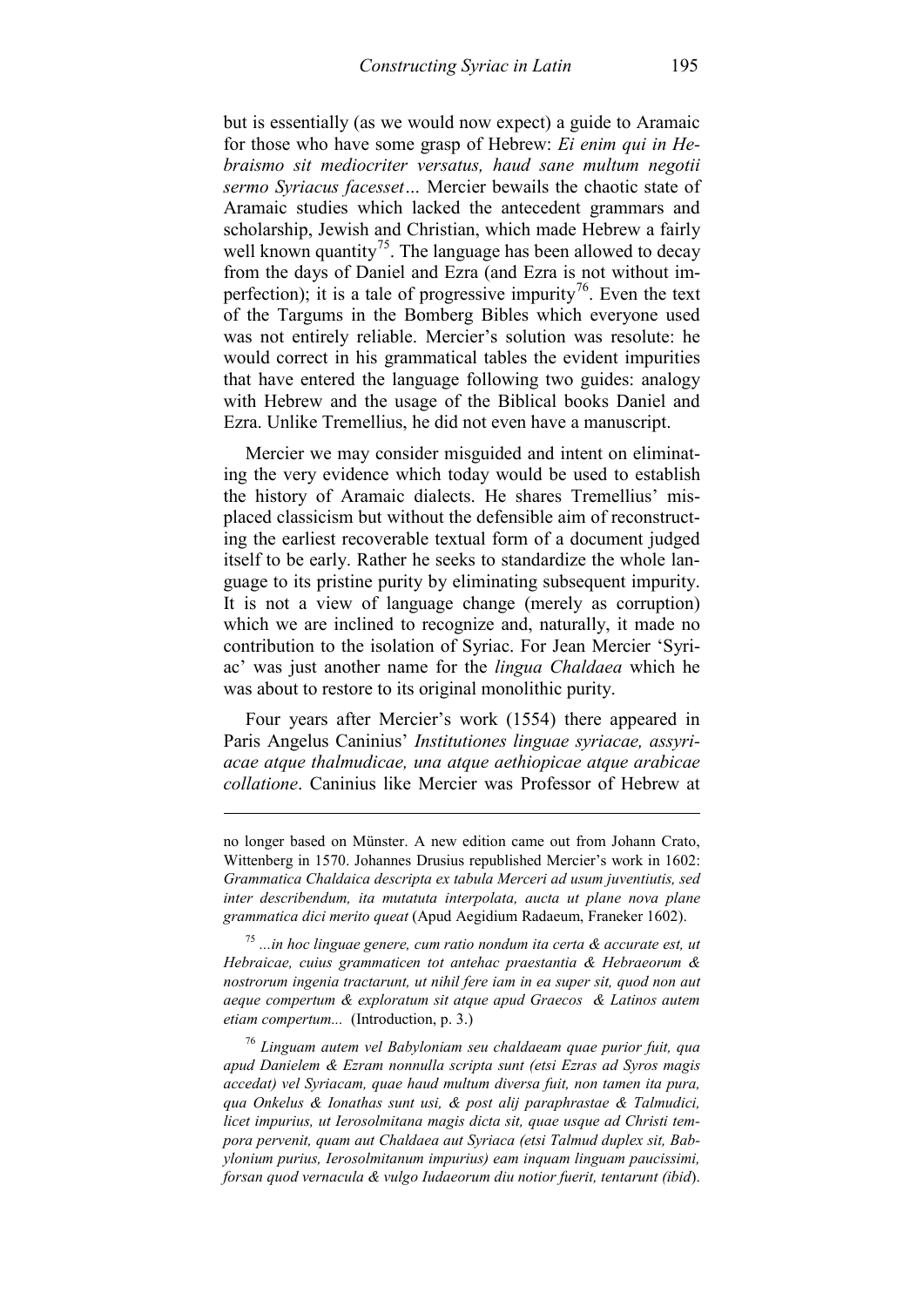the Collège de France. The book is fundamentally an Aramaic grammar seeking explicitly to improve on the work of Münster as the Introduction makes clear for it both praises him and yet finds deficiencies in his work $^{77}$ . The book moreover is structured by an appreciation of comparative philology and at least of some notion of language change and of dialects. There is not much Ethiopic or Arabic beyond the essential conjugation of strong verb. There are, the *Praefatio ad Lectorem* explains, three fundamental languages – Hebrew, Greek and Latin. The dialects of Greek we know as Attic, Ionic, Doric and Aeolic. Those of Latin are *Italica, Gallica* and *Hispanica*. (At this point we may note that whilst we still speak thus of Ancient Greek dialects, we would not so describe the Romance languages.) The dialects of Hebrew are analogously *Syriaca, Arabica* and *Aethiopica*. *Syriaca* is here roughly equivalent to our 'Aramaic'. It was in early times called *Chaldaica & Babylonica*. That difference is merely one of age. *Babylonica* was also often called *Aramaea, Mesopotamica and Assyriaca*. This was the language of Laban (for Abraham had lived in Chaldaea) and Daniel and Ezra used it. So did Onkelos and Jonathan, but (here we may suspect a note of sympathy with Mercier) *not so elegantly*. The language flourished just before the time of Christ. The Pharisees may have argued in Hebrew but the ordinary folk spoke *Syriaca*. This was also the language of Aquila the Proselyte (considered here the author of the Targum to the Prophets) and Joseph Caecus, considered the author of the Targum to the Hagiographer. The Talmud also presents an example of *Syriaca*. There is little difference amongst all these except perhaps for a lack of purity in later cases, a greater vocabulary and the presence of loan words.

Whatever imaginative advances in historical and comparative philology Caninius might be credited with, they had little effect upon his notion of Aramaic. Of the earlier and later language he remarks: *Haud magnum tamen inter hanc illamque discrimen advertas …* His nomenclature indicates he considers *Syriaca* and all his other terms to refer essentially to the same language which in turn is a dialect of Hebrew. Caninius' book appeared a year before Widmanstetter's *editio princeps* made available a body of text in Syriac in its proper script, but there was nothing there which needed of necessity to change his analysis. Nearly forty years later, again in Paris, Pierre Victor Palma-Cayet, produced his *Paradigmata de quatuor linguis orientalibus praecipuis arabica armena syra aethiopica* ... (Es-

<span id="page-27-0"></span><sup>77</sup> HOFFMANN, p. 42 observes: *In praefatione ait, se in consilium adhibuisse doctissimorum Christianorum et Iudaeorum iudicium, multorum codicum collationem et postremo aliquot annorum laborem. Sine dubio in Hispania, ubi diu versatus est, adeundi et perscrutandi codices illos nactus est opportunitatem.*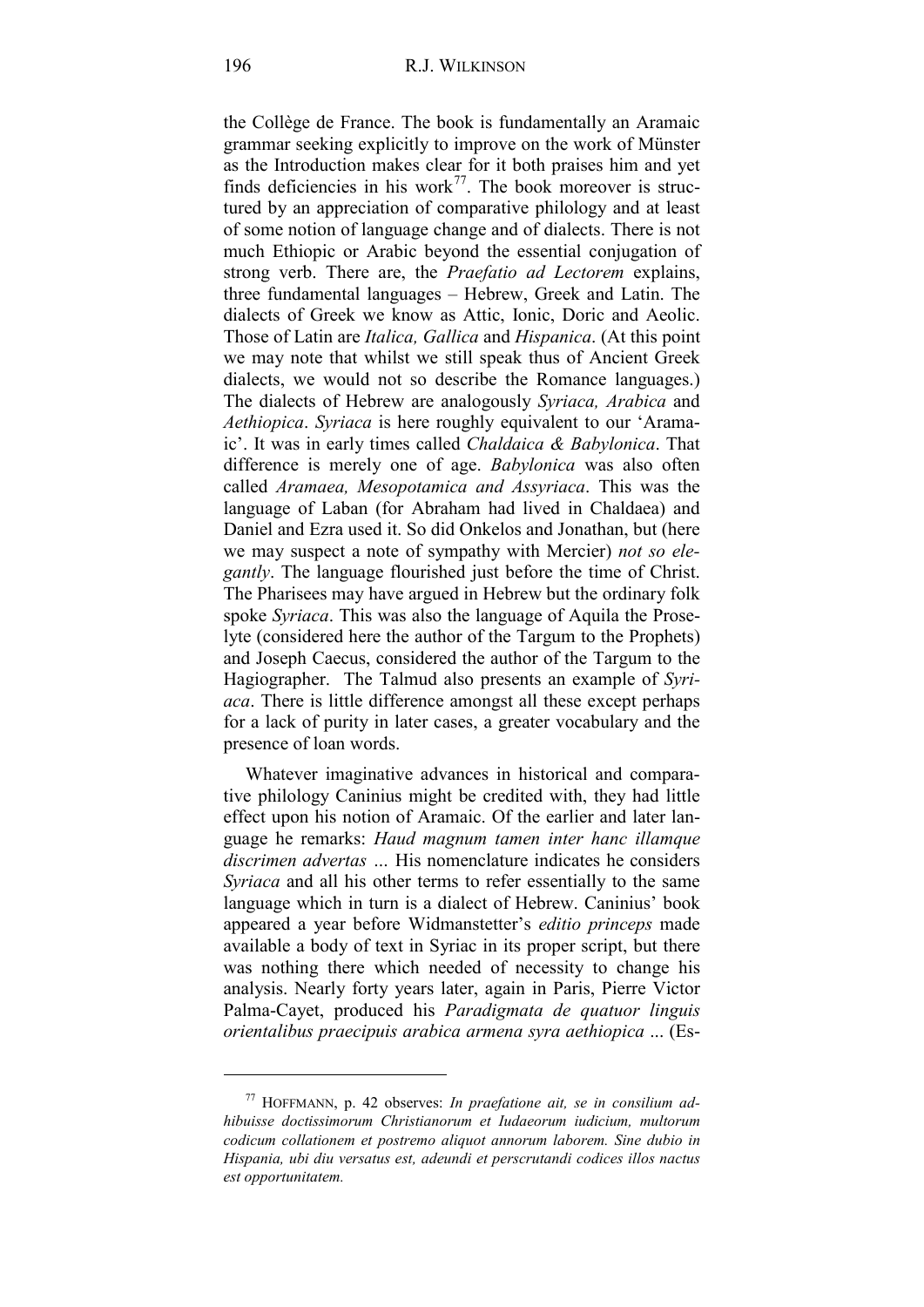tienne Prévosteau héritier de Guillaume Morel, 1594) in which the four languages are presented separately but in parallel and all compared to Hebrew their common source. But there is little obvious advance marked here. We shall return to Palma-Cayet later.

### *Cornelius Bonaventura Bertramus (1531-1594)*

Cornelius Bonaventura Bertramus (Bertram) was a Protestant student of both Mercier and Caninius (he had also learned from Tremelllius' work) who fled to Geneva to escape persecution and, in the absence of Antonius Rodolphus Cevallaerius, taught Hebrew at the Academy there from 1567 to  $1586^{78}$ . In 1574 he produced a comparative Hebrew and Aramaic Grammar: *Comparatio grammaticae hebraeae et aramicae atque adeo dialectorum aramicarum inter se: concinnata ex hebraicis Antonii Cavellarij praeceptionibus: aramicisque doctorum aliorum observationibus... Auctore Bonaventura Cornelio Bertramo*. (E. Vignon, Geneva 1574). What is of interest here is that beyond a comparison of Hebrew and Aramaic, we are offered a comparative account of Aramaic dialects which clearly isolates Syriac. The influence of Tremellius upon this pupil of the Parisian Scholars is clear.

From Bertram's *Praefatio* we learn that Hebrew not Aramaic was the first Adamic language which remained in vigor even after Babel until the Exile, but that thereafter Judaeans used *lingua Chaldaica*. Geographical Syria is named from '*sur*' or the 'desert' that lies between Egypt and Assyria. It extends West through Cyprus onto Cilicia and Cappadocia, North to the Black Sea, South and East through Mesopotamia to the Persian Gulf. The name *syrica* derives from *sur*, as *assyrica* does from *assur*. In Ancient Hebrew, however, the area was called 'Aram' and this was then used for the area from the Antilebanon to Mesopotamia and Arabia Petraea. Scripture uses Aram in place names: 'Paddan-Aram'; 'Aram Tsobah'; 'Aram Beth Rechob'; 'Aram Mahachat'; 'Aram of Damascus' *etc.*. 'Syriaca' is not used of these places in Scripture but Strabo calls inhabitants of Syria, Comagene and Antioch, '*Arimos*' which is 'Aramaeans'. Aram (first encountered in Genesis 22.21) carried the name East and West. Chesed (*ksd)* is mentioned amongst the sons of Nahor's first wife. From his name we get *kasdim*. The *lingua casdim* is the same as the *lingua aramaea* and *the lingua Chaldaeorum*: *ita ut Aramaea lingua Hebraicam aliquot modo antiquasse & quasi obliterasse videatur: nec id semel, sed saepius variisque suis dialectis.*

<span id="page-28-0"></span><sup>78</sup> PAULUS COLOMESIUS, *Gallia Orientalis sive Gallorum qui Linguam Hebraeam vel alias Orientales excoluerunt Vitae…* (Adrian Vlacq, The Hague 1665) p. 68ff for Bertram.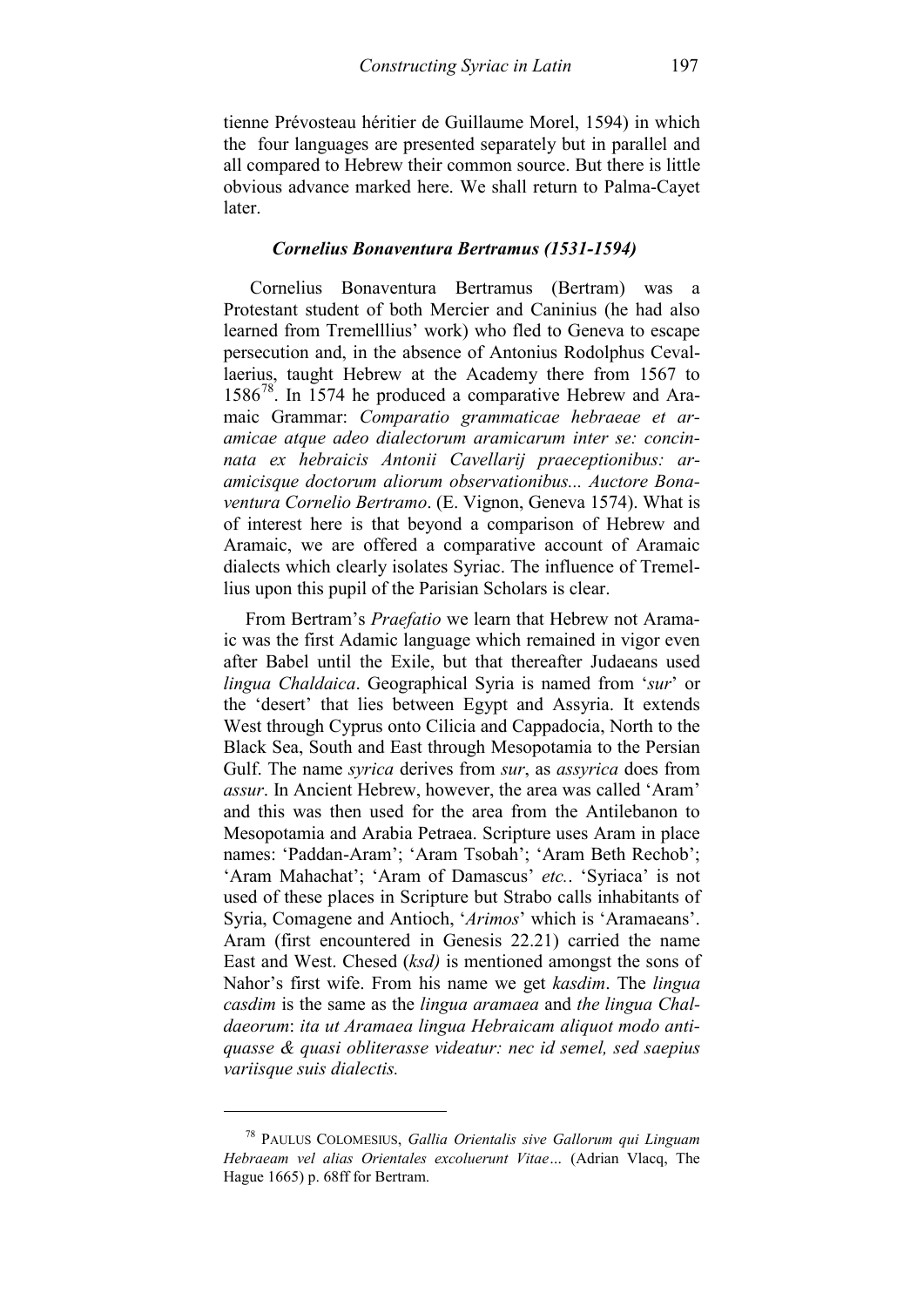Bertram isolates as Aramaic dialects: (1) *Babylonica* used by Daniel and Ezra; (2) *Chaldaica* or *Sy[r]aca* found in Targum Onekos on the Pentateuch and Jonathan on the Former and Later Prophets; (3) *Dialectam... Ierosolymitanam* found in the later Targums on the Pentateuch and Esther. The *vulgum Israelitarum*, returned from Exile, adopted loan-words from Ammonite, Moabite, Persian and Greek which characterize this dialect; (4) A dialect intermediate between 2 & 3 and found in the Targum to Psalms, Proverbs and Job; (5) A mixture of 1-4 but with an admixture of Hebrew and its idioms, Latin Greek and Arabic loan-words *& barbaris aliis audacius paulo assumptis*. This is the language of Talmuds (though Bavli is purer than the Palestinian Talmud and a similar distinction may be found between Targums); (6) *Dialectam syram Antiochenum seu Comagenam seu etiam Maroniticam*. This is placed last of all not because Bertram considered it arose last of all, but rather be-cause it has endured and outlived all the other dialects<sup>[79](#page-29-0)</sup>. This is the language of the Church not only in Antioch and its regions but of the whole Patriarchate in Palmyrene and Mesopotamia. Bertram does not consider this *dialectam syram* to be the language of Christ. In John 19.13 the Peshitta for (the Greek transcription) *gabbatha* (The Pavement) has *gǝpiptha'* ('*septum*') whereas other Aramaic dialects have *gabbtha',* indicating that Jews of Christ's time were using the dialect of Targum Jonathan supposedly written forty years before Christ. But this dialect is nonetheless not late: *Tantam vero huius linguae antiquitatem arguit paraphrasis in Novum Testamentum, ut eam ausim Ecclesiae illi Antiochenae primum nascent, christianisque illis primum in ea appellatis ascribere*. Unusually, then, not the language of Christ, but nonetheless early.

The dialect of Aramaic Bertram now calls *dialecta syra* is of particular usefulness to Christians in providing illumination of the precise meanings of New Testament words and resolving ambiguities<sup>80</sup>. He finds Acts 3.21 (*Quem oportet coelos quidam capere*) improved by the Syriac: *quem necesse est coelis ut capiant*[81.](#page-29-2) This sort of thing makes desirable a translation of the

<span id="page-29-0"></span><sup>79</sup> ... *illam sexto & postremo loco ponimus, non quod velimus post alias illas omnes ortam fuisse, sed quod omnium postrema usum suum constanter retinuerit, atque omnibus illis successerit, omnesque illas antiquaverit.*

<span id="page-29-1"></span><sup>80</sup> *Atque hoc effecit, ut huius dialecti aramicae cognitionem nobis christianis magis necessariam credam, quam ullius superiorum. Nam praeter usus varios, quos cum illis omnes communes habet, peculiares quosdam & proprios & Christiano theologo necessarios suppeditat. Nemo sane dubitat loca esse quam plurima in Bibliorum contextu quae multorum ingenia exercuerunt, vel propter varias vocum significationes, vel etiam sententiarum amphibologias. Ea vero omnia sincere explicare potest Syra Dialectus, ut nihil ad eius interpretationem requiras*.

<span id="page-29-2"></span> $81$  See also p. 222.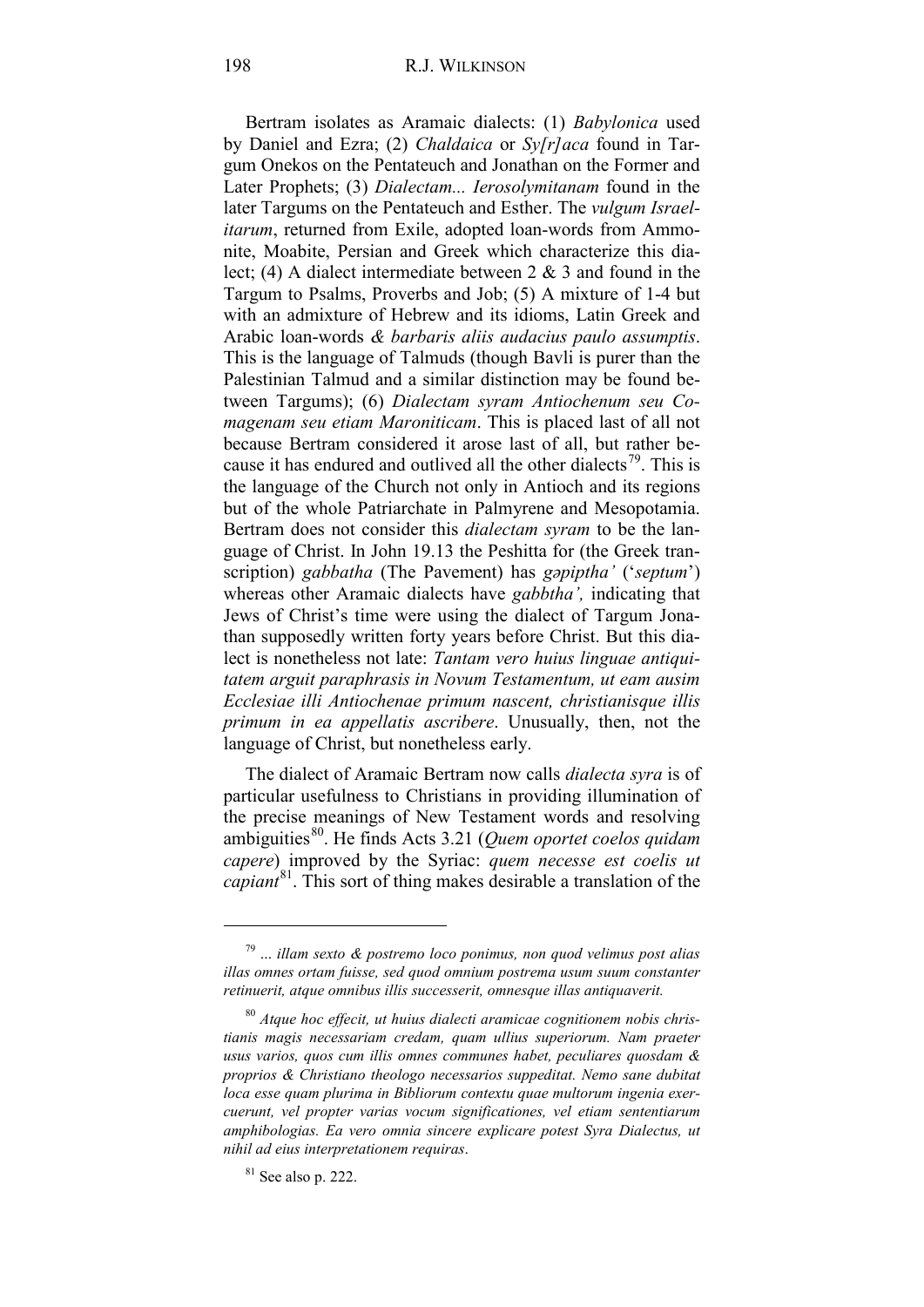whole Syriac Bible not just the New Testament. It is Syriac which illuminates *maranatha* in 1Cor 16.22 and the minatory prophesy ('The Lord cometh') in Jude 14. Syriac is also more generally useful in illuminating the usage of other Aramaic dialects and helps the study of both etymology and meaning: the Chaldaean *mrt* 'vinum' is compared to Syriac *m'ryt* (from *yrt* from Hebrew *yrsh*) explaining the link to *tirosh*. This account of Syriac is sophisticated and nuanced. We shall discover many less able accounts subsequently.

The Grammar itself uses Roman type on the pages dealing with Hebrew and Italic on the Aramaic pages. Often alternating pages are so differentiated, but frequently the two fonts are inter-spliced on one page when both languages are mentioned. Thus Hebrew and Aramaic are attended to separately and the differentiation of the Aramaic dialects and their separate and distinct usages are noted on the Aramaic pages. There is no Syriac type (there was none in Geneva at this point, so Bertramus suffered the same disadvantage as Tremellius who also brought out his Grammar there). Syriac examples are taken from throughout the New Testament and *pqd* is used as the paradigm verb for both languages.

The Hebrew authorities acknowledged are Kimhi with others and the *Grammatica* of Antonius Cevallerius (his immediate predecessor in the Genevan chair). The Chaldaean authorities are Levita's *Methurgheman,* Canisius and Jean Mercier. However the authority *in Syris* is Tremellius alone – the only preexisting historical grammar of Aramaic. Bertram mentions to his patron Christopher, Count Palatine, Duke of Bavaria (p4) that the library of his ancestors *qui primi in hoc nostro occidente eius linguae hospites fuerunt* held the Syriac texts from which Tremellius had worked. No doubt Bertramus used Tremellius' New Testament text as well as his Grammar for this, unlike the 1555 *editio princeps*, provided a vocalized form of the text in Hebrew characters. He makes no mention of the New Testament in the Antwerp Polyglot. His choice may indicate a confessional preference – or simply that, once equipped with Tremellius' text and comparative grammar, Bertram needed nothing else.

The Grammar begins with an Introduction on reading and pronunciation. The Syriac accents are not treated very thoroughly as not (we are told) often used in their books. Puncta for plurals are however mentioned<sup>82</sup>. Three *orationis partes de vocis consignificatione* are isolated after a discussion of *dictio* (*dictio consignificans eodem modo Aramice quo Hebraice tradenda, definienda & intelligenda* – containing not only what the Latins call adverbs, conjunctions, prepositions and interjec-

<span id="page-30-0"></span> $82$  p. 130.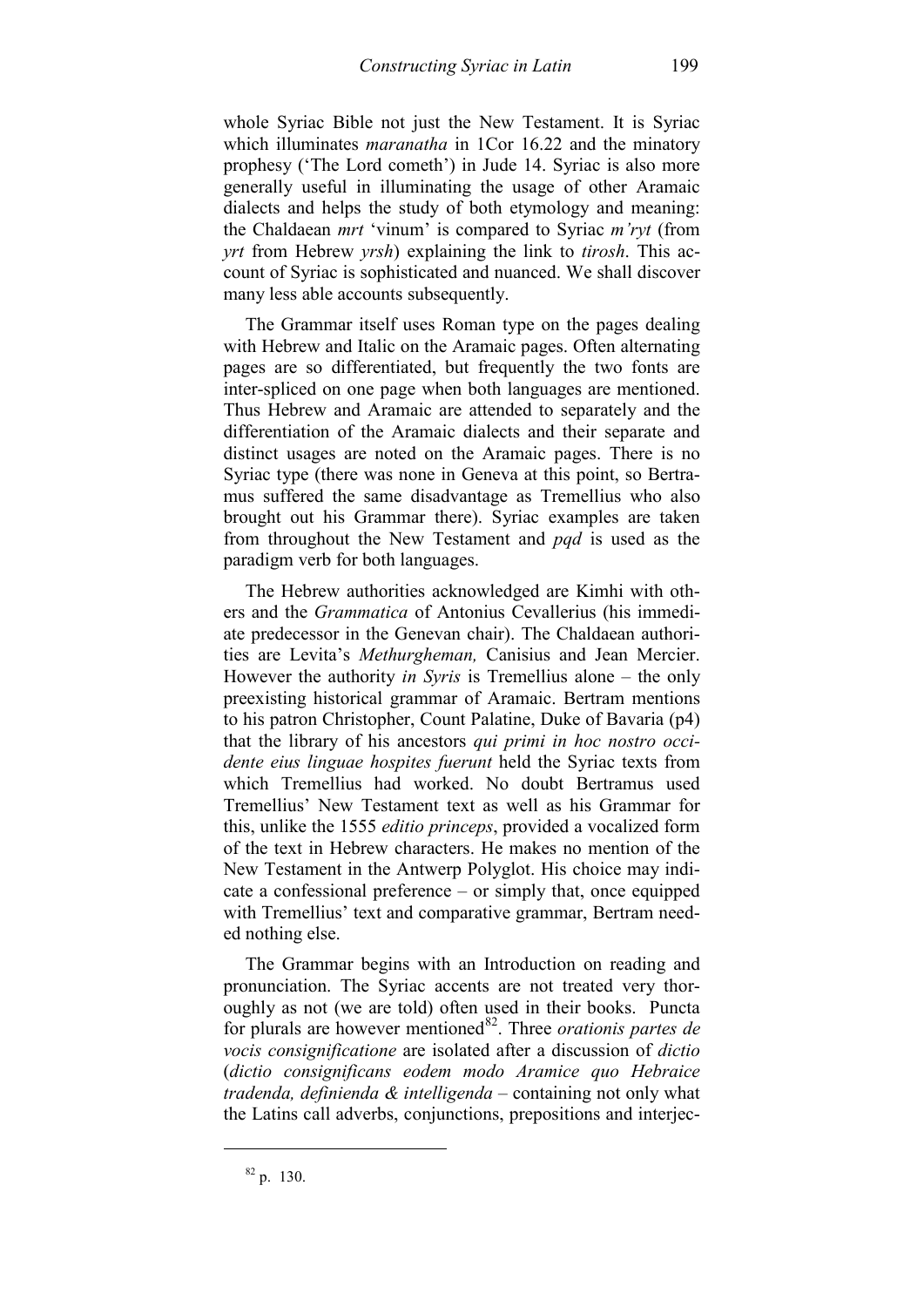tions, but also pronouns and even articles). We meet (1) *de vocis consignificatione*; (2*) nomen* (with observation on absence of cases in quite the same way as Latin has them); (3) *verbum* – discussing themes, defective stems *etc*.. The Hebrew grammatical terms *Benomi Pahul etc.* are used for both Hebrew and Aramaic, though Aramaic is given its own form *ith-* instead of *hiph'il etc*.. In all Bertram's work represents an informed and analytical presentation of Tremellius, enhanced by his comparison with Hebrew. But with specific reference to Aramaic little has been added to Tremellius.

## *Petro Martinez (1530?-1594)*

Nor was much progress made in the work of Petro Martinez (1530?-1594), a pupil of Jean Mercier, Gilbert Génébrard and Petrus Ramus. He brought out his *Grammaticae Hebraeae Libri Duo* in 1567 with Martin Le Jeune in Paris<sup>83</sup>. He followed it, twenty three years later, with his *Grammatica Chaldaea* from Hieronymus Haultinus in La Rochelle in  $1590<sup>84</sup>$ . The *Grammatica Chaldaea* proceeds in the usual way of marking the difference between Hebrew and Aramaic in letters, syllables, nouns and verbs noting the degeneration of Hebrew into Aramaic. The themes of the verb in both languages have Hebrew names (*hiph'il*) but Latin is used to mark the *participium praesens*. A second book dealing ostensibly with 'syntax' covers construct chains, pronominal and possessive suffixes, pronouns, adverbs and gerunds in a predictible way. The only evidence cited in the Grammar is from Daniel and Ezra. No New Testament passages are cited. Occasionally a difference is noted *Talmudice*, *Rabbinice* or *Syriace* but without citation. The volume has no Syriac type – in fact no mention is made of the different script used for Syriac. Syriac has very little pre-

<span id="page-31-0"></span><sup>83</sup> SANTIAGO GARCÍA-JALÓN DE LA LAMA*, La gramática hebrea en Europa en el siglo XVI* (Publicaciones Universidad Pontificia, Salamanca 1998) p. 49-58 for Martinez contribution to the study of Hebrew grammar.

<span id="page-31-1"></span><sup>84</sup> This was followed by *Grammaticae Technología* (Ex officina Plantiniana Raphelengi, La Rochelle 1611). Sixtinus Amama brought out an edition of the Hebrew Grammar combined with material from Buxtorf and his own editing and issued with a copy of the *Grammatica Chaldaea* in 1625 (Apud Henricum Laurentium Bibliopolam, Typis Frederici Heysii Typo in Acad. Franekerana, Amsterdam). Just before Martinez' *Grammatica Chaldaea* appeared the Jewish physician David de' Pomis (1525-1593) dedicated to Sixtus V a trilingual post-biblical Hebrew and Aramaic dictionary, again based on the *Sefer 'Aruk*, for Christians in Hebrew Latin and Italian. [*Zemah David*] *Dittionario novo hebraico, molto copioso, dechiarato in tre lingue, con bellisime annotationi, e con l'indice latino, e volgare, de tutti li suoi significati = Lexicon nouum hebraicum, locupletissimum quantum nunquam antea, triplici lingua perspicuè explanatum, cum externarum vocum, in quibus tum prisci, tum recentiores rabini, hactenus versati sunt, ac passim ubique versantur, ab Aruk, Meturgeman, Tisbi, fideliter excerptarum, additione... Dauid de Pomis... autore* (Giovanni de Gara, Venice 1587).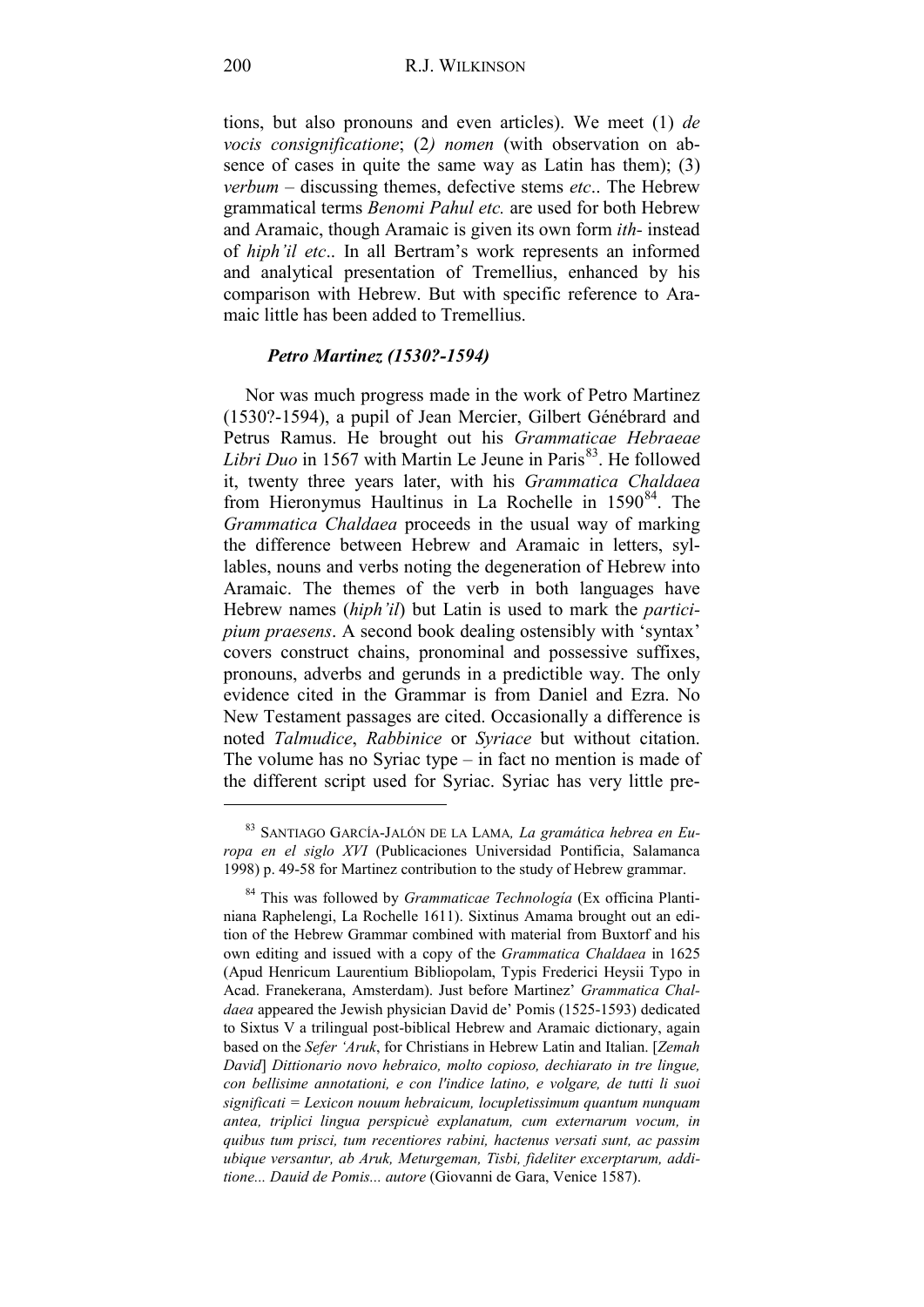sence in the book other than being mentioned as the language's most corrupt state.

 The *Praefatio* commends the study of Daniel and Ezra, the Targums and the Jewish Commentators. Chaldaean is also commended as the Jewish vernacular (much influenced by Greek words and phrases) which Christ and his Apostles spoke. Martinez acknowledges the Syriac New Testament, but has made little use of it: *Accedit Novi Testamenti interpretatio Syriaca, tanquam Thesaurus quidam e tenebris vetustatis nuper in lucem editus*. But it represents exactly the same language: *Syriaca est illa ipsa Chaldaica* mentioned in Isaiah 36, unknown before the Exile, but brought back to Judaea by the returning captives where it had become native and widespread by the time of Christ. It was called Hebrew (after the people) but the Hebrew on the *titulus* of the Cross, or that Paul spoke is Chaldaean: only the learned preserved Hebrew itself. The purest Aramaic is that of Daniel and Ezra and Syriac is the most impure. Later, we shall see, Myricaeus was to claim inspiration from Martinez work.

## **4. The Antwerp Polyglot Bible**

<u>.</u>

We have detected a growing awareness of Syriac amongst the scholars variously involved in Widmanstetter's *editio princeps* and also in the brilliant but lonely labours of Tremellius (who was, however, interested in something slightly different) but our brief review of the work of the Parisian scholars has reminded us just how little differentiation was found within the *lingua Chaldaea.* It was the influence of Tremellius which enabled the Protestant Bertramus in Geneva to produce his properly comparative grammar. Otherwise the contribution of the Parisian scholars and pupils was not particularly outstanding. The next spur towards some recognition of the autonomy of Syriac came with the project of the Antwerp Polyglot Bible $^{85}$  $^{85}$  $^{85}$ .

<span id="page-32-0"></span><sup>85</sup> *Biblia Sacra Hebraice, Chaldaice, Graece & Latine* (8 volumes, Plantin, Antwerp 1569-1573). 1200 sets were printed (twice the number of copies of the Complutensian Polyglot) with twelve copies on vellum for Philip II. The fifth New Testament volume came out in July 1570. For Robert Granjon's Type, COAKLEY, p. 34-36. There is some ambi-vocalisation as in Widmanstetter's font. Guy Lefèvre de la Boderie claimed in his introduction to the *De Ritibus Baptismi* that Widmanstetters's New Testament text was revised for the Antwerp Polyglot from a manuscript bought by Postel in Damascus. Fr. Raphelengius also drew on it for his *dyhyq' hdh' Variae lectiones ex Novi Testamenti Syrici Manuscripto codice Coloniensi nuper a Fr. Raph. Collectae* (Plantin, Antwerp 1574, 1575). Lefèvre de la Boderie, however, does not appear to have noticed Raphelengius' variants in his Syriac New Testament text: C. MOSS, *Catalogue of Syriac Printed Books and Related Literature in the British Museum* (London 1962) # 155. The volumes of the Polyglot were expensive and somewhat rare. This rather inhibited the distribution of the linguistic aids they contained.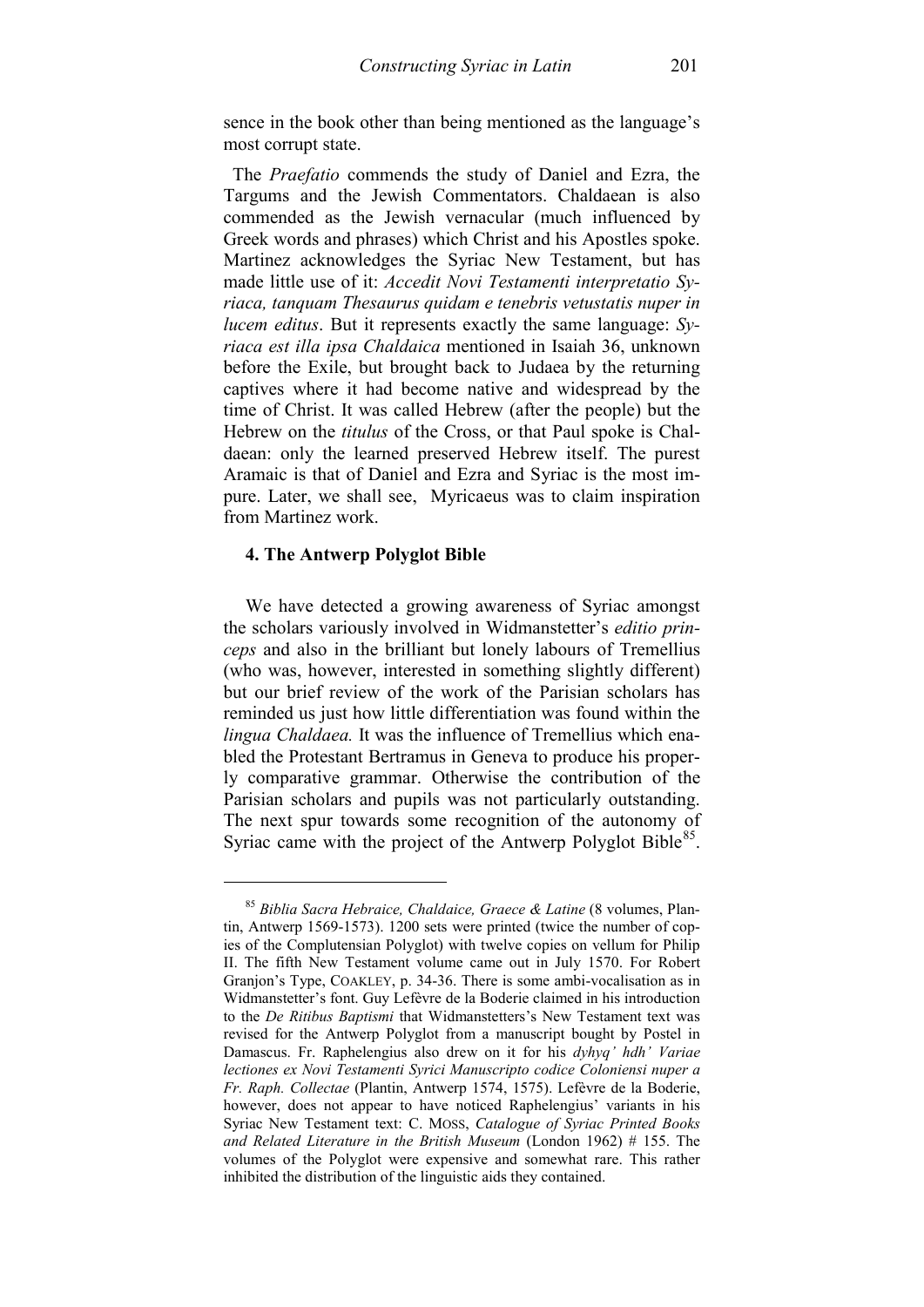It contained an edition of the Syriac New Testament in Syriac type with an additional transcription into vocalized Hebrew type by Guy Lefèvre de la Boderie and some supporting language aids which will retain our interest here<sup>86</sup>. The project was directed by Arias Montano under Imperial patronage and the Bible printed by Plantin. I have elsewhere drawn attention to continuities between the scholars working on Widmanstetter's *editio princeps* and those involved with the Polyglot and especially their shared interest in Christian Kabbalah $^{87}$ .

A perpetual desideratum for Syriac scholars was a good dictionary. Other than the New Testament there was little material in Syriac and scholars were eager to get their hands on any document in Syriac not least for the grammatical and lexical information it might contain as well as for its intrinsic interest. Widmanstetter had Moses of Mardin write him a manuscript Syriac lexicon which is now in Munich (BSB Cod Syr I: folios 89-329) and entitled *Dictionarium Syriacae Linguae cum interpretatione Arabica et Latina, atque, ubi opus est, etiam Graeca* [88](#page-33-2). Andreas Masius had also made use of Moses to help him construe a text of the Anaphora of St. Basil he had obtained. He had also met Mar Sulaqa a Nestorian monk from Rabban Hormizd who was visiting Rome on delicate ecclesiastical busi-ness<sup>[89](#page-33-3)</sup>. Sadly he tells us in his Dedicatory Epistle he not managed to obtain the Syriac Lexicon which Moses had brought with him and which we know Widmanstetter had had him copy. What progress he would have been able to make with that volume! Nonetheless he collected unknown lexical terms that were not in the New Testament and made use of them, together with New Testament vocabulary and words from the Psalter, to form his short *Syrorum Peculium* the 54 pages of which appear

- <span id="page-33-1"></span><sup>87</sup> WILKINSON, *Kabbalistic Scholars.*
- <sup>88</sup> *Orientalism*, p. 152-153.
- <span id="page-33-3"></span><span id="page-33-2"></span><sup>89</sup> *Orientalism*, p. 85-89.

<span id="page-33-0"></span><sup>86</sup> Juan de Mariana's *censura* of Guy Lefèvre de la Boderie's Syriac New Testament indicates the learned Jesuit's view of Syriac. (He was a pupil at Alcalá and a teacher of Robert Bellarmine at the Collegium Romanum.) He distinguished Syriac from Chaldaean and knew the language was currently spoken by Christians around Jerusalem. He found the liturgical material in the *editio princeps* and subsequently in the Polyglot useful for refuting Protestants when defending the antiquity of the rites of the Church. He considered the possibility of the Peshitta version of Mark being the work of the Evangelist himself and of the originals of Matthew and Hebrews being written in Syriac. He concluded however that the whole Syriac New Testament was produced from the Greek text long after Mark. The Syriac he argued follows the Greek even where the Greek has been corrupted from agreement with the Vulgate. Care should be taken not to use the Syriac, made from a corrupt Greek, to corrupt the Vulgate! WILKINSON, *Kabbalistic Scholars*, p. 95-99 (where the currently lost *censura* is reconstructed from Mariana's Treatise *Pro Editione Vulgata*).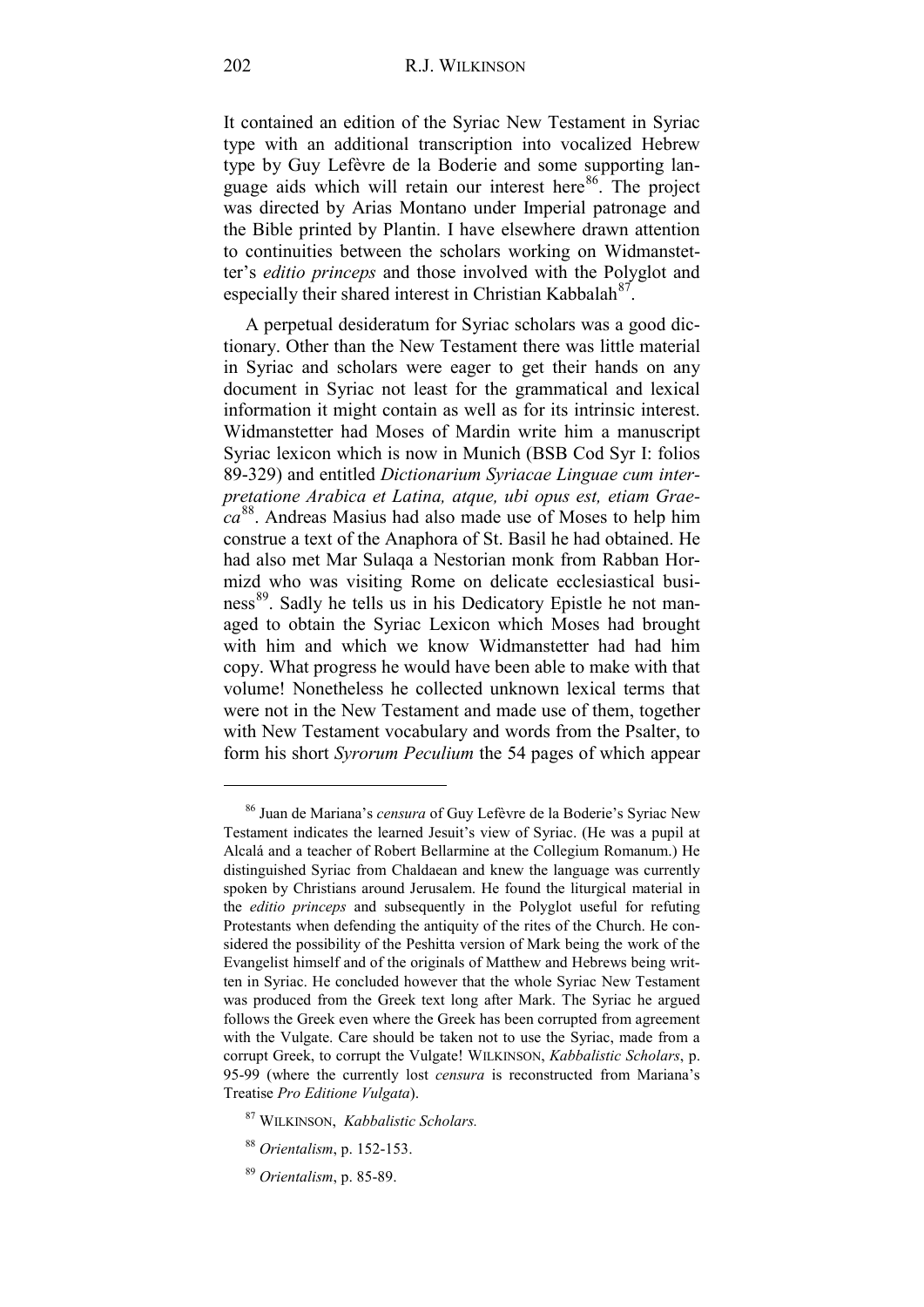in the Polyglot. It is the first printed Lexicon of Syriac (and only Syriac) $90$ . Whereas previously scholars had depended upon Jewish scholars for an accurate understanding of the Hebrew Bible, Masius claimed that his little work made a contribution to Hebrew Lexicography; it offered the reassuring potential for Christian philological correction of Jewish biblical understanding.

Guy Lefèvre de la Boderie's *Dictionarium Syro-Chaldaicum* (1571) was by contrast a lexicon running to 198 pages. It is essentially (though without acknowledgement) Münster's Aramaic Dictionary with some words transcribed into Syriac script<sup>[91](#page-34-1)</sup>. The supplementary Syriac words contained in the book are in part derived from Lefèvre de la Boderie's accompanying edition of the New Testament and the additional vocabulary he found *ex rituali libro Severi Patriarchae[92](#page-34-2)* and both serto and estrangela fonts were used for Syriac words. However the dictionary has a wide scope - referring to rabbinic authorities and midrash - and kabbalistic material is found scattered throughout. In spite of the specific isolation of Syriac words in their proper script, the title of the work as a *Dictionarium Syro-Chaldaicum* emphasizes the understanding which underlies the work and is given full expression in a three page introductory letter to Montano. Lefèvre de la Boderie stresses the importance of the Aramaic tradition which he traces back to Nebuchadnezzar. Had its literature not been lost, its eloquence would have matched that of Greece and Rome: as it was, the tradition passed through the Medes and Persians (Lefèvre de la Boderie is being guided here by the composition of Nebuchadnezzar's image in Daniel Chapter 2) before being appropriated as his own by Alexander the Great's teacher Aristotle. His point is to emphasize that Syriac was part of the longer occult Aramaean tradition which Egidio da Viterbo had celebrated. Lefèvre de la Boderie's additional transcription of the whole New Testament in Hebrew characters at the bottom of each page certainly facilitated the observation of dialectic differences but the huge ideological weight of the arcane tradition of

<span id="page-34-0"></span><sup>&</sup>lt;sup>90</sup> For Plantin's Syriacs, COAKLEY, p. 36-37. The type cut by Grajon, possibly after Postel's designs, was used not only for Masius and Guy Lefèvre de la Boderie but also in C. Waser's *Institutio linguae Syrae*. It is to be distinguished from his later type cut at Rome.

<span id="page-34-1"></span><sup>91</sup> WILKINSON, *Kabbalistic Scholars*, p. 81-85 for more detail. For an earlier account see GABREL A. SIVAN, *Guy Le Fèvre De La Boderie and his Epic "History" of Gaul: The Biblical, Rabbinic and Kabbalistic Foundation of a French Renaissance Legend* (Unpublished PhD Hebrew University 1974 p. 91, 110-117. I owe my copy to the kindness of Dr Judith Weiss.

<span id="page-34-2"></span><sup>92</sup> Printed as *D. Severi quondam Patriarchae de ritibus baptismi, et sacrae synaxi apud Syros Christianos receptis, liber; nunc primum in lucem editus Guidone Fabricio Boderano exscriptore & interpretore* (Plantin, Antwerp 1572).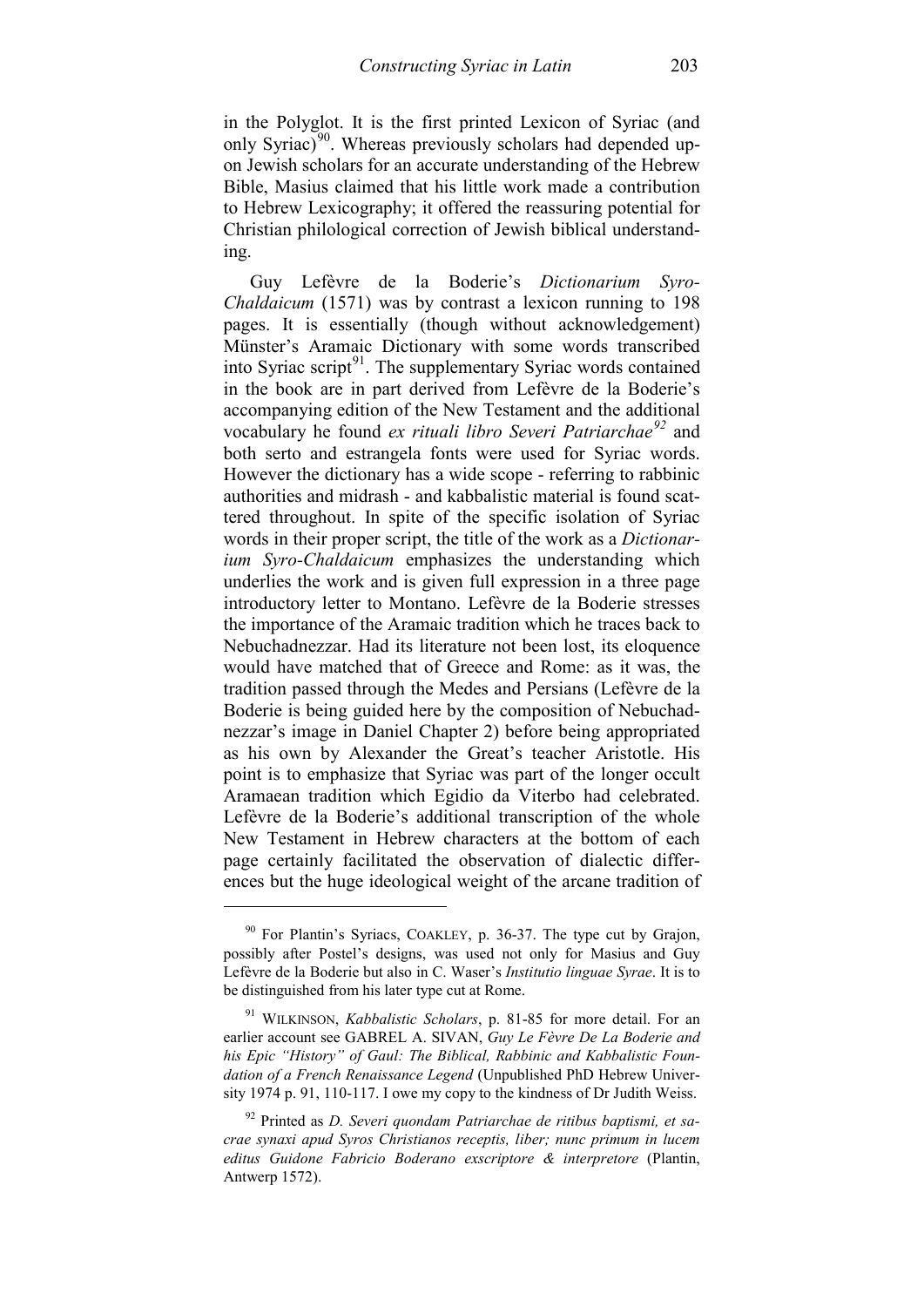Aramaean Kabbalistic mysteries was set in the balance against their estimation as signs of singularity. Moreover the Hebrew transcription is annotated with Hebrew roots, derived stems and Hebrew glosses as a guide to parsing $93$ . There was no expressed aspiration here to be free of Jewish interpretive authority<sup>[94](#page-35-1)</sup>. Neither was Lefèvre de la Boderie minded to take the existence of Syriac script as of fundamental importance. He considered its distinctive script to have been devised by orthodox Syriac speaking Christians to distinguish themselves from heretical Ebionites: his transcription of the New Testament into Hebrew letters, then, rather than being arbitrary, in fact restored the original.

Guy brought out another edition of the Syriac New Testa-ment with Estienne Prévosteau in Paris in 1584<sup>[95](#page-35-2)</sup>. There was no Syriac font available there, nor apparently the expertise or the will this time to vocalize the text in Hebrew letters. There is however an inter-linear Latin gloss. In his *Dedicatio* Guy (no doubt to a certain extent *faute de mieux*) remarks that the absence of, not just Syriac script, but vocalization of the Hebrew script was to enable Jews, for whose conversion he was concerned, to read the text as Hebrew or Jewish Aramaic and thus make it as similar as possible to the language of their own Talmud. Thus Guy downplays (or even eliminates) both the distinctiveness of the script and the dialectical differences. His extensive eschatological and kabbalistic introduction to the edition indicates the continuation of the mystical notions which had provided the context of Catholic Syriac studies since Teseo, Egidio da Viterbo and Postel<sup>96</sup>.

We turn now from the lexicons to the grammars which accompanied the Antwerp Polyglot. Moses of Mardin, we know,

<span id="page-35-0"></span><sup>93</sup> In *Ad Lectorem ... Praefatio*, Guy writes: *addimus praeterea in margine difficiliorum vocum, themata, & obscurium, aut omnino Syriacarum radicum Hebraicam explicationem, tum ut huius linguae studiosis consuleremus, tum etiam ut Judaeos linguae sanctae peritos ad novi Testamenti lectionem alliceremus*.

<span id="page-35-1"></span><sup>&</sup>lt;sup>94</sup> The Dictionary was cited by the Jewish lexicographer and philologist David ben Isaac Cohen de Lara (c1602-1674) *Keter Kehunnah Corona Sacerdotii, Lexicon Thalmudico-Rabbinicum* (Hamburg 1688) who calls him Guido Bodia. On the Sephardi rabbi Cohen de Lara see *E. J*. X cols. 1428-1429.

<span id="page-35-2"></span><sup>95</sup> See MAUREEN ANN CROMBIE, *A Study of the Work of Guy Lefèvre de la Boderie (1541-1598)* unpublished PhD, University of British Columbia (1971) p. 186-193 on his *Novum Testamentum*. (This work seems to be the first doctorate devoted to De La Boderie before that of G. A. Sivan); WIL-KINSON, *Kabbalistic Scholars*, p. 101-120.

<span id="page-35-3"></span> $96$  Many of Postel's ideas are recapitulated in this work, see (ed.) F. SE-CRET, *Guillaume Postel, Le Thresordes Propheties de l'Univers* (Martinus Nijhoff, The Hague 1969) Introduction p.30-31.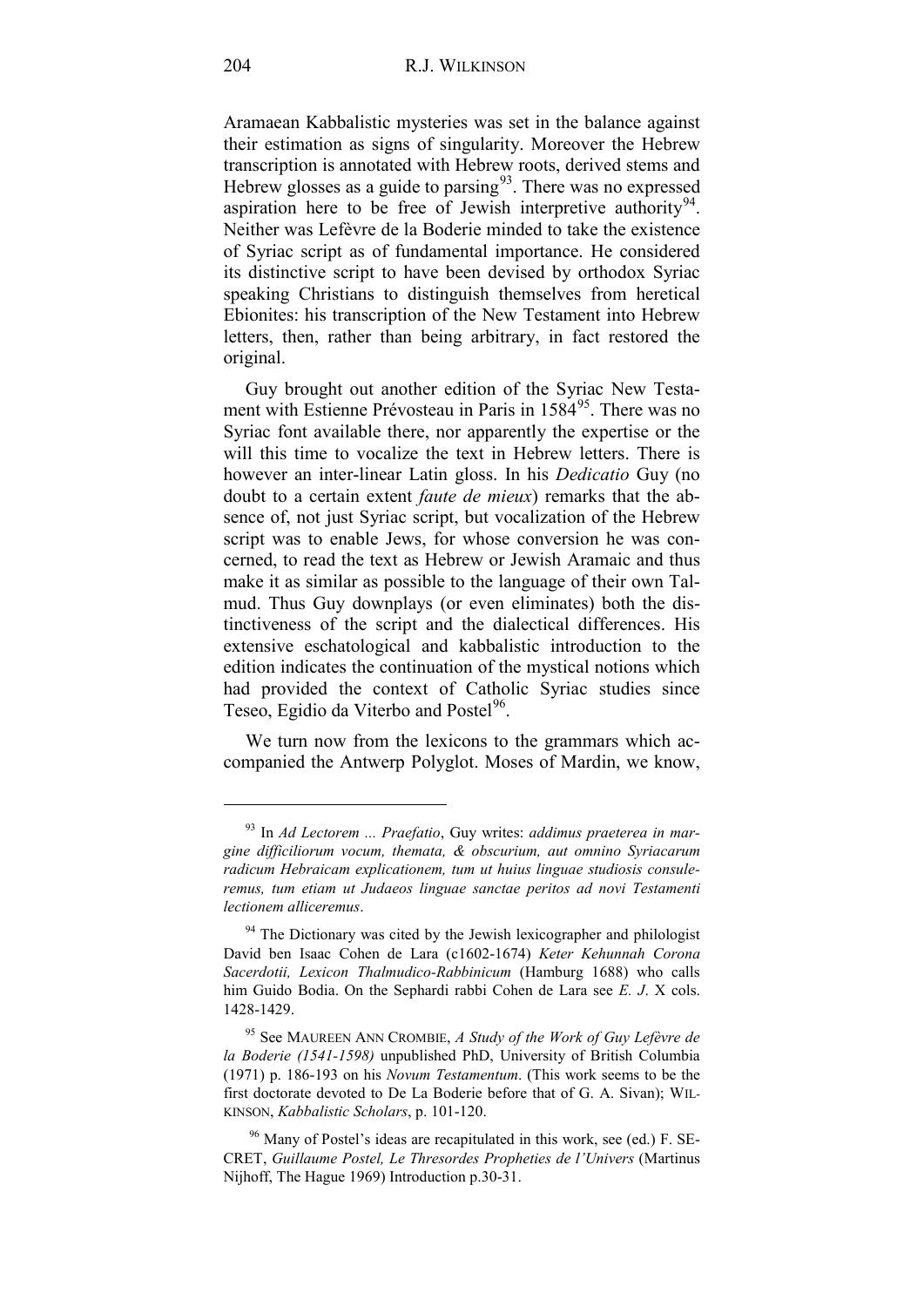had soon after his arrival provided Widmanstetter with a manuscript copy of the Syriac Grammar of Barhebraeus (BSB Cod Syr 1 f1-32r) followed by the same author's work on synonyms<sup>97</sup>. Widmanstetter annotated the precious grammar with Latin and Italian glosses, but nothing was printed. Unfortunately Masius was not able to see this as Moses had left it in Venice<sup>98</sup>. The Antwerp Polyglot however contained two grammars. The first was that of Raphelengius, a *Grammatica Chaldaea* of some twelve pages devoted to Biblical Aramaic and its difference from Hebrew, but showing awareness of Talmud, Targum, the Hebrew Massorah and such similarities with Syriac as there are. The most important work however is Masius' *Grammatica Linguae Syricae* (Plantin, Antwerp 1573)<sup>[99](#page-36-2)</sup>. For the first time a grammar concerned itself with Syriac alone. Masius was aware of the novelty of his work his title page proclaims this: *opus novum & a nostris hominibus adhuc non tractatum*. He was also evidently proud of the pointing  $100$ .

This quite outstanding work does indeed takes full advantage of the ability to deploy Syriac type and the expertise to add detailed vocalization. (The use of points to indicate plurals is explained.) There are full paradigms and copious commentary. The material is generally taken from the Syriac New Testament and the Psalter and is the product of prolonged collection and sorting of the material. The work is quite devoid of any mystical or kabbalistic interest. It is structured similarly to Münster's *Chaldaica Grammatica* in that it follows the *sex orationis partes*, common, Masius says, to all languages. It

-

<span id="page-36-2"></span><sup>99</sup> Masius often used the adjective *syrica* as on title page of his *De Paradiso commentarius scriptus a Mose Bar-Cepha* (Plantin, Antwerp 1569).

<span id="page-36-3"></span><sup>100</sup> The title page continues: *[opus] quod laboriosa animadversione atque notatione vocalium, aliorumque punctorum Syricorum, quibus dictionibus in optimis emendatissimisque libris appositorum ille [Masius] nuper composuit.*

<sup>97</sup> *Orientalism*, p. 152-153 for details.

<span id="page-36-1"></span><span id="page-36-0"></span>He discusses this misfortune in the dedicatory epistle to Arias Montano *ad finem*. Masius refers to the work in *De Paradiso* 42: *est etiam apud Syros, ut mihi meus doctor dixit, Grammatica absolutissima de syriaca lingua*. For the question of which of Barhebraeus' two grammars is in view, see R. CONTINI, "Gli Inizi della Linguistica Siriaca nell'Europa rinascimentale", *Revista Studi Orientali* 68 (1994) p. 15-30. HOFFMANN, p. 44 boldly conjectures that Tremellius was responsible for its loss: *Masius a Mose Mardeno eam grammaticam, quam ex Syria ille secum tulerat Venetiisque reliquerat, et lexicon in usum Widmanstadii esse descriptam narrat. Omnes vero Widmanstadii libros, ergo et illam grammaticam cum lexico Bavarorum dux emit: sed quo deinde illa Mosis Mardeni apographa venerint, nusquam commemoratum videmus, forte tamen a Tremellio usurpata sunt et in aliqua bibliotheca Bavarica scatent.*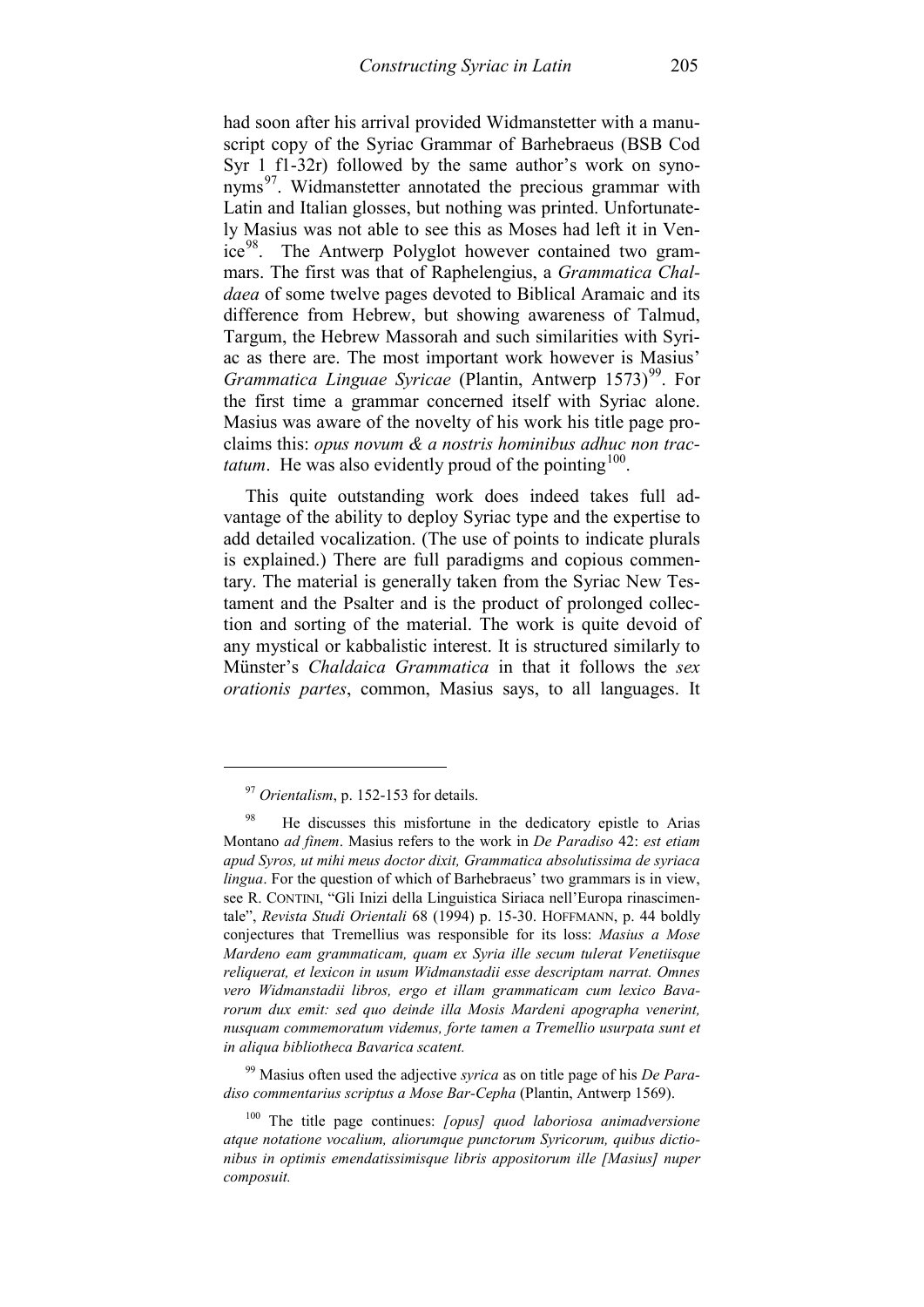does however treat the verb before the noun<sup>[101](#page-37-0)</sup>. It similarly makes use of Hebrew grammatical terminology (*benoni, paul, makor*) and calls the derived themes of the verb by Hebrew names. The work is explicitly directed at *iis qui Hebraice erudite sunt* (like Münster's also) so this approach is intelligible and has been long-lived $102$ . Some attempt is made however to provide Syriac terms for nouns, verbs *etc*. The Dedicatory Epistle offers an account of the origins and history of Aramaic $^{103}$  $^{103}$  $^{103}$ . He considers Syriac the language of Christ and the initial propagation of the Gospel. He is conscious of the large number of Greek loan-words in Syriac, but also is aware of attention paid to sacred texts by Syriac grammarians and exegetes and suggests a growing awareness of what we might call 'Classical Syriac'. He appears to be the first to mention the Syriac Massorah $104$ .

<span id="page-37-0"></span><sup>&</sup>lt;sup>101</sup> Hoffmann (p. 44) praises the work noticing Hebrew influence, but also the effect of Moses of Mardin's instruction in treating the verb first: *Docet is elementa legendi atque scribendi; in partibus orationis illustrandis verbum primo loco ponit, secundo nomen, tertio particulas simul cum pronominibus. Hinc Mosis Mardeni institutionem, qua Masius usus est, praestantissimam fuisse luculenter apparet; sed hic quoque Hebraicae dialecti analogiam repiciens, ubique sagacitatem singularem adhibuit, omniaque bene perpendit ac perspicue proposuit, quanquam methodus minus interdum apta videatur; institutio quidem brevis est, sed omnia quae necessaria sunt, continet et sermone plano conscripta est*.

<span id="page-37-1"></span><sup>102</sup> For example, the contemporary T. MURAOKA, *Classical Syriac for Hebraists* (Harassowitz, Wiesbaden 1987).

<span id="page-37-2"></span><sup>103</sup> *Itaque ex illo sermone quem a Chaldaeis acceperant Israelitae, cum eum ipsi, ut dixi, plurimum casibus terminationibusque mutavissent; & multa insuper Graeca vocabula admiscuissent; (ut erat in sequentibus temporibus, apud plerasque nationes, Graecorum lingua in multo usu;) effecta est ea lingua, quae non modo a nostris hominibus, sed ab illis quoque, quorum propria est, Syrica vocatur. Habes ergo paucis Syricae linguae ortum.*

<span id="page-37-3"></span><sup>104</sup> *Qua cum Christus Dei & Mariae filius, eiusque discipuli, quippe vernacula, in Iudaea primum Israelitis sacrosanctum Euangelium patefecissent, pervulgassentque, plerique omnes deinde Christiani homines, qui illa, atque vicina circumquaque loca incolebant, eadem uti coepere, ad sacra illa salutaris doctrinae monimenta conservanda, tum posteris prodenda, atque etiam explicanda. Fueruntque proinde longo tempore Syrorum Christianorum coetus celeberrimi & frequentissimi: quamquam fere in Graecis semper sint annumerati a nobis, qui ad Occidentem habitamus. Doctissimorum igitur hominium studio, quales apud illos multi vixere, & scriptis libris floruere, brevi usque eo expolita est illa lingua, ut non minus scite vocalibus notis, punctisque aliis, quaeque eius literae, syllabae, verba; denique verborum casus, numeri, personae, tempora, genera notata, atque distincta, & illustrata sint, quam in Hebraea lingua factum est ab excellentissimo ingenio viris illis, qui auctores Massoreth, hoc est, traditionis, vocantur.* Notice the enumeration of the *orationis partes*. For the Massorah: GUSTAV ERNST SAMUEL DIETTRICH (ed.), *Die Massorah der östlichen und westlichen Syrer in ihren Angaben zum Propheten Jesaia nach fünf Handschriften der British*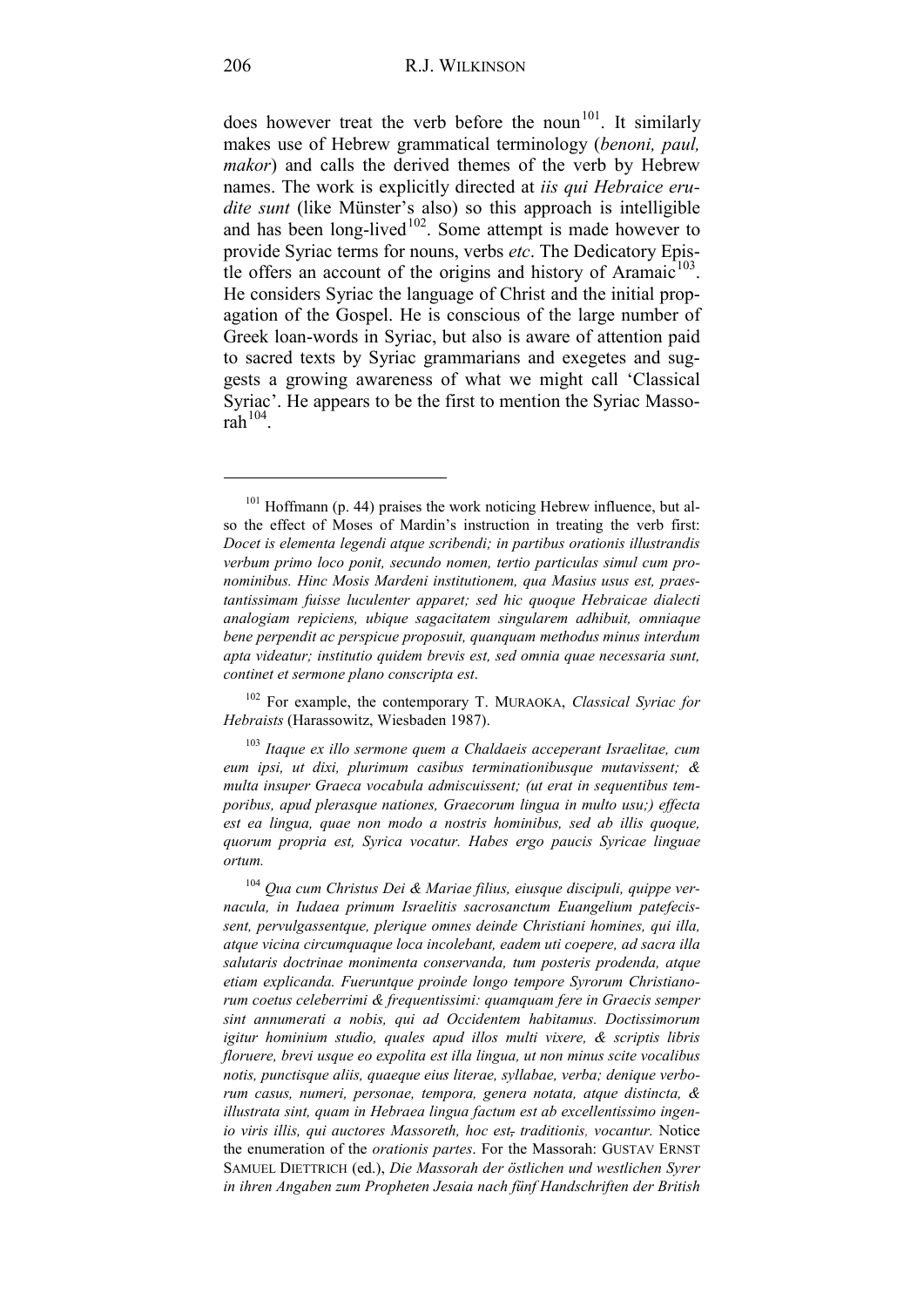### *Syriac Texts other than Scripture*

The Syriac scholars of our period were very much busied by the establishment of the grammatical singularity of the language and the work of establishing editions of the biblical text. The definition given to Syriac by the progressive edition of the works of Syriac authors really got underway only towards the middle of the Nineteenth Century<sup>105</sup>. Nonetheless, a beginning was made and two scholars of the Antwerp Polyglot may be considered to have attended the birth: Masius and Guy Lefèvre de la Boderie.

Masius published a Latin translation of Moses Bar-Cepha's *De Paradiso* writen c. 850. The choice of text was made for him in that this was a manuscript (now lost) which Moses of Mardin was able to supply<sup>[106](#page-38-1)</sup>. (It is perhaps appropriate to notice that at this time Masius was sufficiently confident in his competence in Syriac to write letters to Moses in Syriac<sup>107</sup>.) The book also included some other liturgical and doctrinal doc-uments<sup>[108](#page-38-3)</sup>. In the preface Masius described the life of Bar-Cepha and enumerated the other works of Bar Cepha mentioned in the *De Paradiso:* a hexaemeral commentary, a *De Anima*, a commentary on Matthew and a treatise on heresies. Masius also found references in the work to Ephrem, Philoxenus of Mabbug, Severus of Antioch, Jacob of Sarrug, James of Edessa, Julian of Halicarnassus and John of Apamea. It would appear however that he knew these authors only from the work he had just translated. Thus, though not yet a history of Syriac Literature, we have at least a list of some famous names.

Masius also facilitated some small appreciation of the as yet unnoticed complexities of the Syriac Scriptural tradition by his edition of *Joshua* for which he had access to a Syro-hexaplaric manuscript $109$ .

In 1572 Guy Lefèvre de la Boderie published *De Ritibus Baptismi*, a text and Latin translation of the Liturgy of Baptism

-

<sup>107</sup> WILKINSON, *Orientalism*, p. 84.

*Museum in Verbindung mit zwei Tractaten über Accente* (Williams and Norgate, London 1899).

<span id="page-38-0"></span><sup>&</sup>lt;sup>105</sup> "Für die ... Denkmäler syrischen Literatur wesenlich erst seit der Mitte des 19. Eingesetzt". So A. BAUMSTARK, *Geschichte der syrischen Literatur* (Bonn 1922; reprint 1968) p. 3.

<sup>106</sup> WILKINSON, *Orientalism*, p. 44.

<span id="page-38-3"></span><span id="page-38-2"></span><span id="page-38-1"></span><sup>108</sup> WILKINSON, *Orientalism*, p. 89 ; A. VAN ROEY, *Les études syriaques de 1538-1658* (K. U. Leuven, Faculteit der Godgeleerdheit Bibliotheek 1988) p. 27.

<span id="page-38-4"></span><sup>109</sup> *Joshuae Imperatoris Historia, illustrata atque explicata …* (Plantin Antwerp 1574); WILKINSON, *Kabbalistic Scholars*, p. 44-45.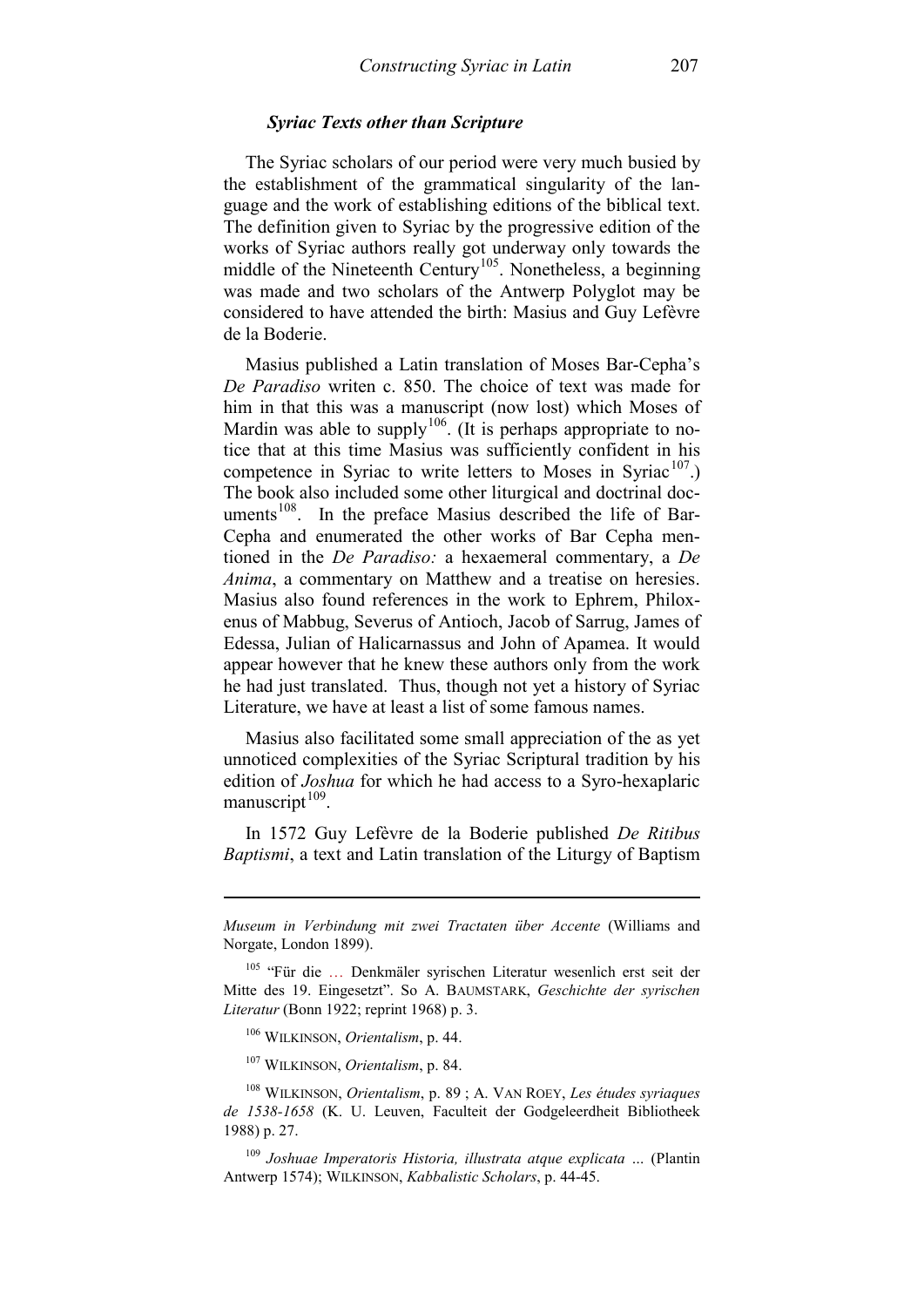and of the Eucharist attributed wrongly to Severus of Anti-och<sup>[110](#page-39-0)</sup>. The *Dedicatoria Epistola* to Petrus Danesius describes two purposes to the edition. Neither is the propagation of knowledge of Syriac Literature. He intends firstly to score polemical points: *Nec enim parum valet ad confirmandos receptos in Ecclesia Romana ritus Orientalium Christianorum consensu: apud quos non disssimiles in sacramentorum administratione ceremonias invenias: quae non heri aut nudiustertius natae sunt, nec a Pontificibus Romanis adinventae… sed iam a multis retro seculis inter Aspostolicos viros in usu fuerunt.* The second goal was pedagogic: *ut studiosis linguarum, ac potissimum Syriacae, Iesu Christo redemptionis nostrae auctori quondam vernaculae, aliquantulum prodesse possem*. He had been asked by the professors of Paris and Louvain *ut aliquid Syriace seorsim a Bibliis Regis* (Antwerp Polyglot) *in lucem emitterem, in quo tyrones seipsos exercerent.* There was very little Syriac text around: Crinesius, we shall see, was obliged to draw on this text for his Lexicon.

#### *The Heritage of Masius*

Masius' work became a model for subsequent Syriac gram-mars<sup>[111](#page-39-1)</sup>. Casper Waser (1565-1625), the Zürich Reformed theologian, Professor of Hebrew and an Orientalist, a friend of both Drusius and Buxtorf, brought out his *Institutio Linguae Syriae ex optimis quibusque apud Syros scriptoribus, in primis Andrea Masio collecta…* in 1593 in Leiden with Raphelengius (who apparently sollicited the work) and announced its debt to Masius on its title page $112$ . This was one of the first Syriac books

<span id="page-39-0"></span><sup>110</sup> *D. Severi Alexandrini quondam Patriarchae de ritibus baptismi, et sacrae synaxis apud Syros Christianos receptas liber. Nunc primum in lucem editus Guidone Fabricio Boderiano excriptore et interprete* (Plantin, Antwerp 1572). The manuscript is in Leiden. (M. J. DE GOEJE, *Catalogus Codicum Orientalium Bibliothecae Academiae Lugduno-Batavae, Vol. V* (Leiden, 1873) p. 65. WILKINSON, *Kabbalistic Scholars*, p. 103-132.

<span id="page-39-1"></span><sup>111</sup> R. CONTINI, "Gli Inizi della linguistica siriaca nell' Europa rinascimentale", in *Giorgio Levi della Vida nel centenaria della nascita 1886-1967* (Rome 1988) p. 25-40 at p22.

<span id="page-39-2"></span><sup>112</sup> *Casper Waserus Tigurinus, cum Masii grammaticam in Bibliis Polygl. Antwerp, adire haud facile cuiquam contingeret, eam meliorem in ordinem redactam nonnullisque observationibus tabulisque singula magis et facilius illustrantibus auctam typis denuo imprimendam curavit. Primarius vero eius finis in emendanda hac grammatica fuit, ut singula praecepta memoriae facilius mandarentur. Idem Hebraicas grammaticas tunc exstantes assidue comparavit virumque se praebuit, qui non solum iis, quae ab aliis proponuntur, optime uti possit, sed etiam ipse linguae indolem atque naturam satis perspiciat.* HOFFMANN, p. 44.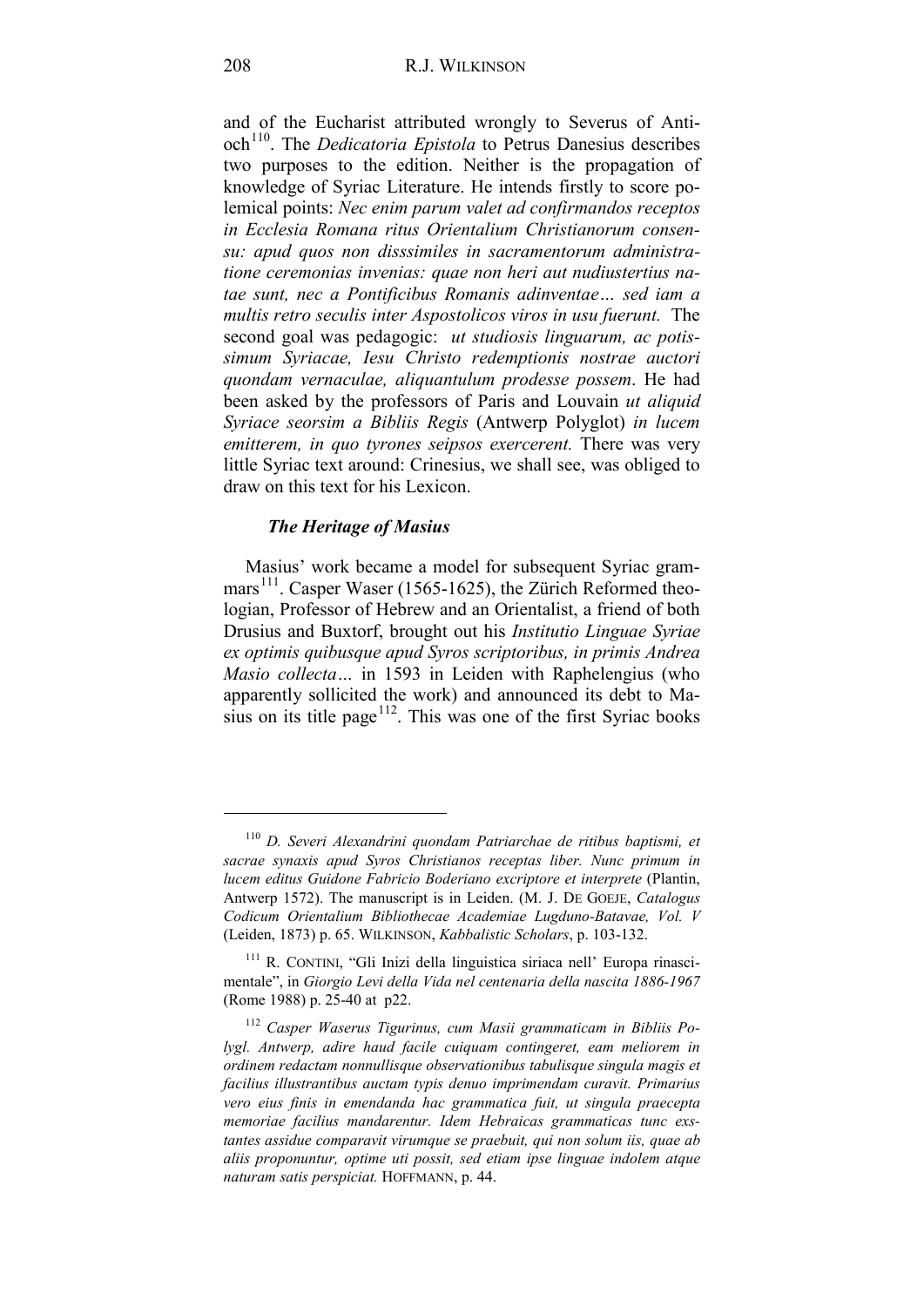to be printed in the Northern Netherlands<sup>[113](#page-40-0)</sup>. A *Grammatica Syra,* an augmented version of the *Institutio,* appeared in Leiden 1619 with Erpenius<sup>114</sup>. (Erpenius, Waser claimed, again urged him to produce the book $115$ .) Both works enjoyed the benefits of the Plantin Syriac punches (used for the work of Masius and Guy Lefèvre de la Boderie) and so join the group of works that were increasingly drawing attention to the distinc-tive nature of Syriac by using its own script<sup>[116](#page-40-3)</sup>.

Waser is keen to encourage his readers to ever more adventurous study of Oriental Languages. After learning Hebrew, the route to the *lingua Chaldaea* lies open. The languages are close apart from some vocabulary which the Hebrews did not use, or did not use very frequently. The main difference is *in terminatione, mutatione litterarum, punctorum & articulorum variatio, hoc est, in analogia, non essentia utriusque linguae consistit*. In affirming the antiquity of the *lingua Chaldaea* which goes back to Zoroaster, Waser describes the ancient Chaldean traditions of Metaphysics, Mathematics, Physics, Politics, Logic and Astronomy which were once transmitted in the language – and were subsequently appropriated by Plato and Aristotle and passed off as their own. This is reminiscent of Egidio da Viterbo's Aramaean Kabbalah. Predictably biblical Aramaic

-

<span id="page-40-2"></span><sup>115</sup> In the preface of the 1619 *Grammatica Syra* Waser reminisces (in a Preface to his five sons dated 1614) on the first edition composed in 1593- 1594. Erpenius had recently sent him his Arabic Grammar and urged him to republish his Syriac Grammar as a sequel.

<span id="page-40-0"></span><sup>113</sup> Waser later brought out an *Elementale Chaldaicum, ad usum scholarum. Adjectum est Somnium Chaldaico-Latinum Nebudcad-Netzaris* (Typis G. Voegelini, Heidelberg 1611).

<span id="page-40-1"></span>CASPAR WASER, *Grammatica Syra duobus libris methodice explicata... editio posterior, priori ita emendatior et locupletior, ut nova videri possit* (Typis Rephalengianis, Leiden 1619). Hoffmann positively remarks the distinctly Semitic features of the first edition (*e. g.* treating the verb before the noun) derived from Masius yet 'Westernised' in the second edition and notes other comparative demerits there: *Quamvis vero haec secunda editio in elementis copiosior sit et uberior atque etymologiam et syntaxin distinguat, prior tamen sine dubio ei multo praeferenda, cum in partibus orationis eundem, quem Syri ipsi exhibent, ordinem linguae Semiticae magis consentaneum sequatur, ita ut primo verbum, deinde nomen et particulae, quibus pronomen adnumeratur, accurate tractentur, illa vero altera editio ex Europaearum linguarum natura primum de nomine cum pronomine, tum de verbo et variis denique particulis praecipiat, et syntaxis, quam ab etymologia separat, nihil nisi suffixorum coniunctionem cum nomine, verbo et particulis, ut apud Tremellium contineat. Prior praeterea editio tabulis optime dispositis rem collustrat, altera vero minus aptis utitur et quae in illa de nominum formatione et flexione proposita erant utillissima, nescio quam ob causam omnino omittit*. HOFFMANN, p. 44-45

<span id="page-40-3"></span><sup>116</sup> COAKLEY, p. 36. In 1593 he called *estrangela maiusculae*: in 1619 it is designated *difficilior atque minus usitata*.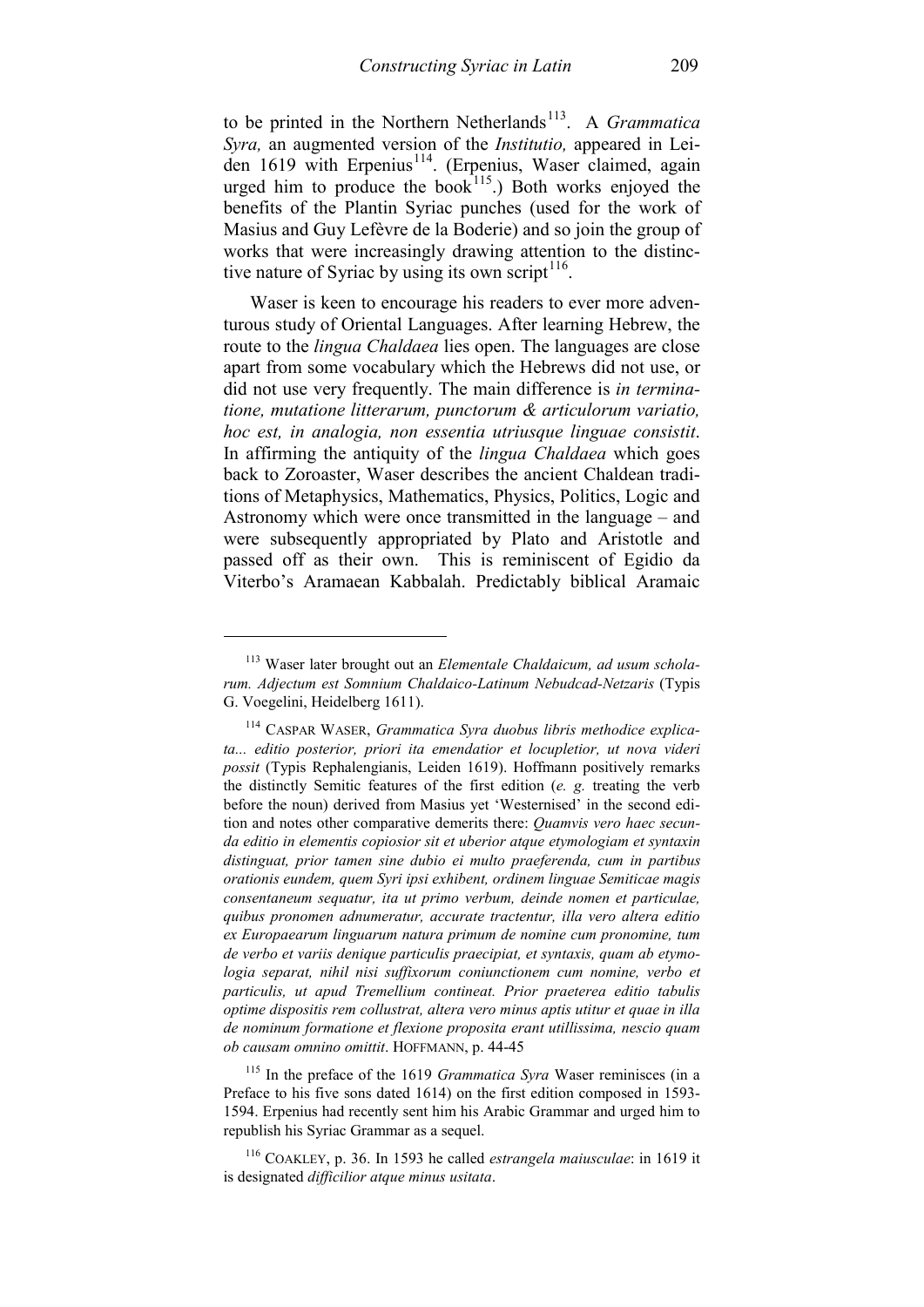and the Targums are also considered good for refuting the Jews in their blasphemies against Christ.

Having mastered *lingua Chaldaea*, those with pious daring may aspire to *Lingua Syra Antiochena seu Commagena & Maronita* named for the areas where it is now used. It is a conflation from Hebrew and Chaldaean which began at the time of Cyrus, or not much later under Darius, when the Jewish exiles returned from Babylon to Judaea and over the passing years became much changed from Chaldaean. This was the language of the Jerusalem Talmud in which, in addition to Chaldaean, Babylonian and Assyrian words were distorted *in Syrismum* and in which also Persian, Arabic, Greek and Latin words are found. Similarly the Targums were written in a language further different in speech and sense. This was the Jewish vernacular from Alexander the Great to Christ, evidenced by words in the New Testament and sanctified by our Lord whose language it was. Study of *lingua Syra* can magnificently illuminate more obscure New Testament passages.

Waser was able to review the slowly growing body of Syriac scholarship, which in itself increased the characterization of Syriac. To the extent to which scholars can appeal to a bibliography, they are increasingly able to define their subject. (When we finally consider Lysius' *Dissertatio Philologica de Historia Linguae Syriacae* of 1727 we shall find he has recourse to a defining bibliography of previous editions and studies.) Waser tells of Widmanstetter's edition and manuscripts and of Moses and his Patriarch who used Syriac but through lack of books had scarcely any vestiges left of their religion except baptism. Tremellius followed, working, not from the Vienna manuscript used by Widmanstetter, but from another much older and better one in the library of Frederick III, the Elector Palatine.

The Grammar he claims was written twenty years earlier in Lyons. Hebrew, Chaldaean and Syriac grammars for the sake of good method may all be divided up into *Etymologia* (*Elementa, Litterae, Puncta and Orationis Partes)* which is found in Book 1 and *Syntaxis* found in Book 2. This Grammar however is unmistakably Syriac. One notices that (following Masius) the verb is treated before the noun. He speaks of the *aph'el* rather than the Hebrew *hiph'il*. Nouns are declined. Examples in vocalized serto are taken from the New Testament and put into useful tables 'to give light', of which he is evidently proud<sup>117</sup>. The estrangela alphabet ('*posterior & difficilior'*) is mentioned. Like Teseo he refered to these as *maiusculae*. Sections *De Adverbio*, *De Conjugatione*, *De Praepositione* and

<span id="page-41-0"></span><sup>&</sup>lt;sup>117</sup> For Waser's Syriac font, COAKLEY, p. 36. It was part of Plantin's material which passed on his death to his son-in-law Raphelengius, passing to his other son-in-law Moretus when Raphelengius' business was wound up.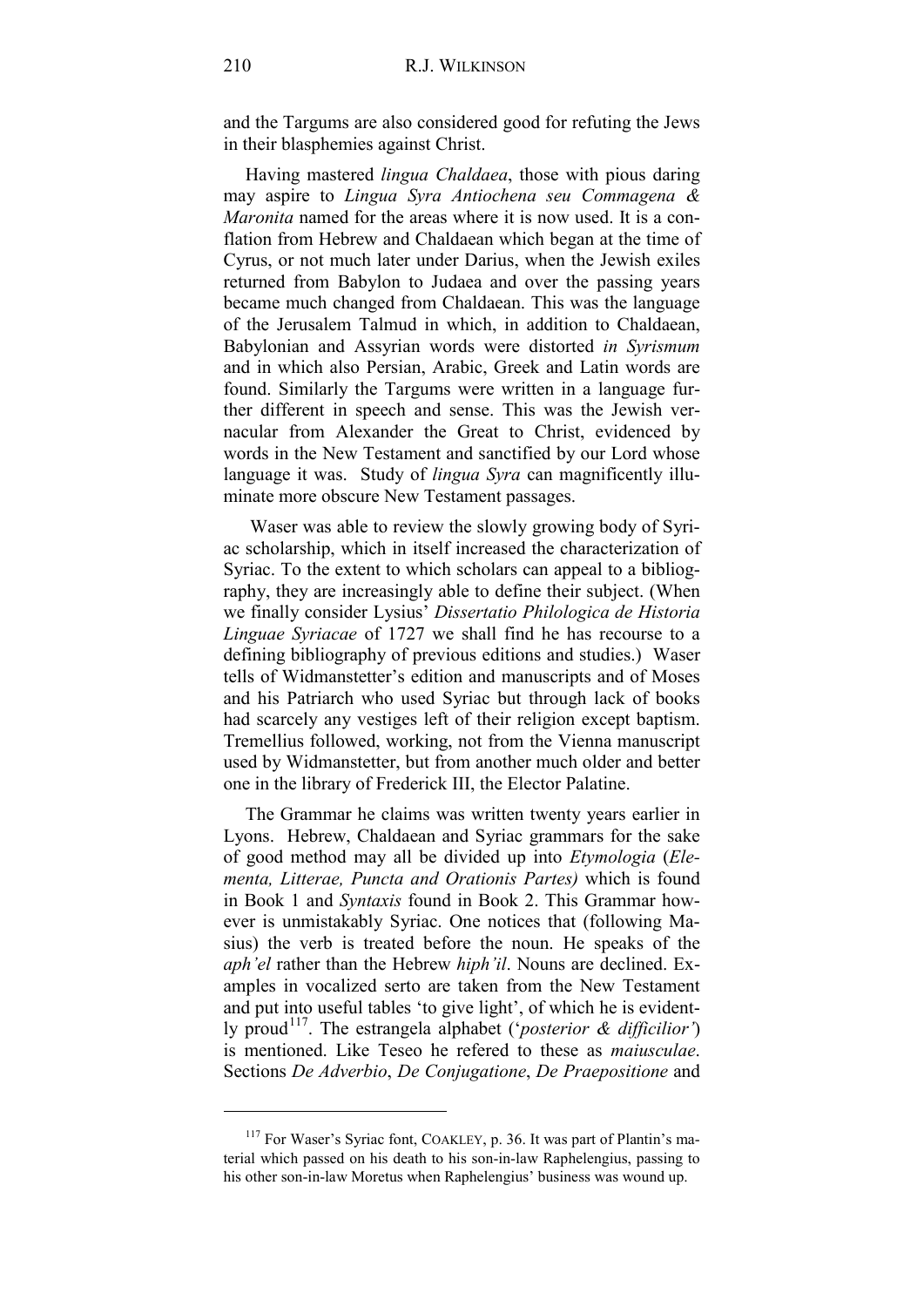*De Interjectione* finish of the list of *orationis partes*. Book 2 treats *De Syntaxi Nominis, Pronominis, Verbi, Adverbii & Praepositionis*. As a reading guide he offered (p. 157) a *Magnificat* in Syriac with an inter-linear Latin gloss and a full grammatical commentary on each verse.

### **5. Early historical and comparative linguistics**

As if to encourage the 'pious daring' needed to explore new Semitic Languages, Waser also reissued Konrad Gessner's *Mithridates* (Wolf, Zürich 1610)<sup>[118](#page-42-0)</sup>. In 1555, with specific focus on general linguistic phenomenon, the Swiss Konrad Gessner (1516-1565) wrote his *Mithridates,* a consideration of ancient languages still in contemporary use. In all he mentions some 130 languages and is able to give the Lord's Prayer in  $22^{119}$ . For our purposes we may notice that he equated (f. 15r) *lingua Chaldaica* with *lingua Aramaica* and *lingua Syrorum, Assyriorum & Babyloniorum*[120.](#page-42-2) What he knows, or hears, of the language he notes there: *Chaldaica lingua hodie eruditiores in Aegypto & Aethiopia utuntur, ut audio. Hebraicae confinis est, nec forte multo amplius differt quam Dorica a Graeca communi*. However he considers (f. 6v) Ethiopic to be properly called 'Indian' and cites Münster's *Grammatica Chaldaica* as authority. Waser himself made additions to the second part of the book, adding information on several of the languages and providing Paternosters for German Gothic and Turkish.

It is also of interest to see Gessner define what he means by 'dialect' as (we have just seen) he considers Chaldaean a dialect rather like Doric. 'A dialect is an expression presenting a mark or character proper to a place, or an expression showing

<span id="page-42-0"></span><sup>118</sup> Waser's *De Antiquis Numis Hebraeorum, Chaldaeorum et Syrorum quorum S. Biblica & Rabbinorum Scripta meminerunt Libri II* (In Officina Wolphiana, Zürich 1605) has only Hebrew type. Syriac terms for coins discussed are taken from the New Testament.

<span id="page-42-1"></span><sup>&</sup>lt;sup>119</sup> A standard technique to display language diversity was to use the Paternoster. Postel had used it so in 1538 in his *Linguarum Duodecim Characteribus Differentium Alphabetum Introductio* (P. Vodovaeus Vernoliensis, Paris). Bibliander did this also in his *De Ratione Communi* of 1548 (below) which was followed and expanded by his pupil Gessner. Hieronymus Megister was to produce an even yet larger collection of Paternosters in 1593: R. SMITSKAMP*, Philologia Orientalia Philologia Orientalis* (E. J. Brill, Leiden 1992) #108 #109 p116-118. [Hereafter cited as *P.O.*]

<span id="page-42-2"></span><sup>&</sup>lt;sup>120</sup> For a systematic consideration of Gessner's sources, BERNARD CO-LOMBAT, "L'horizon de rétrospection du *Mithridate* de Conrad Gessner (1555)", in DOUGLAS A. KIBBEE (ed.), *History of Linguistics 2005 Selected Papers from the Tenth International Conference on the History of the Linguistic Sciences* (Urbana-Champaign, Illinois 2007) p. 89-102. Pliny the Elder mentions King Mithridates of Pontus in his list of famous polyglots (N. H. VII/24). He allegedly spoke to the people of the twenty-two nations he governed in their own tongues.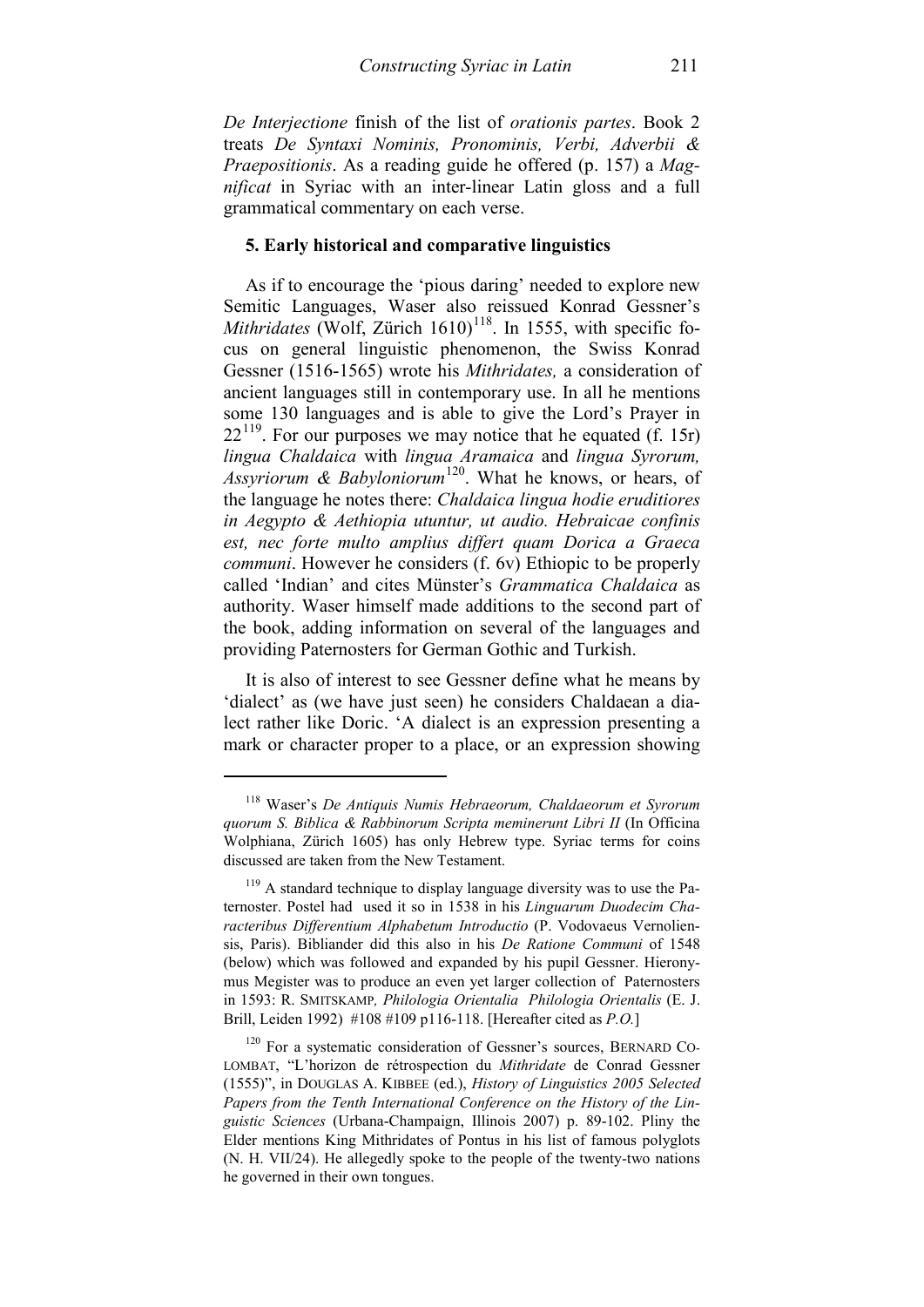the character proper or common to a people<sup> $121$ </sup>. 'Moreover barbarous words (those naturally used by the Greeks) since they are inintelligible are not even said to be called dialects but glosses …[122](#page-43-1)'. 'As for us' (he continues), 'we have observed that 'dialect' signifies often simply a word or an articulated item, or an item in relationship with several words often (especially amongst grammarians) the specific character of a language either in a single word or several by which it differs from the common language or others which resemble it or are related to it'[123](#page-43-2). There is a hierarchy of dialects in French (*Gallica lingua recentior*); one is more elegant (*tersior*) and spoken specifically in the part of the country known as France; the others are *grossiores—*Provençal, the dialect of Alsace and that of the Bourgogne. The Savoyard dialect from the Italian Alps is the worst *crassissima*. *Italica vulgaris lingua* is a corrupted form of Latin. The best dialect is that of Tuscany, around Siena. The language become more corrupt as one approaches the Alps and the worst (*ineptissimus & maxime depravatus sermo*) is the Rhaetian spoken in the Alps themselves (f. 57v).

Seven years earlier in his *De Ratione Communi Omnium Linguarum et Literarum Commentarius* (Zurich: Froben, Zürich) of 1548 the Protestant Hebraist Theodor Bibliander (1504- 1564) with whom Gessner had studied and who since 1530s had occupied Zwingli's old chair at Zurich believed he could work out not only the family tree of all languages stemming from Hebrew and their underlying *ratio*, but also a method for their easy apprehension because Hebrew was the product of no mere art or accident but of the Holy Spirit itself<sup>124</sup>. The languages investigated included Turkish, Persian and Hungarian. All are derived from Hebrew: *ebrea est primigenia reliquae ex ea propagatae et genitae sunt*. In the process of descent the Japhet languages degenerated further than the Semitic ones. The resemblances and differences between the scripts in which

<span id="page-43-0"></span><sup>121</sup> … *dictio peculiarem alicuius loci notam seu characterem prae se ferens: uel dictio quae propriam communémve gentis characterem ostendit*.

<span id="page-43-1"></span><sup>122</sup> *Porro uoces barbaras (quae scilicet à Graecis usurpantur) cum sint incomprehensibiles, non etiam dialectos, sed glossas uocari aiunt*.

<span id="page-43-2"></span><sup>123</sup> *Nos dialectum alias simpliciter sermonem siue orationem articulatam significare obseruauimus, uel ipsum in pluribus uerbis colloquium: alias (apud grammaticos praesertim) linguae alicuius siue in singulis siue in pluribus uerbis proprietatem, qua a communi uel reliquis similibus aut cognatis differt* (1v-2r).

<span id="page-43-3"></span><sup>&</sup>lt;sup>124</sup> Newly edited and translated: HAGIT AMIRAV - HANS-MARTIN KIRN -THEODOR BIBLIANDER (eds.), *De Ratione* etc. (Droz, Geneva 2011). See PIETER ADRIANUS VERBURG*, Language and its Functions: A Historico-Critical Study of Views Concerning the Functions of Language from the Pre-Humanistic Philology of Orleans to the Rationalistic Philology of Bopp* (John Benjamins B.V., Amsterdam 1998) p. 172-174 on Bibliander.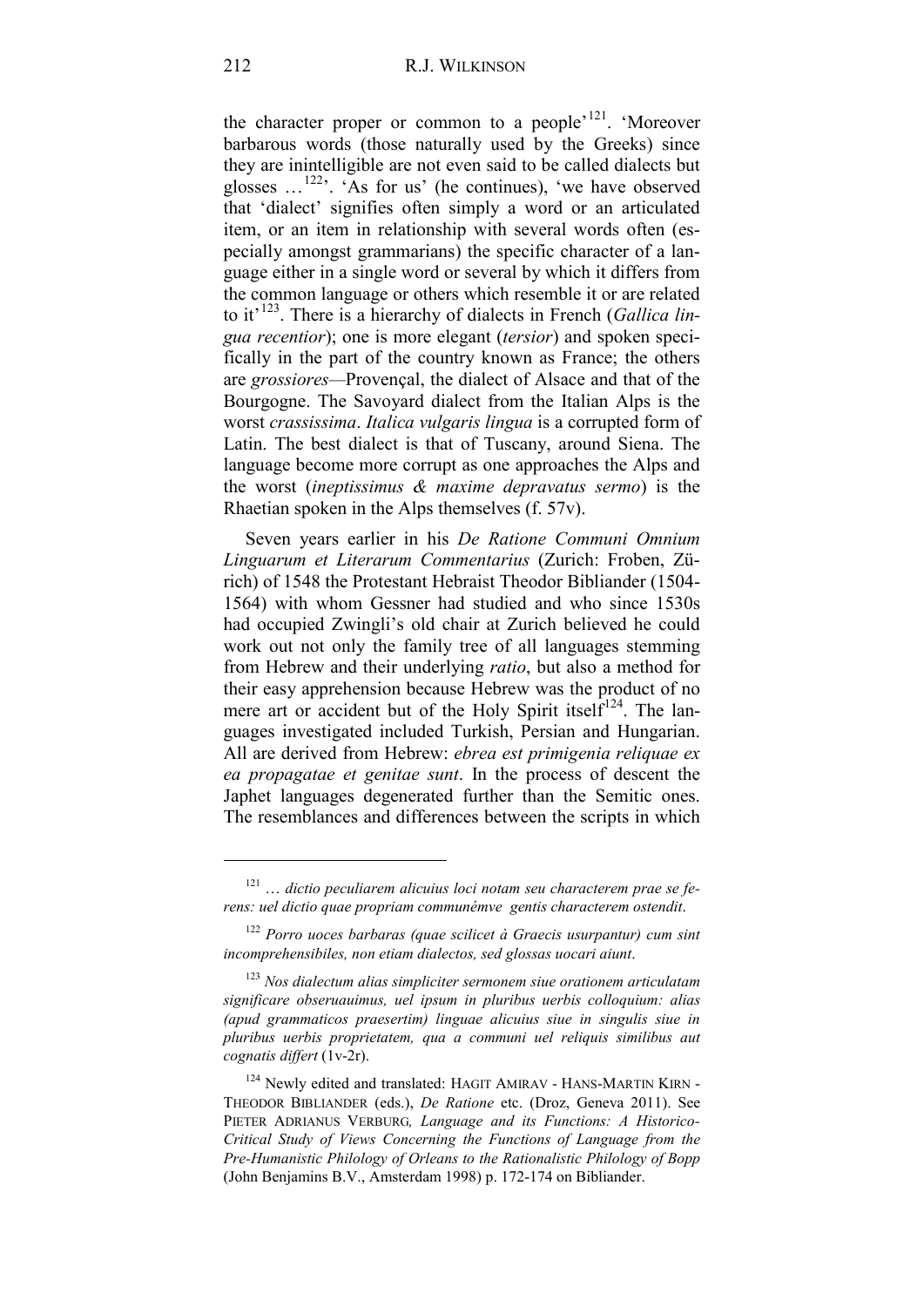languages are written are considered to provide evidence for affiliation. Difference arises from spread of settlements, political domination and education<sup>125</sup>. Words are modified by addition, subtraction, transposition - and exchange (mutation) *i. e*. anything  $else^{126}$  $else^{126}$  $else^{126}$ . Bibliander used the biblical narrative of the Tower of Babel to underpin his work $127$ . The original language was not simply confused at the time of the Tower. More positively, the Reason inherent in the first unique language was thereby suffused into the subsequent dialects which ultimately became all the tongues of mankind. Babel guaranteed a common reason which is the rational structure of all language and it is that reason, common to all languages as residue of the original language, which ensures the universal reception of the Christian gospel.

Such a doctrine had however a positive and practical pedagogic consequence, which can be seen from a consideration of his Hebrew grammar, the *Institutiones*<sup>[128](#page-44-3)</sup>. There the tradition of classical grammar is followed and the whole work is integrated into the curricular approach of the Zurich *Schola Tigurina* based on the theological conviction of common features amongst the languages the student already knows. The imagined student will already have achieved some language proficiency and sufficient experience to facilitate developing strategies of teaching and learning. The use of Latin, Greek and Hebrew in *Institutiones* thus had a didactic motivation and justification: a basis in teaching and learning consolidated by his doctrine of universal linguistic *ratio* underlies his grammar, though, as we have seen, this was written thirteen years before the *De Ratione Communi*.

We have lingered somewhat over these two early accounts of historical and comparative linguistics in anticipation of both similar later treatments (with Hutter) and a more focused, vigorous and widespread interest in comparative semitic philolo-

<span id="page-44-0"></span><sup>125</sup> HANS ARENS, *Sprachwissenschaft : Der Gang ihrer Entwicklung von der Antike bis zur Gegenwart* (Verlag Karl Alber, Freiburg - Munich 1955) p. 56.

<span id="page-44-1"></span><sup>126</sup> PIETER A. VERBURG, *Language and its Functions* (John Benjamins, Amsterdam 1995) p. 172-174 on Bibliander.

<span id="page-44-2"></span><sup>&</sup>lt;sup>127</sup> MAURICE OLEANDER, "From the Language of Adam to the Pluralism of Babel", *Mediterranean Historical Review* 12 (1997) p. 51-59 at p. 56-57.

<span id="page-44-3"></span><sup>128</sup> Bibliander published his *Institutionum Grammaticarum de Lingua Hebraea liber unus*, in Zürich with Froschauer (In officina Froschoviana, Zurich 1535) thirteen years before the *De Ratione* and his *De Optimo Genere Grammaticorum Hebraicorum*, (Hieronymus Curio, Basel) in 1542. See ANJA-SILVIA GOEING, "Establishing Modes of Learning: Old and New Hebrew Grammars in the Sixteenth Century" in E. CAMPI (ed.), *Scholarly Knowledge: Text Books in Early Modern Europe* (Droz, Geneva 2008) p. 157-182.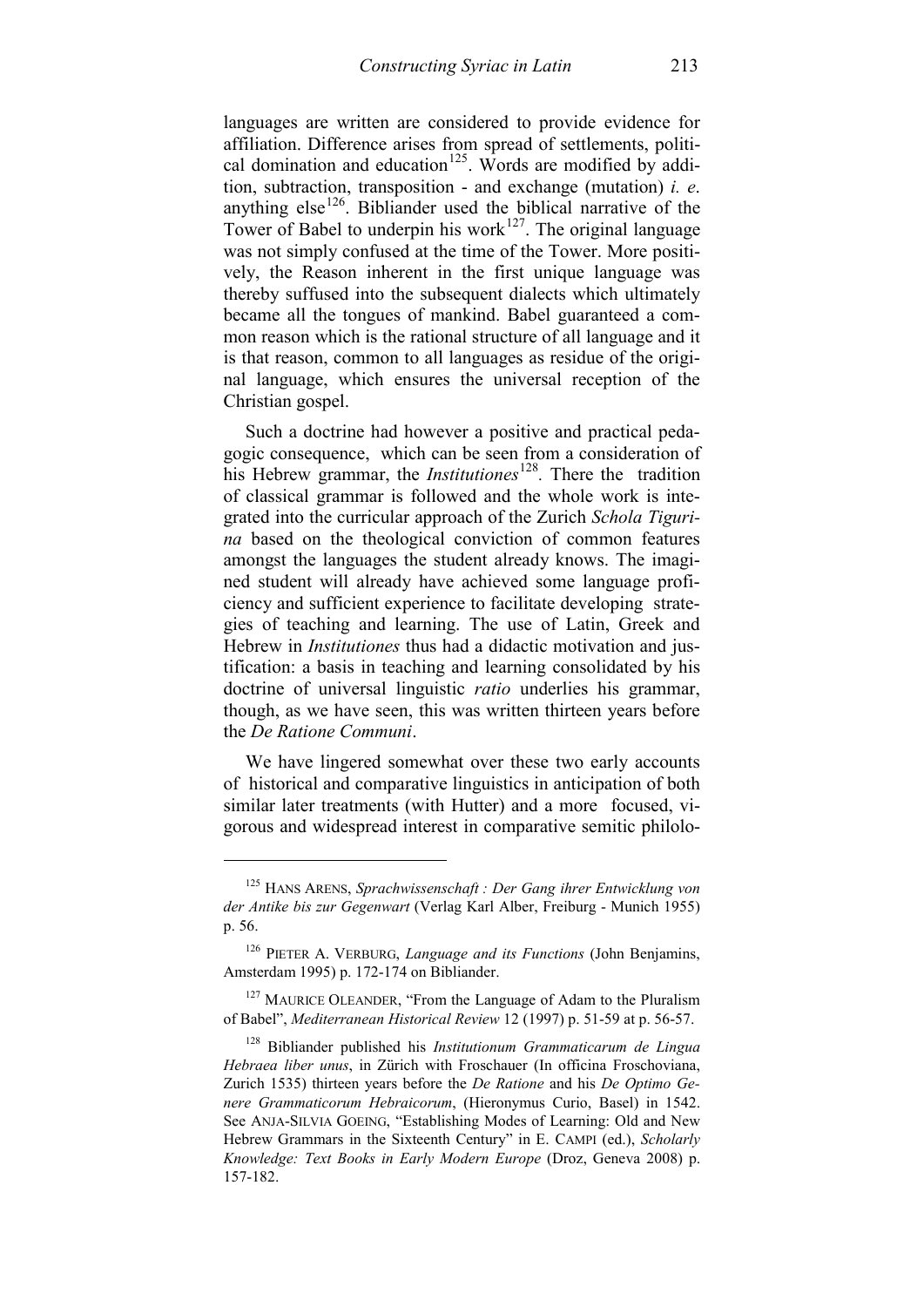gy which we shall encounter below<sup>129</sup>. Nonetheless we may already make a distinction between a comparative philology which considers merely descent and one which also seeks to assert some more essential commonality between languages.

#### *Palma-Cayet*

We may briefly assess the comparative linguistic perspective in two confessionally opposed works. Forty years after Canisius' *Institutiones Linguae Syriacae, Assyriacae etc*. (1554) appeared in Paris, Pierre Victor Palma-Cayet (Caietanus) (1525-1610) published his *Paradigmata de quatuor linguis orientalibus praecipuis arabica armena syra aethiopica ...* (Estienne Prévosteau héritier de Guillaume Morel, Paris 1594) which he dedicated to Clement VIII. Palma-Cayet was, like Petro Martinez, a pupil of Peter Ramus. He embraced Calvinism with him, but returned to Catholicism in 1595, became a priest and Professor of Hebrew at the Collège de Navarre in Paris. His experiences evently left him with plenty of animus towards the Calvinists against whom he wrote extensively. His work is occasionally just a little heavy with Catholic piety. It is 'comparative' sadly only in the sense that it once more compares Hebrew and Aramaic. It does not distinguish Syriac from Aramaic.

Palma-Cayet has Arabic, Turkish, Armenian and Syriac type though they are often poor–as well as Greek and a pointed Hebrew generally used for Syriac. There is only one specimen of Syriac (vocalized serto) on p130 which I take to be a wood-cut. It is an *Ave* transliterated and provided with a verse by verse commentary with devotional and anti-Calvinist polemical remarks to enliven a purely philological attempted reading. A *Paternoster* in Hebrew type follows with somewhat more philological comment, at least initially, and finally a *Requiem* in Hebrew type.

The section on the *Lingua syriaca* tells us that this was Jesus' language and of the early date of the Syriac New Testament: traces of Syriac words found in Greek New Testament manuscripts argue for an early date for the Syriac New Testa-

<span id="page-45-0"></span> $129$  For Joseph Justus Scaliger's (1540-1609) short excursus on the grouping of the European languages *Diatriba de linguis Europaeorum* which appeared posthumously in *Opuscula Varia antehac non Edita* (Apud Hieronymum Drouart, Paris 1610) p. 610ff, see HANS ARENS, *Sprachwissenschaft Der Gang ihrer Entwicklung von der Antike bib zur Gegenwart* (Verlag Karl Alber, Freiburg/ Munich 1955) p. 59-6. Scaliger was happy to consider several languages with linguistic descendants as a mother-language (*matrix lingua*). He was not eager to establish descent from merely one language nor of that of Latin from Greek. His work, which in considering Persian, opened a perspective onto Oriental languages, was firmly grounded in empirical linguistic observations.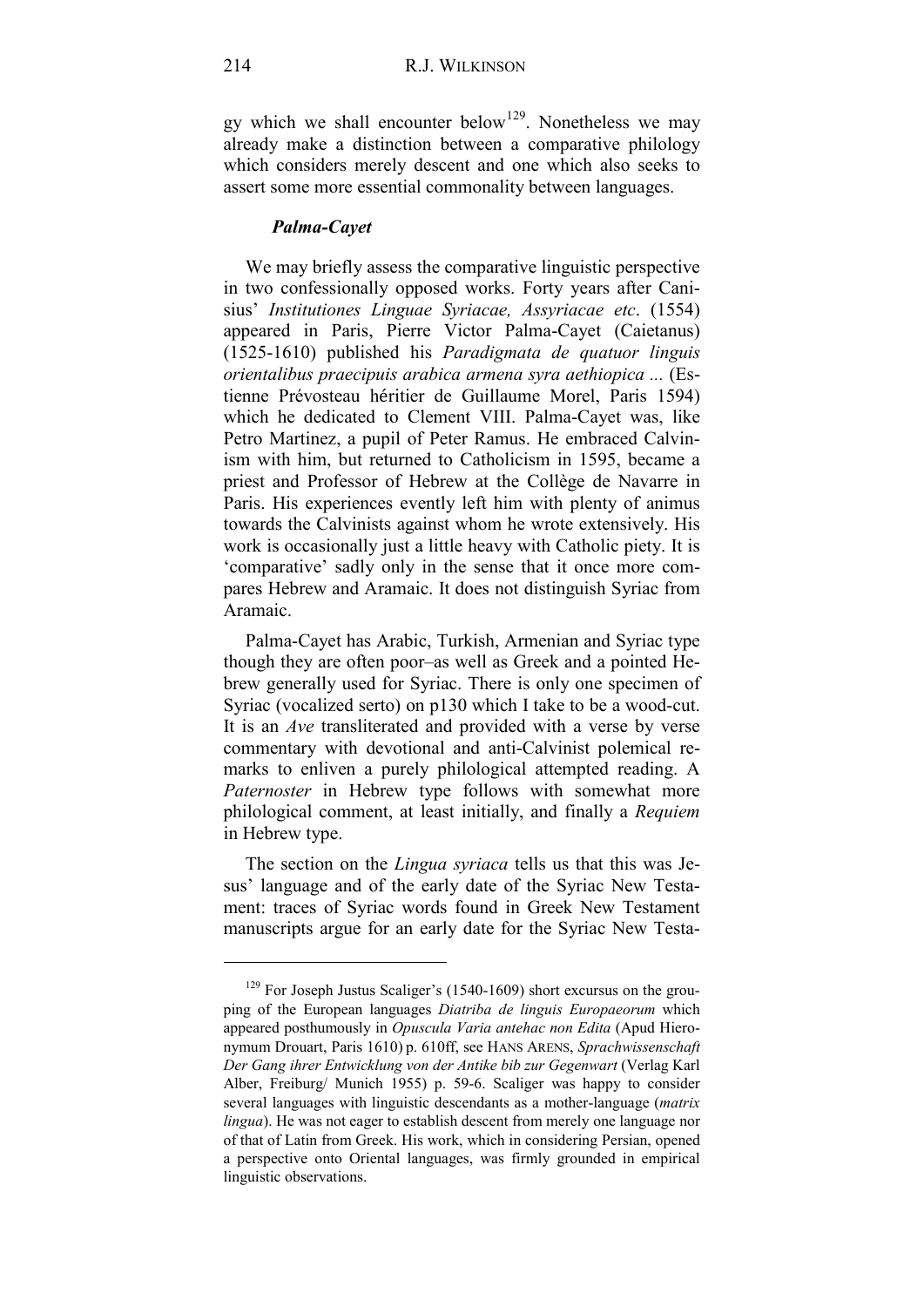ment. *Lingua syraca* is also used by all Asiatic Christians as their vernacular and *in sacris*. Their liturgies were not different from Rome's. A confessionally loaded point is being made here. Roman Catholic controversialists, as we have seen, found the supposedly ancient liturgies recovered from the Eastern Church valuable evidence of the validity in the face of Protestant detraction. Palma-Cayet is also eager to tell of the Fifth Lateran Council and the Maronites' earlier submission to Innocent III and the renewing the Oath of Union $130$ .

*Lingua syraca* is the language of the Targums and the Talmuds (Bavli is purer, not having so many foreign words). Its origin is usually put in the Exile but Palma-Cayet considers it belongs earlier to the time of King Hezekiah *(i. e.* the time of Rabshakeh). After the Exile it was adopted by the Syrian *gens*, and the assorted nations then occupying the Galillee. (The maiden in Matthew's Gospel who told Peter that his speech betrayed him shows that the speech of Galilee was different from that of the Judaeans.) Nothing here really distinguishes Syriac other than the word-cut *Ave.*

The book invites one to learn the alphabet by learning divine names which begin with each of the letters, as found in both Teseo and Widmanstetter. We are introduced to the five vowels and told the Nestorians' are different. A few Syriac grammatical terms are used (*atat* for *apica*: *kusui* & *ruchoch* for *dagesh* and *spiritum*). *Omnes orationis partes* are in frequent agreement with Hebrew. The book is not at all usable. It is rather written to display the universal and catholic interests of the Church, and in stressing that the Eastern Church enjoys the same Scripture and Liturgy as the Roman Church makes a familiar polemical point. This is scholarship in service of the Church and not much more.

On the other side of the confessional divide John Gaspar Myricaeus, (-1653), the German Swiss Reformed Theologian and Orientalist stressed the double glory of Syriac as the language of Adam and of  $Christ<sup>131</sup>$  $Christ<sup>131</sup>$  $Christ<sup>131</sup>$ . He addressed Syriac in two

-

Exception was taken to Myricaeus's championship of the priority of Syro-Chaldaean by Bartholomaeus Mayer (1598-1631), rector of the Thomasschule at Leipzig in his *Philologiæ sacræ pars prima continens Prodromum Chaldaismi sacri, in quo ejusdem causa eruitur ac sylloge vocabulorum Ægyptiacorum, Græcorum et Latinorum, quæ in Veteris Instrumenti authentico codice... habentur, exhibetur. Pars secunda, in qua linguæ sacræ* 

<sup>130</sup> *Orientalism*, p. 12-13.

<span id="page-46-1"></span><span id="page-46-0"></span><sup>&</sup>lt;sup>131</sup> Giwargis Amira similarly considered Aramaic the language of Paradise (see below). For the view of some Syriac scholars that their language was spoken in the Garden of Eden, see YONATAN MOSS,"The Language of Paradise: Hebrew or Syriac? Linguistic Speculations and Linguistic Realities in Late Antiquity," in (eds.) Markus Bockmuehl MARKUS BOCK-MUEHL and GUY G. STROUMSA, *Paradise in Antiquity: Jewish and Christian Views* (Cambridge University Press, 2010) p. 20-37.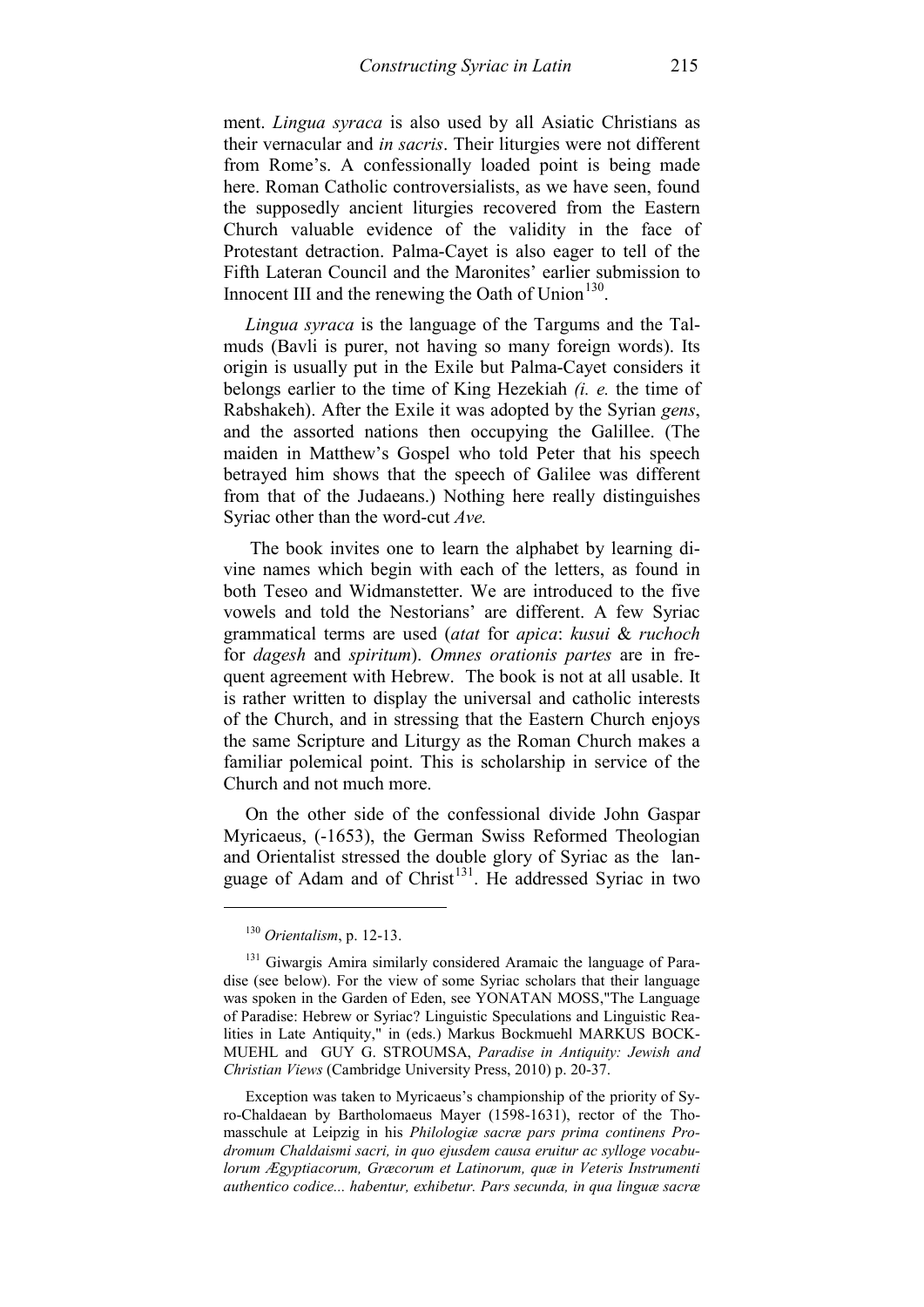works, the *Prima Elementa Linguae Syriacae Iesu-Christo Vernaculae...*  $(1616)^{132}$  $(1616)^{132}$  $(1616)^{132}$  and the *Grammaticae Syro-Chaldaeae Libri Duo* of  $1619^{133}$ . The guide to reading and writing displays Johannes Richter's Wittenberg Syriac font for serto (which it calls miniscules) and a (wood-cut) book-hand estrangela which it calls majuscules<sup>[134](#page-47-2)</sup>. These latter are pretty crude and only appear in the intial alphabet on p. 4-5. A few Arabic letters partly in type appear at the end of the book. Vocalization above and below the line is displayed with Greek vowels (*antiquior*) and puncta (*recentior*). Thereafter vowel lengths, diphthongs, vocalization with prefixes and suffixes are treated together with advice on writing letters and syllables. Declensions are given for nouns and pronouns using prefixed prepositions. Latin grammatical terms are used, though the derived themes of the verb are described using Syriac vowel patterns. Exercises in reading follow: an Apostles' Creed, some liturgical passages and some graces<sup>[135](#page-47-3)</sup>.

<span id="page-47-1"></span><sup>133</sup> *Grammaticae Syro-Chaldaeae Libri Duo, Quorum Primus voces simplice; Secundus vero conjunctas considerat. Interseritur sparsim Rabbinicotalmudicae dialecti variatio* (Pierre de la Rouière, Geneva 1619). Also, *Grammatica Syra Duobus Libris methodice explicata. Editio posterior, priori ita emendata & locupletior, ut nova videri possit* (Typis Raphelengianis, Leiden 1619).

 $134$  For the font, COAKLEY, p. 48-50.

<span id="page-47-3"></span><span id="page-47-2"></span><sup>135</sup> Cardinal Robert Bellarmine S. J. (1542-1621) makes use of Myricaeus' reader in his *Institutiones Linguae Hebraicae, postremo recognitae, ac locupletae huic editioni accesserunt… Item Linguae Syriacae Iesu-Christo Vernaculae Elementa Prima, syriacis characteribus edita*. (Apud Petrum de la Rouière, Geneva 1618). They shared the same printer whose commercial interests were no doubt not to be sacrificed to confessional allegiance. See A. VAN ROEY, *Les Etudes Syriaques de 1538-1658* (K. U. Leuven, Faculteit der Godgeleerdheit Bibliotheek 1988) p. 13. Bellarmine discussed *De Editione Syriaca* in his *Disputationes…* (Ingolstad 1581-1593 and elsewhere thereafter) at First Disputation, Book II, *cap* 4. He distinguished the language (which had arisen after the Exile from a mixture of half forgotten Hebrew and badly pronounced Chaldaean) very clearly from Chaldaean: *Porro distinguuntur hae duae linguae characteribus, verborum, conjugationibus, affixis, punctuorum notatione, sono vocalium, idiotismis, ac tota fere linguae structura & multis etiam propriis dictionibus* – which seems fairly comprehensive. Bellarmine considered it possible that Matthew and Hebrews were written in Syriac (he followed Widmanstetter), but could not

*antiquitas contra Myricaeum astruitur, etc.* (Sumptibus G. Grosii, excudebat J. A. Minzelius Leipzig 1629-31). In the second part, Myricaeus's Syriac Grammar in respect of the priority of Aramaic is the object of criticism. The work uses no Syriac type.

<span id="page-47-0"></span><sup>132</sup> *Prima Linguae Syrae, Iesu Christo Vernaculae, Elementa. His accessere exercitia quaedam lectionis cum versione interlineari: Nec non Manuductio ad conficiendam tabulam radicum Hebraecarum, suis cum significationibus; Ut et consilium conscribendi Lexicon Polyglotton, methodo novo et plane artificiali; cum quibusdam versibus Gram. Heb. concernentibus etc.* (Pierre de la Rouière, Geneva 1616. 1618 or 1622 for second ed.).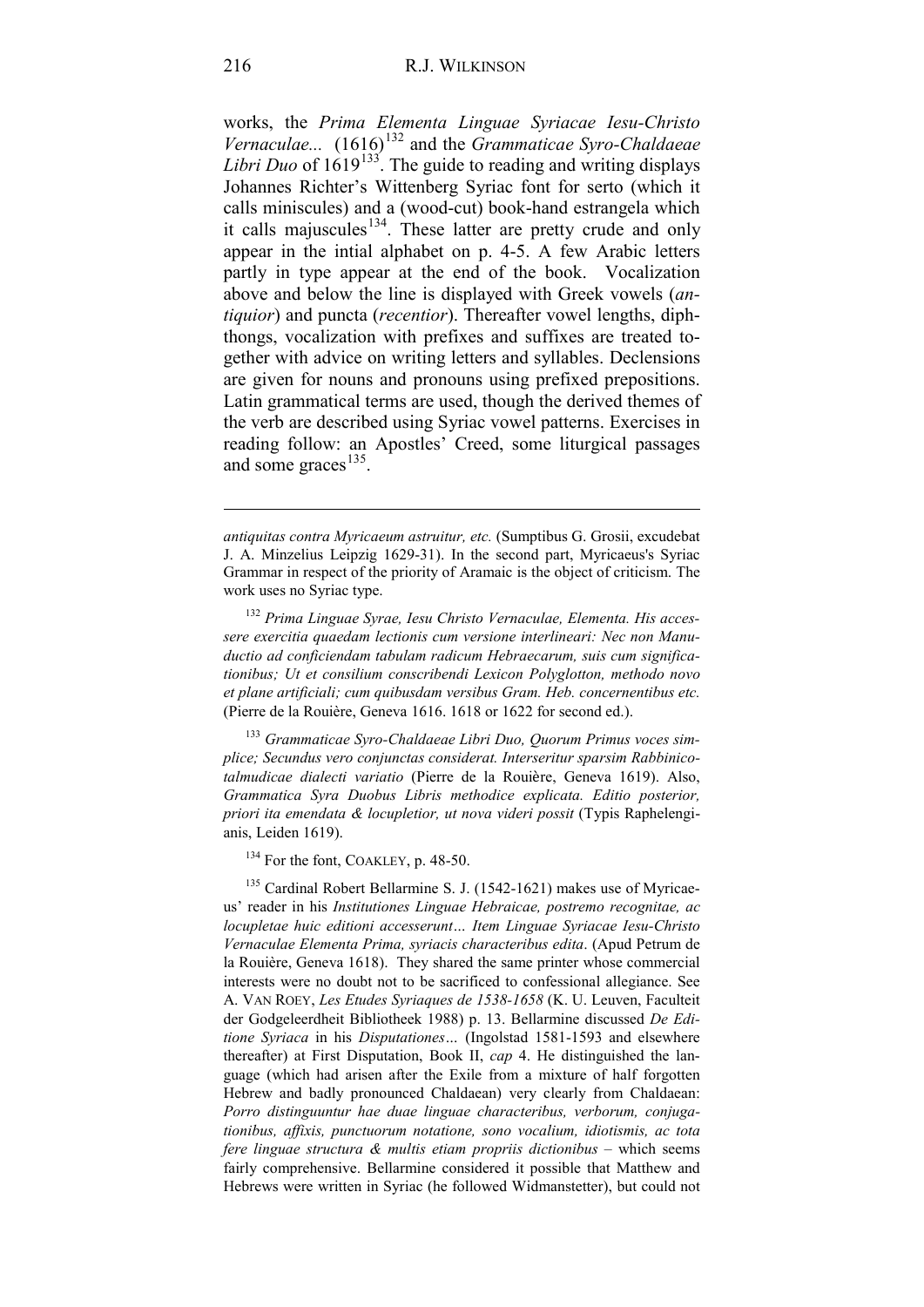The Dedicatory Epistle of the Grammar is modest, calling the work *primitias* (first-fruits) *hasce nostras*. It affirms the unity of the language—*Syra, Assyriaca, Chaldaea* or *Aramaea* —-and demonstrates its history from the usual biblical and classical passages, finding the language generally belonged to the same set of people through the ages. Nevertheless it is acknowledged to have significant internal differences in pronunciation and vocabulary analogous to those of the ancient Greek dialects. Syro-Chaldaean however is not the product of a mixing of Hebrew and Chaldaean. Rather it is the original Adamic language and flourished both before Hebrew and after the latter was forgotten. The Hebrew people were the descendants of the Chaldaeans and it was the Chaldaeans who retained the original language after Babel. (Heber the grandson of Shem (whence 'Hebrews') is, of course, mentioned in Genesis 10—in the chapter *before* Babel—and Myrcaeus has thus to account for this inconvenient fact.)

Apart from being the original language, the other distinction of Syro-Chaldaean was that Christ and his Apostles spoke *idiomate Syro*. When the New Testament refers to Hebrew (*hebraisti*) it means the *Lingua Syra* which the people spoke. Only the Pharisees and the learned spoke Hebrew – that is why when hearing Jesus speak Hebrew they asked whence he had learned his letters. Syro-Chaldaean is the language of peace: of the Angel's proclamation at the birth of Christ; the language in which Jesus preached the remission of sins and instituted the sacraments – in all a language consecrated by the very words which came from his own mouth.

In addition to these distinctions, the Targums are useful for the interpretation of difficult Hebrew passages in the Old Testament and difficulties in New Testament Greek are made clear in the Syriac New Testament. The language also provides access to Daniel and Ezra, the Jewish commentators and the many astronomical, mathematical, philosophical and theologi-

believe, for lack of evidence, that (as the Syrians themselves asserted) St Mark handed over the whole New Testament put into Syriac to the Eastern churches. Bellarmine's catechism *De Doctrina Christiana* was put into Syriac by the Propaganda in 1665. Otherwise Bellarmine has acquired notoriety for his judgment that Ephrem 'was obviously more pious than learned', quoted with approval by R. PAYNE SMITH, "Ephrem the Syrian" in *Dictionary of Christian Biography* (London 1880) II, p. 140. The sentiment was repeated by F. C. BURKITT, *Early Eastern Christianity* (London 1904) p. 99 who lamented that [the popularity of Ephrem's works] "shows a lamentable standard of public taste". For similar see: "The Christian Church in the East" in *The Cambridge Ancient History* (CUP 1939) XII, p. 502; J. B. SEGAL, *Edessa The Blessed City* (OUP, 1971) p. 89. For a decisive early response: S. P. BROCK, "The Poetic Artistry of St. Ephrem: An Analysis of H-Azim III", *Parole de l'Orient* 6/7 (1975-1976) p. 21-28, esp. p. 22.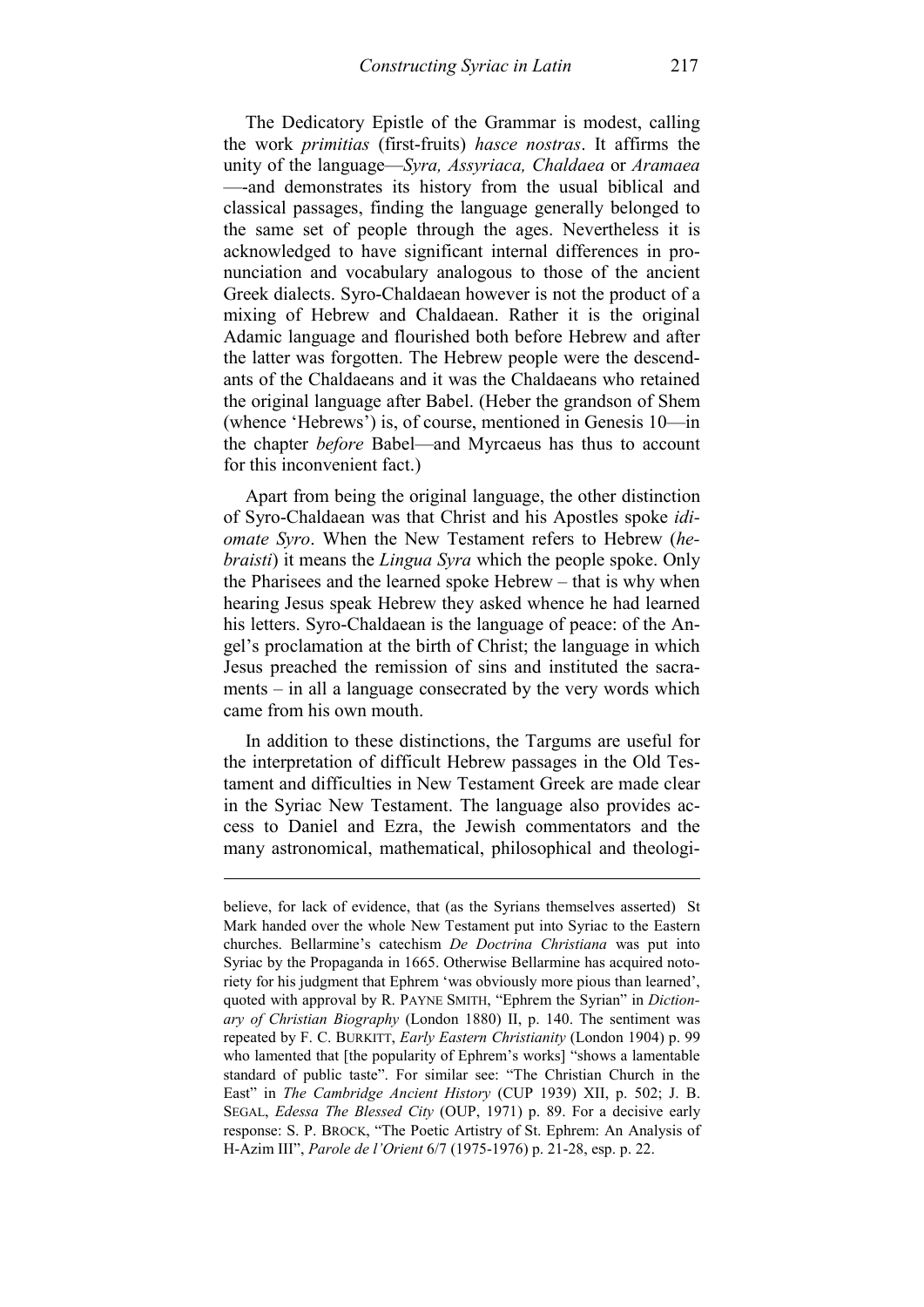cal books written in this language. Nonetheless, the interest here is essentially biblical. There appears to be little interest in contemporary Syriac, but rather in the abiding original tongue and the light it shines on Scripture. It may be however that in the reference to 'the many … books written in this language', rather than to the legendary works of Aramean wisdom, there is some acknowledgment of resources of the properly Syriac tradition.

The Grammar itself (rather than the reading book) forms two books. The first begins with letters, vowels and accents. *De vocis generibus* comprises a clear opening division of language and words. Then come: the noun and its declensions, the pronoun and the verb—its conjugation and themes, the *aph'el* and verbal nouns—then adverbs and conjunctions. The second book of syntax treats of joining morphemes together to put nominal suffixes on verbs or possessives on nouns *etc*. Names of numerals, letters as numerals and the *alphabetum Arabico–Syrum* follow. In a note to the language student we are told that the grammar itself was inspired by the method of Peter Martinez in his *Grammatica*. Syro-Chaldaean is taught by addressing the differences. The student is advised to start by reading the *voces* which have the same sounds as Latin and move on to those that sound different from Latin. Vocalized Hebrew font and Richter's vocalized serto are used. The wood-cut estrangela again makes an appearance but only at the beginning. The Syriac is marked out from the other Aramaic words clearly by its font so whereas other tables are given in Hebrew letters, the Syriac tables appear in their own font. Examples given are generally references to the New Testament as we might expect.

#### **6. The founding of the Maronite College**

As a result of the missionary efforts (1578-1582) of the Jesuit Giambattista Eliano the Younger (the converted nephew and disciple of Elias Levita) among the Maronites, Gregory XIII (1572-1585) founded The Maronite College in Rome under Jesuit direction<sup>136</sup>. Two young Maronites arrived in Rome in

<span id="page-49-0"></span><sup>136</sup> PIERRE RAPHAEL, *Le Rôle du Collège maronite romain dans L'Orientalisme aux XVIIe et XVIIIe siècles* (Beirut 1950) p. 11-69 for the early history of the College. Also, N. GEMAYEL, *Les échanges culturels entre Les Maronites et l'Europe: du Collège maronite de Rome (1584) au Collège de 'Aya Warka (1789)* (Beirut 1984). Gregory's outreach to the Eastern Churches created an enduring legacy of oriental expertise in Rome, see ROBERT J. WILKINSON, "Syriac Studies in Rome in the Second Half of the Sixteenth Century", *Journal of Late Antique Religion and Culture* 6 (2012) p. 55-74. Gregory also established the chair in Arabic. Nevertheless a certain tension was apparent between those who sought acclimatisation to Rome and those who sought to develop native clergy. Also the Patriarch concerned for his own future priests and their linguistic and theological competences viewed their enrolment in the Society of Jesus with suspicion. MURIEL DEBIÉ, "La grammaire syriaque d'Ecchellensis en contexte", in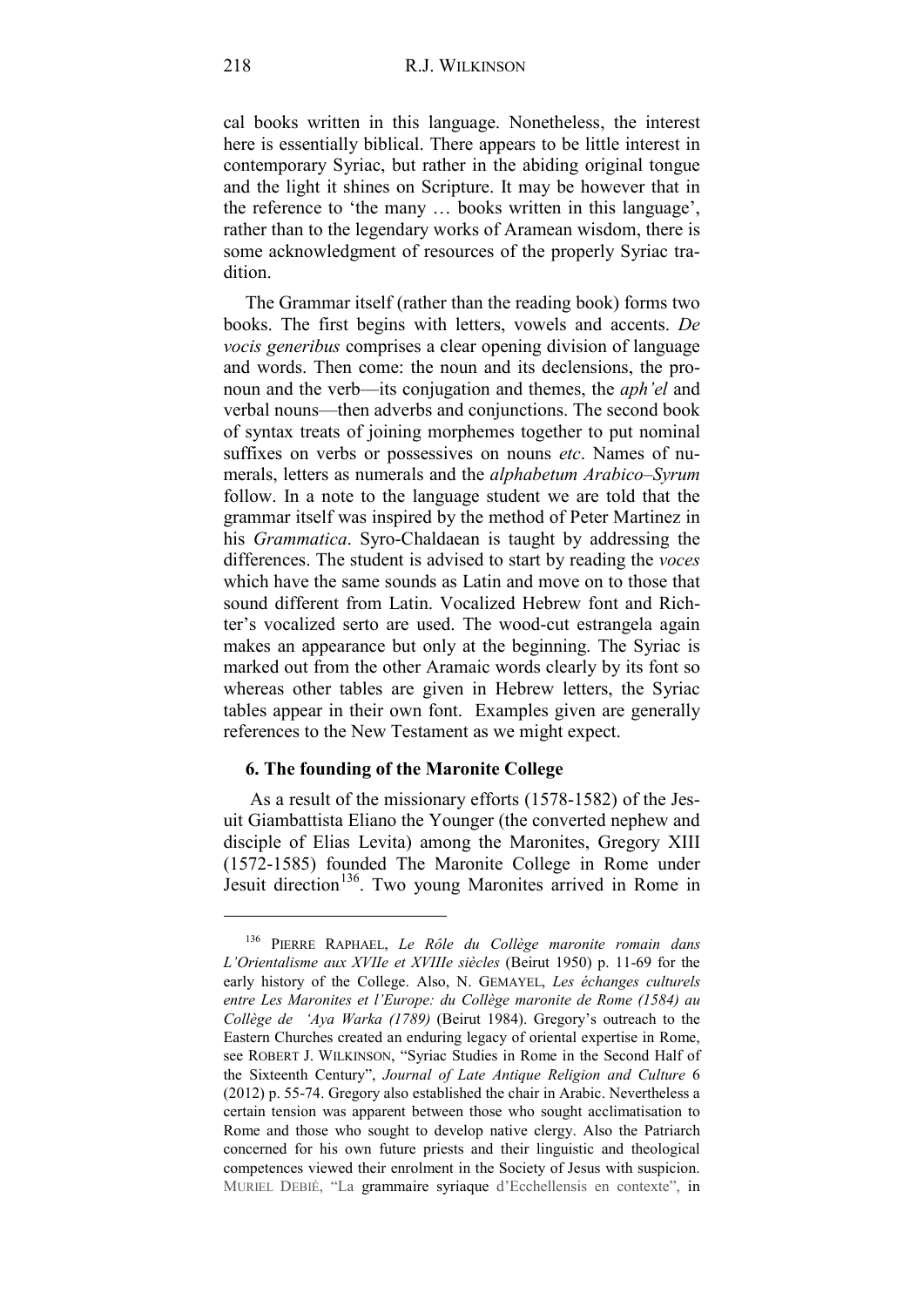1579 and were housed initially in the Collegio dei Neofiti, itself established in 1577 to offer instruction to new Christians, particularly Jewish converts. The libraries of both colleges came to hold important oriental texts<sup>137</sup>. In 1580 four more Maronites arrived from the Lebanon and a third group of ten boys arrived in 1583. The College became in time the major stimulus for Syriac studies in Europe and its scholars in time transformed the understanding of the language in the West.<sup>[138](#page-50-1)</sup> It maintained nonetheless its essentially missionary vocation and together which the press of the De Propaganda Fide was concerned with the relations between the Holy See and contemporary Eastern Christians with whom unity was sought in the historical doctrines of the Roman Church.

 In the last decades of the Sixteenth Century Rome was outstanding as the European centre of Oriental study and print technology. That expertise was exported to Paris and lies behind the Paris Polyglot Bible. But by the middle of the next century this intellectual leadership had, we shall see, crossed over the Alps not only to Paris but also Oxford and Leiden.

Printing started at the Maronite College in 1617 and their type was sold to the Propaganda Fidei in  $1653^{139}$ . Some of works printed were principally for the use of the Maronite students in Rome, but others sought a wider distribution in their

-

<span id="page-50-0"></span><sup>137</sup> Kircher made use of Hebrew manuscripts from the Neofiti. He also located the Syriac *Philosophia* of Mor Isaac at the Maronite College: Assemani, *Bibliotheca Orientalis* (1719) p. 461-462; DANIEL STOLZENBERG, *Egyptian Oedipus Athanasius Kircher and the Secrets of Antiquity* (University of Chicago Press 2013) p. 107-108.

<span id="page-50-1"></span><sup>138</sup> "Once the Maronite college, founded in 1584, had become fully established, it was a series of great Maronite scholars working in Italy who provided the real stimulus for the development of Syriac studies in Europe in the seventeenth and eighteenth centuries." S. P. BROCK, "The Development of Syriac Studies", in K. J. CATHART (ed.), *The Edward Hinck Bicentenary Lectures* (Dublin 1994) p. 94-113, 97-98.

<span id="page-50-2"></span><sup>139</sup> COAKLEY, p. 56-59, 160-163 for the Maronite College's punch cutters and their type. Initially at its founding in 1622 the Congregatio did not have its own printing office. Stephanus offered to print works for missionary purposes at his own expense on condition that the press bore his name; that he was the congregation's exclusive printer; and also that he had exclusive rights to publish in oriental languages. A true publishing house and foundry was established in the Congregation's name but under Paulinus' direction in 1626. It thereafter acquired the exotic types of the Stamperia Vaticana and the Medicean Press. Paulinus retired about 1636. See MARGHERITA FARINA, "La nascita della Tipographia Medicea: personaggi e idea" in Sara Fani & Margherita Farin (eds.), *La Tipographia Medicea tra Roma e l'Oriente* (Mandragora Florence, 2012) p. 43-72.

BERNARD HEYBERGER (ed.), *Orientalisme, science et controverse: Abraham Ecchellensis (1605-1664)* (Brepols, Turnhout 2010) p. 99-117 at p. 102; more widely S. TABAR, "Les relations de l'Église maronite avec Rome au XVIIe siècle", *Parole de l'Orient* 9 (1979-1980) p. 255-276.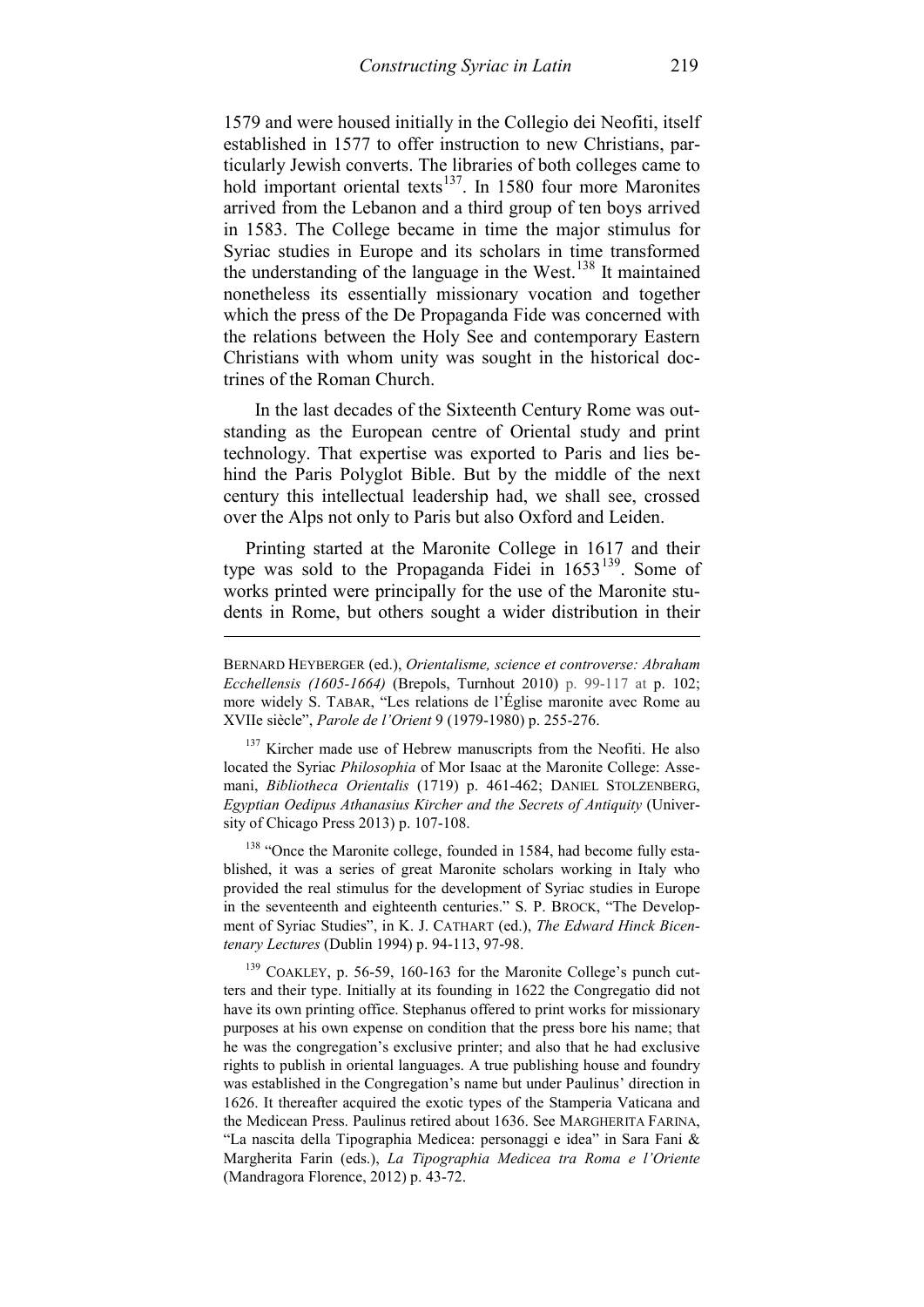homeland. Still others had a significant influence on Syriac Studies in Rome and more widely in the West<sup>140</sup>. Amira published his massively influential grammar in 1596 which was exploited by Maronite and Westerner alike<sup>141</sup>. Girgis al-Karamsaddani wrote a Syriac-Latin lexicon *Man*â*rat assyrânîya* for the College in 1619<sup>142</sup>. Ecchellensis' grammar appeared in 1628. The works of Sergius Risius (1635), Sciandrensis (1636), Acuriensis (1645) were intended primarily for native speakers. (Arabic was their vernacular and Syriac, as their scriptural and liturgical language, needed to be perfected by study. Those coming to Rome as children had the additional burden of Latin if not of Italian.) Such pedagogic concerns produced grammars which better defined the language.

The Propaganda promoted Syriac with several alphabets. An *Alphabetum Chaldaicum, cum Oratione Dominicali, Salutatione Angelica, & Salutatione ad Virginem Mariam. Latina, & Chaldaica lingua compositis & impressis* (Typis Sacrae Congreg. De Propaganda Fide, Rome 1634) tabulated Latin letters, their transliterated Syriac name, the same name in Syriac letters, and finally the Syriac letter sign. Vowels, hard and soft sounds, and writing vowels onto consonants were explained before a reading passage<sup>143</sup>. An *Alphabetum syro-chaldaeum: una cum Oratione Dominicali Salutatione Angelica et Symbolo Fidei* (Typis Sac. Congregationis de Propag. Fide, Rome) appeared much later in 1797. It is not well printed but now has three scripts after Amira with unvocalised estrangela passages

<sup>140</sup> *Inter multos Maronitarum illorum aemulos, plerumque in Germania, praestantiores Crinesius, Dilherr, Leusdenus, Cellarius, maxime vero Opitius fuerunt; alii Chaldaeam et Syriacam dialectos coniunctim, alii Syram cum reliquis dialectis collatam tractarunt; ex illis Io. Buxtorfium, Hottingerum, Schaafium, Iahnium et Vaterum, ex his vero Ludovicum de Dieu laudandos putamus.* HOFFMANN, p. 46.

<sup>141</sup> *Cum vero fere omnes qui post illum grammaticam tractarunt, eius vestigia magis minusve legerint, atque nos ipsi plerumque …* HOFFMANN, p. 46

<sup>142</sup> See GEORG GRAF, *Geschichte der Christlichen Arabischen Literatur III* (BAV, Vatican City 1947) p. 336. [Hereafter, GRAF *GCAL*.] The work is mentioned in STEPHANUS M. QUATREMERE ET AL., *Thesaurus Syriacum*  (Clarendon, Oxford 1879) I, p. iv: *"Lexicon Georgii Karmsedinoyo Maronita A. C. 1619 Romae conscriptum, et in usum huius operis [i. e. the Thesaurus Syriacum] a Josepho et Mose Wolfio exscriptum"*.

<sup>143</sup> An *Alphabetum Chaldaicum antiquum estranghelo ductum, una cum etc.* appeared dated to 1636 and an identical copy dated (by error?) to 1635. This 1636 copy diffused more widely the term estrangela first used by Amira. It also makes reference to Nestorian script called here *reformata*. It provided a Lord's Prayer, Angelic Salutation and Credo in estrangela and then serto. For the estrangela type, COAKLEY, p. 161-162.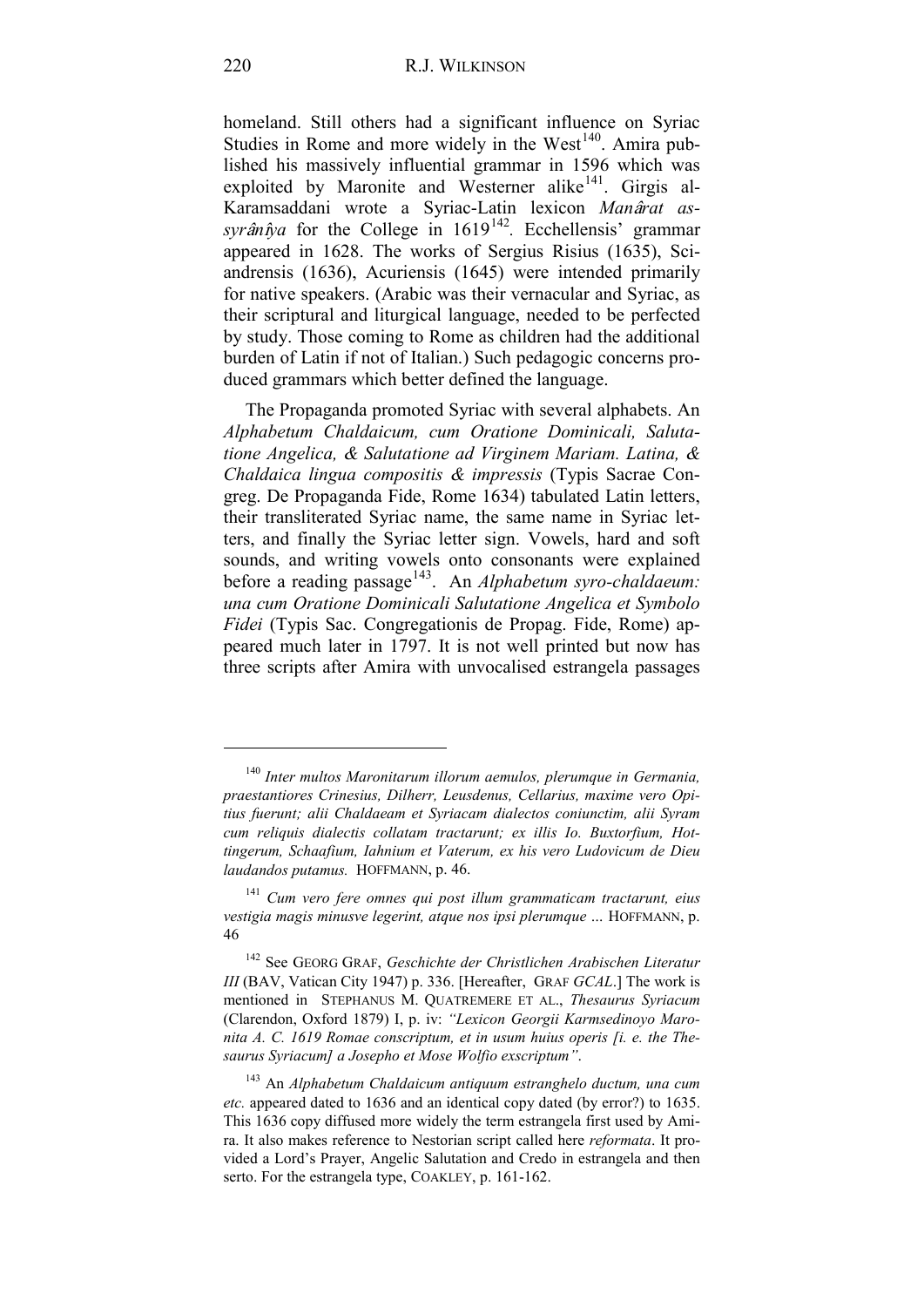(identified as in a more ancient script), as well as vocalised serto $144$ .

Giwargis Amira's *Grammatica Syriaca sive Chaldaica... in septem libros divisa* (In Typographia Linguarum Externarum, apud Jacobum Lunam, Rome 1596) was the first scholarly Syriac Grammar to be editied by a Lebanese scholar and printed by a Lebanese printer<sup>[145](#page-52-1)</sup>. The author (c.1573-1644) was sent to Rome in 1583 from Ehden in the Lebanon, and subsequently taught Syriac at the Maronite College until 1595. Thereafter he returned home to become bishop of his home town and in 1633 was chosen Patriarch. He published the Maronite Missal of  $1594<sup>146</sup>$  $1594<sup>146</sup>$  $1594<sup>146</sup>$  and took an active part in the publication of the Quzhayya Psalter of 1610, the first Syriac book to be printed in the Middle East<sup>[147](#page-52-3)</sup>. The Grammar was dedicated to Cardinal Caetanus, Clement V, to the Council of Vienne (where the value of Syriac to Rome had already been recognised) and to its as yet unfulfilled ambitions: *"quasi cedrorum fructos a Libano decisos... & qui primum ab homine Syro, in solo Romano lingua Latina sint editi*". In the Preface to the Reader Raimondi is

<span id="page-52-0"></span><sup>&</sup>lt;sup>144</sup> The Preface begins with a discussion of Theodoret's claim that Syriac (*hê tôn Surôn glottê*) was the oldest language (*Questions On Genesis* c. LX &LXI). The use of the language in the Old Testament and Greek New Testament is traced. More instances of Syriac in the New Testament now include Jesus's Cry of Dereliction and the Commission of Peter. Mention is made of St Ephrem. The Syriac names of the vowels are given and the controversy over orthography is mentioned. This was printed on the eve of the Napoleonic conquest of Italy, during which the French government ordered the confiscation of exotic language punches and matrices from the Propaganda for the Imprimerie nationale.

<span id="page-52-1"></span><sup>&</sup>lt;sup>145</sup> The work was printed by the Maronite scholar Ya'qûb b. Hilâl (Jacques Kamar or Jacobus Luna), a composer at the Medicean Press under Raimondi, and as such responsible for the Arabic and Syriac publications issued between 1590 and 1594. (For the 24 pt serto used here and cut in 1590 by Jean Cavaillon for the Medicean Press, see Smitskamp *P.O*. #184c p. 164 Coakley p.43-45). In 1595 he started printing on his own, and possibly took over some of the types of the Vatican Press, where Dominicus Basa had died in 1596. See N. GEMAYEL, *Les échanges culturels entre les Maronites et l'Europe: du Collège maronite de Rome (1584) au Collège de 'Aya Warka (1789)* (Beirut 1984) p. 190-91. At the beginning of the Grammar a Syriac alphabet is presented in three different scripts: estrangela (this word possibly used here for the first time, see Nestle in *Marksteine* 34 and diffused more widely in the Propaganda's 1636 Alphabetum), serto, and the first appearance in print of the Nestorian script, possibly in type, but perhaps wood-cut. I give an overview of Syriac typography in Rome at this time in ROBERT J. WILKINSON, "Syriac Studies in Rome in the Second Half of the Sixteenth Century", p. 55-74,60-62,71-73. There is now the delightful catalogue M. FARINA & S. FARI, *Le vie delle lettere La typografia medicea tra Roma e l'Oriente* (Mandragora, Florence 2012).

<span id="page-52-2"></span><sup>146</sup> GRAF, *GCAL*, III, p. 338.

<span id="page-52-3"></span><sup>&</sup>lt;sup>147</sup> COAKLEY, p. 45-47.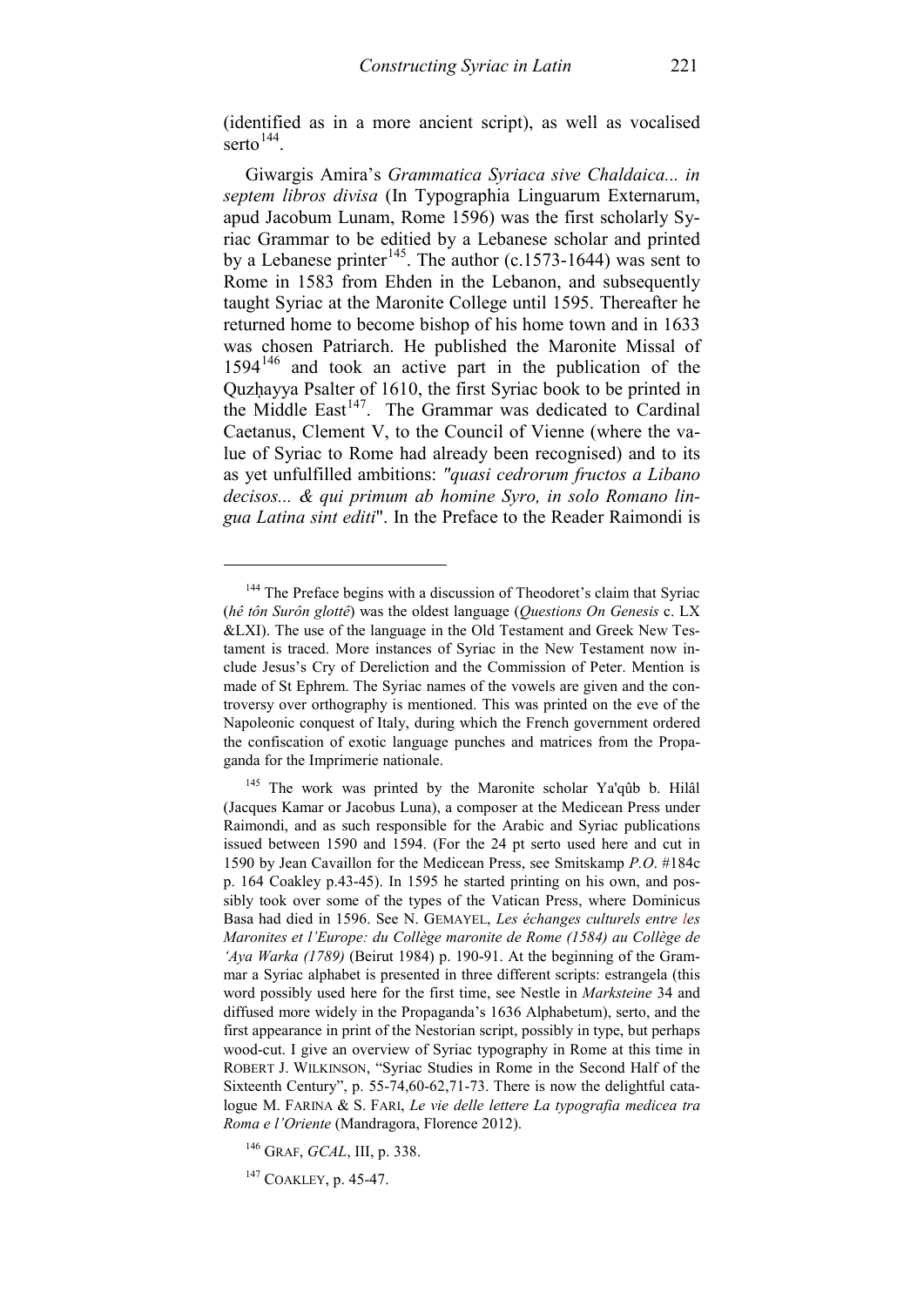mentioned as his friend and instigator of the work and thanked for his help with the type<sup>[148](#page-53-0)</sup>.

His aim was to teach Syriac (*Lingua Chaldaica, sive Syriaca*). The language was not commonly understood, for previous grammars (as we have seen) were in fact Hebrew grammars (*potius ad linguae hebraicae, quam Chaldaicae, sive syriacae normam constructas*) – which cannot convey a true understanding of this language to their students and leads them into error and thus the language in Europe has been corrupted. His work further aimed to be of use to members of the Maronite College who came to Rome to study and who were put to much trouble by the considerable difficulty of the native Syrian Grammarians and the scarcity of their books. He also wanted to use Syriac grammatical terminology alongside the Latin<sup>[149](#page-53-1)</sup>.

In the *Praeludia* Amira explains the many names given to Syriac: *chaldaica, babylonica, aramaea, syriaca, assyriaca, hebraica* and *christiana.* The language is ancient and dignified. It is useful both for the study of Scripture and for the conversion of the heretical Eastern churches. He mentions S. Ephrem, *Iacobus Syrus qui multa in Scripturam edidit commentaria* and *Iacobus Nisibenae civitatis episcopus* – but mentions no other works of Syriac literature. He stresses the essential homogeneity of Chaldaic (by which he means Eastern Syriac) and Syriac (styled by him *Chaldaica reformata*), and their accidental differences (*nomina perfecta* ending in /*a/* or /*o/*; consonant duplication, *etc.*). For the first time it was made clear that Syriac has two dialects, Western and Eastern, of the same one language and may be written in three alphabets, estrangela (the oldest), serto and syro-oriental or 'Nestorian'. He also makes a spirited case for the primogeniture of Chaldaic as the language spoken in Paradise. The glory of the language is further enhanced by use by Christ and the apostles as their *[lingua] vernacula... ac materna* as is proved by the consensus of scholars and, indeed, the New Testament itself. We thus may note that the vivifying influence of a real Syriac Grammar is tempered by the conviction of its antiquity and sanctity. Thus once more we see linguistic erudition tempered and constrained by firmly held convictions.

The grammar itself is divided into seven books: the first three on morphology take up the main part (pp. 1-430), and afterwards two books *de partibus orationis* and de *syntaxi*. Two

<sup>148</sup> COAKLEY, p. 43-45.

<span id="page-53-1"></span><span id="page-53-0"></span><sup>149</sup> J. S. Assemani (*Bibl. Or.* I p552) mentions manuscript abbreviations of Amira's work by Petrus Metroscita and Gabriel Avodius Hesronita in the Library of the Maronite College and in the Collegium Urbanum of the Propaganda.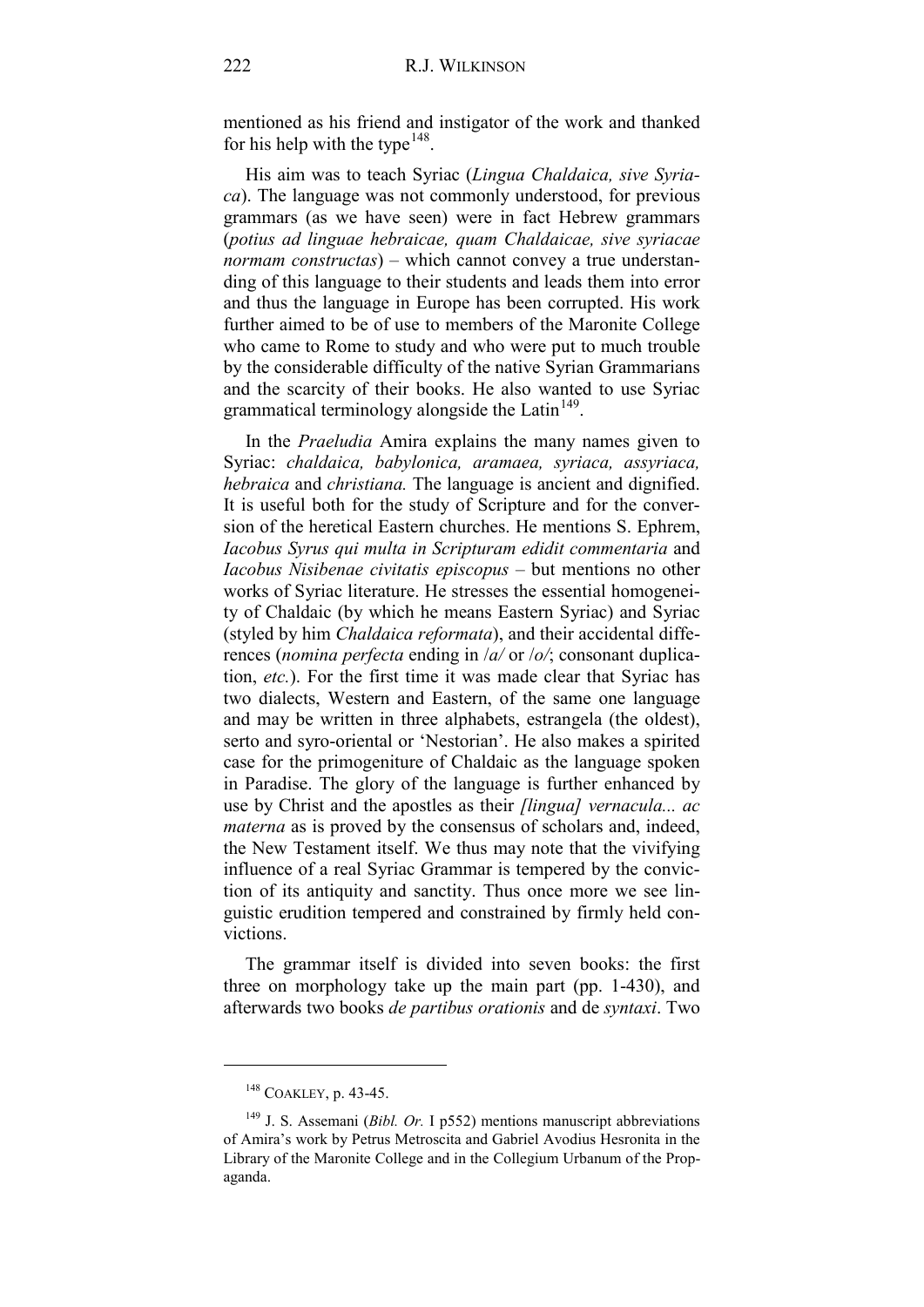more follow *de contexendis carminibus* and *de interpungendae orationis ratione[150](#page-54-0)*.

Amira felt the need to provide generous examples for a language so little known in the Latin West and with insufficient resources of dictionaries and other necessary books, so that rules might become comprehensible and also to teach more of the language. He is eager to stress the distinction between *lingua Chaldaica* and *lingua Syriaca* but draws a distinction between a *distinctio essentialis* and *distinctio accidentalis*. When it comes to accidents: ancient Chaldaean in remote parts had its absolute singular noun end in /a/ but in Syriac it is /o/: *mscihha* /*mscihho*; *Adam* /*Odom*. Moreover Chaldaeans in reading in some circumstances double /d/, /y/ and /l/ before /a/. Those in Eastern parts often add /a/ when Syriac uses /e/: ssala/ ssela (*hinnitus*). Nevertheless underneath they are the same essentially and this 'essential' language is what was found in Paradise and through the subsequent historical manifestations of Aramaic with which we are familiar.

Syriac literature boasts its own tradition of grammatical studies, which as we have seen, played no part whatsoever in the early Western discovery of the language. The language there, we know, was identified almost from the first as that spoken by Jesus and was confused with Biblical and other types of Aramaic as well as Hebrew. The confusion was not helped by the lack of appropriate type. The first reflex of the native tradition appears here in Amira's Grammar, and because it was printed in Latin, though it was modestly presented merely as a tool for students of the Maronite College, its publication facilitated a larger audience.

That native tradition was, we know, characterized by the Aristotelian logic taught in the schools and was influenced by Greek grammatical thought with, notably, the translation in the Sixth Century of the *Techne Grammatike* of Dionysius Thrax. Subsequently Arabic grammatical thought influenced descriptions of phonology and morphology. Jacob of Edessa (†708) whom we considered above reflected the former influence; Bar Zobi (XIIIcent) the later<sup>151</sup>. The Large and Small Grammars of Barhebraeus represented something of a synthesis of the two

<span id="page-54-0"></span><sup>150</sup> *In septem libros dispertita est, ita ut in primo de litteris, vocalibus, punctis et aliis, quae ad legendi modum pertinent; in secundo de nomine ac pronomine; in tertio de verbo et verbo nominis sive participio; in quarto de reliquis orationis partibus; in quinto de syntaxi; in sexto de contexendis carminibus; in septimo denique de interpungendae orationis modo agatur*. HOFFMANN, p. 46.

<span id="page-54-1"></span><sup>151</sup> G. BOHAS, *Les bgdkpt en syriaque selon Bar Zobî* (AMAM-CEMAA, Toulouse 2005); JEAN-PIERRE PAULIN MARTIN, "Le Traité de Bar-Zu'bi sur l'accentuation", in *Congrès international des orientalistes. Compte-rendu de la première session, Paris 1873* (Maisonneuve, Paris 1876) p. 455-456.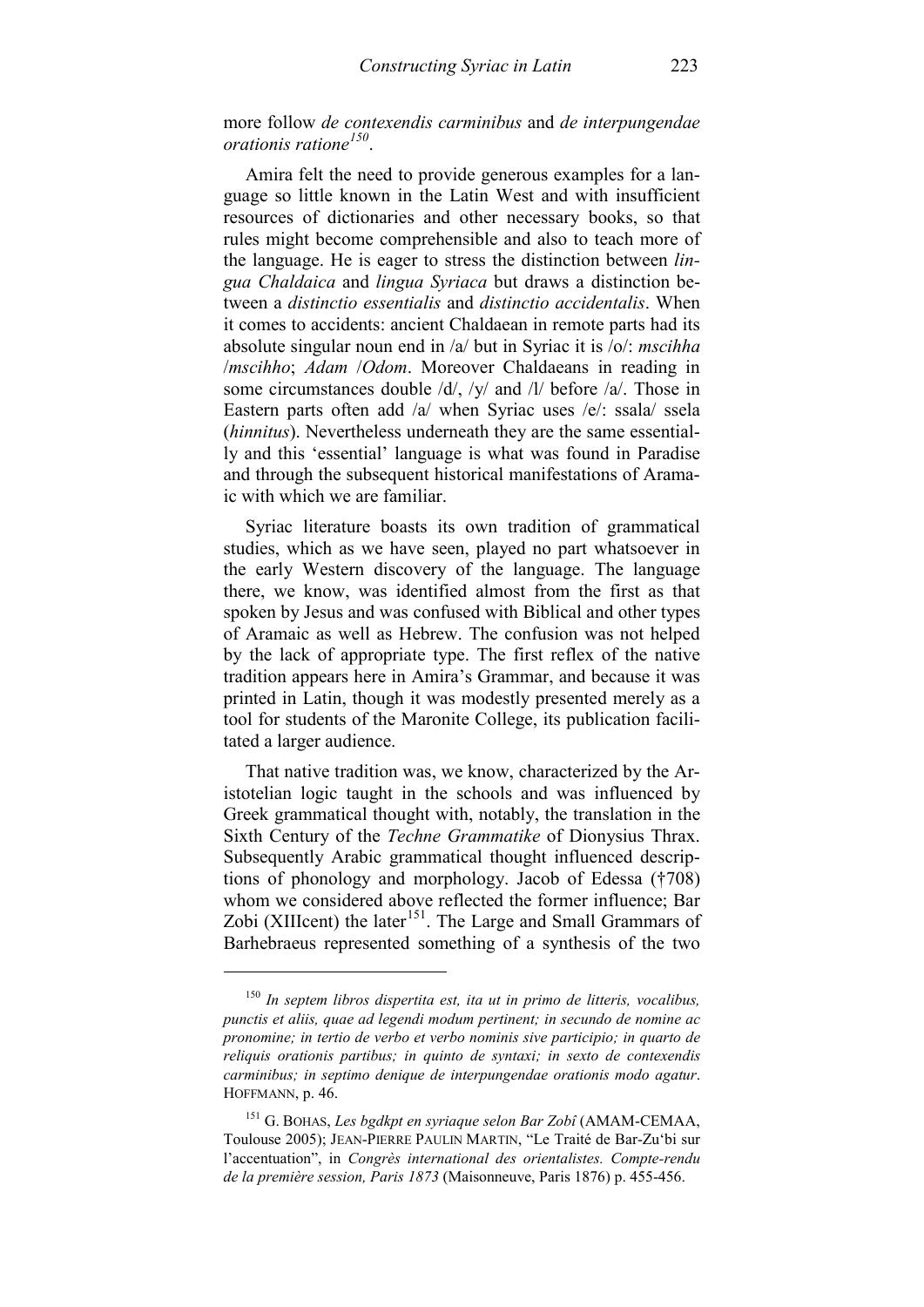traditions. It seems probable that Amira knew at least the Large Grammar<sup>152</sup>. Thus there was no one monolithic native tradition and one should not be surprised at differences between native scholars $153$ .

Whilst Amira drew on the native Syriac grammatical tradition, he also digested that tradition to offer a serviceable grammar both to his fellow countrymen as well other scholars in Rome. In this respect it should be noticed that the native tradition was not at this point greatly imposed upon by analysis in terms of the eight Western *orationis partes*[154](#page-55-2)*.*

#### *Sionita*

Gabriel Sionita (Gibra'il al-Sahyuni) (1577-1648), was another Maronite scholar who first worked in Rome for the French ambassador François Savary de Brèves (1608-1614) at his Typographia Savariana<sup>[155](#page-55-3)</sup>. He went to Paris with Savary in 1614 where he also became Professor of Arabic at the Collège Royal. Sionita was editor in Paris of a Psalter printed somewhat

<span id="page-55-1"></span><sup>153</sup> Thus Assemani and Amira disagree on gemination, MERX, *Grammatica*, p. 57-58.

<span id="page-55-0"></span><sup>152</sup> Edited by AXEL MOBERG, *Buch der Strahlen. Die grössere Grammatik des Barhebräus. Übersetzung nach einem kritisch berichtigten Texte, mit Textkritischem Apparat und einem Anhang, zur Terminologie* (Otto Harrassowitz, Leipzig 1907, 1913.). The French version is: *Le Livre des Splendeurs: la grande grammaire de Grégoire Barhebraeus. Texte syriaque édité d'après les manuscrits avec une introduction et des notes*. Acta Regiae Societatis Humaniorum Litterarum Lundensis 4 (C. W. K. Gleerup, Lund 1922). GEORGES BOHAS, "Barhebraeus et la tradition grammaticale syriaque", *Parole de l'Orient* 33 (2008) p. 145-158; ERNST BERTHEAU (ed.), *Gregorii Bar Hebraei qui est Abulpharag Grammatica linguae syriacae in metro Ephraemeo* (Vandenhoeck & Ruprecht, Göttingen 1843); JEAN-PIERRE PAULIN MARTIN (ed.), *Œuvres grammaticales d'Abou'lfaradj dit Bar Hebreus* (Paris: Maisonneuve, Paris 1872) 2 vol.; vol. II, p. 77-126.

<span id="page-55-2"></span><sup>154</sup> *Quae res cum ita se habeat, quanti momenti sit illa Amirae grammatica, facile intelligitur; praestantissimorum enim grammaticorum veterum sententias de sua vernacula litteris mandatas simulque quae ipse sagacissimus artisque grammaticae valde peritus de iis iudicarit, accurate exhibet … In numero partium orationis Amira latinos sequitur grammaticos et distinguit nomen cum numeralibus, pronomen, verbum, verbum nominis seu participium, adverbium, praepositionem, interiectionem et coniunctionem; syntaxis ipsius, quamvis mutila sit, multas tamen observationes praebet grammatico valde utiles.* HOFFMANN, p. 47. MERX, *Grammatica*, p. 140 notes that Barhebraeus, Amira, Abraham Ecchellensis, Sciandrensis and Acuriensis show an awareness of the triple division of the *partes orationis* no doubt under Arabic influence. The *antiquores*, however, John the Stylite (*c*.830) and Elias bar Shinaya (c. 1049) distinguish seven *partes orationis* (Amira p. 56). Also bar Zobî (*c*.1200). For John, AXEL MOBERG**,** "Die syrische Grammatik des Johannes Esṭōnājā" *Le Monde Oriental* 3:1 (1909) p. 24-33.

<span id="page-55-3"></span><sup>155</sup> GEMAYEL, I, p. 212-240; p. 322-334. SMITSKAMP *P.O.* #191 and 187.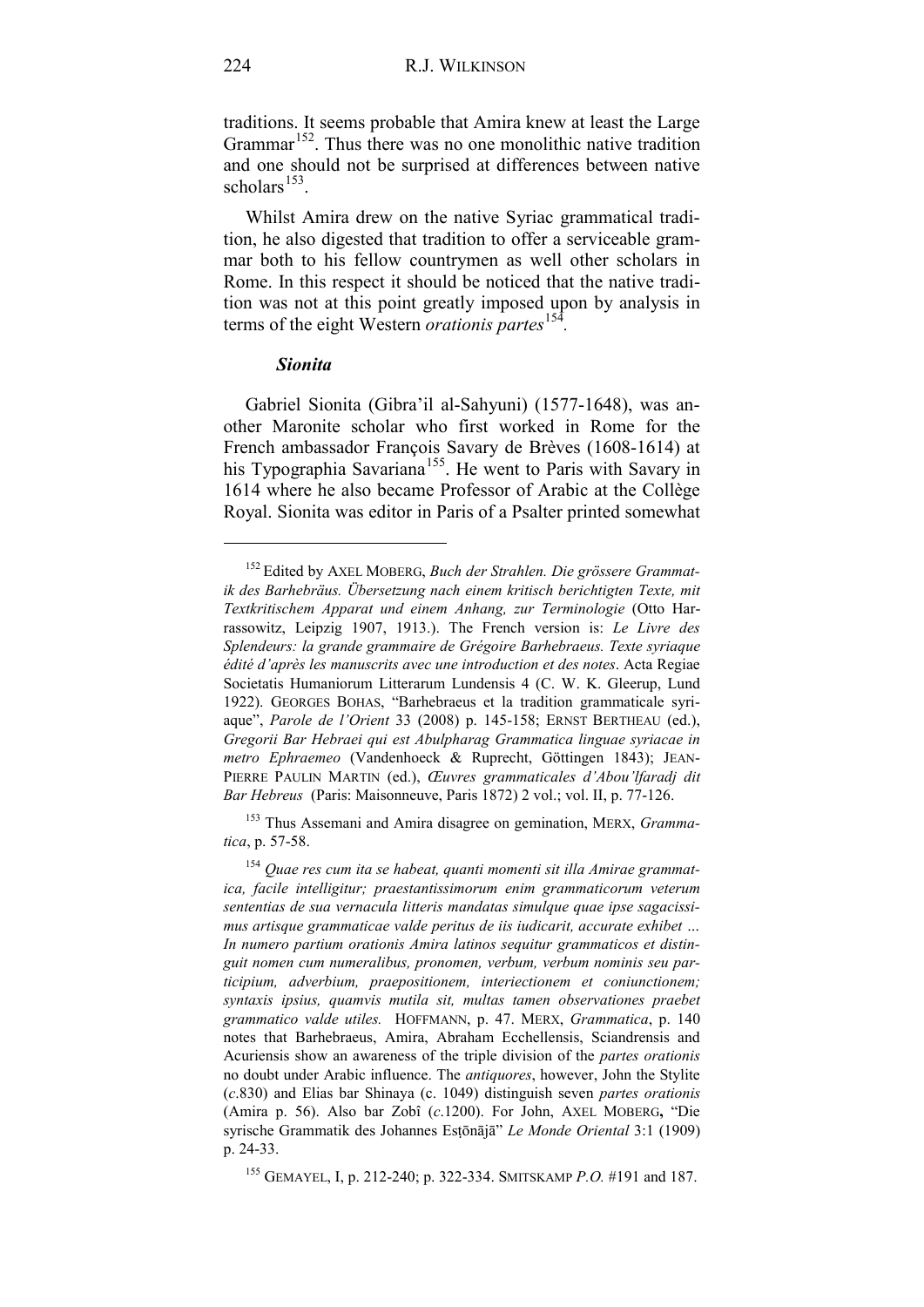later in 1624-1625 and also of Bar Hebraeus' *Veteris philosophi Syri de sapientia divina poëma aenigmaticum* (1628)<sup>156</sup>. The printer in both cases was Antoine Vitré<sup>157</sup>.

Sionita was charged with the production of the Syriac and Arabic texts (complete with a Latin translation) for Le Jay's Paris Polyglot Bible. Sionita broke off his work abruptly at volume VII and declined to provide the material for the seven remaining volumes. The issue seems to have been financial and, after a trial before the Conseil d'État and internment in Vincennes, Sionita resumed his studies. Le Jay, however, was eager for a substitute should things go wrong again and sought a year's leave for another Maronite scholar Abraham Ecchellensis to join the project. He was required to review Sionita's work after his imprisonment and after five months of work declared the texts and translations sound.

The Paris Polyglot was a prestige project similar to the great Catholic polyglots of Alcalà and Antwerp<sup>[158](#page-56-2)</sup>. Though academically soon replaced by the London Polyglot with its superior texts and apparatus, it nonetheless marked an achievement of both philology and printing. It was also the occasion for Syriac to establish itself as a scriptural language deserving of scholarly attention. And it was the occasion of bringing Maronite scholars to Paris. Abraham Ecchellensis, above all, took a conspicuous role in the European Commonwealth of Letters.

<sup>157</sup> COAKLEY, p. 50-55

<span id="page-56-0"></span><sup>156</sup> *Liber Psalmorum Davidis Regis et Prophetae* (Antoine Vitré Paris, 1624-1625). In the *Praefatio* to the Psalter Sionita refers to a very old book of Soadedus, Episcopus Hadethensis, *Locorum difficilium & vocum obscurarum in sacris litteris occurrentium elucidatio* from which he quotes: *Sacrorum librorum translatio hanc ordinem est adepta. Pentateuchus, Joshua, Judices, Ruth & Samuel, David, Proverbia, Ecclesiastes, Cantica Canticorum & Job, translati fuerunt tempore Salomonis, orante Hiram, Rege Tyri. Reliqui vero libri Vet. pariter ac N. T. tempore Abgari regis Syriae, cura & sollicitudine Thaddaei, aliorumque Apostolorum*. This is an account of the origins of the Syriac Scriptures which was to become common. Sionita also collaborated upon and Arabic psalter, *Davidis Regis et Prophetae Psalmi Ex Arabico in Latinum Idioma, a Victorio Scialae Accurense & Gabriele Sionita Edeniensi ...* (Ex Typographia Savariana, Excudebat Sephanus Paulinus Rome 1619).

<span id="page-56-2"></span><span id="page-56-1"></span><sup>&</sup>lt;sup>158</sup> P. N. MILLER, "Making the Paris Polyglot Bible: Humanism and Orientalism in the Early Seventeenth Century" in H. JAUMANN (ed.), *Die europäische Gelehrtenrepublik im Zeitalter des Konfessionalismus* (Wiesbaden 2001) p. 59-85; ADRIAN SCHENKER, "The Polyglot Bibles of Antwerp, Paris and London (1568-1658)" in MAGNE SAEBØ (ed.), *Hebrew Bible / Old Testament The History of its Interpretation II From the Renaissance to the Englightenment* (Vandenhoeck & Ruprecht, Göttingen 2008) p. 774-784 at p. 779-781. Earlier: JACQUES LELONG, *Discours historique sur les principales éditions des Bibles polyglottes* (Paris 1713).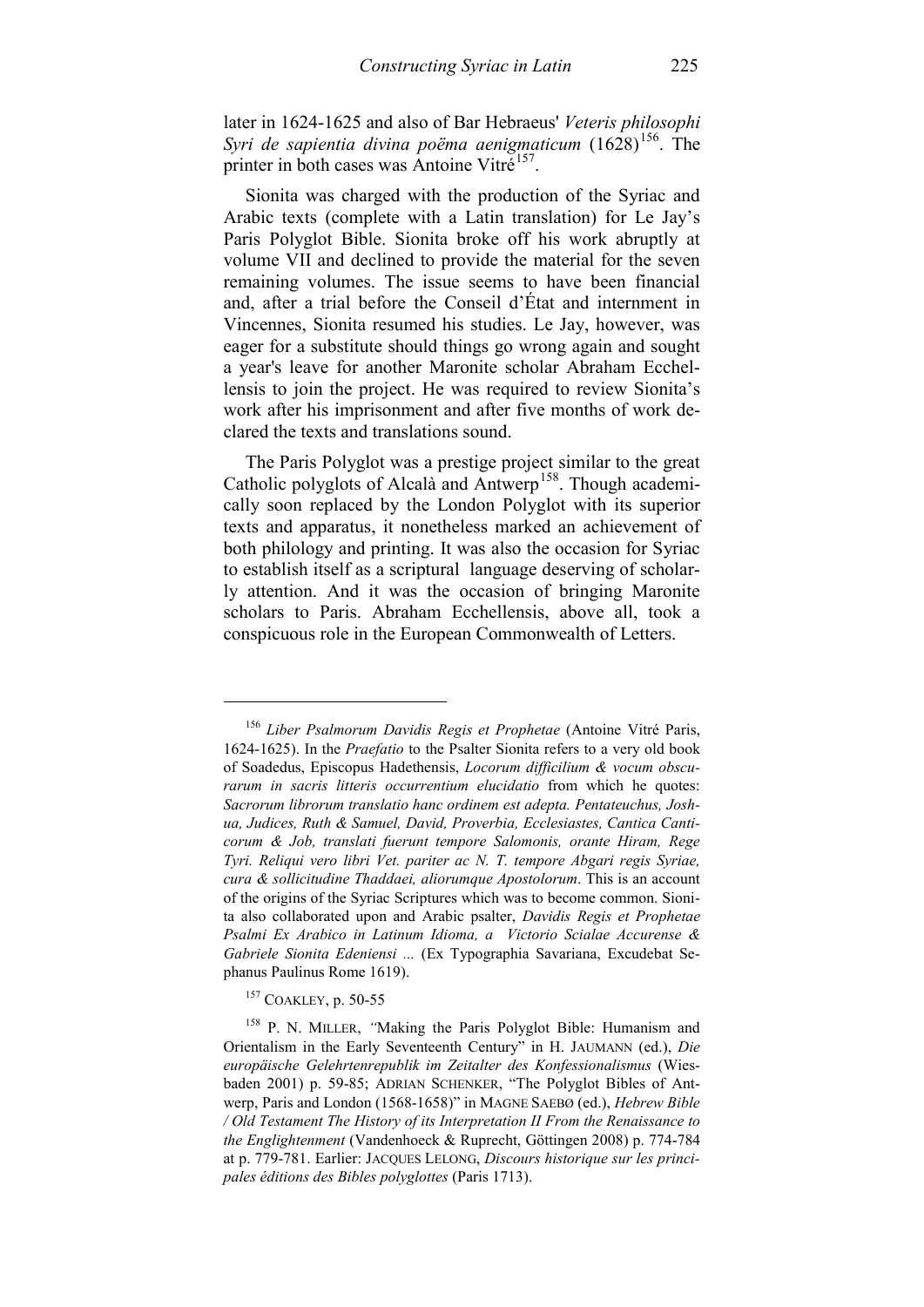The complete text of the Syriac Bible – including the Old Testament – appeared for the first time in the Paris Polyglot, a ten volume in-folio<sup>[159](#page-57-0)</sup>. The Syriac text of the Old Testament with a Latin translation appeared in volume 6 (the Pentateuch) and volumes 7-9 (the rest). The Syriac text was based upon six or seven manuscripts, one of which Abraham Ecchellensis took to Paris in 1640. The New Testament text was that of the Antwerp Polyglot with the De Dieu's Syriac Apocalypse text and his *Pericope Adulteriae* and Pococke's four Syriac Letters (2 Peter, 2&3 John and Jude), for which see below. Gabriel Sionita was responsible for the edition of the Syriac text and he translated it into Latin with the exception of Ruth, translated by Abraham Ecchellensis and Proverbs, Ecclesiates, Canticles and Wisdom translated by Joannes Hesronita<sup>160</sup>.

The Polyglot facilitated a sustained comparison of the texts of the various biblical versions which was subsequently to become a standard activity of biblical scholars. The resources of the Parisian Polyglot in this respect are illustrated by a 1649 dissertation on the work by the distinguished J. H. Hottinger whom we shall meet again<sup>161</sup>. He examined the text of the versions for their possible text-critical value. He devoted a dozen pages to a consideration of five readings in the Syriac which he considered of value for their antiquity and text.

#### *Ecchellensis*

-

One of the outstanding Maronite scholars in the West was Abraham Ecchellensis (al-Hâqilani, 1605-1664)<sup>162</sup>. Having

<span id="page-57-0"></span><sup>159</sup> *Biblia 1. Hebraica, 2. Samaritana, 3. Chaldaica, 4. Graeca, 5. Syriaca, 6. Latina, 7 Arabica, quibus textus originales totius Scripturae sacrae quorum pars in editione Complutensi, deinde in Antuerpiensi regis sumptibus extat, nunc integri, ex manuscriptis toto fere orbe quaesitis exemplaribus, exhibentur...* excudebat Antonius Vitré, Regis, Reginae Regentis, et Cleri Gallicani Typographus: Lutetiae Parisiorum 1629-1645. For the type see COAKLEY, p. 69-71. Gabriel Sionita and the printer Antoine Vitré had previously worked together using F. Savary de Brèves' type, COAKLEY, p. 50-51. See the 36 pages of *Linguarum Orientalium, Hebraicae, Rabbinicae, Samaritanae, Syriacae, Graecae, Arabicae, Turcicae, Armenicae Alphabeta* (apud Antonium Vitray Paris 1636).

<sup>160</sup> GRAF, *GCAL*, III, p. 345-347, 352, 354-351.

<span id="page-57-2"></span><span id="page-57-1"></span><sup>161</sup> JOH. HENRIC. HOTTINGER, *Dissertatio Historico-theologica De Heptaplis Parisiensis Ex pentateucho ita Instituta, ut ad eam, quidquid deinceps Lector, in Opere Regio, observaverit, commode referri possit* (Typis Joh. Jacobi Bodmeri, Zurich 1649).

<span id="page-57-3"></span><sup>162</sup> GRAF, *GCAL*, III, p. 354-359 et IV 3; G. LEVI DELLA VIDA, "Abramo Ecchellense" in *Dizionario Biografico degli Italiani Vol I* (Instituto della Enciclopedia Italiana, Rome 1960); N. GEMAYEL *Les Echanges culturels*, vol. I, p. 62-64; 235-240; 266-289; 299-317; 387-400; PETER J. A. N. RIET-BERGEN, "A Maronite Mediator Between Seventeenth-Century Mediterranean Cultures: Ibrahim al-Hakilani or Abraham Ecchellense (1605 – 1664):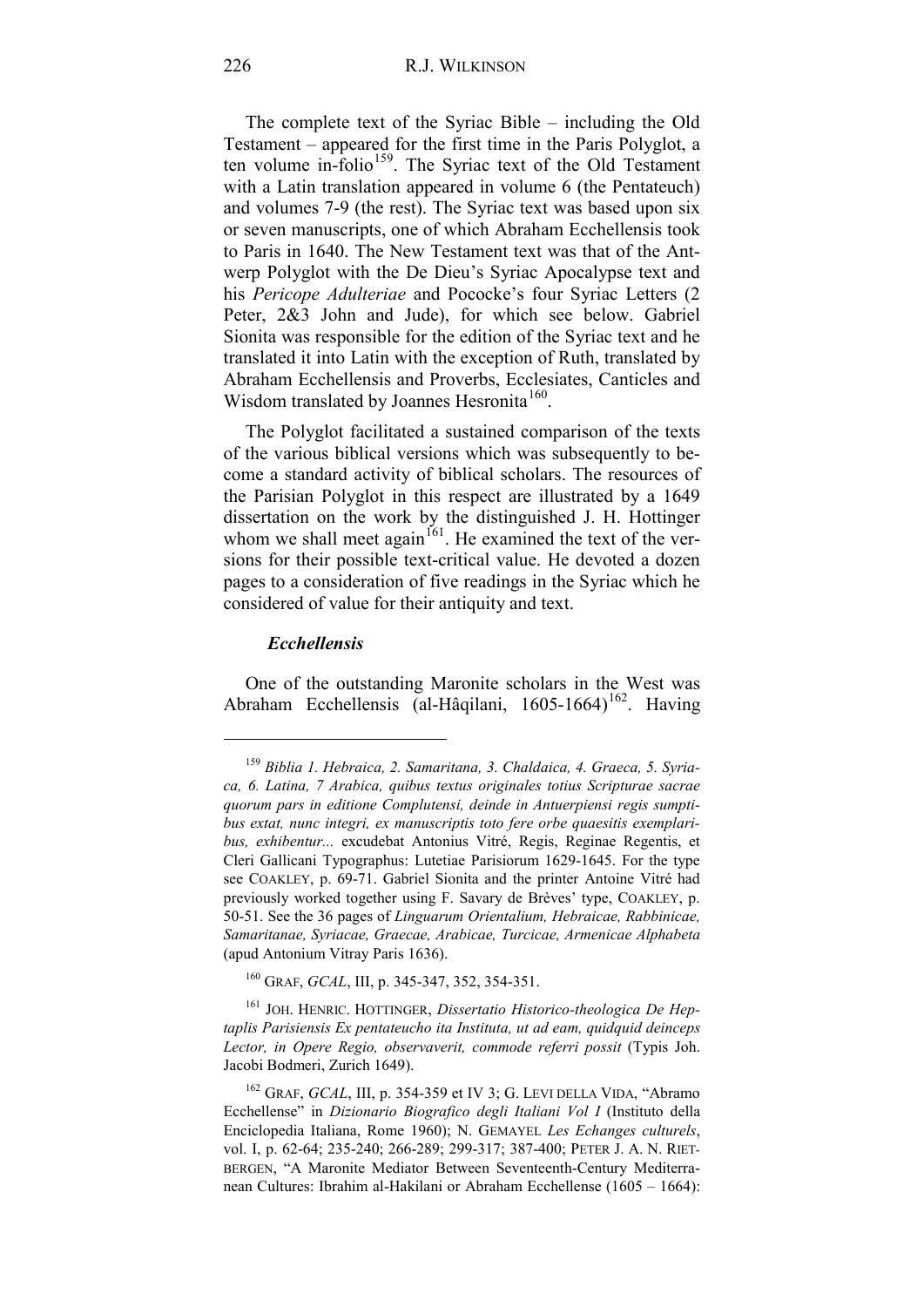arrived in Rome at fifteen years old in 1620, he succeeded in 1625 to the chair in Syriac and Arabic at the College of the Propaganda after another Maronite, Father Pietro Metoscita SJ, who died that year. He was corrector of the Maronite *Brevarium* (Rome 1624) and 1628 wrote a short introduction to Arabic. Also in 1628 at the instigation of the rector of the Maronite College, Fabius Brunus, he produced *Abrahami Eccheliensis Collegij Maronitarum Alumni Linguae Syriacae sive Chaldaicae perbrevis Institutio ad eiusdem Nationis studios Adolescentes* (Typ. Sac. Cong. de Prop. Fidei, Rome) using the serto of the Propaganda<sup>[163](#page-58-0)</sup>. The work was intended as a short Syriac introduction for Maronite beginners to sit alongside Amira's Grammar (which was perhaps a little less accessible being in Latin)<sup>[164](#page-58-1)</sup>. It was universally popular, even in his own country a short structured introduction in the form of a small pocket book (an unusual 32°) for daily use and ideal for learning the sacred language of their Scriptures and liturgy—though more detailed than that of Isaac Sciadrensis<sup>165</sup>. Ecchellensis tells us in his autobiography of 1658 that from the age of nine years old he had pursued his studies in Syriac in Lebanon: Syriac is the learned and sacred language of the Maronites and several other oriental peoples. It is analogous to Latin in Europe, with Arabic being the vernacular.

Ecchellensis' abiding interest in grammar is perhaps indicated by the manuscripts in the Vatican Library which Assemani described in his *Bibliotheca Orientalis*. Though not all of the *Codices Ecchellenses* are necessarily from Ecchellensis, they include ms 27 of the Fourteenth Century containing the Grammar of Elias of Nisibis, that of bar Zobî and a treatise on let- $ters<sup>166</sup>$  $ters<sup>166</sup>$  $ters<sup>166</sup>$ . There are also nine manuscripts containing Arabic grammatical works. Ecchellensis' own grammar (which is read from right to left) is dedicated in Latin to Cardinal Ottavio Bandini, *Collegi & Nationis Maronitarum Protectori Optimo*.

<span id="page-58-1"></span><sup>164</sup> MURIEL DEBIÉ, "La grammaire syriaque d'Ecchellensis en contexte ", HEYBERGER, p. 99-117.

<sup>165</sup> *Idem*, p. 114-116.

-

<span id="page-58-3"></span><span id="page-58-2"></span><sup>166</sup> J. S. ASSEMANI, *Bibliotheca Orientalis Clementino-Vaticana I* (Rome 1719) p. 578. RICHARD J. H. GOTTHEIL (ed.) *A Treatise on Syriac Grammar by Mâr(i) Eliâ of Sôbhâ* (Wolf Peiser, Berlin 1887).

Between Christendom and Islam", *Lias* 16 (1989) p. 13-41 and now (ed.) BERNARD HEYBERGER, *Orientalisme, science et controverse: Abraham Ecchellensis (1605-1664)* (Brepols, Turnhout 2010). Heyberger himself provides an excellent introduction in "Abraham Ecchellensis dans la République des Lettres", *ibid*., p. 9-51.

<span id="page-58-0"></span><sup>&</sup>lt;sup>163</sup> COAKLEY, p. 64-65. This 20pt serto is slightly smaller than that originally cut for the Maronite college in 1617 by Nicolas Gobbe (Gemayel p. 191). C. BALZANETTI, "Ancient Treatises on Syriac Homonyms", *Oriens Christianus* 81 (1997) p. 73-81.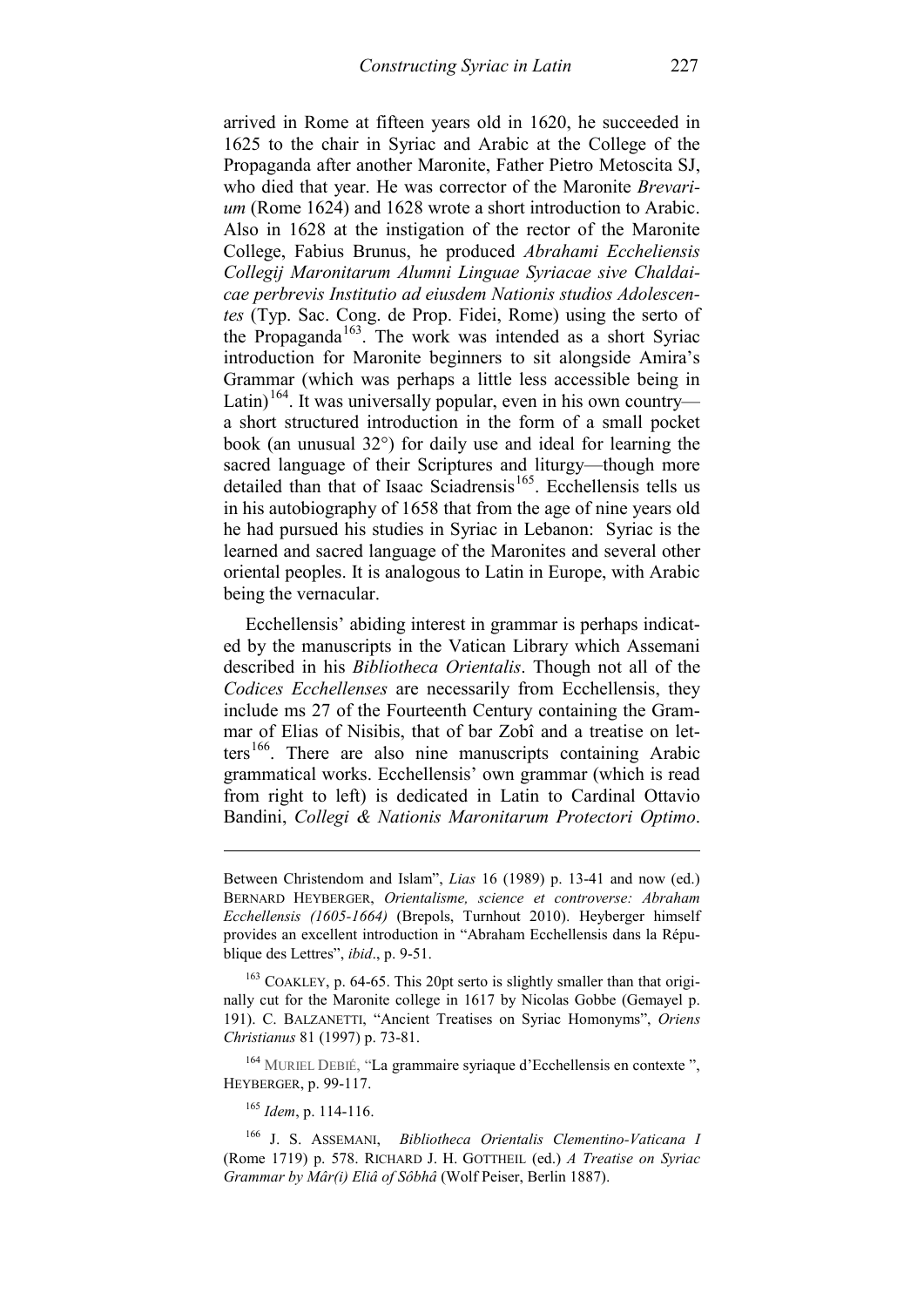The *imprimatur* is given by the Cistercian monk Hilarion Rancatus of the Monstery of Santa Croce in Gerusalemme (in Rome); Ignatius Lomellinus SJ (1560/1-1645) relying upon the advice of the third, Sergius Risius (Sarkîs al-Riz); and Risius himself in three pages of karshuni. Risius (-1638) was one of the earliest pupils at the Maronite college. On his return to Lebanon he was placed over the Quzhayya convent before becoming Syrian archbishop of Damascus, brother to two and nephew to one Rizzi patriarchs of the Maronite church. He had himself written a Syriac grammar in Arabic which came out in Rome in  $1627^{167}$ .

Ecchellensis spent an active period in the Lebanon in the service of the Druze Grand Emir Fakhraddîn, and thereafter was appointed lecturer in Arabic in Pisa. He was succeeded in Arabic and Syriac in 1636 by Isaac Sciandrense (Ishâq al-Shadrâwî) who served there for two years. Thus the University of Pisa contrived to have professors of *lingui orientali* from 1620-1638 & 1644-1648 in part by hiring Abraham Ecchellensis from  $1633/4 - 1636/7$  and Sciandrensis  $1636 - 1638^{168}$  $1636 - 1638^{168}$  $1636 - 1638^{168}$ . Urban VIII summoned Ecchellensis to Rome for the second time to teach Arabic and Syriac at the Sapienza University and to assist in the Arabic translation of the bible which had been underway since the  $1620s^{169}$ . It was a period of collaboration with Athanasius Kircher on his Coptic studies. The poems in Syriac and Arabic which Ecchellensis contributed to *Prodromos Copticus*  in 1636 indicate their collegial relationship<sup>170</sup>. He was twentythree years old at the time. In 1640 Ecchellensis was invited to Paris by Louis XIII and Richelieu to work on Le Jay's Poly-

<span id="page-59-0"></span><sup>167</sup> *Grammatica Syriaca sive Chaldaica S. Risii Maronitae e Libano* (Rome, 1627): G. LEVI DELLA VIDA, p. 392; GEMAYEL, I, p. 473; GRAF, *GCAL*, III, p. 338.

<span id="page-59-1"></span><sup>168</sup> *Storia dell'Università di Pisa* Vol. I Part 2 (Pacino editore, Pisa, 1993) p. 542-544 and ANGELO FABRONI, *Historia Academiae Pisanae* 3 vols (1791-1793) (Formi, Bologna 1971), Vol. 3, p. 680.

<span id="page-59-2"></span><sup>169</sup> DANIEL STOLZENBERG, "Une collaboration dans la *Cosmopoli*s catholique: Abraham Ecchellensis et Athanasius Kircher", in Bernard Heyberger (ed.), *Orientalisme, science et controverse*, p. 81-88.

<span id="page-59-3"></span> $170$  Jean Plantavit de La Pause (1579-1651) bishop of Lodève (Hérault) brought out his monumental (and inevitably named) *Planta Vitis seu Thesaurus synonymius hebraico-chaldaico-rabbinicus* (Lodève) in 1644. This was similarly enhanced by tributes from Kircher in Syriac and Arabic as well as by the Maronites Gabriel Sionita and Vittorio Scialac. (Other than the bishop's books, there was no other Oriental printing in Lodève.) The bishop was Professor of Arabic and Syriac at the Collège de France from 1614 and worked on Arabic and Syriac for Le Jay's Polyglot. See MATHIAS DELCOR, "Jean Plantavit de Pause, évêque de Lodève, un grand hebraïsant oublié (1571-1651)" in ID*.*, *Études bibliques et orientales de religions comparées* (E. J. Brill, Leiden 1979) p. 393-402.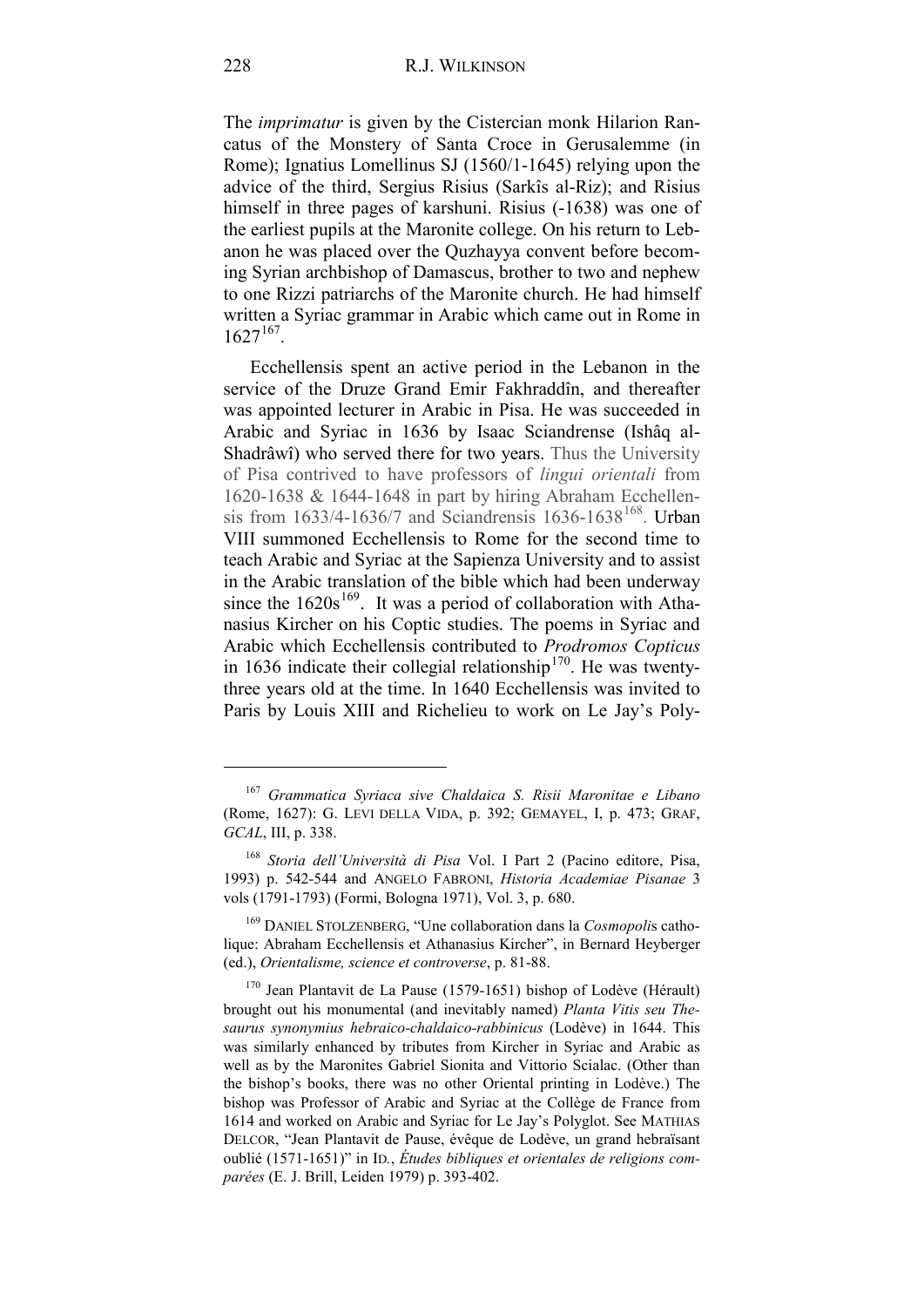$glot<sup>171</sup>$  $glot<sup>171</sup>$  $glot<sup>171</sup>$ . The invitation had been prepared by the Oratorian Jean Morin and Gabriel Sionita, the leading scholar of Syriac and Arabic in Paris at the time, his 'brother' and 'compatriot'<sup>[172](#page-60-1)</sup>. Ecchellensis contributed to the Polyglot the Arabic and Latin versions of the Book of Ruth and the Arabic version of 3Maccabes. (There being no translation as it was judged noncanonical.)

Back in Rome Ecchellensis was able to play a full part in the 'Republic of Letters' as Europe's leading Oriental scholar with extensive connections across  $Europe<sup>173</sup>$  $Europe<sup>173</sup>$  $Europe<sup>173</sup>$ . The context was controversial with confessional interests dividing scholars, but nonetheless the erudite elite of Europe were much taken with the Levant, the Near East and with their successive languages and civilisations. Kircher's engagement with Egypt was an example of this enthusiasm. There was a hunger for Oriental documents – manuscripts, medals, inscriptions and coins – across Europe and collections were formed in a context of national and confessional rivalry. Leiden possessed the largest Protestant collection of Oriental manuscripts in Europe and Pococke was building the collection in Oxford after his journey East<sup>[174](#page-60-3)</sup>. The largest Catholic collection was of course that of

-

<span id="page-60-2"></span><sup>173</sup> See HEYBERGER, "Abraham Ecchellensis dans la République des Lettres", p. 36-38, whom I follow closely here, for greater detail.

<span id="page-60-0"></span><sup>171</sup> GÉRARD TROUPEAU, "Les deux séjours parisiens d'Abraham Ecchellensis (1640-1642, 1645-1651)", in HEYBERGER, p. 53-58.

<span id="page-60-1"></span> $172$  Joannes Morinus (Jean Morin) (1591-1659) who translated the Samaritan Pentateuch and editied the sixth volume of the Paris Polyglot was born to Calvinist parents and studied in La Rochelle and Leiden before converting to Catholicism and entering the Congregation of the Oratory. Called to Rome by Urban VIII he was appointed to the Pontifical Commission for the examination of Oriental Ordinations. However under pressure from Cardinal Richelieu he was permanently recalled to Paris only a few months later by his superiors. Morin's *Commentarius* (1655) arose from the discussions of the Pontifical Commission and Morin's determination to study the Eastern rites on the sound basis of their texts. After an initial discussion of the Byzantine Schism (1-16) he published the ordination rituals of the Greeks (17-256), the Latins (257-378), the Maronites (379-433), the Nestorians (434-473), Jacobites (474-508) and Copts (504-508). Pages 489-503 are *Adnotationes in Syrae ordinationes.* Morin used a manuscript *antiquus et egregrie scriptus* lent him by Abraham Ecchellensis. The Nestorian ritual came from a Vatican manuscript. In the *Adnotationes* he mentions as Syriac authors: Ephrem, Jacob of Sarrug, Abdisho of Nisibis and John of Dara (p493-494). He read the latter's commentary upon Pseudo-Dionysus (Baumstark p. 277) in a copy made for him by François Bosquet, bishop of Lodève from a manuscript belonging to Abraham Ecchellensis. Morinus illustrates the characteristically Roman exploitation of Syriac and Syriac literature (together with that of the other Oriental languages) in confessional controversy.

<span id="page-60-3"></span><sup>&</sup>lt;sup>174</sup> G. DUVERDIER, "Les circonstances favorables à l'apparition des impressions orientales pour l'Europe savante", in C. ABOUSSOUAN (ed.), *Le Livre et le Liban jusqu'à 1900* (Unesco-Agecoop, Paris 1982) p. 187.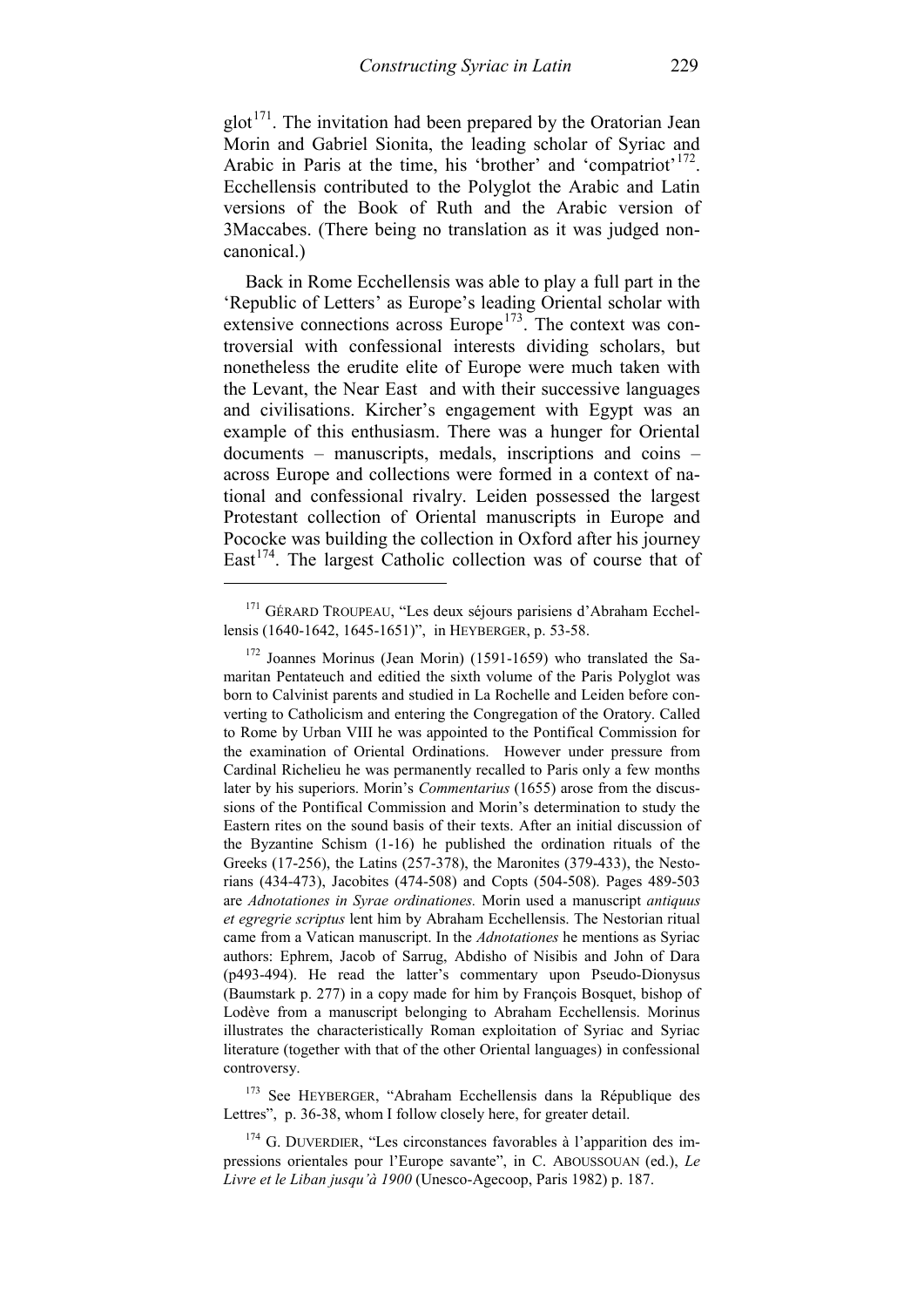the Vatican library which had acquired Oriental manuscripts from its inception<sup> $175$ </sup>. In the Seventeenth Century its collection was strengthed by manuscripts brought from the East by Leonardo Abel and Gianbattista Raimondi as well as those that arrived from Heidelberg in 1622. In the second part of the Seventeenth Century Colbert sought seriously to increase the Parisian holdings.

Such enthusiasm is reflected in teaching posts with the first in Arabic instituted in Rome in 1585. That at the Sapienza was given to Marco Dobelo of Nisibis in 1605, to Victor Scialic from 1610-1634 and to Ecchellensis in 1636 and again from 1652 until his death $176$ . There was a chair of Arabic in Leiden in 1613, in Cambridge 1632, and Oxford in  $1634^{177}$  $1634^{177}$  $1634^{177}$ . An increase in suitable grammars and eventually lexica and teaching material in Arabic is also characteristic of the period, as it is also for Syriac $178$ .

In 1645 Ecchellensis was to return to Paris upon nomination to the Chair of Arabic at the Collège Royal. This was apparently unpopular and led to sharp criticsms of Ecchellensis' work on the Polyglot from the Hebraist Valérien de Flavigny over vocalisation and an acrimonious dispute with Sionita. Unfortunately we know nothing of Ecchellensis's course in Syriac at the Collège Royal nor the name of any of his students. He perhaps used his own *Perbrevis Institutio* of 1628. It was also in Paris that he compiled his *Nomenclator Arabico-Latinus*<sup>[179](#page-61-4)</sup>. He resigned from his chair in 1651 and returned to Rome.

In 1653 Ecchellensis published in Rome a *Catalogue of Syriac Books* by Abdisho of Nisibis (†1318, though Ecchellensis misidentified him and so in turn did Hottinger), taken from a manuscript found in Santa Croce in Gerusalemme near the Lat-

<span id="page-61-0"></span><sup>&</sup>lt;sup>175</sup> For the Vatican holding of Syriac manuscripts in the middle of the Sixteenth Century, WILKINSON, "Syriac Studies in Rome", p. 55-74, p. 56.

<span id="page-61-1"></span><sup>176</sup> GIOVANNI PIZZORUSSO, "Les écoles de langue arabe et le milieu Orientaliste autour de la Congrégation *De Propaganda Fide* au temps d'Abraham Ecchellensis", in HEYBERGER, p. 59-80. Also B. HEYBERGER, "Islam and the Arabs in the Work of a Maronite Scholar in the Service of the Catholic Church (Abraham Ecchellensis)", *Al-Qantara* 31 (2010) p. 481-512.

<sup>&</sup>lt;sup>177</sup> Protestant teaching courses in Syriac are considered below.

<span id="page-61-3"></span><span id="page-61-2"></span><sup>&</sup>lt;sup>178</sup> HEYBERGER, "Abraham Ecchellensis dans la République des lettres", p. 40-41. For the Scriptures in Arabic, we now have: RONNY VOLLANDT, *Arabic Versions of the Pentateuch: A Comparative Study of Jewish, Christian and Muslim Sources* (E. J. Brill, Leiden 2015).

<span id="page-61-4"></span><sup>&</sup>lt;sup>179</sup> On which: M. MOUBARAKAH, "Le nomenclator arabico-latinus d'Abraham Ecchellensis, Ibrahim Al-Haqilani", *Parole de l'Orient* 22 (1997) p. 419-439; ALASTAIR HAMILTON, "Abraham Ecchellensis et son Nomenclator Arabico-latinus", in HEYBERGER, p. 89-98.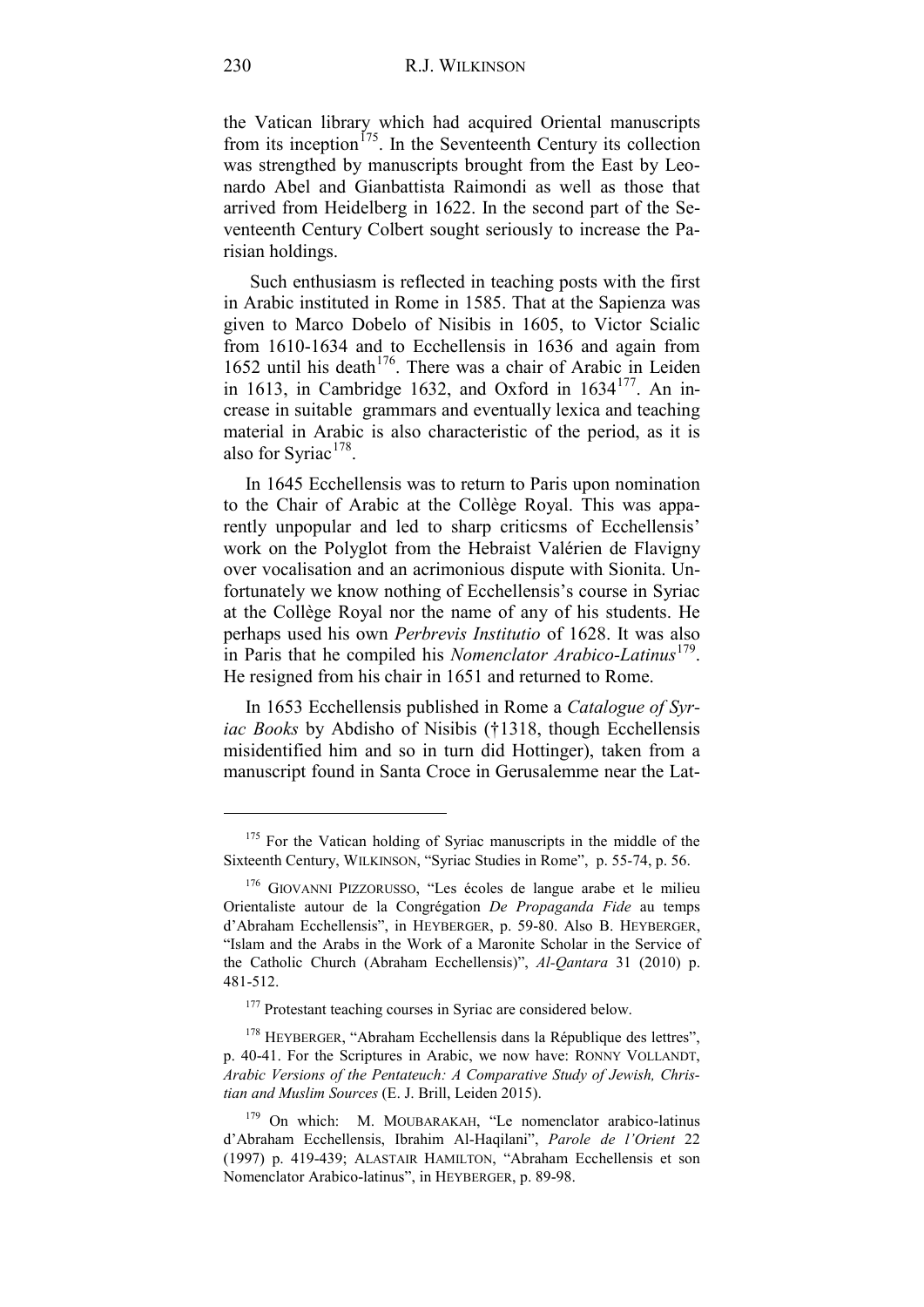eran where Hilarion Rancatus (Ilarone Rancati) had assembled manuscripts from all over Italy and founded the *Bibliotheca* Sessoriana<sup>180</sup>. Hebediesu metropolita Sobiensis Tractatus *Sessoriana*[180](#page-62-0): *Hebediesu metropolita Sobiensis. Tractatus continens catalogum librorum Chaldaeorum tam ecclesiaticorum quam profanorum cum versione et notis* (Typis Sac. Congreg. Propag. Fide Rome  $1653$ <sup>[181](#page-62-1)</sup>. This was republished in Ecchellensis' *Concordia nationum christianarum…*[182.](#page-62-2) It was of some significance in giving a native account of the corpus of Syriac literature and in this way contributing to a clearer idea of Syriac itself. The work remained authoritative for some time. In 1664 J. H. Hottinger used it in his *Bibliothecarius quadripartitus...* in the section *De Scriptoribus Syriacis*. Ecchellensis' edition was ultimately and decisively replaced by that of Assemani. The work betrays in its preface Ecchellensis' interest in the signs for vocalisation. Ecchellensis contested the claim of Sionita to have invented the two dots marking the plural. He also mentions the Grammar of Elias of Nisibis and the views of the Dutch Arnold Boot (De Boote, Boanus 1606-1653) on Syriac vocalisation. Such an interest is characteristic of the native Syriac tradition.

Lest we imagine that Ecchellensis' interest here was in literary history, the context of the second publication in *Concordia nationum christianarum…* underlines the controversial uses of the work similar to those of the *Library of the Patriarch* 

<span id="page-62-0"></span><sup>180</sup> *Quod ex Bibliotheca S. Crucis in Hierusalem ab Hilarione Rancato Abbate Cisterciensi acceperat* - J. S. ASSEMANI*, Bibliotheca Orientalis III 1* p. 1-362. Assemani found this manuscript to have been poor and badly written. He reedited the work from a Vatican manuscript and did the Latin translation again.

<span id="page-62-1"></span><sup>&</sup>lt;sup>181</sup> HUBERT KAUFHOLD, "Abraham Ecchellensis et le Catalogue des Livres de 'Abdisho' Bar Brika", in HEYBERGER, p. 119-133. See p. 120 for the history of the Bibliotheca Sesssoriana.

<span id="page-62-2"></span><sup>182</sup> A. ECCHELLENSIS, LEONE ALLACCI, BARTHOLD NIHUS, *Concordia nationum Christianarum per Asiam, Africam, et Europam, in fidei Catholicae dogmatibus: apud borealis europae Protestantes deferi contra fas pronuper coeptis indicata* (Typis Nicolai Heylii, Mainz 1655) (p. 1-90). For other controversial works of Ecchellensis see *e. g*.: *Eutychius vindicatus* against John Selden and *De origine nominis Papae* directed primarily against Johann Hottinger's *Historia Orientalis*. Reitbergen p19-25. Barberini wanted him in Rome to fight against heretics with his Arabic version of the Constitution of the Council of Nicaea and to show that the dogmas of the Church were in accord with those of the early Christians regardless of the Protestants' claims. (See the *Dedicatio* to Barberini in *Concilii Nicaeni Praefatio una cum titulis et argumentis canonum et Constitutionum eiusdem, qui hactenus apud Orientales nationes extant, nunc primum ex Arabica lingua Latine redditi ab Abrahamis Ecchellensi... cum eiusdem notis*. 1645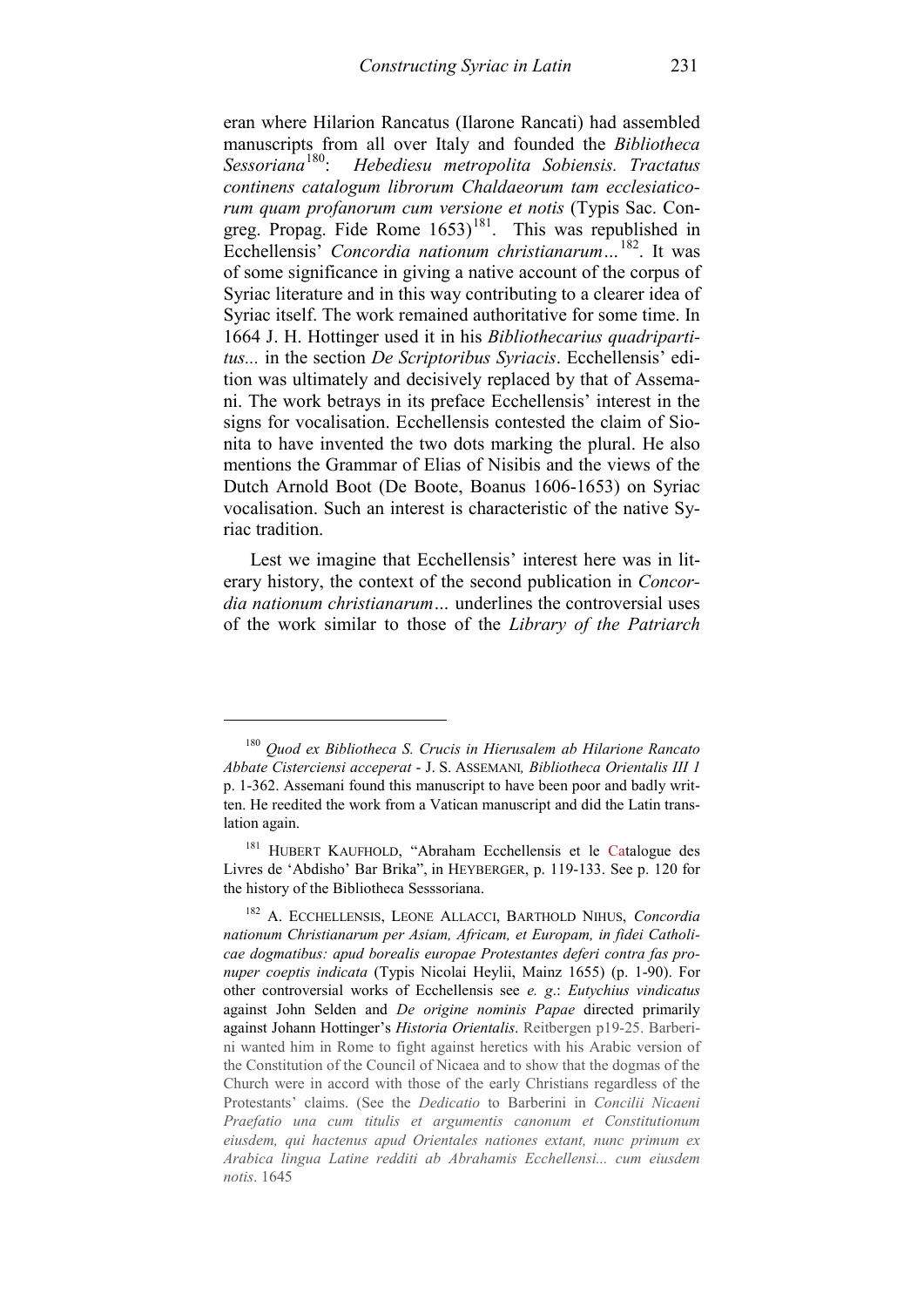*Photius* published around the same time<sup>[183](#page-63-0)</sup>. Catholics sought to appeal to Oriental authors in support of the antiquity of the Tradition, liturgical practices and Papal authority. Protestants tended to notice parallels with their convictions in matters of married priests, the sacraments, denial of Purgatory *etc.* but there was little disinterested interest in literary culture. Ecchellensis may have also made a contribution to wider knowledge of St Ephrem. He appears to have been the translator behind: *S. Ephraem Syri... in Nativitatem et Epiphaniam Domini cantica, nunc primum ex Syriaca... vernacula lingua latine reddita, studio... Jo. Baptistae Mari...* (Apud F. Monetam, Rome 1645)<sup>[184](#page-63-1)</sup>. His work on Maronite history also contributed to growing awa-reness of the singularities of the Syriac speaking Churches<sup>[185](#page-63-2)</sup>. Ecchellensis also had plans to catalogue the Vatican's Syriac manuscripts $186$ .

Peter Rietbergen described Abraham Ecchellensis as a mediator between the Mediterranean cultures of the Seventeenth Century – that is between Latin Christianity, Oriental Christians and Islam. Ecchellensis certainly moved Maronite Syriac out into the flow of European letters. In the context of European enthusiasm for the East, developing library resources, pedagogic tools made a substantial contribution of the identity of Syriac - with grammars, typography, a growing corpus of Scripture and a nascent awareness of literature and history. Ecchellensis also firmly identified the Maronites within the Catholic cause.

#### *Sciadrensis*

-

Isaac Sciandrensis' (Isḥāq al-Šadrāwī's) small Syriac reading book, *Rudimentum Syriacum* (ex Collegio Maronitarum,

<span id="page-63-0"></span><sup>183</sup> L. CANFORA, *La Biblioteca del Patriarcha* (Salerna Editrice, Rome 1998). French translation : *La Bibliothèque du Patriarche Photius censuré dans la France de Mazarin* (Les Belles Lettres, Paris 2003).

<span id="page-63-1"></span><sup>184</sup> Apparently referred to under another but similar title in GRAF, *GCAL* III, p. 357. MIREILLE ISSA & JOSEPH MOUKARZEL, "Abraham Ecchellensis Maronita Biographie faite par Carlo Cartari", *Tempora* 18 (2007-2009) p. 155-195, p. 189. Widmanstetter had found some Ephrem (or pseudo-Ephrem) along with the 'Syrian Jacob' in Siena—this to my knowledge is the first mention of Ephrem's works in Syriac (WILKINSON, *Orientalism*, p. 140-141). Gerard Vossius (1540-1609) *Sancti Ephraem Syri..., Quotquot in insignoribus Italiae Bibliothecis praecipue Romanis Graece inveniri potuerunt, operum omnium... in tres tomos digesta per Gerardum Vossium,* (Ex Officina Typographica Arnoldi Quentelii, Coloniae,1603) collected Ephrem in Greek not Syriac.

<span id="page-63-2"></span><sup>185</sup> JOSEPH MOUKARZEL, "Les origines des Maronites d'après Abraham Ecchellensis", in HEYBERGER, p. 151-170.

<span id="page-63-3"></span><sup>186</sup> HUBERT KAUFHOLD, "Abraham Ecchellensis et le Catalogue des Livres", p. 125-126.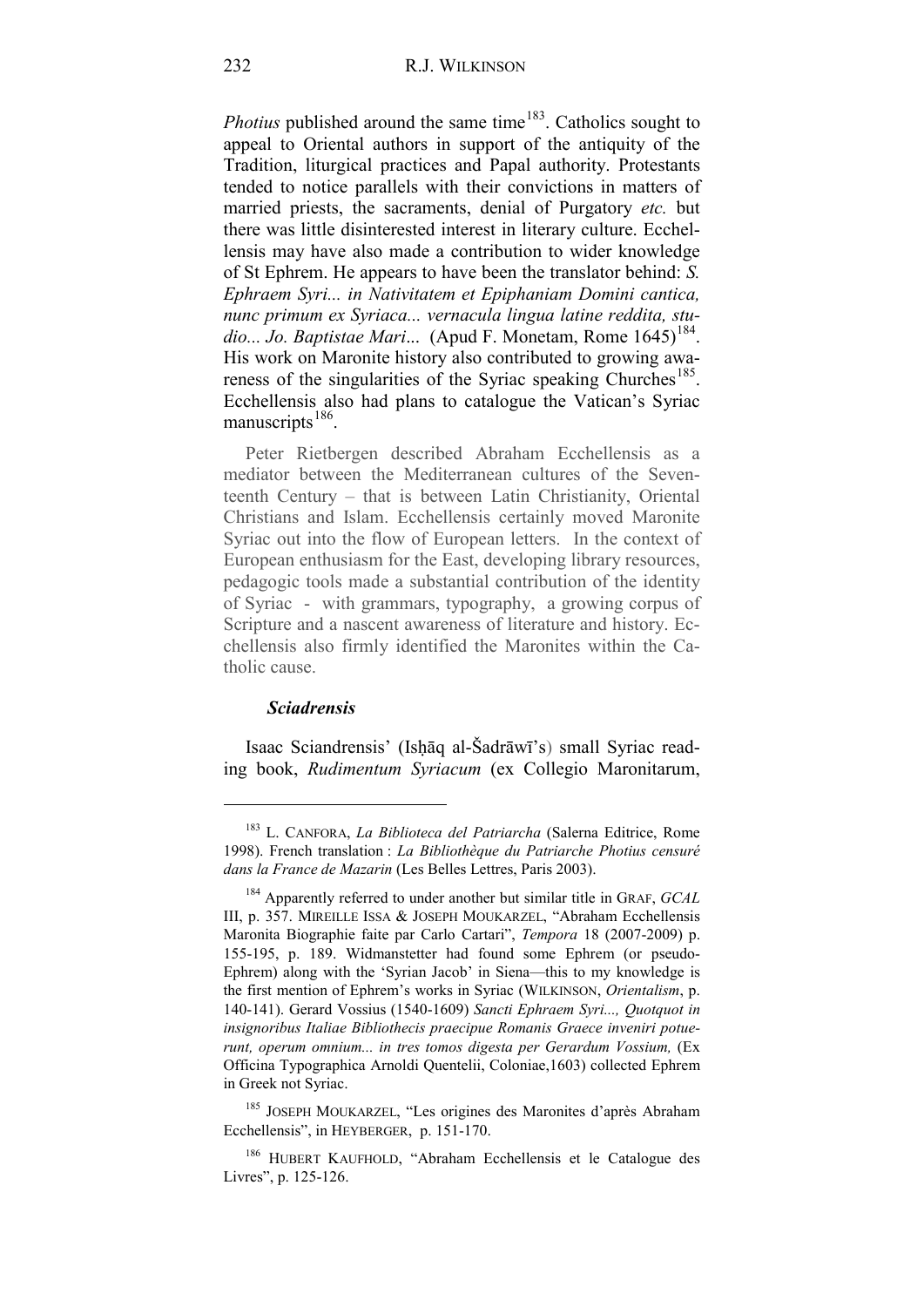Stephanus Paulinus, Rome 1618) first showed off the College's type-cutter Moro's type<sup>187</sup>. He was a pupil of Amira and was in the College from 1603 to 1618. Some rubrics are in red, and there are some small devotional wood-cuts. Io. Bap. Ferrarius (whose work we shall shortly consider) vouched for the imprimatur with *'nihil contra veritatem vulgatae nostrae Latinae editionis inveni*'. The work is in Syriac with a Latin index at the end. The reader includes biblical passages, prayers from printed and manuscript Syriac sources or translated from the Latin psalms, passages from the Maronite Breviary and a hymn of St Ephrem. It concludes with a plate of the arms of Paul V acknowledging his patronage. It is clearly aimed at Maronite student beginners in the College*, ad piam institutionem Tyronum*.

There subsequently followed the 255 pages of *Grumuṭiki deleshānā Sūryāyā Isaac Sciadrensis, Maronita e Libano, archepisc. Tripolis Syriae, Grammatica Linguae Syriacae* (Ex Collegio Maronitarum, Stephanus Paulinus, Rome 1638)<sup>[188](#page-64-1)</sup>. This is first substantial Syriac Grammar entirely in Syriac, preceded only by the earlier *Rudimentum* and Ecchellensis' *Institutio* (which was also *perbrevis*). The work is dedicated to Cardinal Francesco Barberini, the great sponsor of Eastern cultural exchange. The text is again entirely in Syriac with some Latin prefatory material. The Arabic preface which is written in karshuni describes the author's motivation. The Grammar itself comprises four parts dealing with: letters; noun and pronoun; the verb and the participle; and finally a section which Hoffmann translated as: *de coniunctione eiusque sociabus sive de praepositione et interiectione sive verbo animi motum significante.* For this rather unexpected part of speech, one may consult his note<sup>189</sup>. Together with Johannes Heshronita, Sciandrensis acted as an interpreter between the Holy See and the Eastern Churches. He was appointed bishop of Tripolis but returned three more times to Rome<sup>[190](#page-64-3)</sup>.

Finally we may make mention of the grammar of Josephus Acurensis (Al-'Aquiri) from 1647<sup>191</sup>. The work is dedicated to

<span id="page-64-0"></span><sup>187</sup> Moro's type was thereafter used in the monumental *Shḥimto Officium Simplex Septem Dierum Hebdomadae ad usum Ecclesiae Maronitarum* (1622-1625) for which it was principally intended.

<span id="page-64-1"></span><sup>&</sup>lt;sup>188</sup> GRAF, *GCAL*, III, p. 347-350 for Isaac Sciadrensis. He draws attention (p350) to the Arabic original of the work (Bn Paris syr. 265 in karshuni) which is fuller than the printed edition by some five chapters and has the author's Latin translation.

<sup>189</sup> A. G. HOFFMANN, p. 49.

<sup>190</sup> GRAF, *GCAL*, III, p. 347-50.

<span id="page-64-4"></span><span id="page-64-3"></span><span id="page-64-2"></span><sup>191</sup> *Grammatica Linguae Syriacae. Authore Illustrisimo, & Reverendiss. Domino Iosepho Acurense Patriarcha Antiocheno e Libano* (Ex Typograph-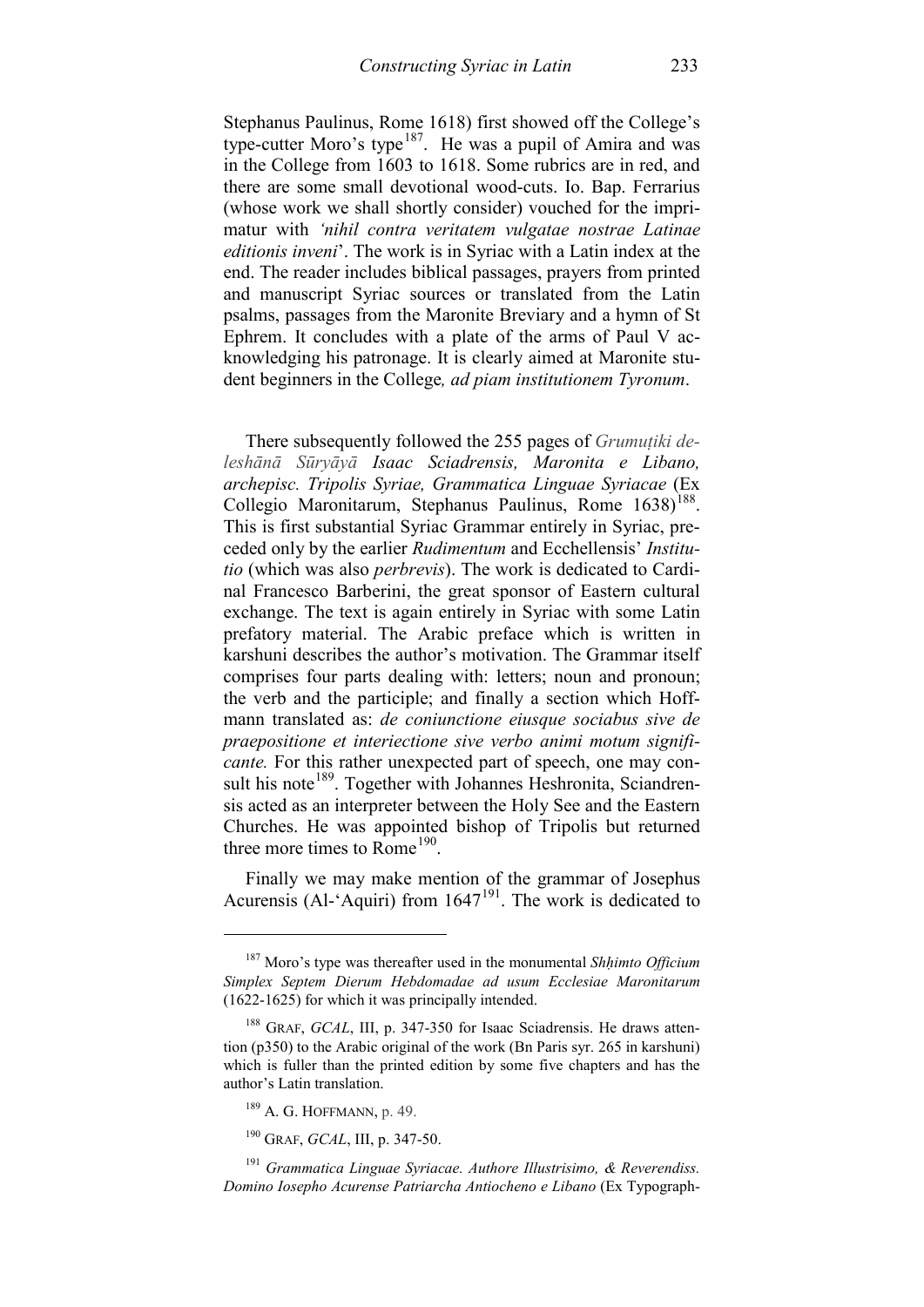the Cardinals of the Congregatio de Propaganda Fide by *Joseph Eliae e Monte Libano olim Collegij Maronitarum in Urbe alumnus*, offering the printing in gratitude for the Holy See's benefits to the Maronites. The grammar is in Syriac, printed in the serto of the Propaganda and vocalized only when that is important for the grammatical form being discussed. It is destined purely for Oriental students. The Syriac is followed by a version in karshuni, and similarly for the verb paradigms. The preface is entirely in Arabic.

The scholarly efforts of the Maronite College were in part directed at the instruction of Maronite students and contributed to the systematic presentation of native Syriac grammars. They were also part of a wider outreach to the Eastern churches on Rome's part which was promoted by the Congregation De Propaganda Fide.

# **7. Other Roman Scholars**

We have encountered Giovan Battista Ferrari (1584-1655) vouching for the *imprimatur* of Sciandris' little reading book. He was the Italian Jesuit Professor of Hebrew and Rhetoric at the Collegium Romanum. He brought out his lexicon, *Nomenclator Syriacus,* from Stephanus Paulinus (whom we have already met as a printer in Rome in 1622 and who published many Oriental books in Rome for the Congregatio De Propaganda Fide until his retirement *c*.1636). Its main purpose was to explain words in the Syriac Bible, in which he was able to include several Old Testament books.<sup>[192](#page-65-0)</sup> The book opens 'from the rear' in Semitic fashion and a Syriac word in vocalised serto on the right of the page is followed by the Latin translation value on the left and sometimes a biblical reference or two. Whatever Ferrari's own competence he was able to boast in the *Isagoge* of the help of his old student at the Roman College who subsequently became a Professor of Syriac, the Maronite Isaac Sciadrensis and also his own Syriac teacher and colleague Peter

ia Sacrae Congreg. De Propaganda Fide Rome 1647); GRAF, *GCAL*, III, p. 339-340.

<span id="page-65-0"></span><sup>&</sup>lt;sup>192</sup> Ferrari came to Rome and entered the Society of Jesus on April 24 1602 and attended the Collegium Romanum. He studied Syriac with Peter Metoscita in the years 1615-16. From 1612 to 1616 he taught grammar to the students of the first year of the Maronite College, where he was Prefect of Studies from 1616 to 1619. See 'Ferrari, Giovanni Battista' in *Dizionario biografico degli italiani XLVI* (Instituto della Enciclopedia Italiana, Rome 1996) *sub voce.* Also AUGUSTIN ET ALOIS DE BACKER, "Ferrarius, Ferrari, Jean Baptist", in *Bibliothèque des écrivains de la Compagnie de Jésus, ou Notices bibliographiques; 1° de tous les ouvrages publiés par les membres de la Compagnie de Jésus, depuis la fondation de l'Ordre jusqu'a nos jours; 2° des apologies, des controverses religieuses, des critiques littéraires et scientifiques suscitées à leur sujet, par Augustin et Alois de Backer, de la même Compagnie* (Grandmont-Donders, Liège 1853) p. 306-307.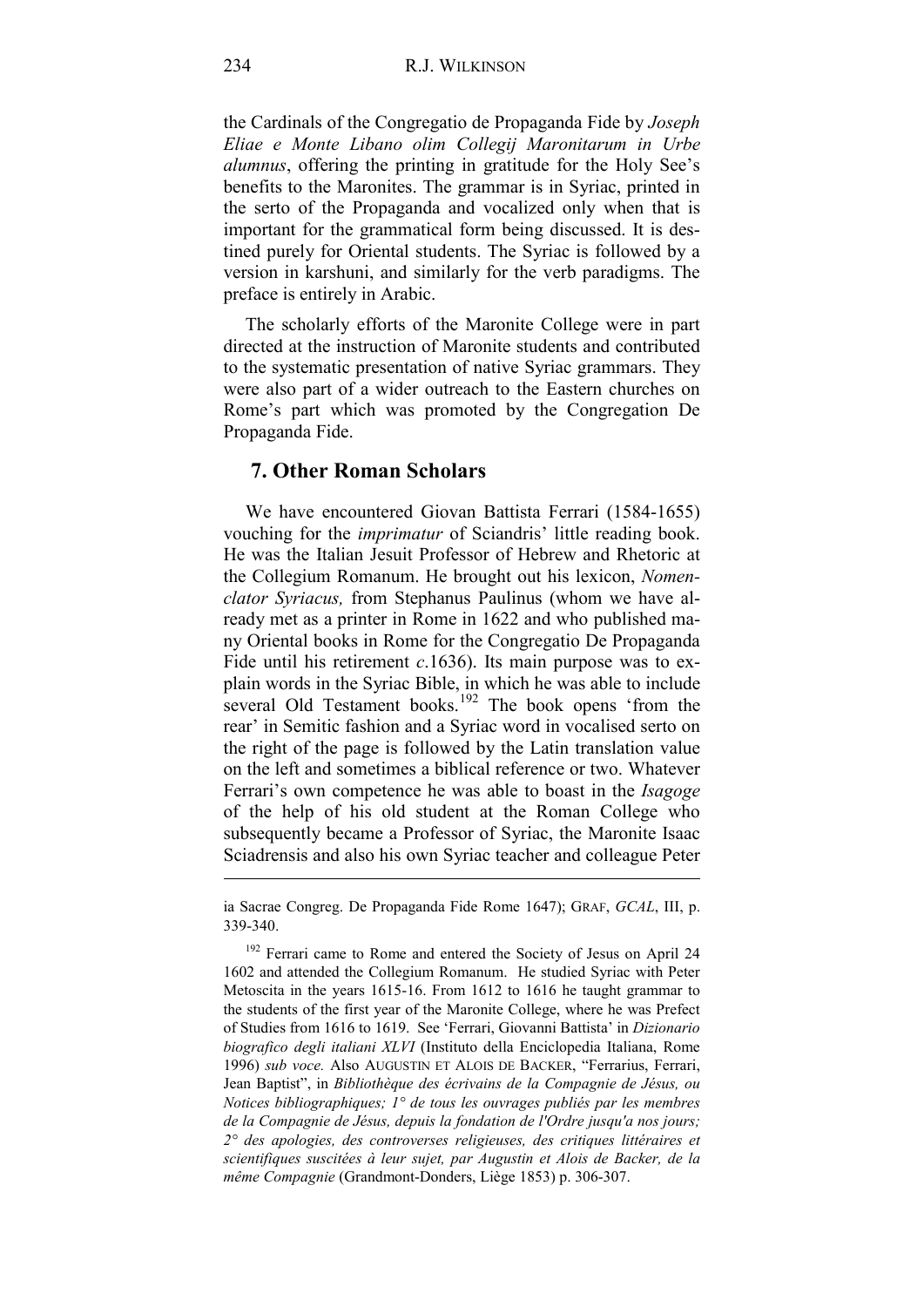Metoscita<sup>[193](#page-66-0)</sup>. He may disagree with some other authors, but this is because the Arabic interpreters of Syriac do not themselves always agree in interpretation<sup>194</sup>. He also made use of the manuscript resources not only of the Maronite college but also the Vatican library and Medici library in Florence<sup>195</sup>. He had, of course, access to Giwargis Amira's *Grammatica Syriaca sive Chaldaica... in septem libros divisa*. The book was not intended for absolute beginners. The end of the book there are two indices: one of Latin words which enables one, working backwards, to find the appropriate Syriac for a Latin term and the other which enables a quick unencumbered list of Latin translation values for Syriac words. The book is enhanced by Epigrams printed in (vocalized) Hebrew, Arabic, Syriac, Greek and Latin contributed by Peter Metoscita, Isaac Sciandrensis and Franciscus Donatus O. P. (Francisci Donati 1598-1635), Professor of Theology and Oriental Languages in Rome<sup>196</sup>.

## *Tommaso Obicini da Novara*

-

Tommaso Obicini da Novara (1585-1638), a Franciscan and a priest, was one of the most distinguished Arabists of his day. His career illustrates the connection between mission to the Eastern churches and the Orientalism sponsored by the Propaganda<sup>[197](#page-66-4)</sup>. In 1612 he became Vicar to the Custodian of the Holy Land and subsequently Guardian of the Convent of Aleppo (1613-1620). During his time there he became proficient in both Arabic and Syriac and was active in his attempts to reconcile the Syrian Christians to Rome. He was

<span id="page-66-3"></span><sup>196</sup> Baumstark apparently admired the poem of Sciandrensis (SMITSKAMP, *P. O.* p168, p171).

<span id="page-66-0"></span><sup>193</sup> Petrus al-Matûsî (Matuscia, Metoscita, Matuscita) †1625 wrote a Syriac grammar and an Arabic-Syriac dictionary but both remained in manuscript: GRAF, *GCAL*, III, p. 336-337.

<span id="page-66-1"></span><sup>194</sup> *Iam vero si quis de nonnullarum potestate vocum dissentiat: intellegat is inter ipsos Syriacae linguae Arabes interpretes saepe non convenire: adeoque obscure, atque perplexe interpretari, ut ipsi non raro probabili coniectura interpretandi fuerint*.

<span id="page-66-2"></span><sup>&</sup>lt;sup>195</sup> For an overview of the Syriac holdings of the BAV in the second part of the Sixteenth Century, Robert J. WILKINSON, "Syriac Studies in Rome", p. 56. S. E. ASSEMANI, *Bibliothecae Mediceae Laurentiae et Palatinae codicum mms. [sic] orientalium catalogus* (ex Typographio Albiziniano, Florence 1742 [for 1743]) is fundamental for the Medicean holdings.

<span id="page-66-4"></span><sup>&</sup>lt;sup>197</sup> See further, AURÉLIAN GIRARD, "Des manuels de langue entre mission et érudition au XVIIe siècle: les grammaires de l'arabe des *Caracciolini"*, in IRENE FOSI ET GIOVANI PIZZORUSSO (eds.), "*L'Ordine Chierici Regolari Minori (Caracciolini)*", *Studi medievali e moderne* 14 (2010) p. 279-295. ID., "Entre croisade et politique culturelle au Levant: Rome et l'Union des Chrétiens syriens (première moitié du XVIIe siècle)", in MARIA ANTONIETTA VISCEGLIA (ed.), *Papato e politica internazionale nella prima età moderna* (Viella, Rome 2013) p. 419-437.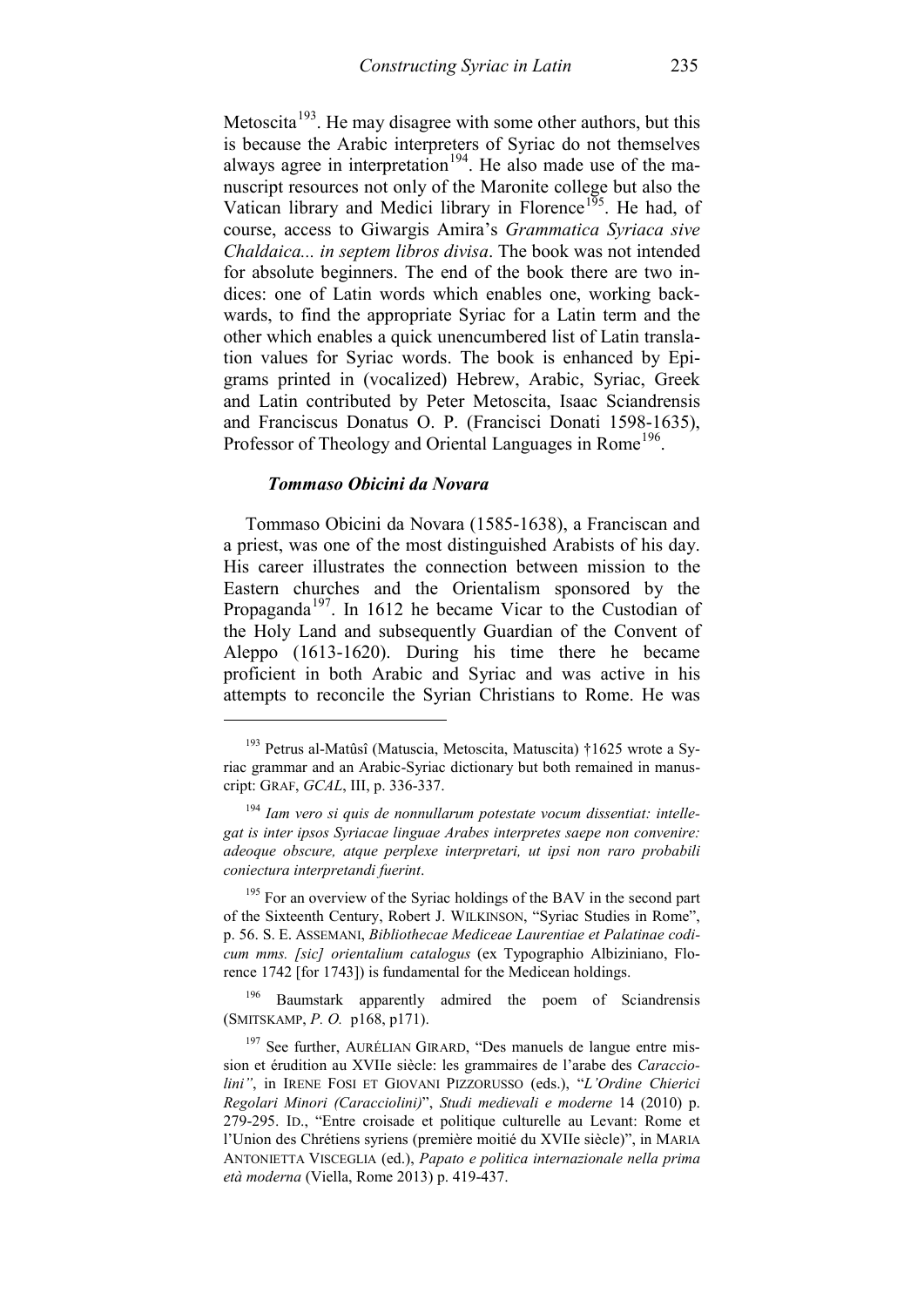delegate of the Holy See at the synod held in Diarbekr in 1616 and 1619 to consider union with the Eastern Syrian Church. He was elected Custodian of the Holy Land in 1620 (Custode di Terra Santa e Commisario Apostolico per tutto l'Oriente) and moved to Jerusalem. Returning to Rome he retired from the Custodianship and proposed the foundation of a school of Arabic studies near the Convent of S. Pietro in Montorio on the Janiculum, which was accepted by the Congregatio De Propaganda Fide. He is a most important figure in the history of Arabic in Rome and the author of several significant works.<sup>[198](#page-67-0)</sup>

His 1636 *Thesaurus Arabo-Syro-Latinus* is a product of his personal learning and experience of Syriac in the Middle East $199$ . It is not focused upon the elucidation of the vocabulary of Scripture, rather shows an engagement with the contemporary spoken language as means of daily communication in the East. There is no interest in historical or comparative grammar, nor any bookish reference to Hebrew. It is focused on contemporary spoken languages and their words used in practically determined semantic fields. Nevertheless it is not an original work but an expanded translation of a work of Elia bar Shinaya (Barsinaeus / Elias of Nisibis) who died in  $1049$ <sup>[200](#page-67-2)</sup> An Arabic-Syriac dictionary had apparently earlier been drawn up by Peter Metoscita but remained in manuscript. The basic form of a page in the *Thesaurus* is three columns of synonyms in (from the left) Latin, Syriac and Arabic. The book is arranged into

<span id="page-67-0"></span><sup>198</sup> Including: *Isagoge Idest, breve Introductorium Arabicum, in Scientiam Logices cum versione Latina ac Theses sanctae Fidei* (Rome, 1621) and *Grammatica arabica (in arabo), Agrumia appellata. Cum versione Latina, ac dilucida expositione* (Rome, 1631) the fourth edition of this native grammar. The Propaganda also accepted his proposals for an Arabic bible which, however, did not appear before 1671, GRAF, *GCAL*, IV, p. 174- 176. Obicini was also involved with Kircher in facilitating his early Coptic studies, DANIEL STOLZENBERG, *Egyptian Oedipus Athanasius Kircher and the Secrets of Antiquity* (University of Chicago Press 2013) p. 89-91. Kircher's *Prodromus Coptus, sive Aegyptiacus* (Rome 1636) published an inscription carved in an unknown script found by Obicini at the foot of Mount Horeb in the Sinai (p 204,207). Kircher compared the script with Hebrew, Samaritan and Syriac script and concluded that the inscription was in ancient Chaldean, otherwise known as Assyrian, Targumic, Aramaic, Lebanese or Babylonian, and used before and during the Exile. Having restored the script, Kircher translated the inscription (*mirabile dictu*) as: *Deus virginem concipere faciat. Et illa pariet filium*. STOLZENBERG, p. 96- 98.

<span id="page-67-1"></span><sup>199</sup> *Thesaurus Arabico-Syro-Latinus R.P.F. Thomae à Nouaria Ord. Minorum, theologi, ac linguarum orientalium in Collegio S. Petri Montis Aurei, de mandato Sacrae Congregationis Fide propagandae, magistri* (Typis Sac. Congregationis de Propag. Fide, Rome 1636). The work is published by his pupil Germanus de Silesia and dedicated by Achilles Venerius to Cardinal Barbarini.

<span id="page-67-2"></span><sup>200</sup> GRAF, *GCAL*, IV, 175; BAUMSTARK, p. 287.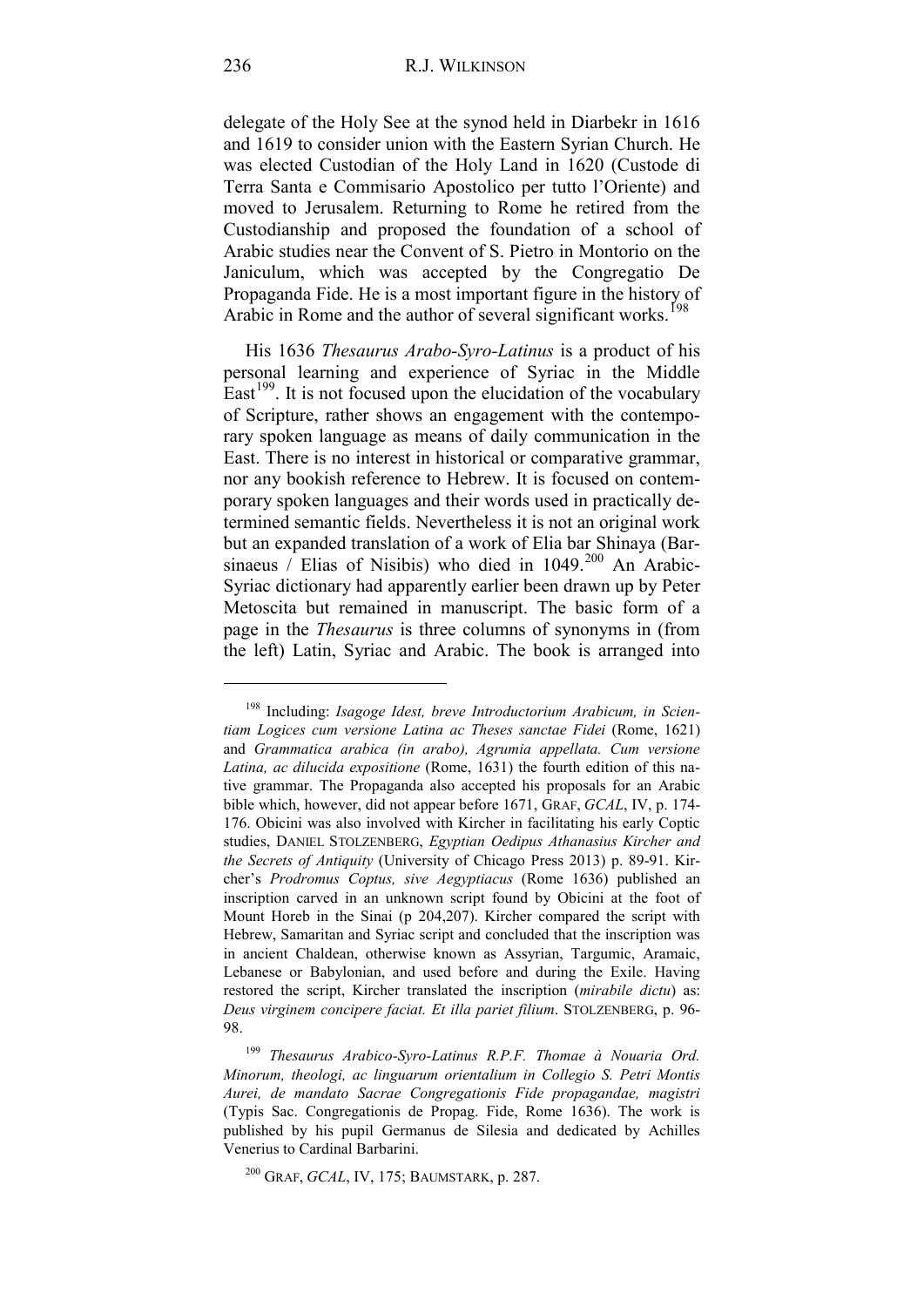tractates and then chapters which each deal with a specific area of subject vocabulary – the list begins with names of God, includes parts of the body, religious sects and denominations, tools of trades, medical terms (after the Arabic alphabetical order), aqueducts, stars *etc, etc*. After p345 the pages are determined by an alphabetical listing of Syriac words (which are as usual glossed in the other two columns). This therefore is a useful and practical way of finding the Arabic or Latin for a Syriac term. The Syriac types are the 20pt Maronite serto types used in Ecchellensis' Grammar. The book is badly printed and whole words appear upside down. There is a massive list of errata (32 pages) dutifully assembled at the end. Nevertheless the work is important: here is Syriac presented for the purposes of contemporary communication rather than for biblical philology.

## **8. Lutheran Scholars**

We turn our attention now away from Rome, the Maronites and the missionary field in the East to return to Wittenberg to consider some more Lutheran scholars<sup>[201](#page-68-0)</sup>. These, together with Reformed scholars to whom we shall turn shortly, became during this period increasingly sophisticated users of Hebrew, Comparative Semitic Linguistics and Rabbinic Scholarship. There also show a growing interest in Syriac. We shall have to make one or two chronological jumps in our presentation.

#### *Elias Hutter*

-

The last polyglot bible of the Sixteenth Century to contain Syriac was not the product of a group of Catholic scholars nor a Protestant project like the London Polyglot. Rather it was the sole work of Elias Hutter (*c*.1553-1609) who studied Oriental languages in Jena and was appointed Professor of Hebrew at the University of Leipzig (1577-1579). He later taught and pu-blished in Nuremburg<sup>[202](#page-68-1)</sup>. Hutter can probably best be unders-

<span id="page-68-0"></span><sup>&</sup>lt;sup>201</sup> For a detailed survey of later Lutheran Hebraists, STEPHEN G. BUR-NETT, "Lutheran Christian Hebraism in the Time of Solomon Glassius (11593-1656)", in CHRISTOPH BULTMANN AND LUTZ DANNEBERG (eds.), *Hebraistik-Hermeneutik-Homiletik Die "Philologia Sacra" in frühneuzeitlischen Bibelstudien* (De Gruyter, Berlin 2011) p. 441-467.

<span id="page-68-1"></span><sup>202</sup> HANS ARENS, *Sprachwissenschaft Der Gang ihrer Entwicklung von der Antike bis zur Gegenwart* (Verlag Karl Alber, Freiburg / Munich 1955) p. 61-63; ID., "Hutter, Elia", in *Neue Deutsche Biographie* 10 (1974) p. 103- 104; LORE-SPORHAN-KREMPEL - THEODOR WOHNHASS, "Elias Hutter in Nuremburg und seine Biblia in etlichen Sprachen", *Archiv für Geschichte des Buckwesens* 27 (1986) p. 157-162; CHRISTOPH RESKE, *Die Buchdrucker des 16. und 17. Jahrhunderts im deutschen Sprachgebiet* (Wiesbaden 2007) p. 704-706.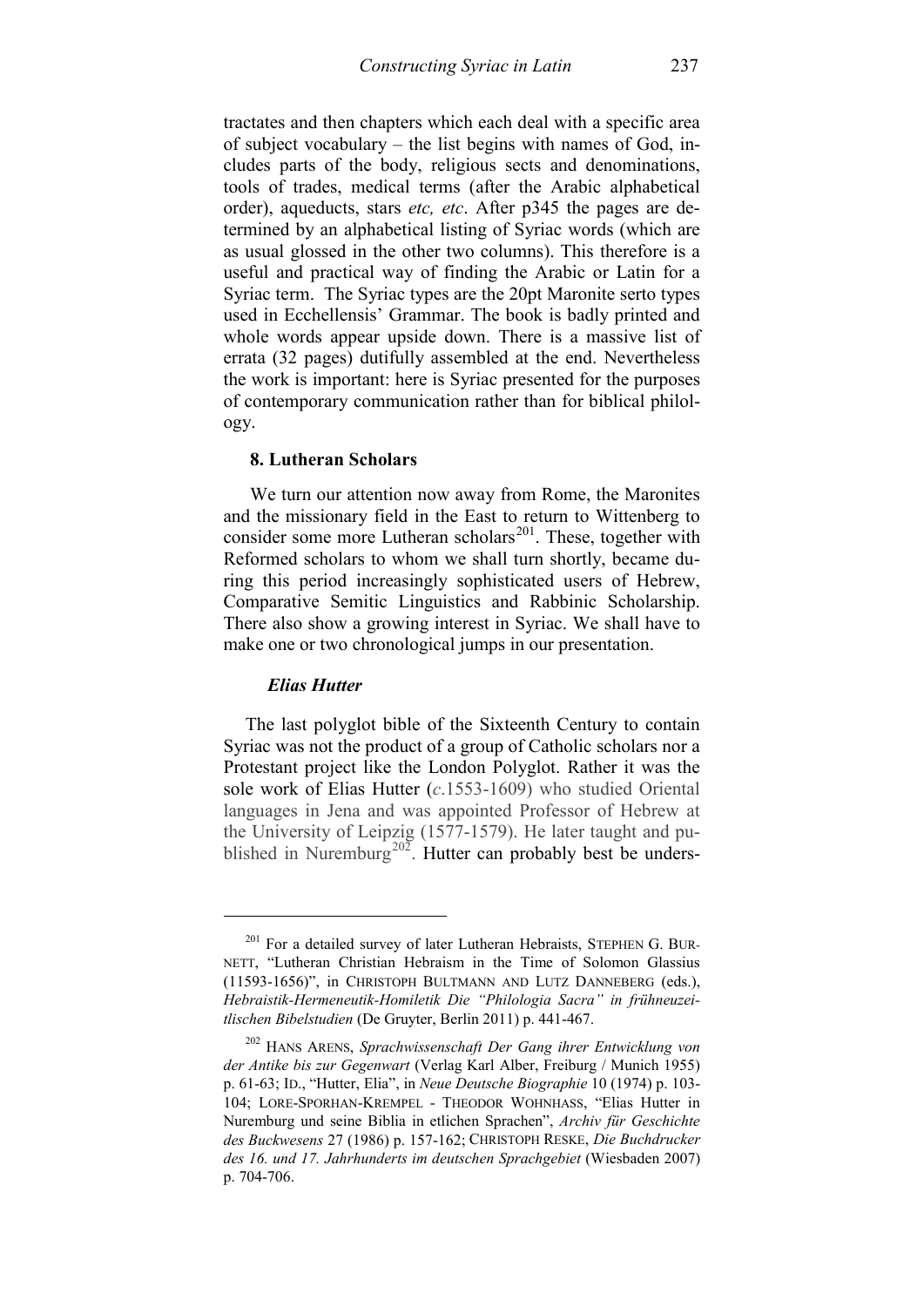tood as an educational visionary and entrepreneur<sup>[203](#page-69-0)</sup>. One should not only read the bible in different languages, he believed, but by understanding the principles of their construction one will learn quickly to do so. There will thus be demonstrated a linguistic harmony which approaches divine Wisdom (one is somewhat reminded of Bibliander's *Ratio*). In 1597, when he arrived in Nuremberg, Hutter planned to found a school for languages and sought the support of the City Council to publish multilingual books, a monumental multilingual dictionary, a New Testament edition in twelve languages, and then his enormous Hexateuch printing in Hebrew, Aramaic, Greek, Latin, German, Slavonic, French, and Italian<sup>204</sup>. He borrowed excessively from the Council. The anticipated sales never materialised and Hutter was forced first to turn over his remaining stock of books in 1604 and then permanently to leave town in 1605.

Hutter is perhaps most famous for his 1587 Hamburg edition of the Hebrew Bible<sup>205</sup>. Hutter's concern was neither for correctness of text nor beauty of typography, though here he succeeded in both. His was a more practical, scholarly mission—to make the Hebrew Bible more readily accessible to the student. He therefore used two forms of type—a solid letter for the root (the three letters of which signify the Holy Trinity) and a hollow letter for the prefixes and suffixes, which give the page an aesthetically pleasing and subtle shading. This is usually bound in one thick folio volume and is distinguished by the large font used for the Hebrew letters. Thus, he introduced a major educational tool where a simple glance at the printed biblical text enabled the reader to recognize the root letters of any Hebrew word. But behind this typographic clarity was hidden a far more wide-ranging and rather mystical apprehension of the harmony between all languages.

The *Offentlich Außschreiben An allgemeine Christlische Obrigkeit...* (Nuremburg, 1602) gives an exposition of Hutter's

<span id="page-69-2"></span><sup>205</sup> *BIBLIA EBRAEA Eleganti et Maiuscula Characterium Forma, qua ad facilem sanctae linguae & scripturae intelligentiam primo statim intuitu literae RADICALES & SERVILES, DEFICIENTES & QVIESCENTES, &c. situ & colore discernuntur* (Hamburg, no named printer 1587).

<span id="page-69-0"></span><sup>203</sup> ARENS, "Hutter, Elias" in *Neue Deutsche Biographie* 10 (1974) p. 103 speaks of "eine Art linguistisch-pädagogisches Sendungsbewußtsein".

<span id="page-69-1"></span> $204$  Such polyglots are only partially anticipated by The "Hamburg Polyglot", *Biblia Sacra Graece, Latine & Germanice; opera Davidis Wolderi; in usum ecclesiarum Germanicarum, praesertim earum quae sunt in dictionibus illustrissimorum Ducum Hostatiae* (Jacobus Lucius Junior Hamburg 1596). Here there are four columns across the page, Greek, Vulgate, the Latin version of Pagninus for the Old Testament and Beza for the New Testament and finally Luther's German. This convenient gathering of biblical texts does not pretend to display a deeper harmony between the languages.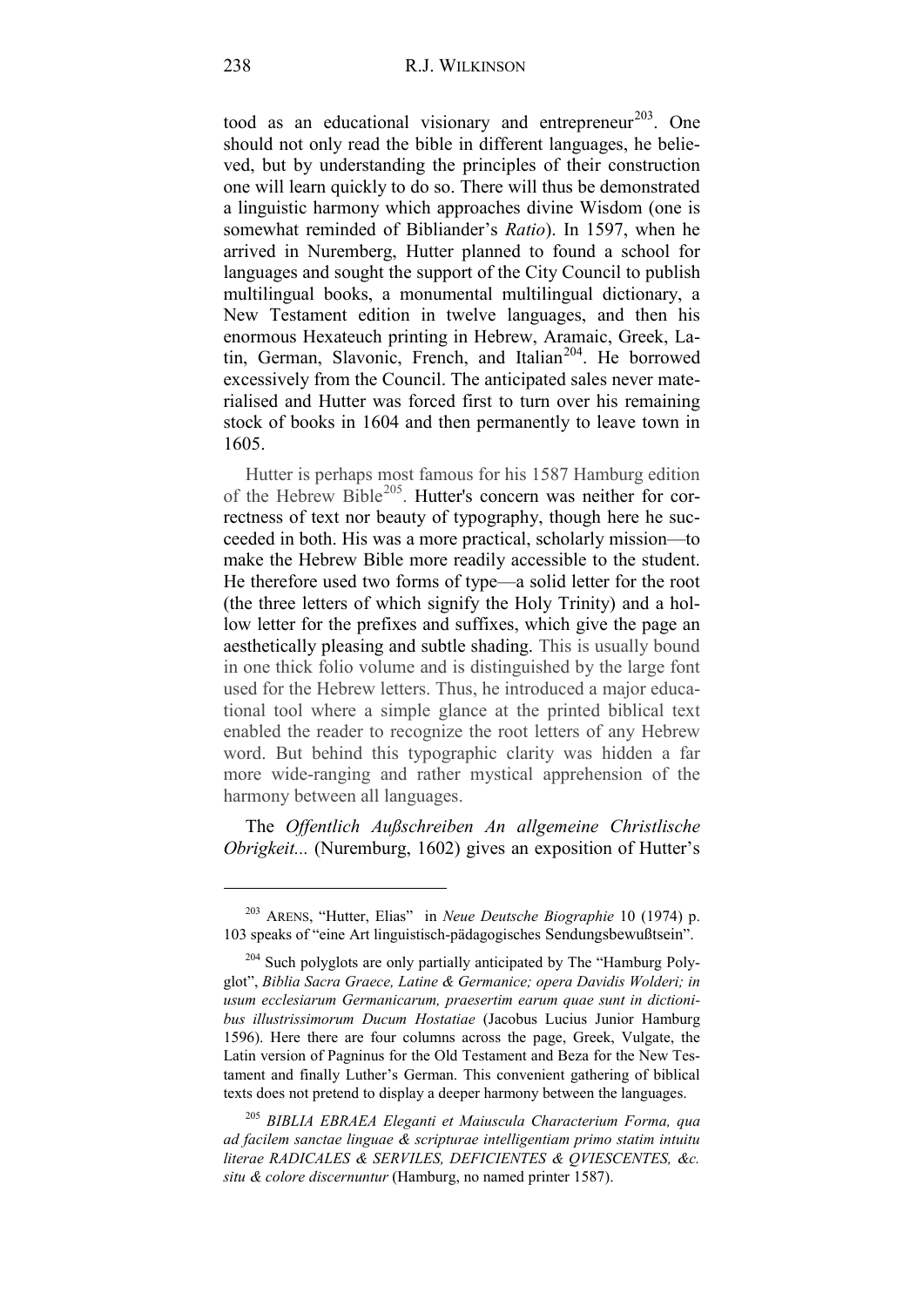notions of Linguistic Harmony. This is not just, as with others, a case of deriving Greek, Latin and German (indeed all languages) from Hebrew. Hutter uses his morphological understanding of Hebrew (the isolation of the three radical letters which are the real bearers of meaning and the accidental letters which modify that meaning) to analyse the other three (as we would say) inflected languages. He demonstrates an organic similarity between the shape of their letters (they all, of course, use an alphabet). Then by use of the versions of Isaiah 40. 8, setting the four languages (Hebrew, Greek, Latin and German) in columns side by side, he uses difference in type to distinguish radical from accidental letters (initial or final syllables, particles *et al.*) in all four languages. This is not just a claim that all languages derive from Hebrew: it is rather a claim that all became structurally transparent in the light of his analysis of Hebrew into radical and accidental letters<sup>[206](#page-70-0)</sup>. The work also contains a helpful list of his works proclaiming this doctrine to date (1602).

Syriac appears in Hutter's Polyglot New Testament (1599- 1600), now a very rare book<sup>207</sup>. This is a handsomely printed Polyglot Bible in twelve languages. The texts are arranged in six columns across facing pages with two languages per column, including the Hebrew printed with Hutter's unique font of black and hollow letters. The Syriac is given in Hebrew characters. Hutter appears to have little specific interest in Syriac other than as an early daughter of Hebrew. He had presented Aramaic in his Polyglot of the Old Testament and Syriac was a similar asset in his New Testament – if not more so as it gave clearer access to his method of linguistic analysis<sup>[208](#page-70-2)</sup>. It is thus

<span id="page-70-0"></span><sup>206</sup> HANS ARENS, *Sprachwissenschaft Der Gang ihrer Entwicklung von der Antike bis zur Gegenwart* (Verlag Karl Alber, Freiburg/ Munich 1955), p. 62 writes "Mit Hilfe einer Art Lullischer Kunstoder Kabbalistik – vermutlich 3 in Quadratform oder auf 3 gegeneinander bewegliche Ringe geschriebenen Alphabeten – glaubt er nämlich da ja 3 Radike in Hebräischen genügen, die urspüngliche göttliche oder adamitische Kunst der Namengebung (*impositio vocum*) aller Dinge wiederzuentdecken. So verbinden sich im Kopfe eines Orientalisten des 16. Jahrhunderts die grammatischen Kenntnisse mit mystischen Geheimlehren und einem praktischen pädagogischen Anliegen".

<span id="page-70-1"></span><sup>207</sup> *Novum Testamentum D[omi]ni N[ost]ri Jesu Christi. Syriacè, Ebraicè, Græcè, Latinè, Germanicè, Bohemicè, Italicè, Hispanicè, Gallicè, Anglicè, Danicè, Polonicè. Studio & Labore Eliæ Hutter.* (2 vols. Philipp Alexander Dietrich, Nuremberg 1599-1600). This was preceded by *Sanctus Matthaeus, Syriace, Ebraice, Graece, Latine etc* (Nuremberg 1599) anticipating the larger work and followed by *Sanctus Marcus, Syriace etc* (Nuremberg 1600).

<span id="page-70-2"></span><sup>208</sup> *Biblia Sacra Ebraice, Chaldaice, Graece, Latine, Germanice, Gallice* (*Slavonice, Italice* in variant printings with the Slovenian text of Juri Dalmatin's version of the Bible 1584, the Italian text of A. Brucioli and also the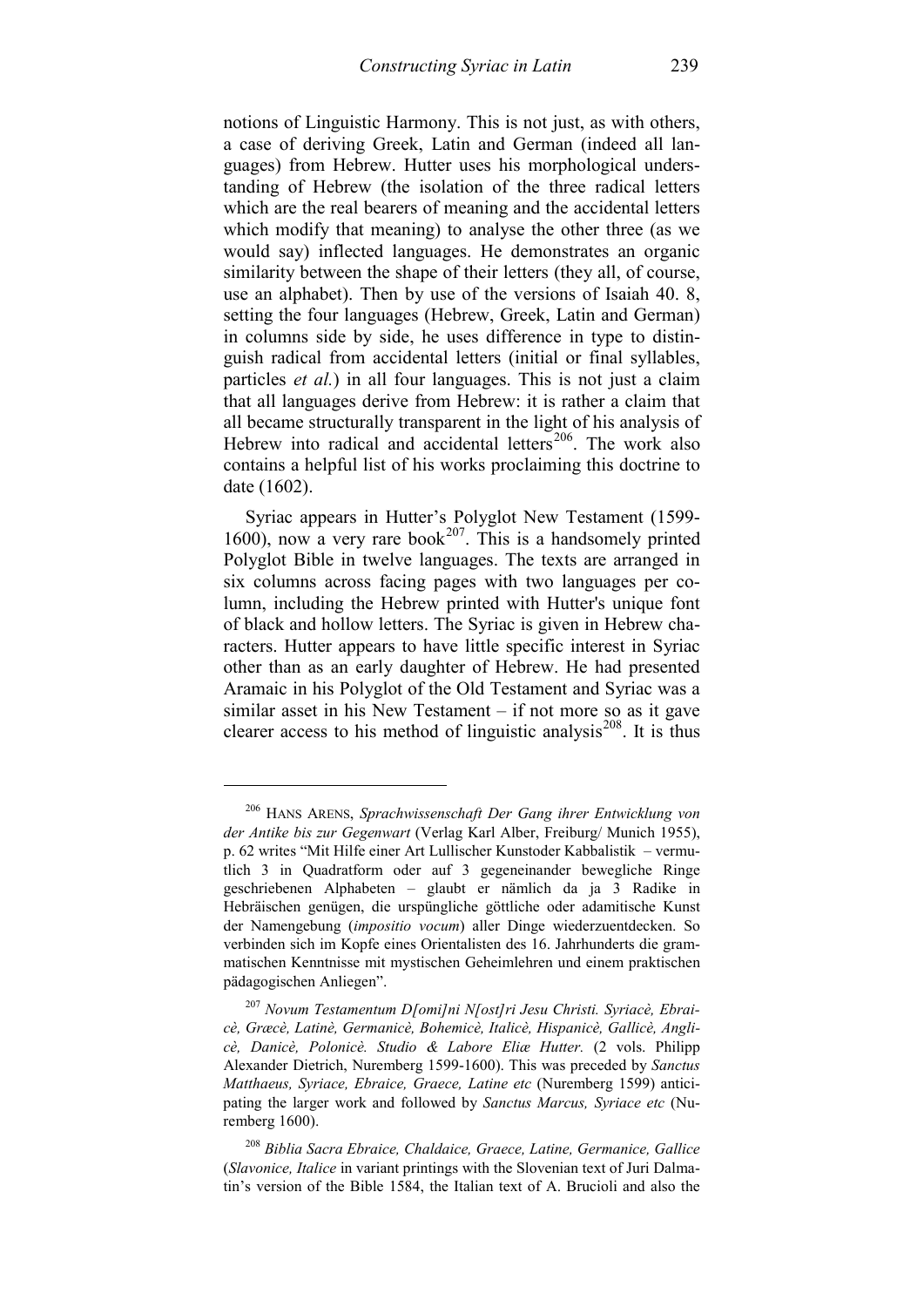an illustration of his linguistic key – unfolding a structure in which the Holy Ghost had linked Hebrew to reality. Hutter has no apparent interest in the Eastern Church; nor any interest in the differences in text and the minutiae of different vocalizations which would interest later Lutherans. Hutter was (alarmingly) content to add or subtract from those biblical texts he place side-by-side in his Polyglot to make them concur and was interested only in their proper structural analysis. His Syriac text is consequently text-critically worthless.

The second volume begins with a (very long) *Praefatio* to the Christian Reader by Jacobus Colerus (1537-1612*) in Eliae Hutteri Biblia Ebraea* (Berlin, 1587) which is evidently considered to have abiding relevance here<sup>209</sup>. Hutter himself reviews noteworthy passages in the first edition and in the present second volume. All of this is given a second time in German. What is quite disconcerting again is to read here of Hutter's own harmonisation of the versions by the simple and efficient means of addition and subtraction!

Some further indication of Hutter's approach may be taken from the introductory *Christiano et Candido Lectori* of the Edition of the Polyglot Matthew (Nuremberg 1599) written in anticipation of completing the whole Polyglot New Testament *simile dispositione & forma, cum aliis necessariis methodis, Harmonicis, Symmetricis, Grammaticis, Cabalisticis, Masoreticis compendiis, breve subsequatur*. Adam the *protoplastus* was in a single moment able to give appropriate and lasting names to the animals by understanding of the *Cubus Alphabeticus* which gave access through Hebrew to the underlying reali-ties<sup>[210](#page-71-1)</sup>. Joseph, Solomon, Daniel, and even the untaught Apos-

<span id="page-71-1"></span><sup>210</sup> ... *per Cubicam Alphabeti combinationem, juxta Trinitatis mysterium, cunctis animalibus propria & apposita imponerat nomina, quibus, non sine singulari admiratione, utilitate & voluptate, utimur*. His *Cubus: Ein hebraisch Dictionarium auß welchem ein Jeglicher so nur hebraisch lesen kann, eines jeglichen Radicis oder Schoresh deutsche Bedeutung ergründen und also die H. Sprach in wenig Zeit mit geringer Mühe lernen und verstehen kann* (Froben, Hamburg 1603) is technically anonymous and a preface in Latin describing the use of the book was signed G. L. Frobenius (such assistance was lacking in earlier editions and one wonders what unini-

Low German version of Luther, Wittenberg 1599). (Only eight books: Genesis to Ruth) (Alexander Philipp Dietrich, Nuremburg 1599).

<span id="page-71-0"></span> $209$  The Lutheran Colerus was Professor of Hebrew in Frankfurt (1576-1577), Provost at St. Nicholai in Berlin (1577-1599) and finally Superintendent at Güstrow (1599-1612). His *Praefatio* (Berlin 1587) gives us a linguistic history which marks little difference between (an early) Syriac (*Lingua Syra*) and Chaldaean. Indeed they merged to produce *Syrochaldaica* which some call the Jerusalem dialect which was the vernacular of Christ. This tended more towards Syriac than Chaldaean in its idioms. He mentions some contemporary scholarship, but also the utility of Hutter's method for undoing the works of the Devil. The descent of languages is described within the perspective of Hutter's insights.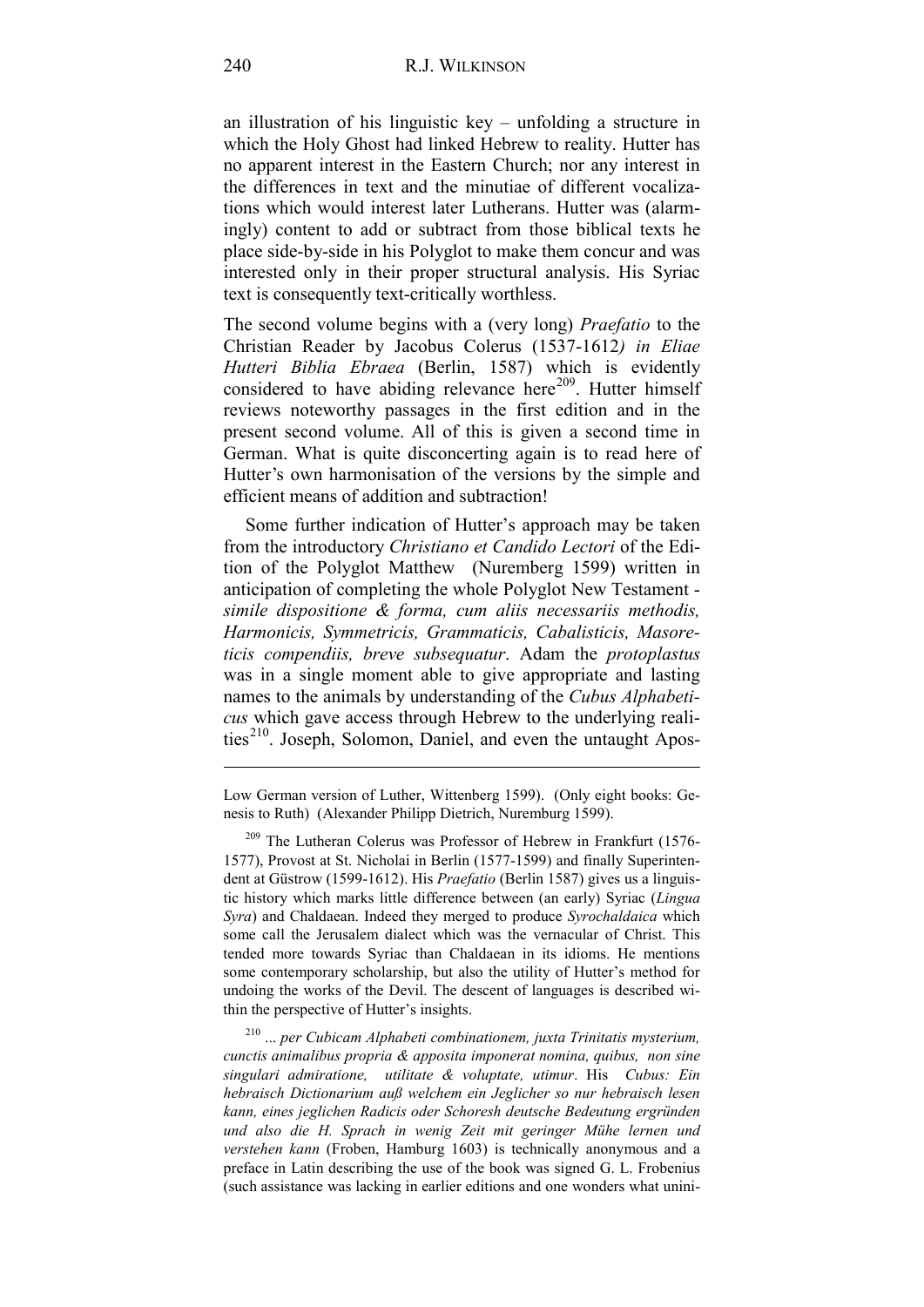tles evidently had access by the Holy Spirit to some unusual linguistic abilities (*ex missione Spiritus Sancti, omnium linguarum expeditissimam cognitionem in momento perceperunt*) [211](#page-72-0). But Hutter is not interested in the purely miraculous but is concerned with the natural and physical aspects of this early wisdom which he contrasts with the triviality and ineffectiveness of contemporary linguistic education. Hutter has sought to recover the *veram sapientiae et linguarum cognitionem*. Lack of this wisdom causes much of the misery in the world. The principal cause is the ingratitude and pride of this world which provoked the confusion of tongues at Babel and rejects the divine wisdom with which the Holy Spirit cooperates. This wisdom is itself is an untarnished mirror of divine activity and goodness and is powerful in sustaining creation and inhabiting the hearts of the faithful. Hutter's tone here is pious and devotional. The second cause is the ignorance and contempt of Hebrew, the original language, which facilitated the wisdom of the patriarchs, kings and prophets. It is contempt of Hebrew, as of German (wisely spread by the holy Charlemagne) which is the Devil's work and causes our problems. Greek and Latin are apparently not intrinsically bad – but contempt of Hebrew and German is.

Whence the project of putting the whole of the NT into pure Hebrew –*in quo tamen omnis nostra & totius Mundi pendet restitutio*[212](#page-72-1). Syriac is useful here. The way forward is by *Harmonia & Symmetria* - which link the dimensions of Noah's Ark, the Holy of Holies, Urim and Thummim, Ezekiel's Vision, Daniel's Stone, the Cube, the Sphere, the Cross, the Square, Jerusalem Descending from Heaven and the Twenty Four Elders - and foretell the action of the Holy Spirit in the future destruction of the devilish Babylon, Mother of Harlots and all Abominations, from the Ecclesia where God will be all in all and all languages will flow back to the original primaeval Hebrew.

Just as many different musical instruments may contrive to bring a pleasant sound to our ears, so the different languages analysed by the Cube, the Sphere, the Cross and the Square

tiated readers might initially have made of the work). The work is essentially a set of matrices 24×24, one for each letter of the Hebrew alphabet designed to give as far as possible a German interpretation of each triliteral Hebrew root. There was an earlier *Sanctae Linguae Cubus Hebraicogermanus* (Froben Basel 1578 of which no known copy remains); a 1586 *Cubus sacrae Linguae Ebraeae* (Johann Sachse, Hamburg) and another edition from Wolf in Hamburg in 1588.

<span id="page-72-0"></span> $2^{11}$  Much of Hutter's writing here may be seen to be dependant on St Jerome (*In Epistola ad Paulinum*) which he cites *in extenso*.

<span id="page-72-1"></span> $212$  The version was subsequently published by William Robertson in 1661.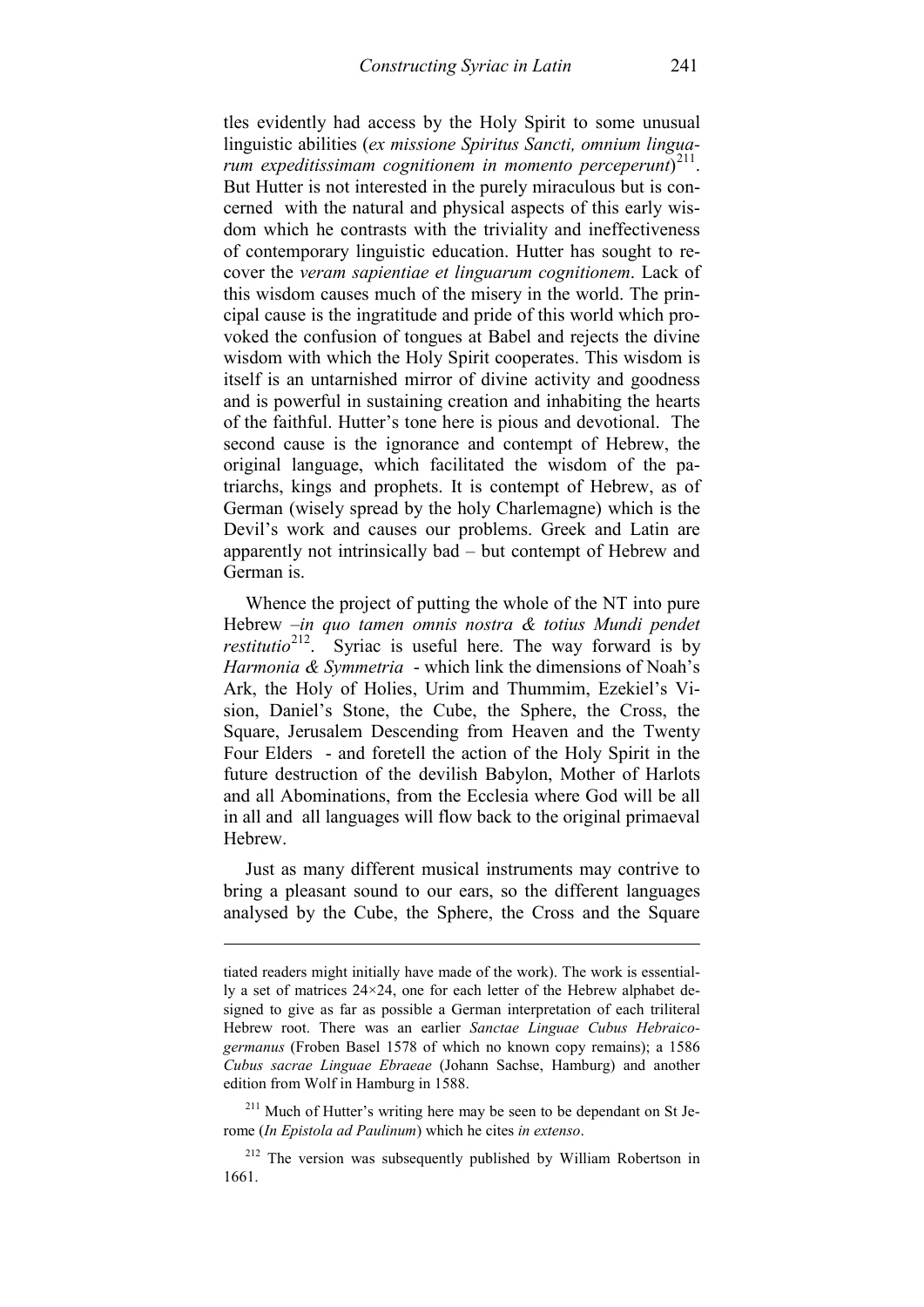may appear to have some unity. Uniting structures of symmetry may also be found in the script of various languages. But if Harmony and Symmetry dominate this will also be so for consonants, vowels, accents, orthography, prosody, etymology, syntax *etc etc*. These structures can be displayed and seen. The Cube, the Cross and other manipulative procedures may be seen illustrated on the tile page of Hutter's *Dictionarium Harmonicum Biblicum, Ebraeum, Graecum, Latinum Germanicum* (Ex officina Typographica Alexandri Philippi Theodorii Nuremburg 1598; Apud Johannem Walschaert, Amsterdam 1616).

Before leaving Hutter, it may be of interest to compare the work of Estienne Guichard, Professor of Foreign Languages in Paris, who wrote a harmonistic etymology of Oriental, Classical and Modern languages in  $1631<sup>213</sup>$  $1631<sup>213</sup>$  $1631<sup>213</sup>$ . The etymology proposes a Hebrew root from which words in other languages are said (implausibly, we would think) to be descended. The basic techniques are addition, subtraction, transposition and the inversion of letters. Guichard quoted with approval Classical writers after Plato whom he considered held that the understanding of words preceeds that of things, reminding us perhaps of the Mediaeval Speculative Grammarians we mentioned earlier. But they did not then enjoy the knowledge of Hebrew which permits the exhibition of the fundamental ties which bind other languages to the maternal tongue<sup>[214](#page-73-1)</sup>.

<span id="page-73-0"></span><sup>213</sup> *L'Harmonie Etymologique des Langues Hebraique, Chaldaique, Syriaque, Grecque, Latine, Françoise, Italienne, Espagnole, Allemande, Flamante, Angloise &c. En laquelle ... se demonstre evidement que toutes les langues sont descendues de l'Hebraïque* (Guillaume Pele, Paris 1631).

<span id="page-73-1"></span> $214$  It is perhaps of interest to our consideration of the extent to which Syriac was identified as a separate language to read his comments on 'Hebrew', under which term he includes Chaldaean and Syriac: *Mais notons, que quand nous dison que la langue Hebraique est la premiere de toutes, & qu'à icelle toutes les autres doivent estre reduites par etymologies; nous entendons comprendre souz ce mot d'Hebraique, la Chaldaique & Syriaque: ne faisans des ces trois langues distingées par nom, & en quelque chose, qu'une seule en substance. Par ce que les uns disent que la langue Chaldaique est la premiere: Theodoret dit que c'est la Syriaque: les autres que la Chaldaique & la Hebraique ne sont qu'une, quelques fois diverses: les autres confondent la Chaldaique & Syriaque pour une meme. A cela donc je dis, que quant à la substance ou essence de la langue, on peut facilement estimer ces langues estre une seule: entant que ces trois, Hebraique, Chaldaique, & Syriaque, contiennent les mesmes racines. D'autre coste, je dis qu'on les peut distinguer & estimer diverses par les proprietez & accidens qui leur sont particuliers. En ce que l'Hebraique et la plus simple des trois, ayant moins corrumpu ses trois radicales, que n'a fait La Chaldaique et Syriaque, lesquelles adioustans plusieurs lettres à leur racines, ont engendré diverses Dialectes de la langue Hebraique, & en tel cas ont estés distigées d'icelle. Mais touchant la substance des racines, nous dison que ces trois langues ont esté appellees generalement par le nom de l'Hebraique comme comprises en icelle: & que en ce sens la langue Hebraique est la premiere de toutes, et la mere de toutes, de laquelles toutes*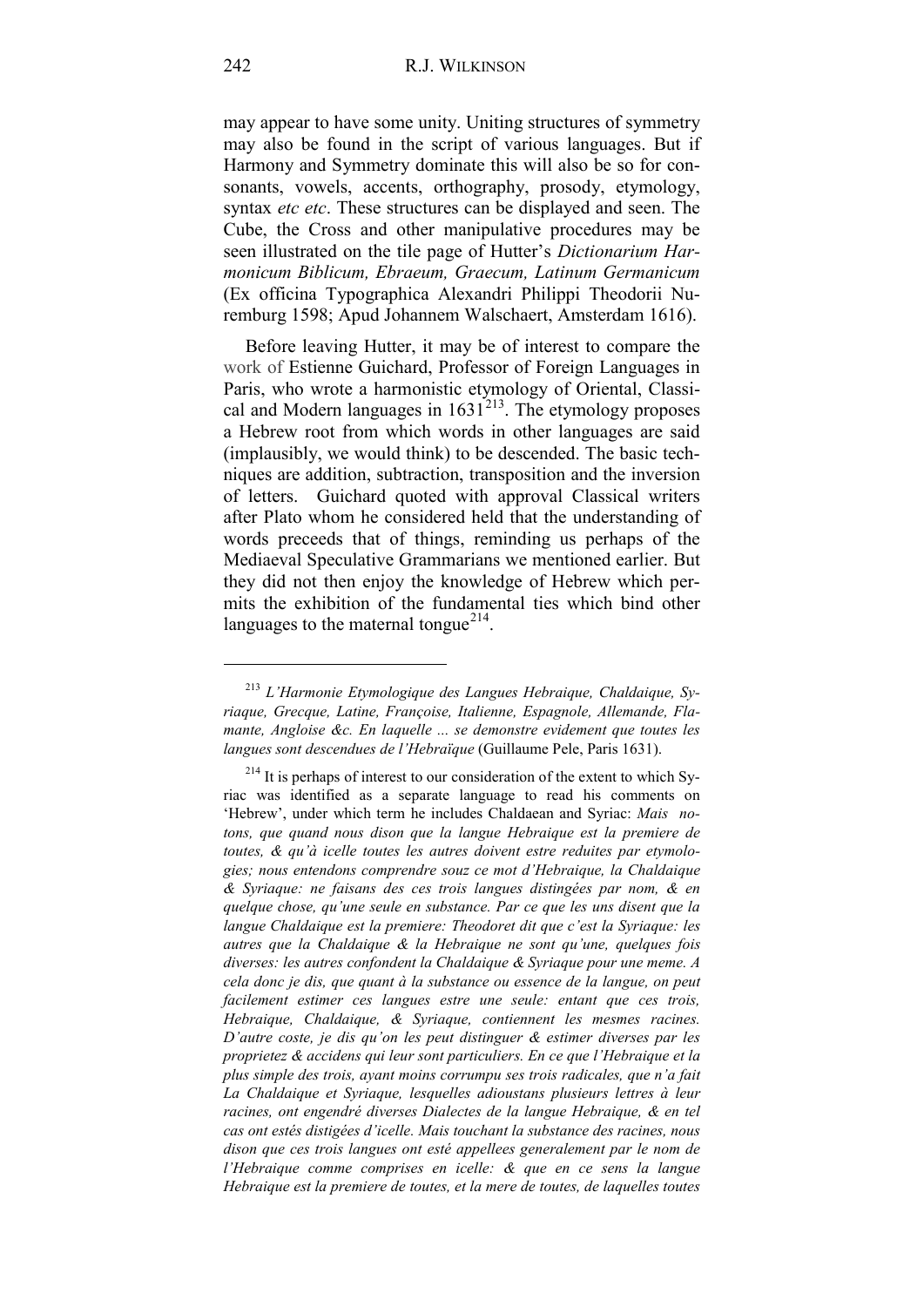### *Wittenberg*

-

Other Lutheran scholars lacked the comprehensive and mystical insights of Hutter. What characterises them is a desire to develop what is available (often from the work of the Maronites); a thorough consolidation of understanding with attention paid to discrepancies in vocalisation and other details of previous grammars; an interest in establishing serviceable editions of the Scriptures; the production of helpful and accurate grammars for their students and a desire to achieve a comparative context for the understanding of the languages. These scholars were generally careful philologists with a focus on biblical studies. Avid consumers of the earlier Catholic scholarship, they nonetheless worked to make it their own.

Increasingly we shall encounter comparative dictionaries and grammars – extending beyond merely the difference between Hebrew and Aramaic – which became increasingly popular<sup>[215](#page-74-0)</sup>. In the Seventeenth Century these tended to be called 'harmonic'. They are generally (but not all) less comprehensive and mystical than Hutter and more straightforwardly empirical. The previous tradition of comparative description of Hebrew, Aramaic and Arabic in Jewish philology of the Tenth to Twelfth Centuries established all the sound shifts and several grammatical correspondences between these languages, but with the end of Jewish Arabic culture in Spain and North Africa this work rather came to end, and Western Europeans had to start again<sup>[216](#page-74-1)</sup>. Early Hebrew grammarians were not readily available and much of their contribution was forgotten. This is particularly true of their explorations in comparative Semitic grammar. We shall find the Western Christian grammarians had to extend their own studies into these areas often from their own observations.

*les autres esté derivees. Ce qui se verifie manifestment tant par la voye d'etymologies, que par le temoignage des Anciens qui ont eu connaissance de cette langue*. [References to Origen and Jerome follow].

<span id="page-74-0"></span><sup>215</sup> YAAKOV GRUNTFEST, "Harmonic Dictionaries and Grammars in Semitic Languages", in ANDERS AHIQVIST (ed.), *Diversions of Galway: Papers on the History of Linguistic from ICHoIS V* (John Benjamins, Amsterdam 1990) p. 103-112. A far less ambitious work is that of the Dutch Jacobus Alting (Professor of Hebrew in Groningen 1618-1679) *Synopsis Institutionum Chaldaearum et Syrarum* (Fridericki Knochii, Frankfurt-a-M. 1676. 6th Edition 1701, 1717). As the form of the book did not permit placing the Chaldaean and Syriac together they are handled separately. This is a teaching text citing the authorities with which we are familiar. Often bound with similar synopses of Rabbinic Hebrew, Samaritan, Arabic, Ethiopic *etc*.

<span id="page-74-1"></span><sup>216</sup> A. MAMAN, *Comparative Semitic Philology in Middle Ages* (E. J. Brill, Leiden 2004).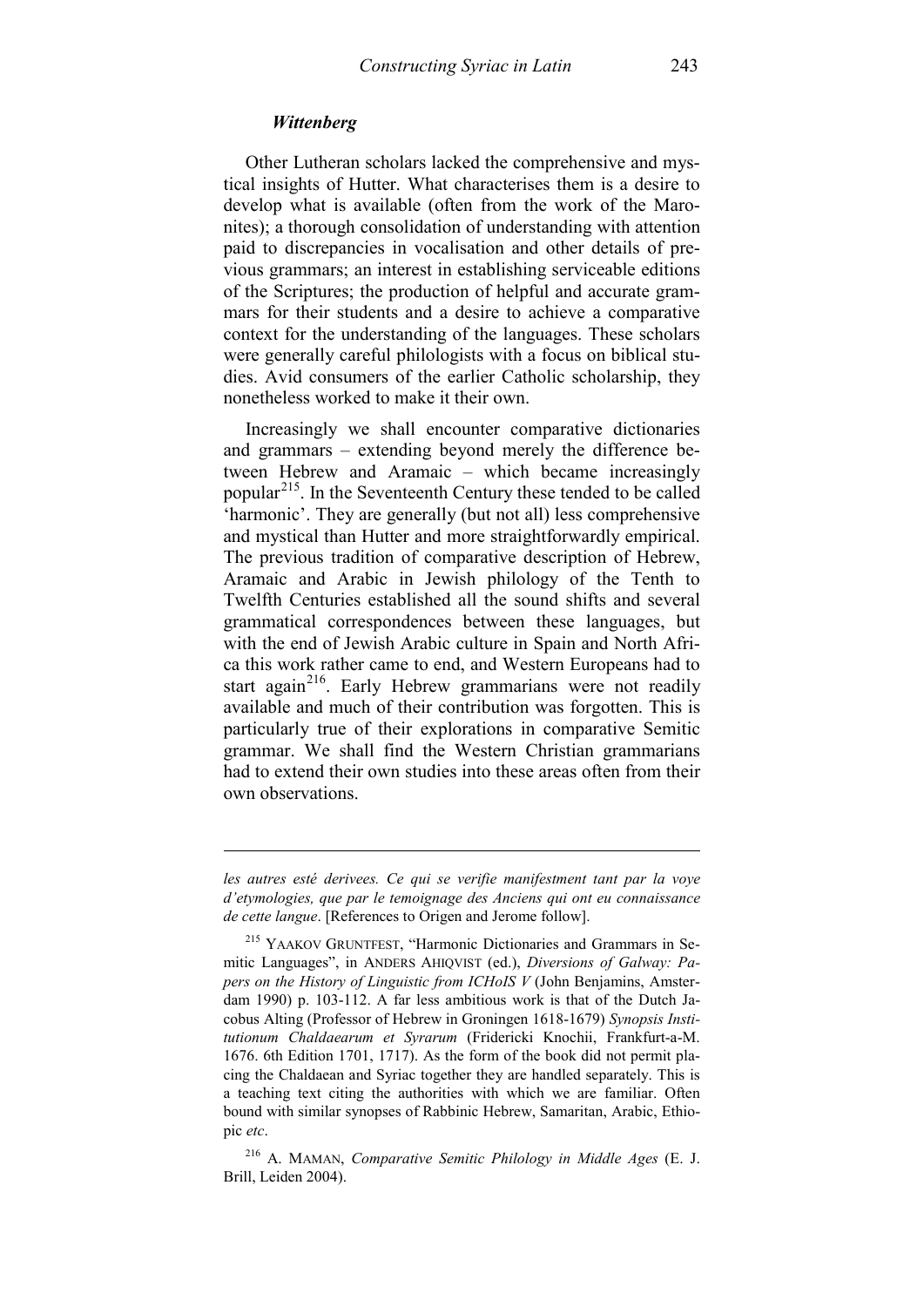Valentin Schindler (1543-1604) was a Wittenberg Hebraist. With him we see a developing concern – evident already in Bibliander and Waser - to present grammar in a comparative context very much in parallel with the Polyglot bibles (in his case the Antwerp Polyglot). We may also consider him anticipated in some respects by Angelo Canini's *Institutiones* which mainly treated Aramaic but with Arabic and Ethiopic paradigms of the strong verb. In 1588 Schindler became *ordinarius* for Hebrew in the Philosophy Faculty at Wittenberg. Interestingly, his subsequent nomination the chair of Hebrew and Oriental Languages effectively withdrew the post from the tutelage of the Theology Faculty who had proposed another candidate. His *Lexicon Pentaglotton* was published posthumously in  $1612^{217}$  $1612^{217}$  $1612^{217}$ . An abridgement was published in  $1635^{218}$  $1635^{218}$  $1635^{218}$ . Here Schindler systematically developed his entries to display the similarites and filiation of Hebrew Aramaic and Arabic and passes beyond the comparative analysis we have previously seen developing and shows a determination to use all the available resources of Oriental languages. This achievement is particularly striking when one realises that his Lexicon came out one year before the 1613 Arabic-Latin Lexicon of Franciscus Raphelengius. It is with his Arabic that he was widening horizons. That work on the Arabic is inevitably faulty but no doubt the effort was considerable, there being few resources for him to call upon<sup>[219](#page-75-2)</sup>. He used the Arabic New Testament and the Koran. He was better served however for Syriac and Chaldaean, though the absence of any type other than Hebrew is noticeable. Schindler lists a root (say *gdl*) and gives informa-

<span id="page-75-0"></span><sup>217</sup> *Lexicon Pentaglotton, Hebraicum, Chaldaicum, Syriacum, Talmudico-Rabbinicum,& Arabicum. In quo omnes voces Hebraeae, Chaldeae., Syrae, Rabbinicae & Arabicae, adjectis hincinde Persicis, Aethiopicis & Turcicis, ordine Alphabetico, sub suis singulae Radicibus digestae continentur: Earumque Significationes, Usus ac Elegentiae, ex SS. Hebraeis Bibliis; horum Chaldaicis Paraphrasibus; Testamento N. Syriaco; utroque Babylonico & Hierosolymitano Talmudo, Midraschim, Rabbinorum Commentatoribus, Theologis & Philosophis; Arabica V. & N Instrumenti Translatione, Alkorano, Avicenna, &c. ut & graeca LXX Interpretum, & omnibus Latinis Bibliorum versionibus, docte, ample ac dilucide proponuntur & explicantur... opus novum, nunc post Authoris obitum, ex ipso Autographo fidelissime descriptum...* (Cura et Auspiciis Rylandiorum... Typis Joannis Jacobi, Hanovia 1612). An edition with the imprint Hanau (*typis Hennei*) seems a second issue of the same year. An edition with a Frankfurt imprint is again not identical but is also *typis Hennei.* The office of Johannes Jacobus Henneus in Hanau was famous for its Hebrew works.

<span id="page-75-1"></span><sup>218</sup> *Schindleri Lexicon Pentaglotton... in epitomen redactum a G. A. [Gulielmus Alabaster]* (William Jones, London 1635).

<span id="page-75-2"></span><sup>219</sup> Schindler went to considerable trouble with his Arabic roots. He also had at his disposal Saadia Gaon's Arabic Pentateuch and Giustiniani's Polyglot Psalter. JAN LOOP, *Johann Heinrich Hottinger, Arabic and Islamic Studies in the Seventeenth Century* (Oxford University Press 2013) p. 79.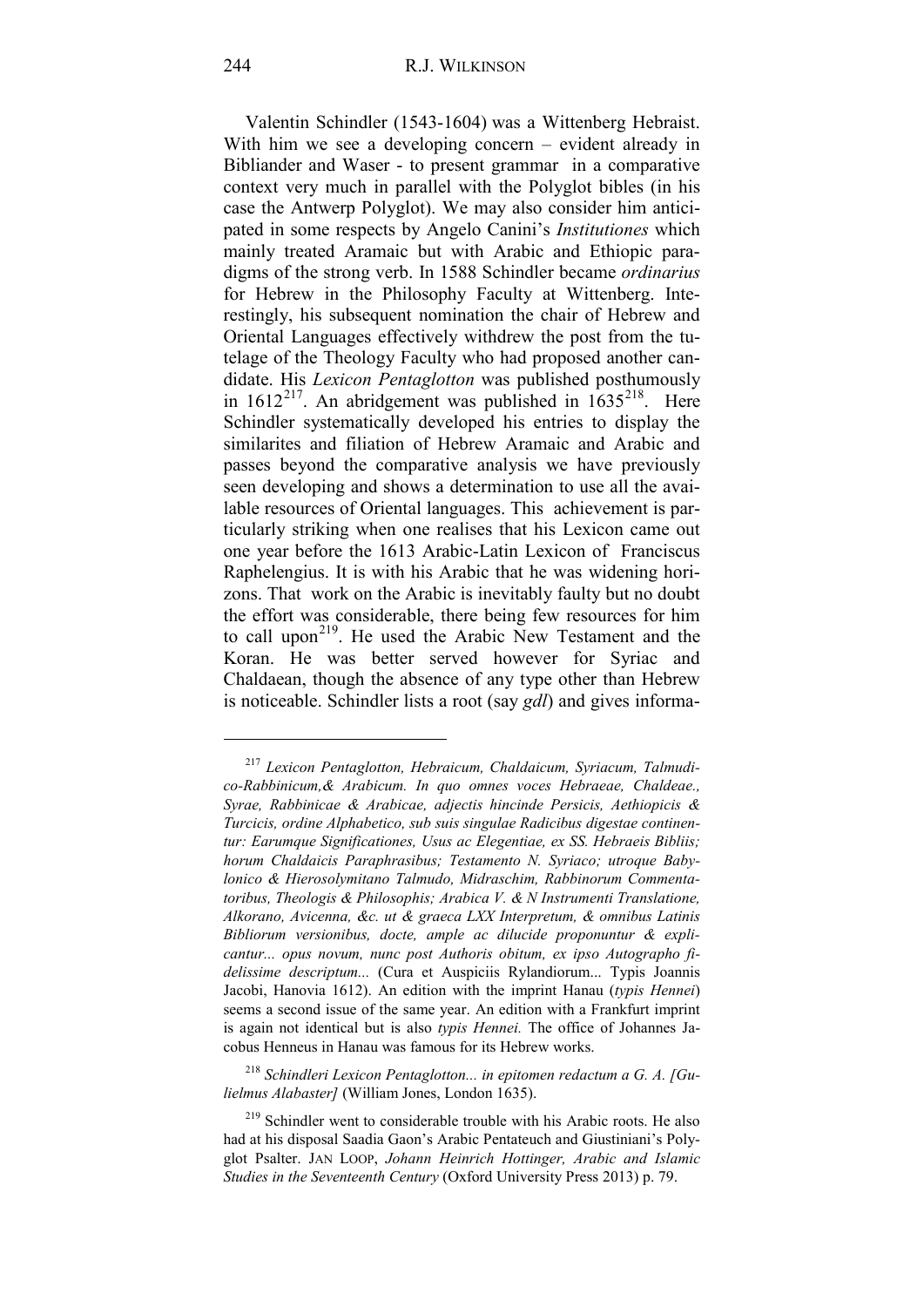tion on its (1) Hebrew meaning (*magnus fuit / factus est*) citing biblical, targumic and septuagintal material. He then deals with the Hebrew forms *gadôl, gadêl, gôdel, gedulla, migdal, migdôl* etc. This followed by (2) the Syriac meaning: *gedal* (*filavit retorsit*), compare *gedilîm* (*fila*). Then the (3) Arabic *gadal* is glossed disputavit, though the supporting biblical reference to Acts 34, 15 is obviously wrong. Syriac material is found throughout the entry. As a model of a comparative lexicon Schindler's work was influential and it remains, together with Hottinger (1661) and Castell (1669), one of only three comparative lexica of Semitic languages ever published.

Schindler left Wittenberg in 1592 suspected of leanings towards Calvinism and was succeeded by Laurentius Fabricius from Danzig who taught there for 35 years. Fabricius taught Crinesius and Trost who eventually succeeded his teacher in the Wittenberg chair of Hebrew in 1628 . Like Crinesius, Trost gave serious attention to Syriac. Trost's pupil Andreas Sennert (1606-1689) worked in the Universities of Leipzig, Jena, Strasburg and Leiden before returning to take the Hebrew chair at Wittenberg after Trost's successor Jacob Weller. His career pathway passing through several universities of different Protestant confessions is illuminating. This was a subject with rare resources and few experts – one had to learn where one might. Sennert brought considerable skills in Arabic and other Oriental languages to his treatment of Syriac in an increasingly comparative context. Arabic was important philologically, but it also provided access to comment upon other languages.

### *Crinesius*

-

The decidedly Lutheran Christoph Crinesius (Grünes) (1584-1629) came from the University of Jena in 1616 to enroll in Wittenberg where he was Fabricius's pupil and subsequently became a docent. He enjoyed a period as court chaplain and finally was Professor of Oriental Languages at Altdorf. Increasingly these universities were developing formal teaching courses in Arabic, Aramaic and Syriac. Jena began advertising Aramaic in 1601, though Wittenberg did not begin until 1632. Jena also offered the first formal course in Syriac in 1614. Altdorf was the first Lutheran university to offer an Arabic class in 1624, followed in 1632 by Wittenberg<sup>[220](#page-76-0)</sup>. The following works we shall consider went some way to meet the demand for books suitable for these courses.

<span id="page-76-0"></span><sup>&</sup>lt;sup>220</sup> I rely here on data from STEPHEN G. BURNETT, "Christian Aramaism: The Birth and Growth of Aramaic Scholarship in the Sixteenth Century", in R. L. TROXEL, K. G. FRIEBEL, D. R. MAGARY (eds.), *Seeking out the Wisdom of the Ancients Essays Offered to Michael V. Fox on the Occasion of his Sixty-Fifth Birthday* (Eisenbrauns, Winona Lake 2005) p. 421-436.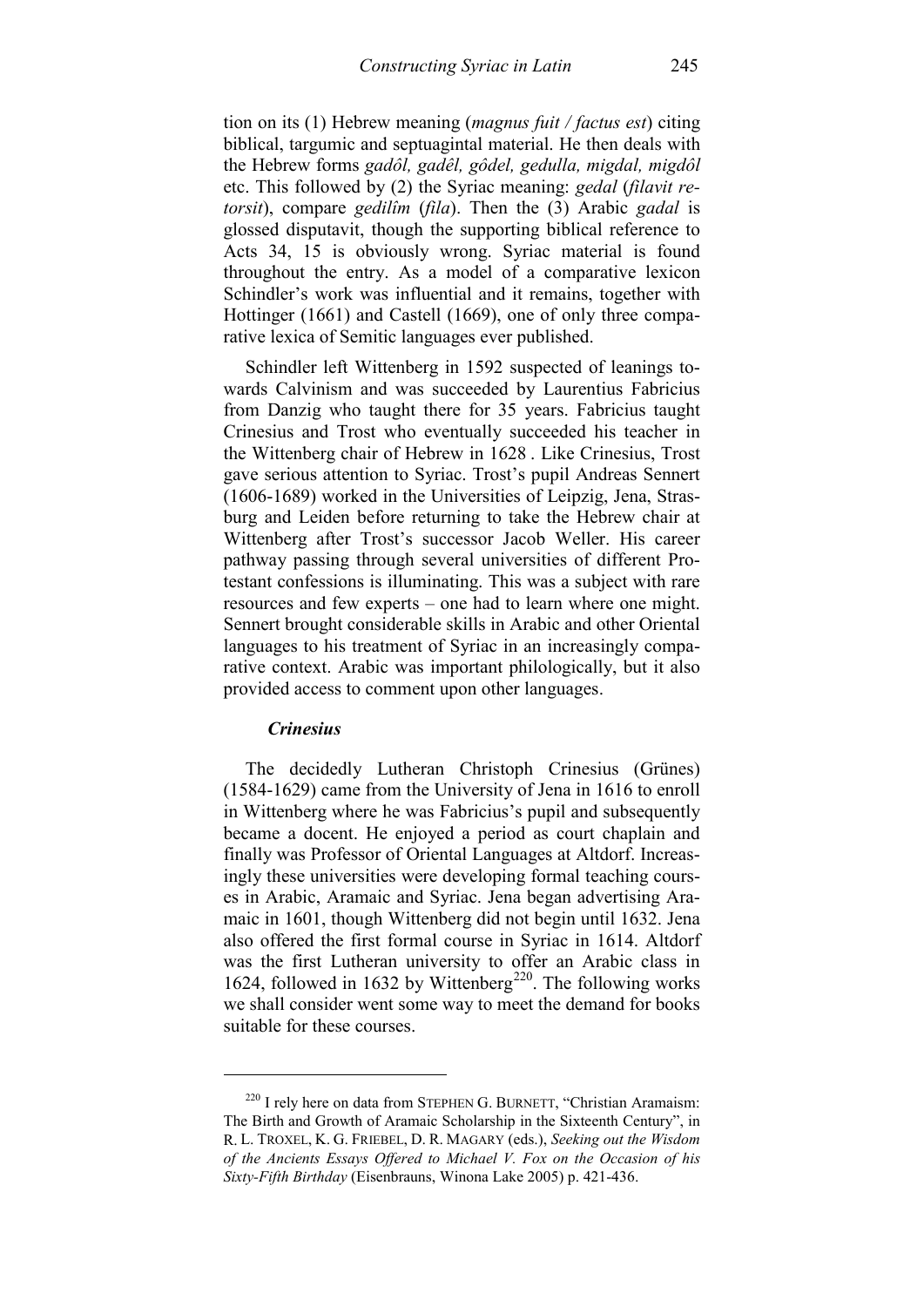Crinesius' *Ma'nevath Suriya: Gymnasium Syriacum. h. e. Iesu Christo vernaculae perfecta institutio ex Novo Testamento Syro et aliis Rerum Syriacarum Scriptoribus collecta, novis et genuinis characteribus adornata*. (J. Gormann, 1611) was printed in Wittenberg<sup>[221](#page-77-0)</sup>. The Grammar (like the subsequent Lexicon) is built around the available material in the Widmanstetter *editio princeps*. Like the Lexicon it also has a preface by Fabricius<sup>222</sup>. The book introduces a new Syriac font in Germany<sup>[223](#page-77-2)</sup>. The serto font (somewhat similar to Granjon's Plantin types) is attributed to Johannes Richter in the printing office of J. Gormann in Wittenberg<sup>224</sup>. The alphabet table however contains a large estrangela in woodcut.

<span id="page-77-2"></span><sup>223</sup> This font we shall find used subsequently in Myricaeus's *Prima Elementa Linguae Syriacae* (Geneva 1621); in Köthen with Martin Trost's New Testament edition (1621) and his separate edition of 1 John with primer and in Jena in 1638 with J. M. Dilherr's *Eclogae Novi Testamentum*.

<span id="page-77-3"></span><sup>224</sup> *De Confusione linguarum* in which he tried to portray the Hebrew language as a mother tongue of Oriental and Romance languages was printed by the same office in 1610 and apparently has wood-cut Syriac. (COAKLEY, p. 48-50.) The work appeared again as *De confusione linguarum – Sive Discursus De Confusione Linguarum, Tum Orientalium: Hebraicae, Chaldaicae, Syriacae, Scripturae Samariticae, Arabicae, Persicae, Aethiopicae: tum Occidentalium, nempe, Graecae, Latinae, Italicae, Gallicae, Hispanicae, statuens Hebraicam omnium esse primam, & ipsissimam Matricem, concinnatus* (Halbmayerus, Nuremberg 1629).

<span id="page-77-0"></span><sup>221</sup> The title page has I Cor 12.4 in Latin and vocalised serto around a Medalion with Hebrew Tetragrammaton. There is discussion of the Tetragrammaton in his *Exercitationum Hebraicarum Pentameron Pars Prima (Quinta)* (Typis et impensis Simonis Halbmayeri Nürnberg 1625) p. 57ff.

<span id="page-77-1"></span><sup>222</sup> Fabricius found that the Messiah was announced in Old Testament Hebrew, and proclaimed in the Greek of the New Testament, the language of Scripture in primitive church. Hebrew was purer, for New Testament Greek is not of the purest being mixed with Hebrew idiom (*liquore Hebraei sermonis*) which make it in many places barbarous and not really Greek, though this was the consequence of preserving a little of the primeval language in the New Testament. Accurate interpretation, however, is difficult for those not possessed of both Greek and Hebrew. By 'Hebrew' he means also the daughter languages *Chaldaea* & *Syra* which are instrumental in providing proper access to the mother tongue and the meaning of Holy Scripture. For example, Mk 5.41 *Talitha kumi*: do we know whether the explanation *puella surge* is from the Evangelist or is later marginal gloss subsequently inserted into the text itself? The Greek is no help. Hebrew will provide the key to *kumi* as a feminine imperative, but what of *talitha*? Even Jerome in places recognized this to be a *vocem Syram* followed by Nicholas of Lyra, but in other places emended it to *Tabitha* denoting *Dorkas / caprea*. He cites evidence of Hebrew letters changed in Aramaic and Syriac from Acts 9. 40. Others have made worse emendations: *tabbiti* (*respece, extolle oculos*). The *editio princeps* of the Syriac New Testament 1555 however showed that *talitha* does mean little girl from its other occurrences (Mk 5.39,40,41,42; Mat 9 twice in same story.) There is therefore he concludes no need for the emendation of Christ's very own words.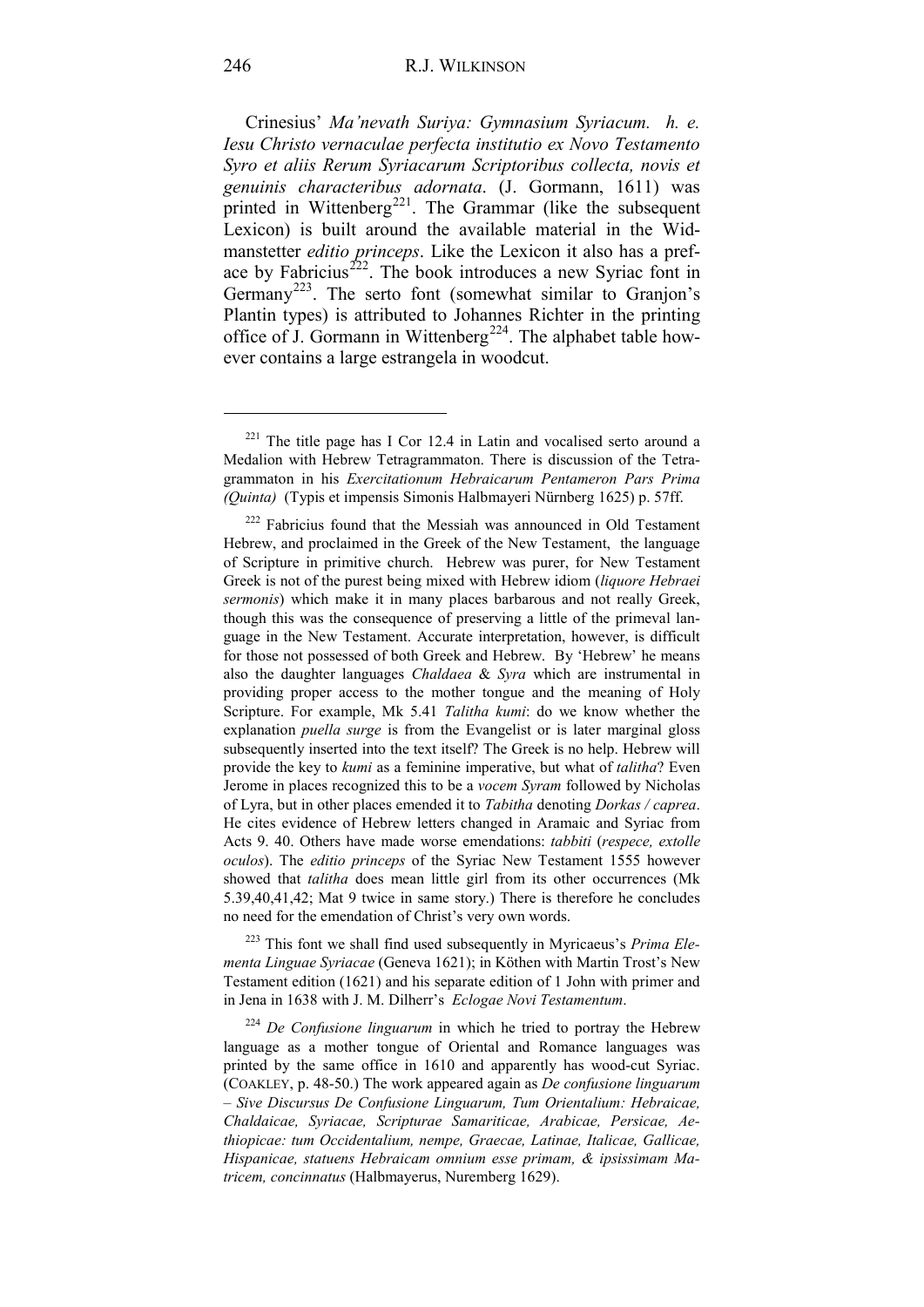The work is divided into three parts. The first, *Etymologia*, tells us that the dialect is very close to the primitive language of Hebrew. Letters different from Hebrew are tabulated, ligatures and terminal forms explained and vowels points also. For the noun he considers: *numerus casus* and *declinatio*; notes and observations address pronouns. For the verb he treats: *genus numerus tempus persona and conjugatio*. He gives the perfect verb and conjugations active and passive. He then deals with defective verbs and verbs with quiescent radicals. He speaks of *Benoni*, but also *ethpa'el*. Adverb, prepositions, conjunctions and interjections follow. *Syntaxis* describes the joining or separation of the *partes orationis*. It also deals with prefixes and affixes for nouns and cases. The *Pars Practica* comprises texts, translations (Latin and vocalized Hebrew) and analysis of the *Magnificat, Benedictus and Nunc Dimittis*. There is a Decalogue and *Paternoster*, some New Testament texts relating to Baptism and the Eucharist and the bare bones of Luther's '*Catechismus Minor'*.

Vivien Law has drawn attention to the way in which Crinesius makes use of a morphological analysis derived from the Hebrew Grammarians which distinguished morphemes added (*affixum*) to a verb (*radix*), these being usually *praefixum* and *suffixum*. The picture is one of building blocks. This he points out is not characteristic of the organic way in which word structure was pictured in Medieval Christian linguistic discourse. Crinesius, thus, distinguishes between a free form (*vox separabilis*) and a bound form (*vox inseparabilis*). Here he has changed the metaphor, for in the Graeco–Roman tradition a free form had been called a *nomen integrum* (whole word) and a bound form a *nomen corruptum* (truncated word) thus preserving a picture of an entity in different states. Crinesius's terms promote the new 'building blocks' image<sup>[225](#page-78-0)</sup>. This indeed may all be so, but we have noticed just such an awareness in Münster's translation of Levita's work in his *Compendium Hebraicae Grammaticae* of 1525 and several times thereafter.

Crinesius also wrote a Lexicon. The first Syriac dictionary we have seen was that of Masius's short *Syrorum Peculium* followed by Guy Lefèvre de la Boderie's *Dictionarium Syro-Chaldaicum*. This was, one recalls, essentially Münster's Aramaic Grammar used without acknowledgement and supplemented with a few New Testament words and some from Severus' *De Ritibus* in Syriac characters. The Antwerp Polyglot Bible in which Lefèvre de la Boderie's work and Masius's more targeted dictionaries appeared was however rare and expensive. Crinesius did the work again from the *editio princeps* and Severus. This was a useful format and increased the acces-

<span id="page-78-0"></span><sup>225</sup> VIVIEN LAW, *The History of Linguistics in Europe From Plato to 1600* (CUP, 2003) p. 250.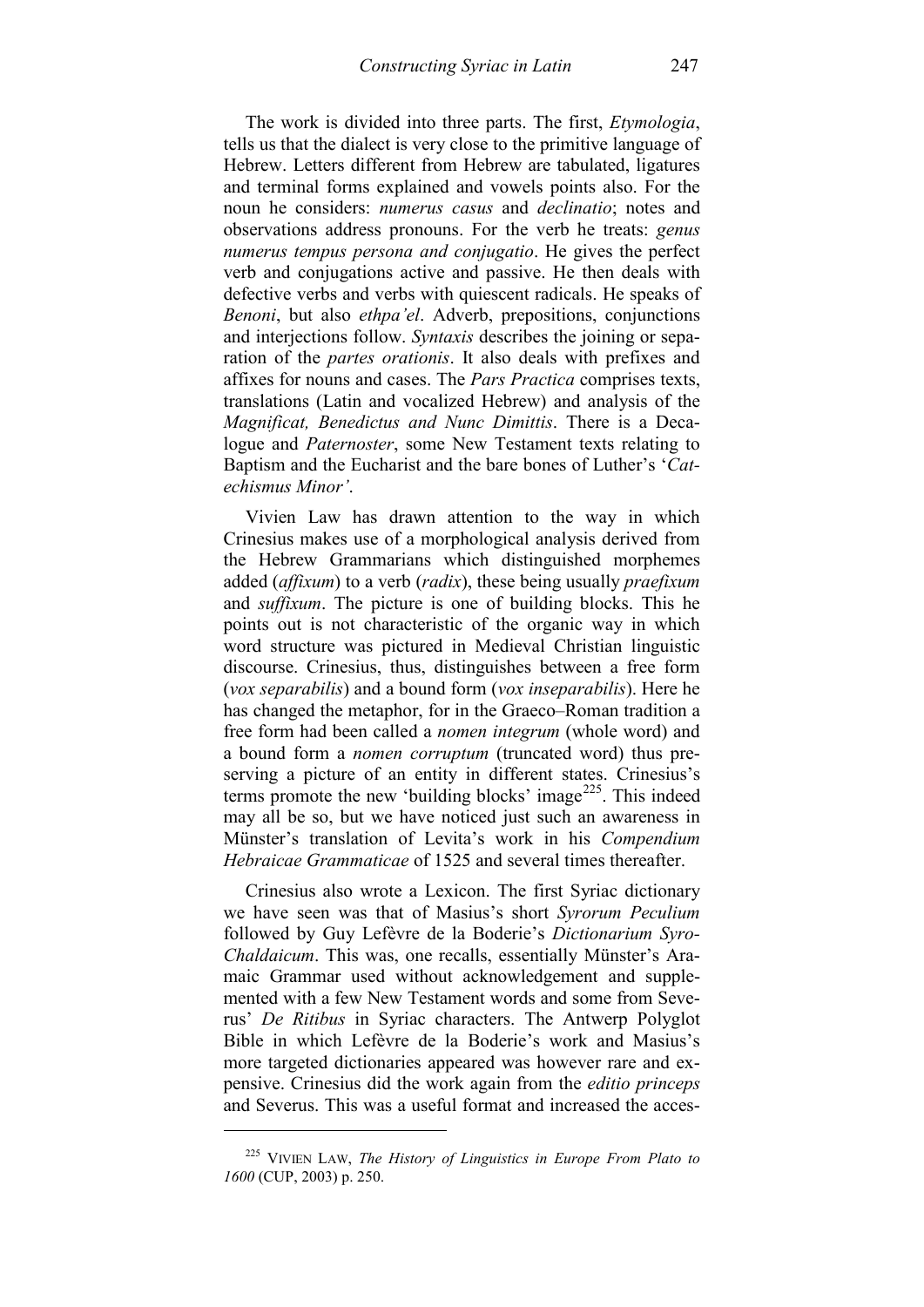sibility of Syriac to Lutheran scholars. We shall find his contribution subsequently developed by Trostius, and others with increasing sophistication.

Thus Crinesius's *Lexicon Syriacum, e Novo Testamento Et Rituali Severi, Patriarchae quondam Alexandrini, Syro collectum, tribus linguis Cardinalibus expositum, atque in illustri Wittenbergensium Academia tredecim Disputationibus propositum...* (J. Gormann, Wittenberg) followed his Grammar in 1612. He began it on 27 November 1611 and finished it on the 8 August 1612. It was essentially, as we have seen, a Lexicon of the New Testament Syriac text, supplemented with words from the text of Severus's *De Ritibus Baptismi*[226](#page-79-0). Support is full and the work almost constitutes a concordance (Crinesius claims) of the Syriac New Testament. New Testament citations are glossed in Greek and Latin. Hebrew etymologies are given for entries. Use is made of the Hebrew grammatical term *Benoni*. It has Richter's serto and a Hebrew font. There is a Latin and Greek index. One finds an *Epistula Pauli* often bound at the end of the Lexicon for reading practice, but sometimes it appears separately as a small *4to* (Impensis Z. Schureri, Typis Gormannianis 1612). It takes its text from the *editio princeps*  and acknowledges this<sup>[227](#page-79-1)</sup>.

Crinesius's Dedicatory Epistle to the Lexicon offers us his concept of Syriac. Daniel and Ezra spoke pure Chaldaean but less pure and authoritative is Syriac (used in Genesis 31.47). This was the spoken vernacular of Christ and his apostles as 'Talitha Qumi" and 'Aceldama' (so called (Acts 1.19) in 'their own proper tongue' *i. e.* in the speech of Jerusalem) indicate. This was *mera Syriaca* – pure Syriac.

The Syriac New Testament was the first translation ever made from the Greek of the New Testament and made moreover in the vernacular of the time gives the sense better than either the original Greek or the later Latin. The translators worked at Antioch where they could ask Peter and Paul, who spent a year teaching there (Acts 11.26) about difficult or obscure passages. Europe has been without this first translation of the New Testament for 1400 years and at considerable cost until Moses of Mardin arrived in the West. So too even for the Greeks who used the original Greek text, matters are clarified. Take our 'daily bread' (*epiousios/superstantialis*). The Syriac has 'bread of our poverty' which makes the meaning clear: in John 5.2 'Bethesda' is seen to mean 'house of Grace'; 'Marana-

<span id="page-79-0"></span> $226$  Published in 1571 by Guy Lefèvre de la Boderie. On this work see: *Kabbalistic Scholars*, p. 103-106. Severus was in fact Patriarch of Antioch.

<span id="page-79-1"></span> $227$  The separate edition is dedicated to Fabricius in Wittenberg, J. Drusius in Franeker, N. Albertus in Prague, J Buxtorf in Basel and C. Helvicus in Giessen – "the Christian rabbis of Europe, most learned in Aramaic".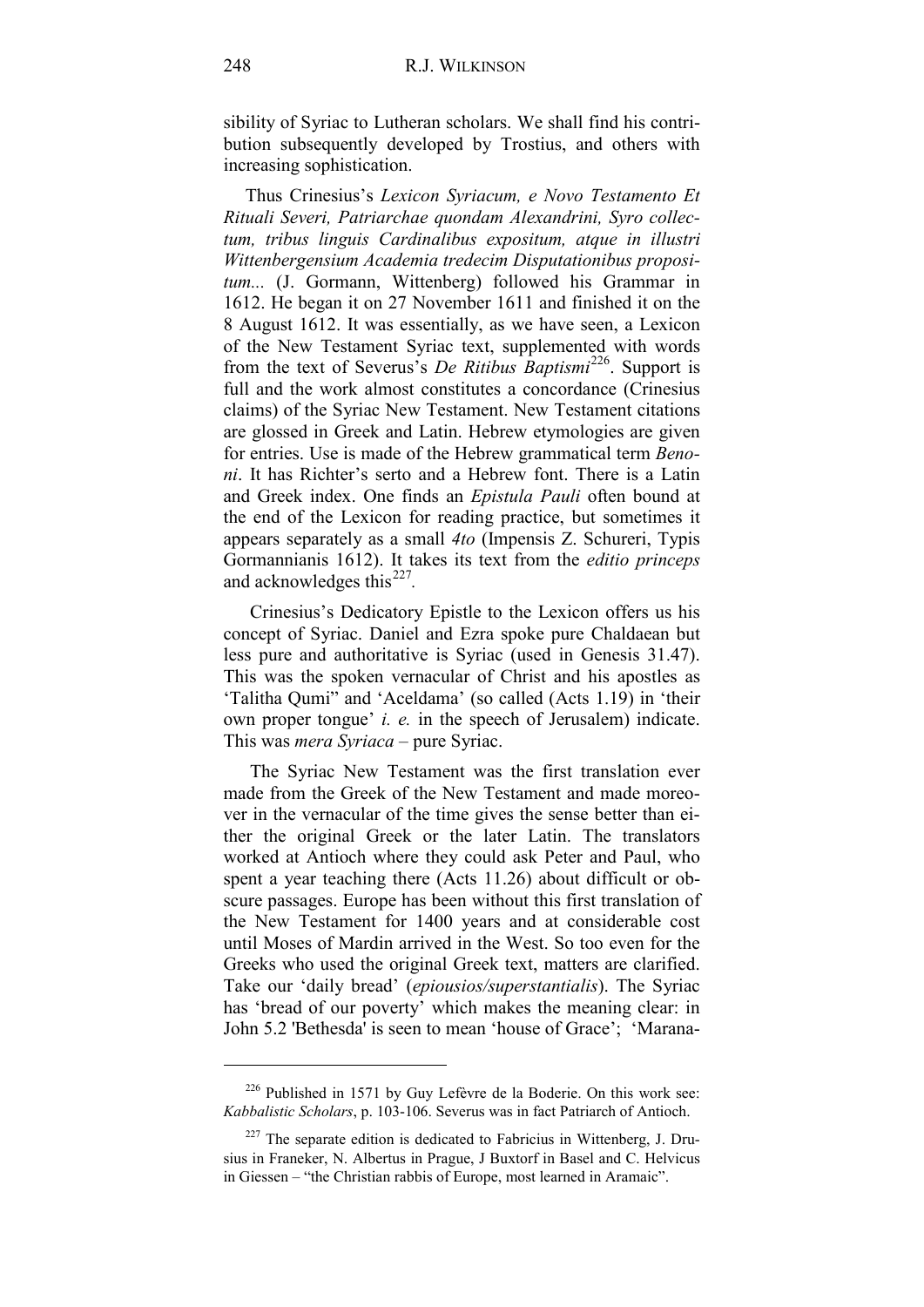tha' in 1Cor 16.22 becomes intelligible; I Cor 10.2 'baptized into Moses' is explained by the Syriac 'by the hand of Moses'. In Romans 4.8 the Syriac adds support to the doctrine of *sola fide* to the upset of the Louvain censors. In 1Cor 12.20 the Syriac 'eating and drinking' justifies giving the chalice to the laity against the Jesuit Johannes Harlemius (just 'eating' alone was an argument not to). The Syriac often refutes papists and has remained untainted by Eastern superstition. Less confessionally contentious, in Acts 16.6 the Syriac's 'Spirit of Jesus' variant may be used to argue for Trinity. There are more than 600 places in the Syriac New Testament where this extra help is given[228](#page-80-0). Finally we may mention his *Disputatio de Confusione Linguarum, Continens Linguae Hebraicae antiquitatem, veros characteres et partes constitutivas* (Johann Gormann, Wittenberg 1610) which defends the thesis of the primacy of Hebrew though treating of Chaldaean, Syriac, Greek and Latin. Sections XVI-XXV treat of Syriac, by brief description of unique features, its ultimate descent from Hebrew, though close similarity with Chaldaean, and from references in Old Testament. Reference is made to Widmanstetter and *Rituale Severi Episcopi Alexandrini* (dated to AC 82). There is no font other than Hebrew.

## *Martin Trost*

-

Martin Trost (Trostius) (1588-1636) had already acted as *respondens* for one part of Crinesius's Lexicon (*Disputatio Secunda*). He had similarly been inspired by Fabricius in Wittenberg. He taught at the gymnasium in Köthen (a small village south-east of Dessau) in 1628 but then returned to Wittenberg in 1629 and became Professor of Hebrew in Fabricius's stead. Later he was to contribute to Walton's Polyglot Bible. In 1623 he brought out the largest Syriac Lexicon so far: *Lexicon Syriacum ex Inductione omnium exemplorum Novi Testamenti Syriaci adornatum; Adjecta singulorum vocabulorum significatione latini & germanici cum Indice triplici.* (Prostat Lipsiae ex Officina Cotheniana, Köthen). Trostius was the first to draw attention to Syriac phraseology on a larger scale, and the Lexicon entries are often phrases. His special interest in syntactical questions is also testified by his intention, announced in the preface of the Lexicon, to publish a *Particularum sylloge*, which however never appeared.

Trost also published the first Protestant edition of the Syriac New Testament to use Syriac characters (and the second after Tremellius) *Dīyatīqī ḥedattā Novum Domini nostri Jesu Christi* 

<span id="page-80-0"></span><sup>228</sup> Crinesius's *Ogdoozētēma glōttikon* (Scherffius, Altdorf 1628) offers illumination of chosen biblical texts from different Oriental and Western languages. The fourth essay *Latere Christi in cruce perfosso, Joh. 19. 34*. uses the Syriac for enlightenment.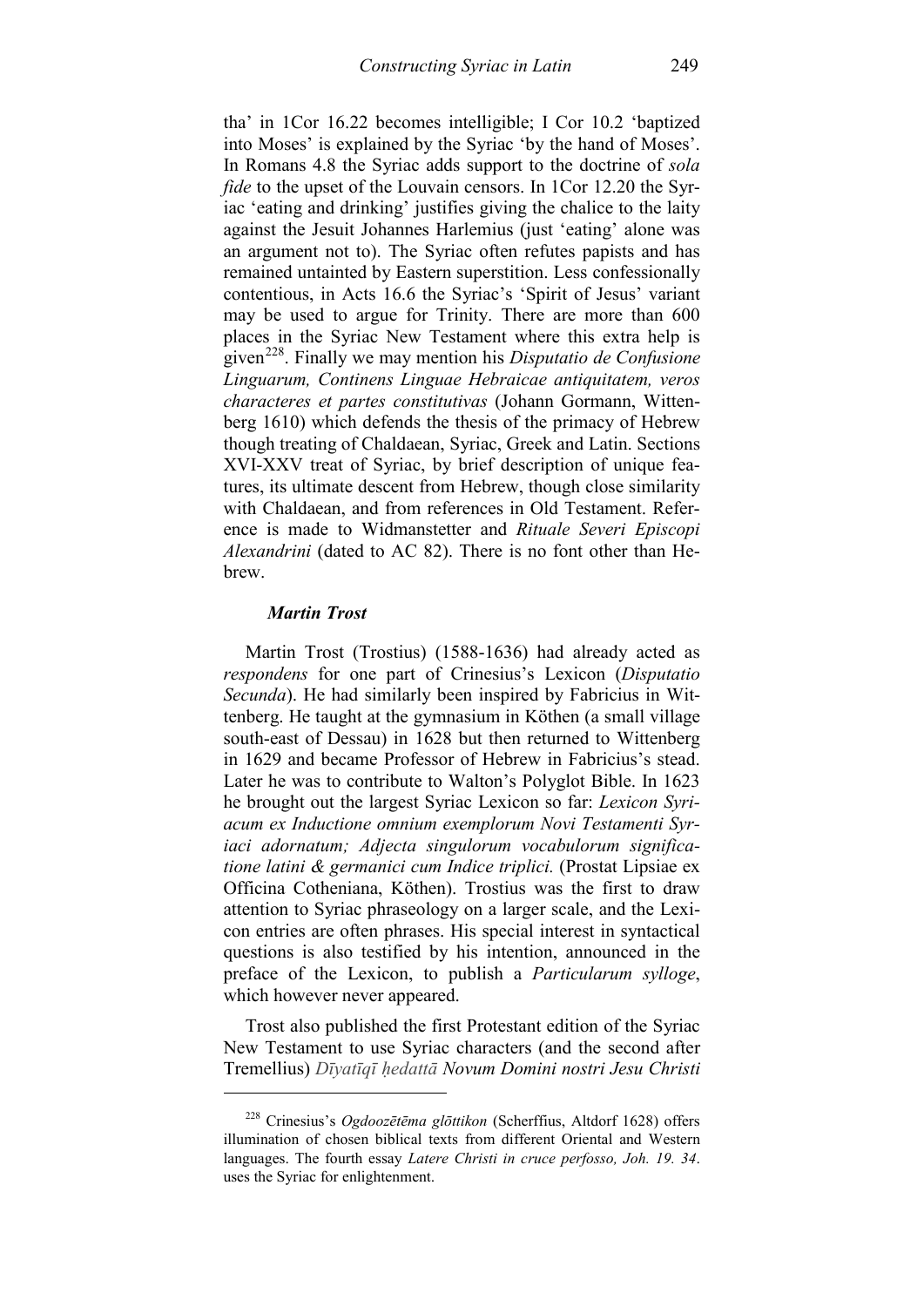*Testamentum Syriace: Cum versione Latina: Ex diversis editionibus diligentissime recensitum: Accesserunt in fine notationes variantis lectionis, ex quinque impressis editionibus diligenter collectis* (Köthen, 1621, 1622, 1627). It has a preface by Jacobus Martini of Wittenberg University. As Trost indicates it was produced from previous printed editions and like Widmanstetter's edition omits the *Historia adulterae* at John 8.1-11. The Richter serto is used and vocalised. The use of the Syriac font makes the difference from Hebrew vocalisation clearer<sup>229</sup>. Though not yet a 'complete' New Testament, this was a notable addition to Protestant studies of Syriac. He the author relies upon his own careful analysis and consolidation rather than any new material or an authoritative teacher.

Trost's *Grammatica Ebraea eademque universalis recognita et locupletora vice altera...* (J. W. Fincellius, Wittenberg 1653) contains *Hypotyposis Harmonica Linguarum Orientalium: Chaldaeae, Syrae, Arabicaeq; cum Matre Ebraea* by his pupil Andreas Sennert<sup>230</sup>. The work has a serto and an Arabic font and moves through the headings of a Hebrew Grammar indicating the extent of similarity and difference in the other two languages, both for the benefit of learners but also to display their common descent from Hebrew. One notices the common emphasis upon comparison in a pedagogic context.

Andreas Sennert (1606-1689), Trost's pupil, was in his turn professor of Hebrew at Wittenberg. His small 4to *Chaldaismus & Syriasmus, hoc est praecepta utriusque linguae, in harmonia ad Ebraea... Accessit in fine lexici utriusque linguae compen*dium.... (Typis et sumptis J. W. Fincelli Wittenberg 1651) gives generous acknowledgement to his predecessors, especially Trost and De Dieu. Later a more ambitious harmony of Aramaic in a growing network of Semitic languages was offered in his *Rabbinismus: h. e. Praecepta Targumico-Talmudico-Rabbinica: In harmonia ad Hebraea, eademque Universalia, Chaldaeo-Syra nec non Arabica (seorsum antehac* 

<sup>229</sup> His *Epistola B. Joannis Apostoli Syriaco-Latina* (Köthen 1632) is a separate edition of I John with a primer also in the Richter serto. His *Quaestiones nobiliores Syro-Ebraicae.* appeared in Wittenberg in 1630. He had published an earlier *Concordantiae Chaldaicae, ex Danielis et Esaiae capitibus Chaldaico idiomate conscriptis collectae* also in Wittenberg in 1617.

<sup>230</sup> The first edition of this Grammar was *Grammatica Ebrea Generalis cui Chaldaeo-Syriasmus collectus relictis accessit, ita ut communia, quae habent hae linguae, quae minus αὐτοψίᾳ statim exponantur...* (Impensis & Typis Johannis Röhneri, Wittenberg [1637] 1639) which similarly compared Hebrew, Chaldaean and Syriac. Sennert added the *Hypotyposis* combining Syriac and Arabic grammatical rules matching paragraph by paragraph the Hebrew 'mother'. Andreas Mylius, Professor of Hebrew in Königsburg, was dependant on Trost's Hebrew Grammar in his *Grammatica Chaldaica in quantum ab Hebraea differt* (Danzig 1737).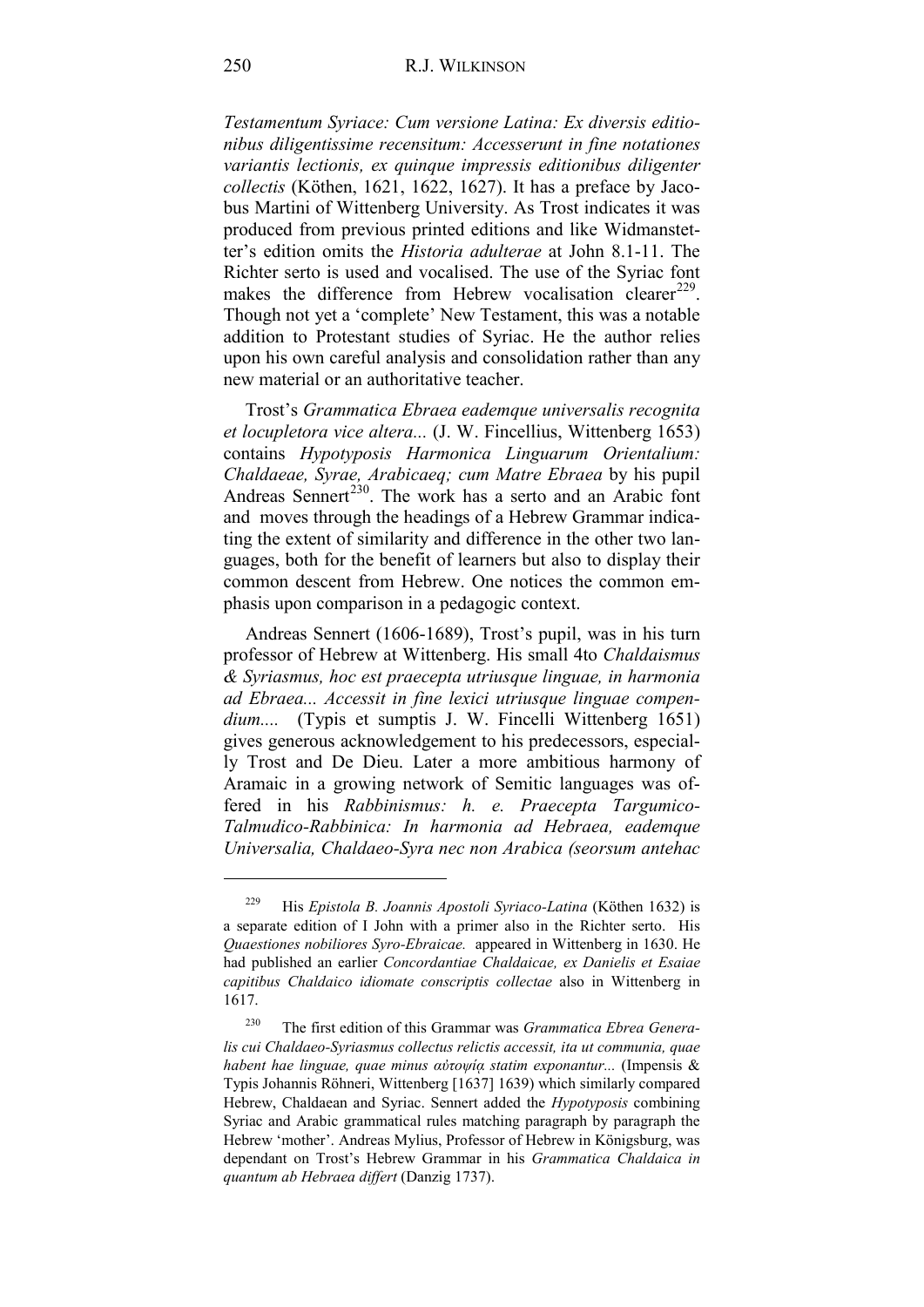*edita illa ab autore) conscripta illustrataque. Accessit in fine Compendium Lexici Targumico-Talmudico-Rabbinici, Radicum & Vocum notabiliorum praecaeterisque usitatorum, &c. Autore Andrea Sennerto, P. P. In Acad. Witteberg*. (Typis & Sumptibus Fincelianis, Wittenberg 1660).

# *Tübingen, Jena, Altdof and Leipzig*

Wilhem Schickard (1592-1635) was a Lutheran minister busy with pastoral work until 1619 when he was appointed Pro-fessor of Hebrew at the University of Tübingen<sup>[231](#page-82-0)</sup>. In 1631 he was also appointed professor of Astronomy there. Schickard was a universal scientist. His research was broad and included not only Biblical Languages but also Mathematics and Surveying. He invented several machines, famously one for calculating astronomical dates and another, remarkably, for Hebrew grammar. He and his entire family were wiped out in 1635 by bubonic plague during the Thirty Years War. The Hebrew Grammar which Gerhard modified by adding a Harmony (below) was a late version of Schickard's popular *Horologium Hebraeum* written with the intention of teaching Hebrew in 24 hours over a number of days. Schickard himself wrote a short harmonizing work systematizing the conjugations of five lan-guages (Hebrew, Chaldean, Syriac, Arabic and Ethiopic)<sup>[232](#page-82-1)</sup>. He also left an unfinished Syriac grammar in manuscript written when he was a deacon in Nürtingen which is now in the Uni-versitätsbibliothek Freiburg<sup>[233](#page-82-2)</sup>. Their emphasis is upon comparison within an efficient pedagogic programme.

Johann Ernst Gerhard (1621-68) another Lutheran Professor of Theology at Jena supplemented Shickard's work with a Harmony of Aramaic, Syriac, Arabic and Ethiopic<sup>234</sup>. He

<span id="page-82-0"></span><sup>231</sup> CLAUDIA OTT, "Schickard als Orientalist – verkannter Genie oder interessierte Laie?", in F. SECK (ed.), *Zum 400. Geburtstag von Wilhelm Schickard Zweite Tübinger Schickard Symposion* (Thorbecke, Sigmaringen 1995) p. 117-130.

<span id="page-82-1"></span><sup>232</sup> WILHELM SCHICKARD, *Circulus Conjugationum Perfectarum Orientalium, Ebraeae, Chaldaeae, Syrae, Arabicae, Aethiopicae harmonice delineatus & explicatus juxta methodum... Jena:* (Sumtibus Christiani à Saher Bibliopolae Erffurtensis... Charactere Georgi Sengwaldi & Caspari Fretschmidi, Jena 1646).

<span id="page-82-2"></span><sup>233</sup> See (ed.) F. SECK, *Wilhelm Schickard (1592-1635) Astronom. Geograph. Orientalist, Erfinder d. Rechenmaschine* (Mohr, Tübingen 1978) p. 49-101 for his Hebrew and Chaldaean; p. 102 -104 for the Syriac Grammar, *Dialectus Christij Hoc est Syriasmus* (HS504). The Grammar makes use of the Elder Buxtorf*'*s *Grammatica Chaldaica* and knows only the New Testament and Psalter. It deals with prosody, vocalisation and roots and is concerned to reduce apparently four-radical roots to tri-radicals by postulating affixes or reduplication of original bi-radical roots.

<span id="page-82-3"></span><sup>&</sup>lt;sup>234</sup> Far less ambitious is a Harmony confined to Hebrew and Aramaic, *Brevis Institutio Linguae Syriacae, D. Joh. Henr. Maji Hebraicae atque*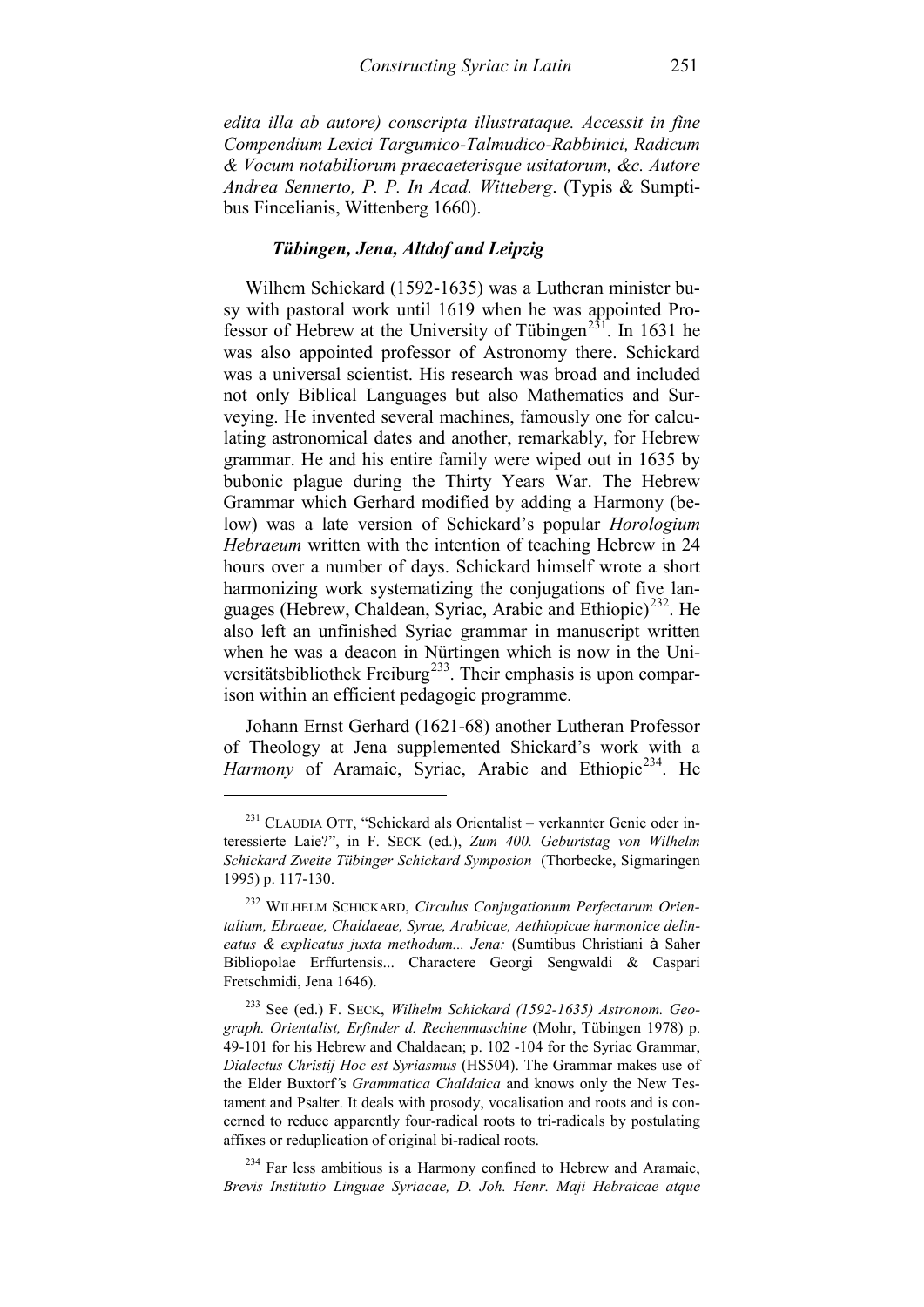acknowledges as predecessors; Bonaventura Cornelius Bertramus, Angelus Caninius and more recently Joh. Buxtorf and Louis De Dieu<sup>[235](#page-83-0)</sup>. But their work suffered from just using Hebrew type which obviously created problems when pupils came to read texts in their proper script. (Though the deficiency did show the cognate relationships of Chaldaean and Syriac.) But Gerhard intended to use real script for Chaldaean, Syriac, Arabic and Ethiopic. This will show (fear not) no less the languages as descendants of Hebrew their Mother. The title page shows a Matronly *Ebrea* seated crowned below a radiate Tetragrammaton and attended by her four daughter languages in distinctive dress standing two on either side. *Ebrea* has a book with Hebrew script on her lap which *Chaldaea* and *Syriaca* touch. *Arabica* has a book with Arabic characters open at her feet. Sadly *Aethiopica* does not seem to have characters on the book at her feet. An opening presents Hebrew in one large column with a smaller one showing Harmony with Chaldaean. The next page displays that for Ethiopic, Arabic and Syriac. There are indices and (inevitably) a huge list of errata. The Dedicatory Epistle nonetheless boasts of the ground-breaking Ethiopic font. The letters in all the languages are very crude and struggle both with ligatures and vocalization.

In 1649 Gerhard brought out for his own part his *Skiagraphia Linguae Syro-chaldaicae cum Analyseos Syriacae specimine* (Typis Haeredum Oeschlengeli, Halle) dedicated to twelve other fellow Orientalists and signed as from Jena. Chaldean is compared throughout with Hebrew and Syriac is compared with Chaldaean in a few final tables.<sup>[236](#page-83-1)</sup> Gerhard considered knowledge of Aramaic and Syriac important for reading the

*Chaldaicae nuper emissis Harmonica ad collegiorum conscripta a M. G. C. B*. (Typis Johannis Wustii, Frankfurt-am-M. 1696) which appeared from The Elder Majus (1653-1719) Lutheran and Professor of Hebrew at Gliessen from 1688. M.G.C. B. refers to Magister Christian Bürklin's (-1716) *Brevis Institutio Linguae Chaldaicae Hebraicae antehac editae Harmonia* of 1695. Maius considers Syriac derived from Hebrew and Chaldaean: He considers: *permutatione litterarum*, vocalization; noun; pronoun; strong verb, weak verbs, vowel changes and has a note on absence of accents.

<span id="page-83-0"></span><sup>235</sup> *Institutiones Linguae Ebraeae, noviter Recognitae et Auctae. Accessit Harmonia Perpetua aliarum Linguarum Orientalium, Chaldaeae, Syrae, Arabicae, Aethiopicae...Opera M. Johannis Ernesti Gerhardi Jenensis* (Sumtibus Christiani à Saher Bibliopolae Erffurtensis... Charactere Georgi Sengwaldi & Caspari Fretschmidi, Jena 1647). RIJK SMITSKAMP, *Philologia Orientalis* (E. J. Brill, Leiden 1992) #131.

<span id="page-83-1"></span><sup>&</sup>lt;sup>236</sup> The work has vocalized serto and vocalized Hebrew. The Grammar treats: the peculiarities of Syriac writing, verb, verbal patterns for the themes, tenses, defective verbs; the noun *nudum* or *auctum* as in Hebrew; prefixes; suffixes. Acts III 19-21 receives an *analysis grammatica* but there is no Syriac text.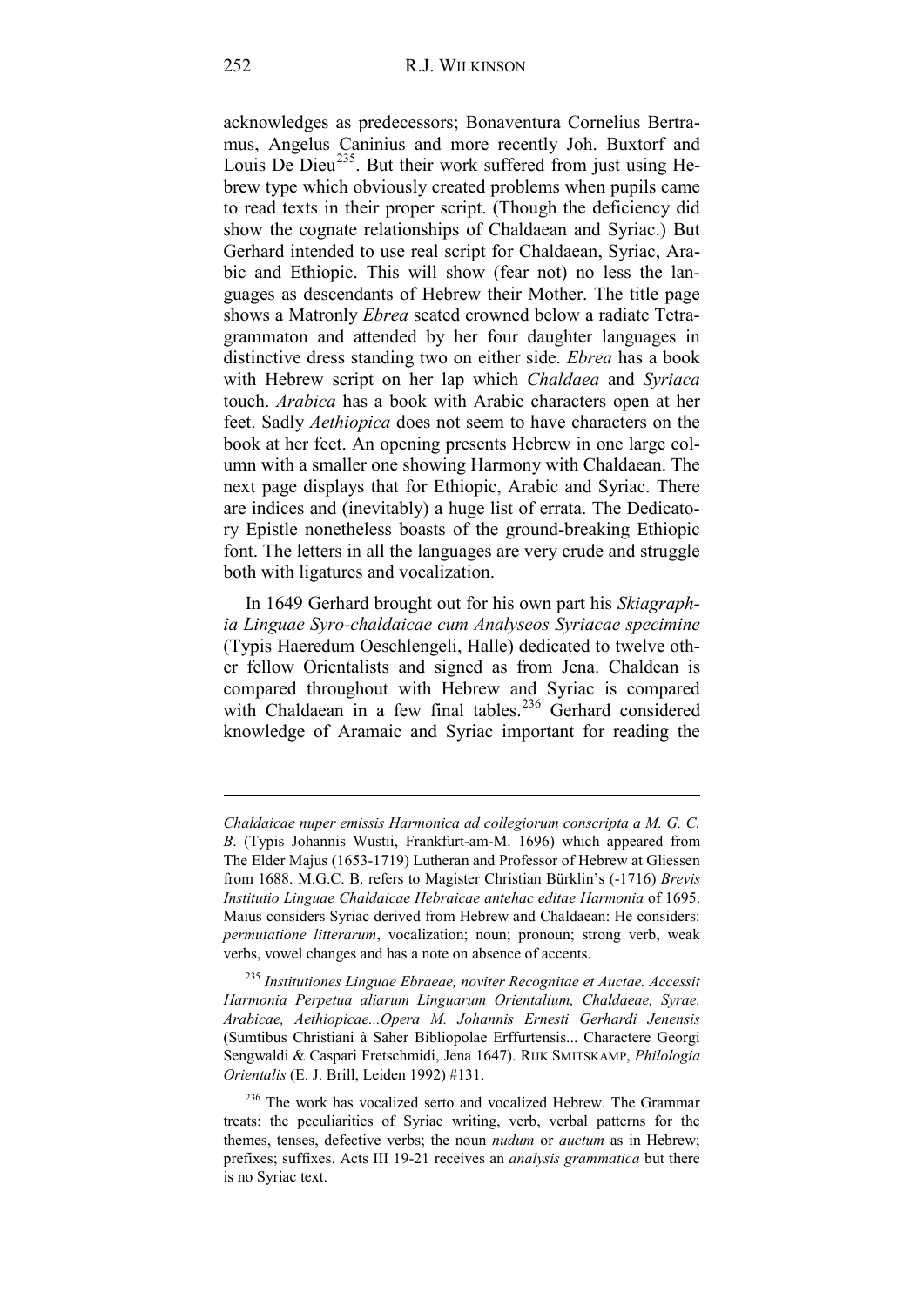Targums, understanding the Aramaic words in the New Testament and reading the bible commentaries of the Rabbis.

 Johann Michael Dilherr (1604-1669) in turn was a pupil of Gerhard and became Professor of Theology in Jena in 1640. His *Eclogae Sacrae Novi Testamenti, Syriacae, Graecae, Latinae* appeared in 1637<sup>237</sup>. His selection of passages was made from the whole New Testament which had now been completed by the work of De Dieu and Pococke (below). He considered Syriac to be the language of Christ. He boldly ventures emendations to the newly available Syriac text of Jude and prints Psalm 150 in Syriac with vocalization from Erpenius' edition. The work enjoys Hebrew, Greek and Syriac type (Richter's serto) but there is no Arabic. Passages are given in Hebrew Greek and Syriac. Matthew 5.18 is given in Syriac and in Tremellius' transcription ("*Immanuel Tremeliius haec in characteribus Ebraicis ita (sed non satis accurate) expressit"*.) 'Amen' in Greek, we learn, comes not from the Hebrew or the Chaldaean but the Syriac form, though there are lots of loan words in Syriac. There are annotations on grammatical points and vocalization: he discusses 'Chaldaeanising', the Eastern long /a/ and the Western long /o/. There is also consideration of errors: using *dagesh forte* as opposed to the use of Syriac *kuschoi* (seen as similar); gemination contrary to practice of Amira and Sionita; shewas; silent letters (*alaph* lost in pronunciation, and first person plural imperfects in /n/ rather than Syriac *yudh*). Errors are pointed out in Matthew 6.9; 16.18; 16.15,16 *etc. etc.* and the work contains a *Censio in Scriptorem Tremellianum*.

Dilherr makes reference (*z'l*) to Daniel Schwenterus (1585- 1636) Professor of Sacred Languages and Professor of Mathematics at Altdorf and his *Ventilatio Grammatica Gemina, Altera de pronunciatione vocalis Syriacae* z q p '*altera An Syri dipthong os Agnoscant? Cui* en paraodoi *genuina pronunciatio*  Kametz & Pathahh *Hebraeorum accessis, Dictata Altdorphi Noricorum* (Typis Simonis Halbmayeri, Nuremberg 1627). Schwenter addressed the vocalization of the Syriac vowel sign

<span id="page-84-0"></span><sup>237</sup> JOHANN MICHAEL DILHERR, *Eclogae Sacrae Novi Testamenti, Syriacae, Graecae, Latinae* (Lobenstein, Jena 1637). The first edition comprised two volumes bound together in one: *Rudimenta Grammaticae Syriacae* is volume 2. The following year: *Eclogae Sacrae Novi Testamenti, Syriacae, Graecae, Latinae. cum notis & observationibus ita explicatae, ut, praeter rerum non inutilem cognitionem, adhibitis Grammaticae Syriacae Rudimentis antehac excusis Attentus Lector Linguam Syriacam proprio marte possit addiscere. Adduntur Indices locupletissimi et manuale Lexici Syriaci...* (Joh. Lud. Neuenhahn. Litteris Joh. Jac. Bauhöffer, Jena 1638). An edition of 1646 'Typis Haeredum Oelschlegelianis printed in Halle in 1646 uses both Richter's type and that of J. Viccars, COAKLEY, p. 72-75. Later Edition: Apud Joh. Lud. Neuenhahn Litteris Joh. Jac. Bauhöfferi, Jena 1662. See COAKLEY, p. 49 for Johannes Richter's type.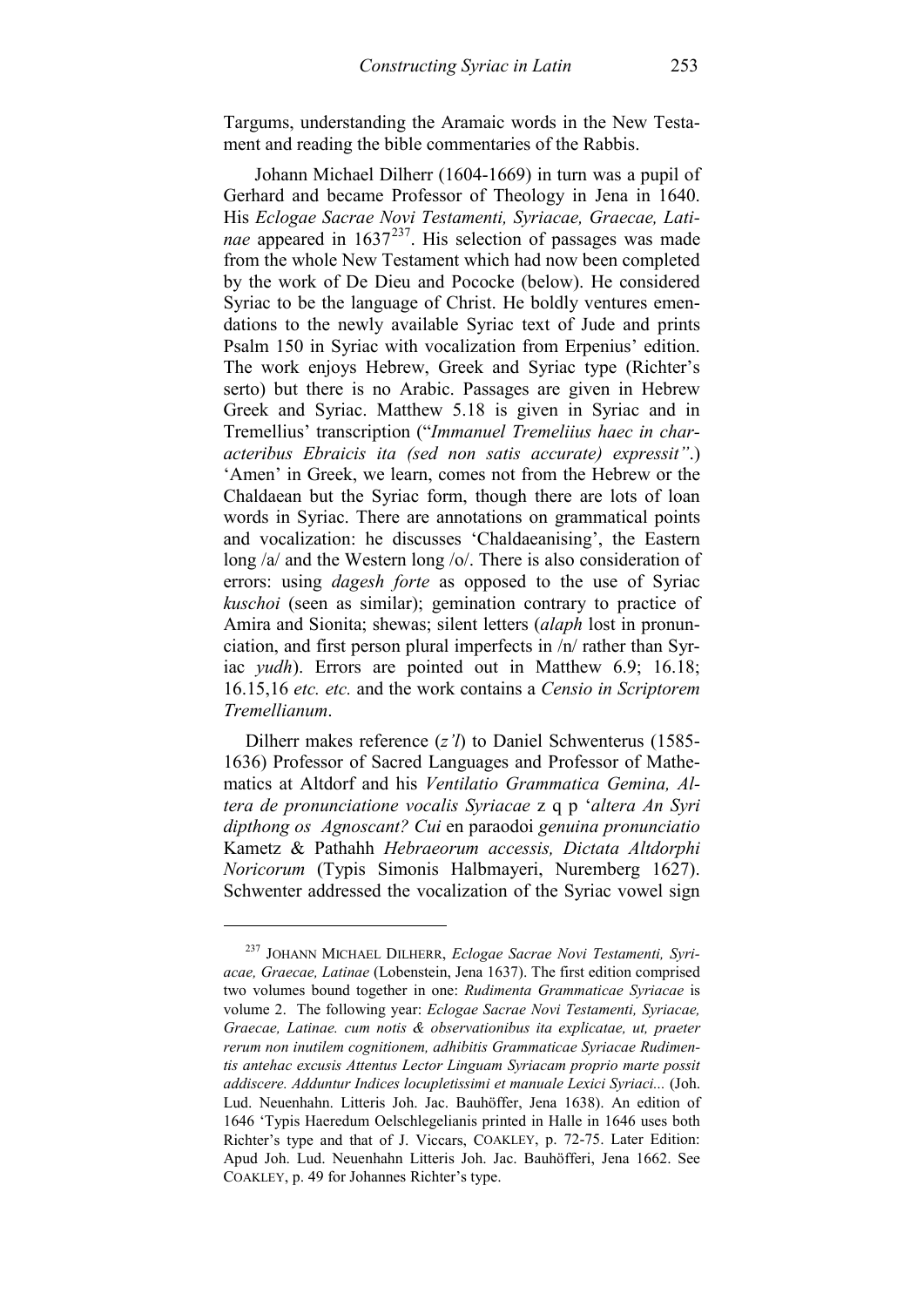*zqapha* which he considered was pronounced /a/ (like a *Kametz Hebraeorum*) and not /o/. He also like Dilherr maintained that Syriac had no diphthongs<sup>[238](#page-85-0)</sup>. The indices of the *Eclogae* comprise a word list for Hebrew and an *Index Vocum Syriacarum qui loco manualis Lexici Syriaci esse potest*. This is an alphabetic list of Syriac words with Latin translation values. We meet here in Dilherr the practice of gathering passages from the Syriac Scriptures into an anthology for learners. This was not just a matter of convenience: not every student could be expected to have even an edition of the Syriac New Testament. The editions of the Old Testament in the Polyglots were even more inaccessible if only for reasons of rarity and cost. Other teachers will offer similar *excerpta*.

J. A. Danzius (1654-1727) in his turn brought out *Aditus Syriae reclusus, compendose ducens ad plenam linguae Syriacae Antiochenae seu Maronitae cognitionem...* (sumptu Jo. F. Bieckii) in Jena in 1689. Whilst many thought the language of Antioch and Maronites to be that of Christ, he considered that of the Targums Jonathan and Onkelos to be more of the era. Several Aramaic words cited in the Greek New Testament are from the language of the time and are not the later forms. Still, this dialect developed early, though not perhaps so early as suggested by the opinion of *Soadedi Episcopi Hadethiensis* cited by Sionita in his Syriac Psalter. He held the Syriac Old Testament dated mainly from time of Solomon who wished thereby to please Hiram, king of Tyre<sup>239</sup>. Syriac is important for understanding Semitisms in Scripture (he follows De Dieu) and, of course, it is the sacred language of many Eastern Christians and their Scriptures.

Hermann von der Hardt (1660-1746), Professor of Oriental Languages at both Jena and Leipzig was given the Chair of Oriental Languages in Helmstedt in 1690. We have his *Brevia atque Solida Syriacae Fundamenta* (1660. Second edition Typis & sumptibus Georgi Wolfgangi Hammii, Acad. Typog. Helmstad, 1701) and *Elementa Syriaca in usum Auditorum suorum Helmestadi* (Hamm, Helmstad 1694, 1694) which have an evident diadactic purpose and are directed at his students, as was a similar 1693 *Elementa Chaldaica in usum Auditorum suorum edita*. A *Hebraeae Linguae Fundamenta* appeared also in 1694 and a *Via in Chaldaeam Brevis et expedita, in fundamentis linguae ...* dealt with biblical Aramaic (3rd ed. Apud

<span id="page-85-0"></span><sup>238</sup> DANIEL SCHWENTER, *Ventilatio Grammatica Gemina, Altera de Pronunciatione Vocalis Syriacae zqapha, Altera An Syri Diphtongos Agnoscant?...* (Typis Simonis Halbmayeri, Nuremberg 1627). Nicolai (below) was of the same opinion.

<span id="page-85-1"></span><sup>&</sup>lt;sup>239</sup> Further citations of this view are conveniently assembled in Hieremias à Bennettis, *Chronologia Critica et Historiae profanae et sacrae...* (Haeredes Francisci Bizzarrini Komarek, Rome 1766) p. 91-94, esp. 93.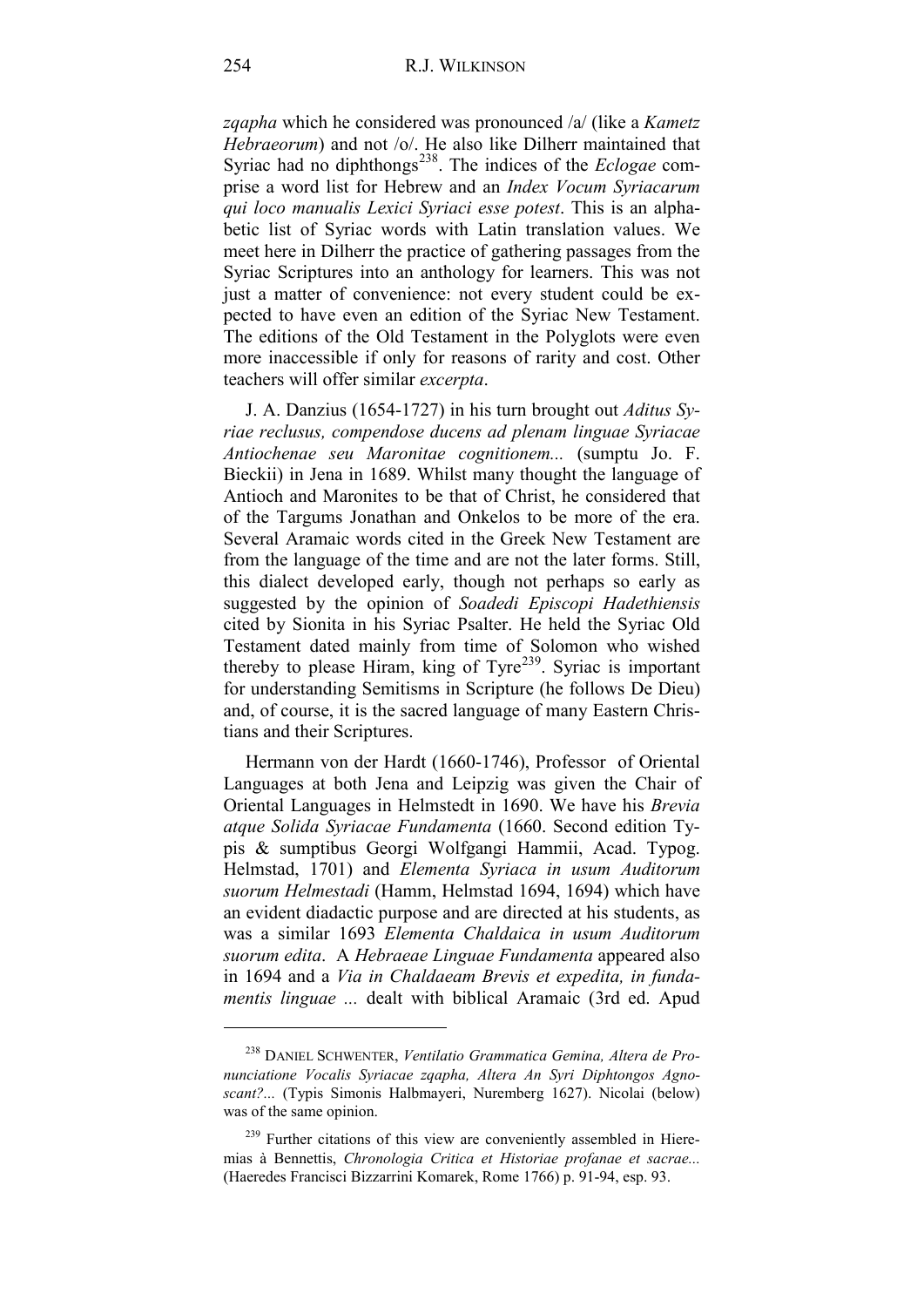Christ. Frider. Weygand. Literis Schnorrianis, Helmstad 1732). Hoffmann remarked dismissively that the *Fundamenta fere nihil nisi paradigmata continent*<sup>[240](#page-86-0)</sup>. Von der Hardt gives some paradigms and examples of parts of speech. There is a reading passage from the Syriac Matthew with phrase by phrase Latin translation. The language is considered the vernacular of Christ and the Apostles spoke *Dialecto Syro. Chaldaica.* These works are essentially course books for Von der Hardt's lectures and hardly exciting. Reviewing the history of Syriac in 1727, J. H. Lysius found far more interesting Hardt's attempt to derive not only Syriac but the other Semitic languages from Greek.<sup>[241](#page-86-1)</sup> The sons of Japhet who colonised Scythia under the influence of the sons of Shem (very oddly spelled) produced Syriac which is able to articulate all the force of Greek<sup>242</sup>. Lysius was dismissive and cited supporting authorites for his view. Hardt's unusual spellings he found key to his misrepresentation. Nevertheless the view received countenace from De Dieu and Hottinger<sup>[243](#page-86-3)</sup>.

Finally we may turn to Leipzig. Hieronymus Avianus, entertaining an interest in versification, produced a two-volume lexicon to facilitate the production of poetry[244.](#page-86-4) It boasts a Letter of Salutation from Buxtorf senior. The lexicon draws on the acknowledged work of forerunners Crinesius and Trost; words are listed by termination to facilitate the appreciation and composition of poetry which in these languages, rather than relying on quantity, uses rhythm especially that of endings of words. Three languages are presented in Hebrew font. Lists of grammatical functions of various endings for each of the three languages are given distinguishing between Chaldaean and Syriac. A list of Syriac words is given. Specimens of epigrams written in the appropriate languages are also provided. There is sadly

-

<span id="page-86-3"></span><sup>243</sup> DE DIEU, *Animadversiones in Veteris Testamenti Libros Omnes ...* (Elsevir, Leiden 1648) in Gen. Cap. X v22; HOTTINGER, *Smegma Orientale* (Typis et Impensis Adriani Wyngaerde, Heidelberg 1658) p. 262.

<span id="page-86-4"></span><sup>244</sup> HIERONYMUS AVIANUS*, Mafteah dot li-melekhet shire hakodesh Clavis poeseos sacrae, numquam antehac visa, trium principalium LL orientalium hebraeae, Chaldaeae ac Syrae rhythmos, seu omnium & singularum homoiopt*ô*ta kai homoioteleuta, juxta Alphabeti seriem inversam ita disposita, ut simul Lexici vulgaris usum admittant, exhibens... olim in privatum usum ex authenticis Buxtorffii Crinesii & Trostii Lexicis non sine labore fideliter concinnata etc.* (Godfried Gros, Leipzig, 1627). There is also a 1628 edition. For consideration of Hebrew versification and metre amongst Lutheran Hebraists, STEPHEN G. BURNETT, *Christian Hebraism in the Reformation Era (1500-1660)* (E. J. Brill, Leiden 2012) p. 112-113.

 $240$  HOFFMANN, p. 53.

<span id="page-86-1"></span><span id="page-86-0"></span><sup>241</sup> *Dissertatio Philologica de Historia Linguae Syriacae...* (Regiomonti Litteris Reusnerianis 1727) B2, B3.

<span id="page-86-2"></span><sup>242</sup> The theory is exposed in his *Arabia Graeca* (Helmstad 1715) and *Syra Graeca* of the same place and date.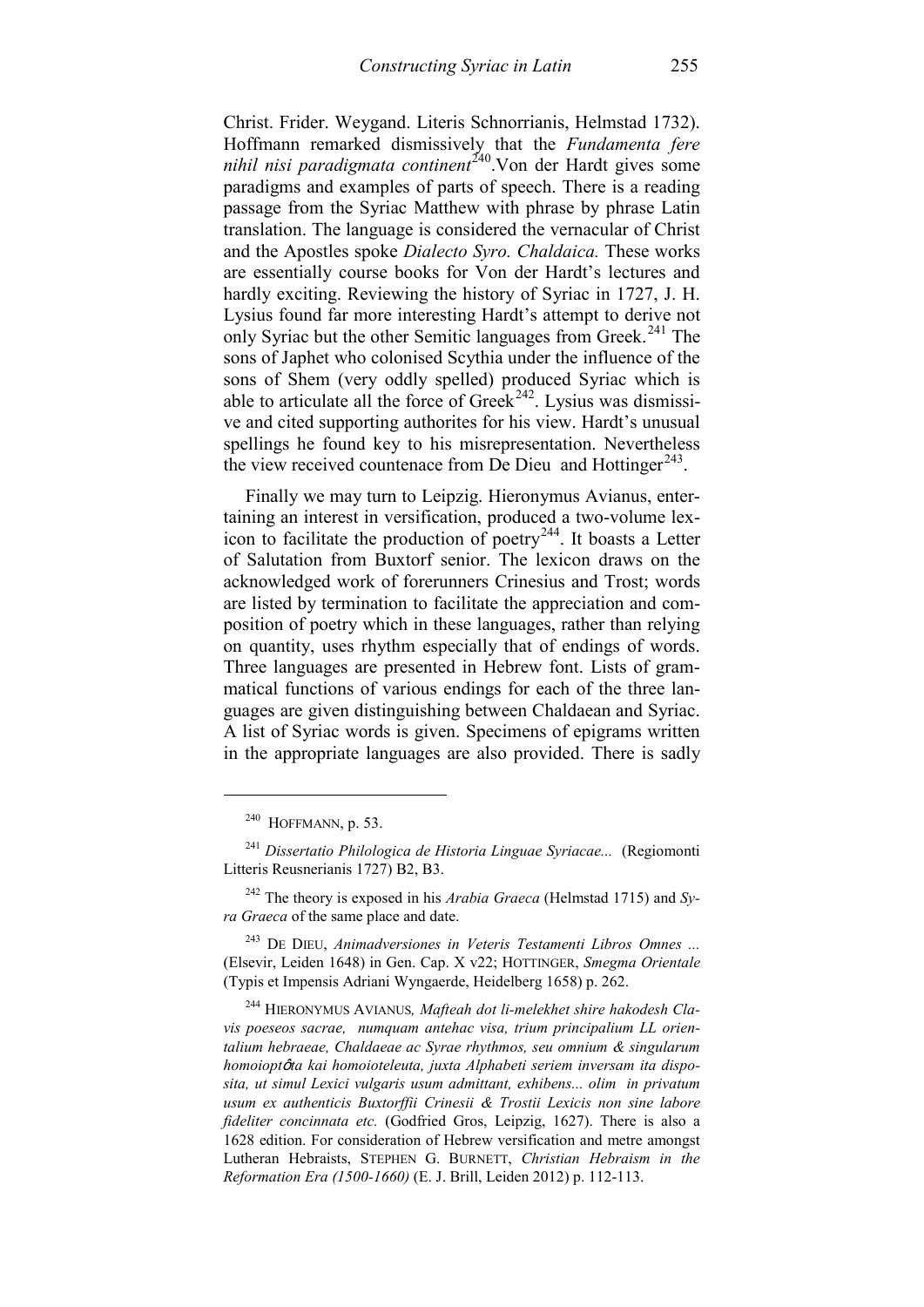no Syriac type and in the Introduction the difficulties preventing the production of a Syriac font in Leipzig are discussed.

### **9. Reformed Scholars**

The fruits of much of the developing Christian Aramaism we have been following are gathered in the works of solid textual scholarship exemplified for 135 years by Buxtorfs - father, son and grandson - with some sixty editions to their credit from Basel alone. The culmination of their work being perhaps the monumental *Lexicon Chaldaicum Talmudicum et Rabbinicum*  (1639-40). J. Buxtorf *filius* (1599-1664) succeeded his father (1564-1629) as Professor of Hebrew in Basel and became Professor of Theology in 1647.

J. Buxtorf *pater* had produced a Grammar of Aramaic and Syriac in Basel in 1615 where he mentions as his predecessors Münster, Mercier, Tremellius, Bertram and Martinez<sup>245</sup>. Buxtorf bewailed the lack of type in the Basel printing offices. His son brought out a second edition *Grammaticae Chaldaicae et Syriacae Libri III… Inserta quoque passim est dialectus Talmudica & Rabbinica. Editio secunda, auctior & emendatior.* (Haeredes L. König, Basel 1650) allowing his father's remarks to remain unchanged. But by this time he had produced his own Syriac Lexicon in 1622 with proper types<sup>[246](#page-87-1)</sup>. The Lexicon comprised Aramaic words from the Old Testament, the Targums and the Syriac New Testament. He mentions Münster and Levita as predecessors. Buxtorf brought out his late father's

<span id="page-87-0"></span><sup>245</sup> *Grammaticae Chaldaicae et Syriacae Libri III. Quorum primus vocum singularum proprietatem declarat: Secundus coniunctarum rationem ostendit, tertius praxeos chaldaicae et syriacae exempla varia et luculenta continet ex Daniele, Onkelo, Jonathane, ex Targum Hierosolymitano, Talmud Babylonico et Hiersol[ymitano], ex Zohar, et versione Novi Testam[enti] Syra: Cum facili vocabulorum difficilium explicatione Grammatica, et pravorum ad veram linguae analogiam collatione. Inserta quoque passim Dialectus Talmudica et Rabbinica* Typis C. Waldkirchii, impensis L. König, Basel 1615). The Grammar draws on rabbinic literature and is essentially a grammar of Biblical Aramaic. After the Aramaic forms, the corresponding Syriac forms are given in italics, but all Syriac is printed in Hebrew characters. Readers are recommended to use the grammars of Masius and Waser to learn the Syriac alphabet. In the third part of the book he gives several texts in biblical and rabbinic Aramaic and the Syriac text of Matthew 6.5-13 with Latin version and *notae grammaticae*.

<span id="page-87-1"></span><sup>246</sup> *Lexicon Chaldaicum et Syriacum quo Voces Omnes Tam Primitivae quam Derivativae, Quotquot in Sacrorum Vet. Testamenti librorum Targumim seu Paraphrasibus Chaldaicis, Onkeli in Mosen, Jonathanis in Prophetas, & aliorum authorum in Hagiographa: Item In Targum Hierosolymitano, Jonathane altero in Legem & Targum Secundo in librum Esther; Denique In Novi Testamenti translatione Syriaca reperiuntur, Accurate et Methodice... describuntur...* (Ex Officina Ludovici Regis, Basel 1622).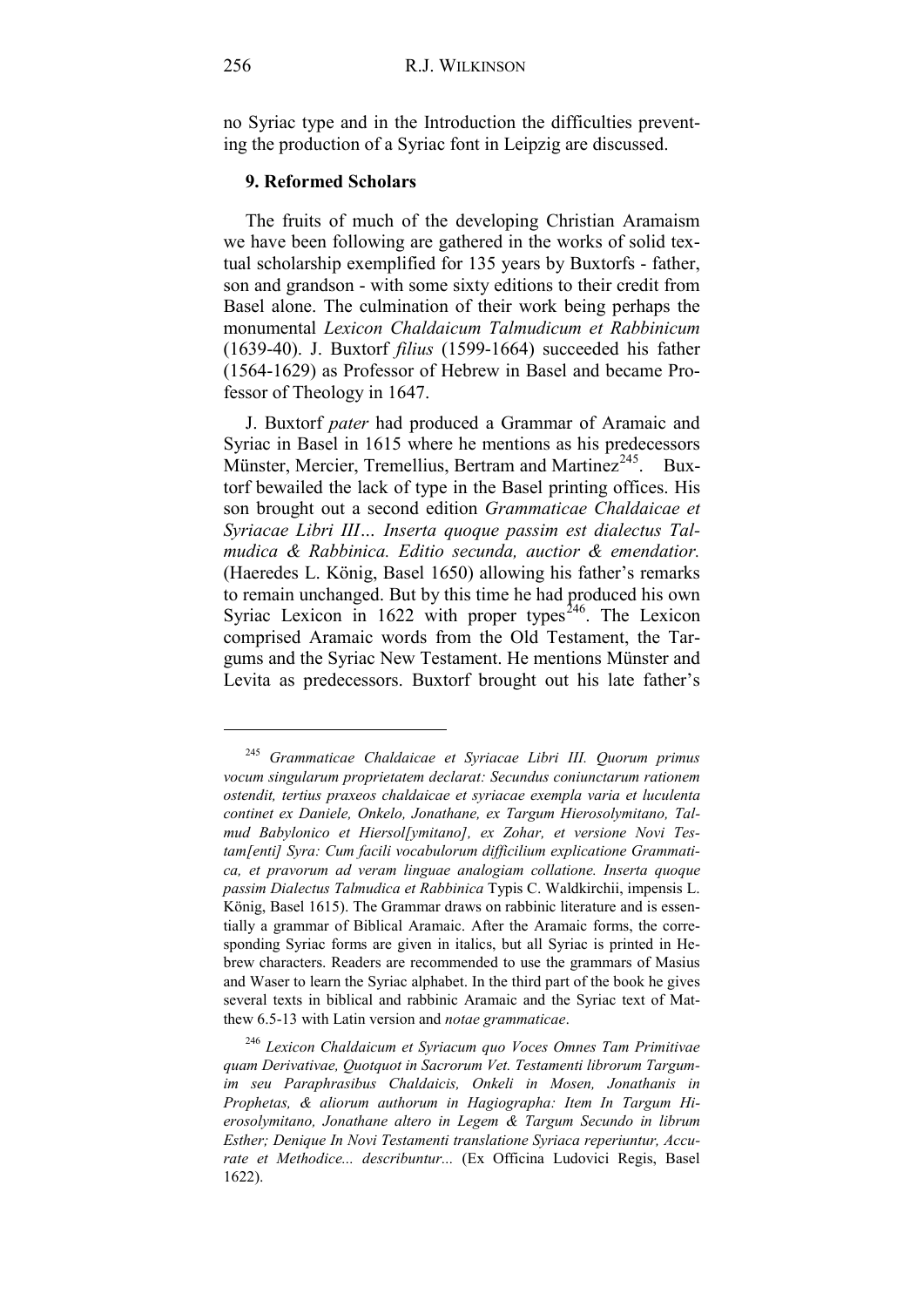Aramaic Lexicon – the fruit of 30 years combined work—in  $1639^{247}$ .

### *Louis De Dieu*

-

Other scholars maintained the distinguished standards set. Louis (Lodewijk, Ludovico) De Dieu (1590-1642), son of Calvinist pastor, studied at Leiden under Thomas Erpenius and Jacobus Golius before becoming himself a pastor at Flessingue (Vlissingen), Middelburg and eventually Leiden where he was also Regent of the Collège Wallon. His *Animadvertiones*, like Heinsius's *Exercitationes Sacrae* (1639) were the first purely philological commentaries on the New Testament to appear from Leiden<sup>[248](#page-88-1)</sup>. His two teachers were themselves, of course, most distinguished $^{249}$  $^{249}$  $^{249}$ .

<span id="page-88-2"></span><sup>249</sup> Thomas Erpenius (Van Erpe) (1584-1624) died of plague scarcely forty years old. Master of Arts at Leiden 1608, he perfected his Oriental languages especially Arabic with William Bedwell in London and with Casaubon and others in Paris where he wrote his *Grammatica Arabica* (In Officina Raphelengiana, Leiden 1613). In that year became Professor of Arabic at Leiden. He created an Oriental printing house at his own expense. Erpenius brought out as a small quarto in 1625 *Psalmi Davidis Regis & Prophetae, lingua Syriaca nunc primum, ex antiquissimis codicibus in lucem editi a Thoma Erpenio…* (Ex Typographia Erpeniana Linguarum Orientalium, Prostant apud Joh. Maire & Elzeviros, Leiden 1625). This was based on two Jacobite manuscripts offering a vocalized text, one of which came from Joh. Borelius and the other of which was procured by Erpenius himself and both of which are now in Cambridge. Erpenius finished the printing but died in1624. It was subsequently published with a preface by his widow who included a dedication to the States-General. (In 1625, as we

<span id="page-88-0"></span><sup>247</sup> *Johannis Buxtorfi P. Lexicon Chaldaicum, Talmudicum, Et Rabbinicum, Nunc Primum in lucem editum a Johanne Buxtorfio F. Ling. Heb. professore, Cum Privilegio* (Sumptibus et Typis LUDOVICI REGIS, Basel 1639).

<span id="page-88-1"></span><sup>248</sup> *Animadversiones in Veteris Testamenti libros omnes, in quibus ex Chaldaeorum Targumim, et Syrorum, & Arabum & aliorum versionibus, ut & Hebraeorum commentariis, & recentiorum observationibus, difficiliora quaeque loca illustrantur, & diligenti collatione habita explicantur; Animadversiones sive commentarius in quatuor Evangelia, in quo collatis, Syri imprimis, Arabum, Evangelii Hebraei, Vulgati, Erasmi & Bezae versionibus, difficiliora quaeque loca illustrantur, & variae lectiones conferentur. Accessit Appendix in Matthaeum, in quo cum praetermissa quaedam, tum Aethiopicae versionis nonnulla adduntur & expenduntur; Animadversiones in Acta Apostolorum, ubi collatis Syri, Arabi, Aethiopici, Vulgati, Erasmi & Bezae versionibus, difficiliora quaeque loca illustrantur, & variae lectiones conferuntur; Animadversiones in Pauli Epistolas ad Romanos... Accedit spicilegium in reliquas ejusdem apostoli, ut & Catholicas epistolas* (Elzevier, Leiden 1648; 1631; 1634; 1646). The exotic scripts were printed by the Elzevier publishers with the fonts acquired from Erpenius' press. For the type see Coakley p. 66-68. In the preface to the first volume the author claims to have used an incomplete Syriac-Arabic glossary in the Scaliger legacy, composed by Jacob Elgais, *i. e.* the 10th century glossary of Ishô bar 'Alî. See BAUMSTARK, p. 242, SMITKAMPS, *P.O.* p. 305-307.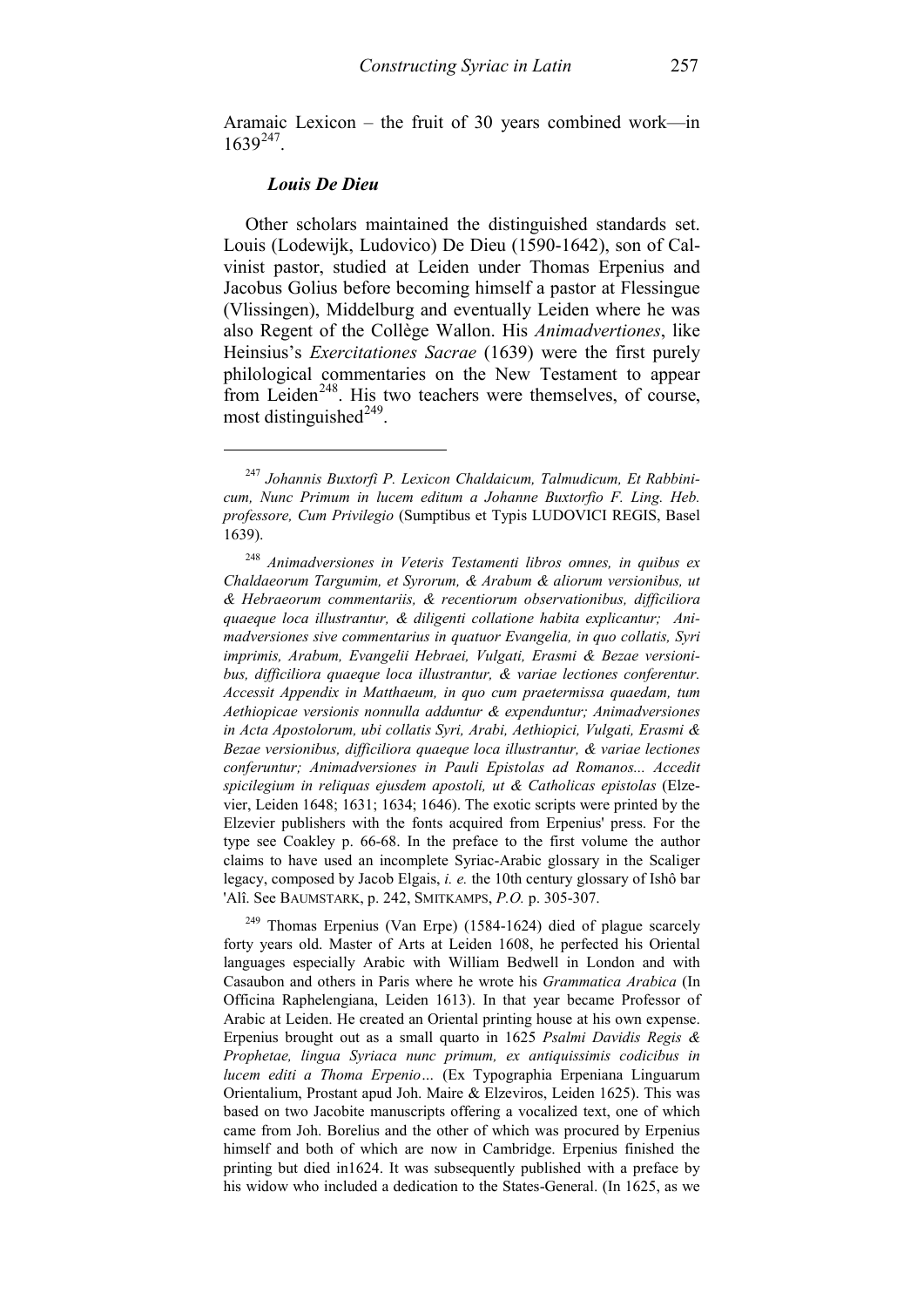De Dieu brought out a Syriac edition of Revelation in 1627 which together with Edward Pococke's Syriac edition of the Minor Catholic Epistles (2Peter, 2-3John and Jude) was intended to complete the Syriac New Testament with the books absent from the ancient Peshitta<sup>250</sup>. He published the first text of the *Pericope Adulterae* in 1631.[251](#page-89-1)

De Dieu represents the Dutch school of biblical exegetic scholars favouring the grammarian's point of view who, in the wake of the Buxtorfii, did so much to sieve and select from the Rabbinical commentaries. His interpretations often compared the Syriac, Arabic, and Ethiopic versions.

His *Grammatica Linguarum Orientalium* appeared in Lei-den in 1628<sup>[252](#page-89-2)</sup>. The *Grammatica* displays together Hebrew,

<span id="page-89-0"></span><sup>250</sup> A. WILLEMS, *Les Elzevier: Histoire et annales typographiques* (Typographie C. Annoot-Braeckman a Gand, Brussels 1880) #269 and #334 and SMITKAMP, *PO* #303 for De Dieu's edition from a Scaliger legacy manuscript, by the hand of a certain Caspar of Malabar who was copying manuscripts in Rome. Pococke's work (*Epistolae quatuor, Petri secunda, Johannis secunda & tertia, & Judae, fratris Jacobi, una....* (Elsevir, Leiden 1630) was offered explicitly as a supplement to De Dieu's (who probably saw it throught the press) and was probably published through the good offices of G. Vossius who visited England in 1629. The arrangement of the two editions is identical but there are differences in the headings and considerable typographical difference. For the font see Coakley p. 66-68: De Dieu's book is in the old Plantin font, but Pococke's is in a completely new type. They were intended to be published together, as indeed they were. A Latin translation of Pococke's text was published earlier in 1612 in Mainz by *Nicolaus Serarius* in his *Commentaria in Epistolas Canonicas*.

<span id="page-89-1"></span><sup>251</sup> See his *Animadversiones sive Commentarius in quatuor Evangelia* (Leiden, 1631) p. 443-444. He took the text from a manuscript lent him by James Ussher, Archbishop of Armagh, which is now in Trinity College Dublin. The same text appeared in Walton's Polyglot.

<span id="page-89-2"></span><sup>252</sup> *Dikduk leshonot ha-kedem shel Ibrim we-Casdim wa-Aramim … id est Grammatica linguarum orientalium Hebraeorum, Chaldaeorum et Syrorum inter se collatarum …* (Ex Officina Elseviriana, Leiden 1628). Also the same *ex recensione David Clodii* (J. D. Zunnerus, Frankfurt-a-M, 1683).

have seen Gabriel Sionita published a Syriac edition of the Psalter in Paris. Both claimed a first edition, but both were ignorant of the karshuni Psalter from Quzhayya (Lebanon, 1610).) Upon Erpenius' decease his Oriental manuscripts were bought by the Duke of Buckingham and were given in 1626 to Cambridge. Jacob Golius (van Gool 1596-1667) was the author of the *Lexicon Arabico-Latinum* (Leiden, 1653) which was based on the *Sihah* of Al-Jauhari. He came to the University of Leiden to study Mathematics in 1612, but registered again in 1618 to study Arabic. He was the pupil of Erpenius whom he replaced (1625) after accompanying a Dutch embassy to Morocco (1622). Thereafter he toured Syria and Arabia until 1629 when he returned to Leiden to hold the chairs of Mathematics and Arabic. In 1656 he published a new edition, with considerable additions, of the *Grammatica Arabica* of Erpenius. After his death, there was found among his papers a *Dictionarium Persico-Latinum* which was published, with additions, by Edmund Castell in his *Lexicon heptaglotton* (1669).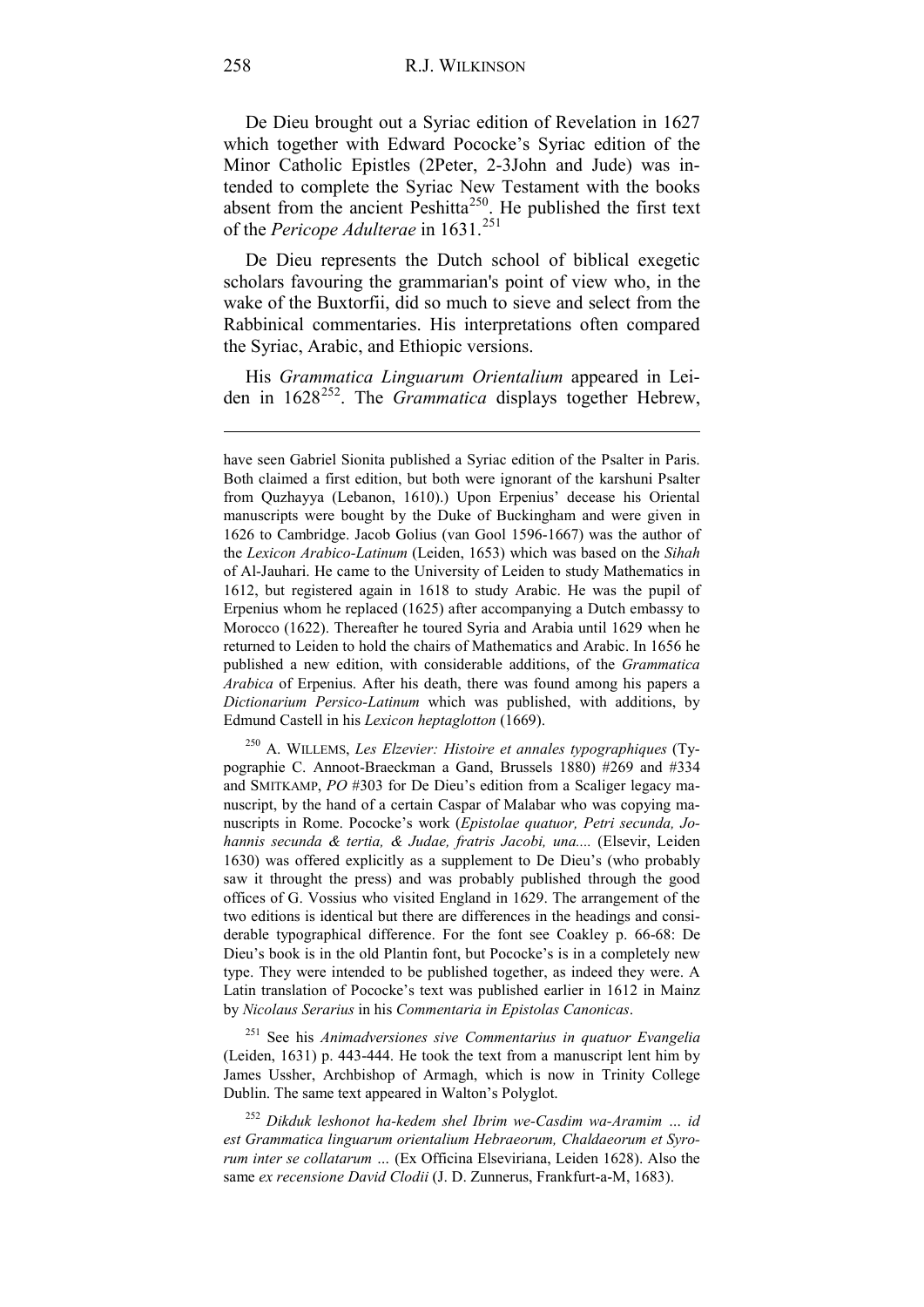Chaldaean and Syriac grammar. He explains "*Tres linguas sibi apprime vicinas inter se conferimus, Hebraicam, Chaldaicam, Syriacam: ut quod commune habeant, quid different, lector uno intuitu quasi in tabula perspiciat".*

De Dieu commends Oriental languages on the grounds that mankind, civilisation and religion came from the East. But their utility in the study of Scripture makes them more important. The Chaldaean Targums are useful for explaining for explaining the Old Testament text and contain messianic prophecies. There is the usual list of Chaldaen or Syriac words in the New Testament, but it is also important he asserts, to attend the wider Semitic phrasing of New Testament locutions. He does distinguish Syriac from Chaldaean because others do, but nonetheless he thinks they are essentially the same language: see Daniel 2.4 where the Chaldaeans speak to the king *'aramith id est Syre.* Chaldean is seen to be more like Syriac if just the consonantal text rather than the different vowels are attended to. Cases where Aramaic has a *yod* which is really marking a vowel and Syriac does not, or vocalizations such as *-hûn* for *–hôn* show this. Generally he follows Buxtorf's vocalization of Chaldaean, but is convinced that arbitrary European decisions rather than any rules of language are at work there. Buxtorf had done good work in emending Chaldaean vocalizing but De Dieu felt there was a lot further to go in conforming the Chaldaean to the Syriac. Syriac grammar has surer rules than Chal $daean<sup>253</sup>$ . He examines cases from Daniel correcting towards the Syriac. There is something of a new departure here. We may recall Mercier's attempts to correct the Targums to Biblical Aramaic and Tremellius' 'Chaldaeanising' of the Syriac New Testament. Here De Dieu wishes to correct the Targums to Syriac! It is in this context that he acknowledges his principle debt to Amira: "*Maximam autem in syriacis opem mihi tulit Georgius Amira Edeniensis, a monte Libano maronita, qui luculentam scripsit grammaticam syriacam Romae anno 1596 excusam"*.

He also tells us that his late teacher, the regretted Thomas Erpenius (1584-1624), had already for publication an abbreviated version of Amira's Grammar at the moment of his untimely death: *Hanc in brevissimum compendium contraxit clarissimus Thomas Erpenius, vir longiori vita dignus, et magno literarum dispensio extinctus. Id iam procul dubio lucem vidisset, si ipse author superstes extremam manum adhibere, et in characteres syriacos transfundere potuisset. Iam enim hebraicis est* 

<span id="page-90-0"></span><sup>253</sup> *… in hac linguarum collatione Syriacae magis quam Chaldaeae linguae insistam. Non tantum, quia hanc copiosius quam illam tractavit in grammat. sua Clariss. Buxtorf, sed vel axime, quia linguae Syriacae precepta longe sunt certiora quam Chaldaicae, & haec ad illam dirigenda.*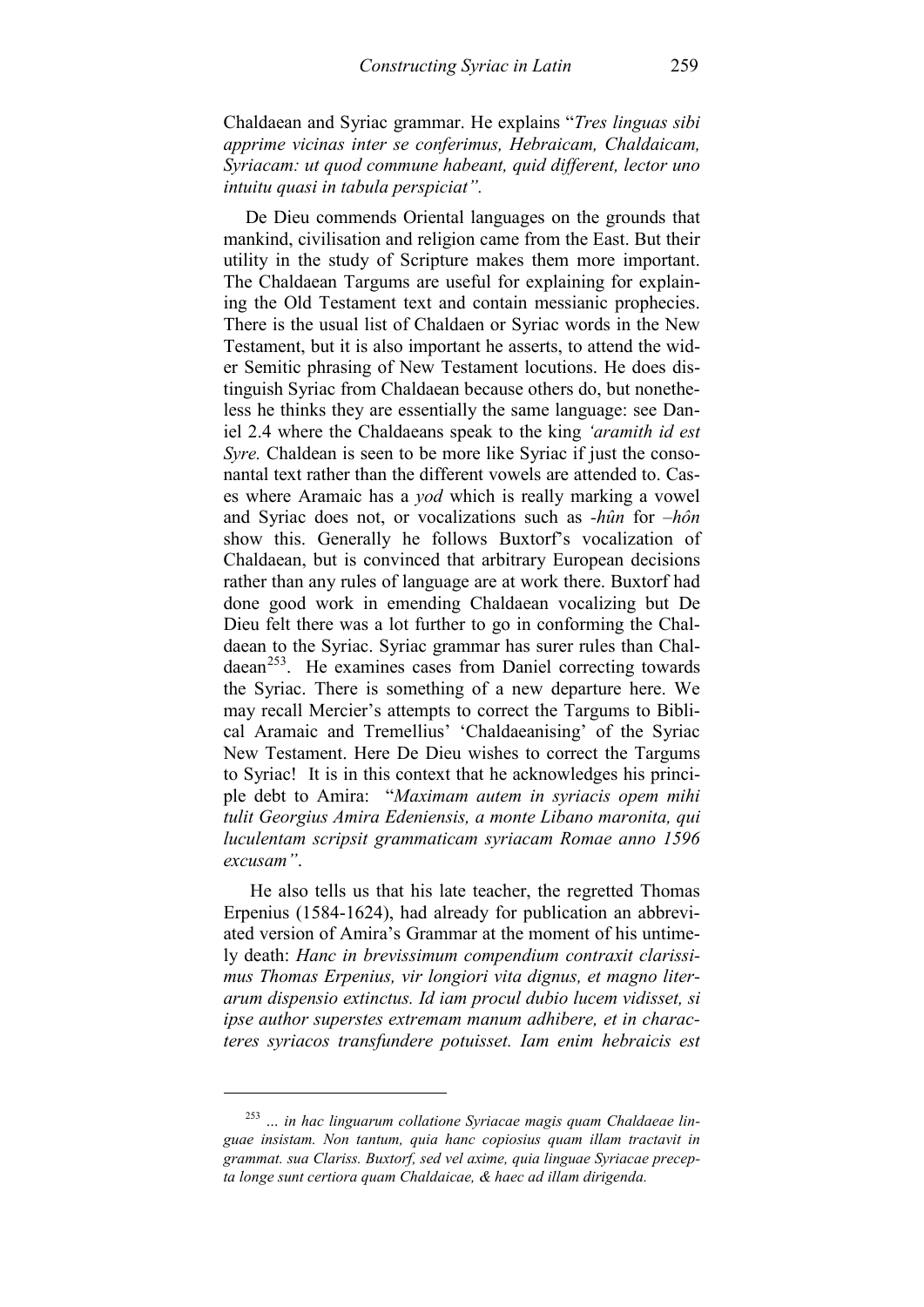*exaratum[254](#page-91-0).* De Dieu acknowledges benefit enjoyed from Bertram's work, but especially from that of Buxtorf in Chaldaean.

De Dieu expresses disagreement, however, with Erpenius on the writing of silent letters having been advised by (reading) Gabriel Sionita<sup>[255](#page-91-1)</sup>. Merx further observed that De Dieu was

<span id="page-91-1"></span><sup>255</sup> *Caeterum puncta vocalia literarum Jod, Wau & Nun, quae is Syriasmo ex sententia quorundum doctissimorum virorum otiari multis locis asollent, cum ea author propria manu ascripsisset, negligere non fui ausus: cum authorem commemoratae sententiae non fuisse ignarum & p13 constet manifessime, utpote qui cum ipsis Syris aliquoties loquutus fuerit. Verum quidem est i, u, & a, ultimas vocum vocales cum Jod, Wau & Nun passim in affixis & verbis distincte ac manifeste non audiri; attamen nullum omnino edere sonum, saltem, i in affixis & a, in verbis, Masius (& ipse a Syro praeceptore, cuius peritiam alicubi laudat, institutus) in genere non asseverat. Sed enim quandoquidem ista lingua arctis limitibus conclusa non fuit, evenit fortassis, ut diversa diversis locis pronuntiatio obtinuerit, prout in Arabismo videre licet: nam aliam pronuntiationem a D. M. Erpenio edoctus fui, quam postea Lutetiae a viro linguae Arabicae pariter ac Syriace peritissimo, D. Gabriele Sionita, (cui plurimum debeo) me percepisse memini. Nec etiam mirum cuiquam videri debet, si vocales vel literes in celeri sermone absorbeantur audirique nequeant, quae nihilo secus, si quis lente & distincte verba proferat, aliquatenus saltem auribus percipiuntur: quod vel vulgares nobis linguae experientibus palam faciunt. Atque huc pertinet, quod me aliquando Lutetiae Parisiorum audivisse memini e Maronitis celeberrimis D. Gabriele Sionita (de quo supra) eiusque collega, quum de lectione vocum Arabicarum, quae per weslon conjuguntur, sermones inciderent: afferebant viri doctissimi, eliph illud unionis, quod una cum vocali sua non auditur, ubi* 

<u>.</u>

<span id="page-91-0"></span><sup>254</sup> THOMAS ERPENIUS*, Grammatica Chaldaea ac Syra opera ac cura Constantini L'Empereur de Oppijck …* (1628 Altera editio ex Officina Francesci Moyardi, Leiden 1659). Syriac Grammar is treated under: orthography, the verb, the noun, particles (prepositions pronouns, the 'genitive') and Syntax (mainly concerning 'affixes'). The Chaldaean grammar follows. Chaldaean is very like Syriac but closer to Hebrew: five 'rules' are given to distinguish them. A second edition, *opera et cura Constantini L'Empereur* subsequently appeared (Franciscus Moyardus, Leiden 1659). The second edition fills up empty space with *De Anomaliis in Lingua Hebraea ex Dialecto Aramea* taken from J. Alting's *Grammatica Hebraea*. This is followed by J. LEUSDEN, *Scholia Syriacae Libri Tres* (Ex officina Meinardi à Dreunen, Typogr. Utrecht 1658). Only the introductory epistles and the contents page were however printed. This work comprised Book I Grammar – letters, vowels, syllables word and points; Book II Syntax - 'the joining of words'; and Book III giving examples mainly taken from the Syriac New Testament. Book IV dealt with the differences from Samaritan Letters and language. Constantine l'Empereur's *Praefatio ad lectorem* makes a virtue of the fact Erpenius, though he believed Chaldaean and Syriac were the same language, used only Hebrew type and therefore was different from others who wished to print the Chaldaean parts of the Old Testament in Syriac script. Hebrew script made it easier to display the similarities of the languages and was useful as the Syriac New Testament now also existed in Hebrew type. This point holds good, he considered, even if one holds with Masius and others that the Hebrew Letters used to print contemporary Hebrew texts had evolved over time into the Syriac script (Scaliger and others, of course, considered that the letters used in contemporary printings of the Hebrew bible were not those used at the time of Ezra).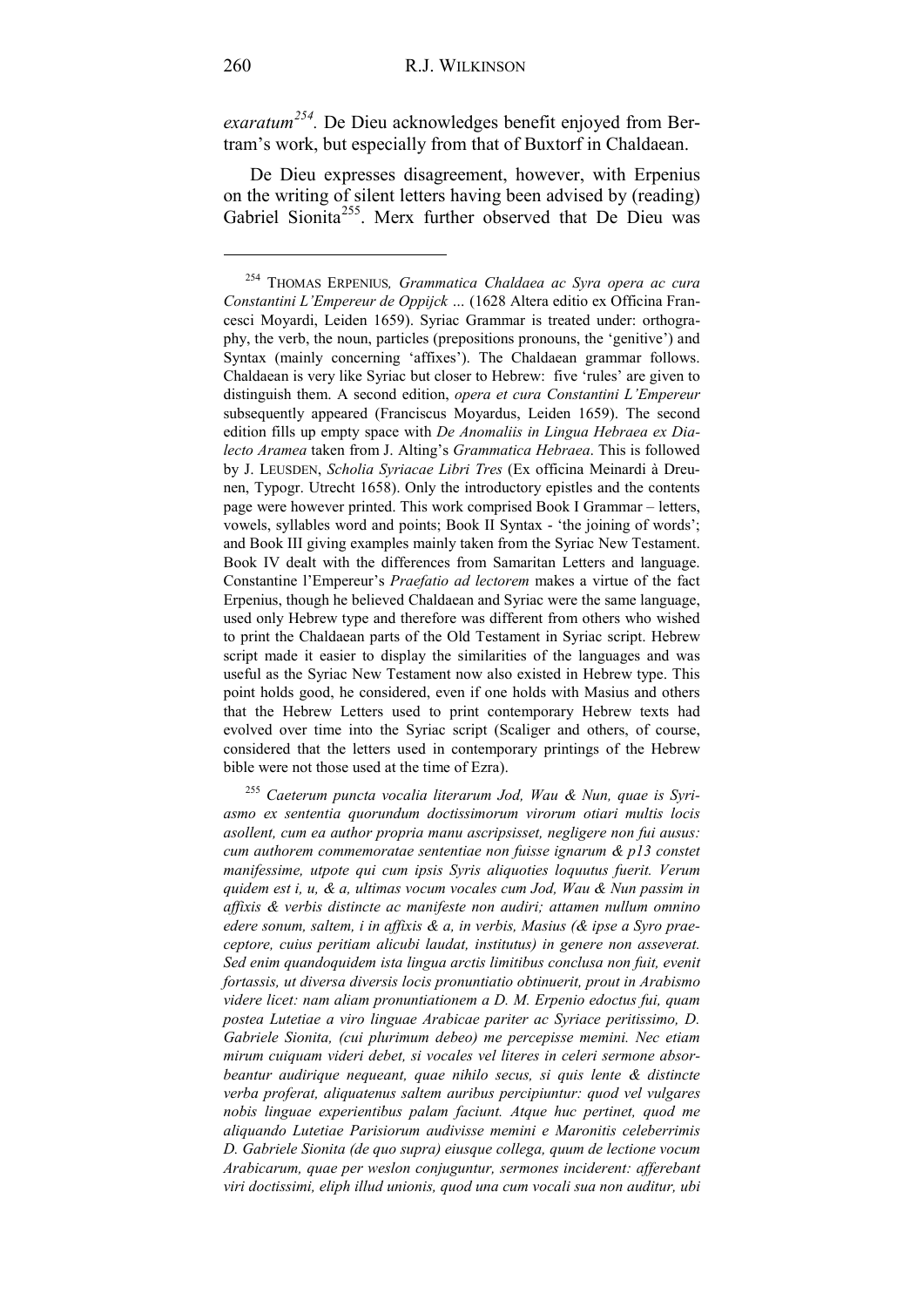correct in holding that the stress (*tonus*) in Syriac generally falls on the penultimate syllable<sup>256</sup>. This was confirmed for Merx by the work of D. T. Stoddard on modern Syriac<sup>[257](#page-92-1)</sup>. He observed the convergence of Syriac accents of those with Arabic which stresses the penultimate syllable if long, but the antepenultimate if the penultimate is short. He remarked that the topic was avoided altogether by the older Syriac grammarians. Crinesius and Dilherr and others rather rashly imposed here the Hebrew pronunciation upon Syriac, but analogies from this dialect do not constitute a rule. It is far better to follow Arabic practice. De Dieu's remarks in this respect are found in his *Grammatica Linguarum Orientalium* p55 *et seqq*. [258](#page-92-2).

#### **10. The London Polyglot**

-

England was not the first of countries to be distinguished in Oriental studies, but in Walton's Polyglot Bible research, drawing freely on antecedent continental scholarship, reached a peak of philological and typographical excellence<sup>[259](#page-92-3)</sup>. Ten years after

*uno spiritu, absque ulla intermissione, vocabula conjunguntur: nihilominus una cum vocali sua proferri posse, si (ut nonnunquam fieri solet) inter hujusmodi vocabula spiritum ducere, atque interspiratione (ut loquitur Cicero) intercedente, ipse efferre lubeat. Quis si simile, quid hic evenire statuamus, ut discrepantes alioqui sententiae eo facilius coeant atque concilientur. Enimvero quos jam commemoravi missos facio: en viri Doctissimi Boderianus & Tremellius, cum Syriaca expresserunt literis Hebraeis (ut in hoc opusculo, author noster) literis Jod, Wau & Nun passim suas vocales ascripserunt. Denique si lingua Syra a Chaldaea diversa non est, nonne cum illis Danielis & Ezdrae Chaldaeis vocales passim alioquo saltem modo resonent, idem in Syra lingua fieri, videri queat? Ut aliquanto vocales non desiderari in ipsis Syriace excusis libris taceam. Hac eo non quod vocales, quas alii multis locis reticeri sono proferri velim; sed ut praeter sententiarum conciliationem (de qua peritiores dispiciant) iis qui puncta passim apposita mirabuntur fortassis, si pote sit satisfaciam, hoc praeloquium praemittendum expedire estimavi. Qui & eo libentius puncta authoris minime neligere volui, quod Danielem, Ezdram ac targum, ubi puncta passim conspiciuntur, auditoribus ennarare constituerim si libuerit benignissimo & omnipotenti Numini: quod, ut tuo labore benedicat, veneror.*

<sup>256</sup> *Grammatica*, p. 136.

<span id="page-92-1"></span><span id="page-92-0"></span><sup>257</sup> D. T. STODDARD, "Grammar of the Modern Syriac Language as spoken in Oroomah, Persia, and in Koordistan", *Journal of the American Oriental Society* 5 (1855-1856) p. 1-180 at p. 20.

<span id="page-92-2"></span><sup>258</sup> For other proposed rules on accents: DILHERR, *Rudimenta Gramm. Syr*., p. 23 *seq*.; HOTTINGER, *Rudimenta Gram. Harmon*., p. 16; LEUSDEN, *Schol. Syr.*, p. 33; GRAFUNDER, *Gram Syr*., p. 19; CELARIUS, *Porta Syr*., p. 9; OPITIUS, *Syriasmus*, p. 24.

<span id="page-92-3"></span><sup>259</sup> Simon Sturtevant, a member of Christ's College Cambridge, brought out *Dibre Adam or Adam's Dictionarie A Rare and New Invention for the speedie atteyning and perfect reteyning of the Hebrew, Chaldee and Syriack. Where (by the motion of 66 characters) all the dictionarie words of the language of Canaan are truly represented and cleerly written. Divised and compliled by S. S*. ([F. Kingston], London 1602). (The first two words of the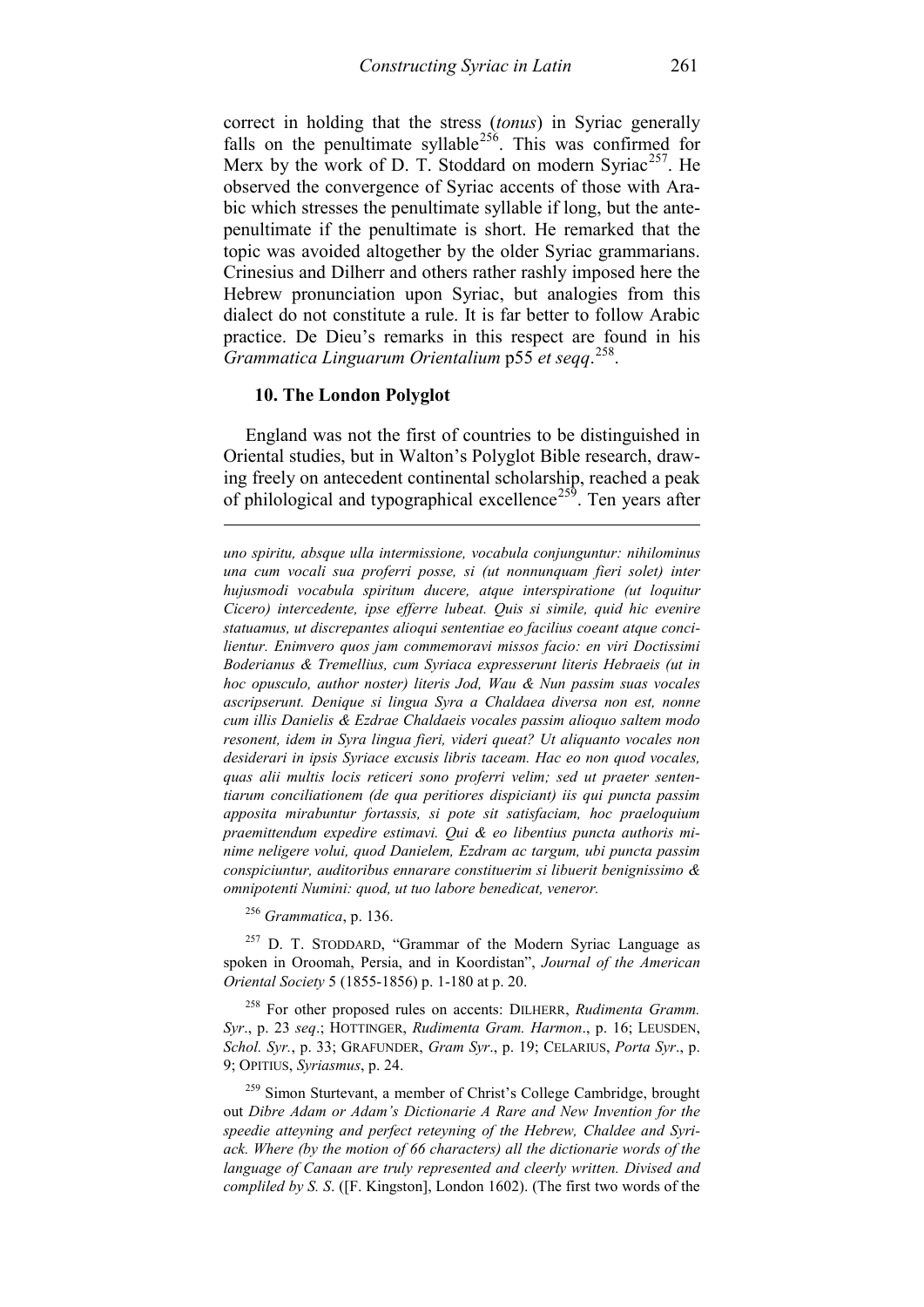that of the Paris Polyglot the printing of the London Polyglot began<sup>[260](#page-93-0)</sup>. It was principally the work of Brian Walton  $(1600)$ <sup>2</sup>-1661), assisted by several other English scholars. The Syriac text was that of the Paris Polyglot, revised for the Old Testament by Walton with recourse to several manuscripts supplied by J. Ussher and E. Pococke (see vol.VI). In the New Testament John 7, 53-8,11 was printed from the manuscript of Ussher which De Dieu had previously used.

Herbert Thorndyke (1598-1672) was an Orientalist and canon of Westminster Abbey<sup>261</sup>. In 1640 he was appointed Hebrew lecturer to Trinity his Cambridge college in 1640. Thorndike, who carried on a correspondence with Walton, Ussher, and Pococke, took an active part in the editing of Brian Walton's Polyglot, the Syriac portion of which was his special contribution. He was responsible for *Variantes in Syriaca versione Veteris Testamenti Lectiones e codicibus mss*. in Volume VI of the Polyglot (London, 1657). He also wrote *Epitome Lexici Hebraici, Syriaci, Rabbinici et Arabici; una cum observationibus circa linguam Hebraeam et Graecam. Authore Harbelo Thorndicke Cantabrigiensis* (William Jones, London 1635 and 1637). This is an Epitome of Schindler.

John Viccars (1614-1660), by contrast from Oxford, also collaborated on the London Polyglot. He produced a learned commentary on the Psalms *Decapla in Psalmos: sive Commentarius ex decem linguis; viz. Hebr., Arab., Syriac, etc.* (O. Pullein, London) which was published in 1639 and  $1655^{262}$  $1655^{262}$  $1655^{262}$ . The commentary drew on twelve major Jewish sources and other

<sup>261</sup> W. B. PATTERSON, *DNB*. Life of Walton vol. I, p. 209-215.

<span id="page-93-2"></span><span id="page-93-1"></span><sup>262</sup> G. J. TOOMER in *Oxford Dictionary of National Biography*.

title are xylographic.) This comprises an Introduction of 32 octavo pages. This was apparently all that got into print: what happened to the rest is unknown. See G. LLOYD JONES, *The Discovery of Hebrew in Tudor England: A Third Language* (Manchester University Press, 1983) p. 261. This book is an excellent introduction to Christian Hebraism in England.

<span id="page-93-0"></span><sup>260</sup> *Biblia Sacra polyglotta, complectantia Textus originales, Hebraicum, cum Pentateucho Samaritano, Chaldaicum, Graecum; versionumque antiquarum, Samaritanae, Graecae LXXII Interp., Chaldaicae, Syriacae, Arabicae, Aethiopicae, Persicae, Vulg. Lat., quicquid comparari poterat. Cum textuum, et versionum Orientalium translationibus Latinis… cum apparatu, appendicibus, tabulis variis lectionibus, annotationibus, indicibus… Edidit Brianus Waltonus* (6 vols Thomas Roycroft, London 1655-1657). See: PE-TER N. MILLER, "The 'Antiquarianization' of Biblical Scholarship and the London Polyglot Bible (1653-57)", *Journal of the History of Ideas* 63 (2001) p. 463-482; ADRIAN SCHENKER, "The Polyglot Bibles of Antwerp, Paris and London (1568-1658)" in MAGNE SAEBØ (ed.), *Hebrew Bible / Old Testament The History of its Interpretation II From the Renaissance to the Enlightenment* (Vandenhoeck & Ruprecht, Göttingen 2008) p. 774-784 at p. 781-784. The Polyglot is best approached by reading its own introductory material. For the type, COAKLEY, p. 72-73; 75-77.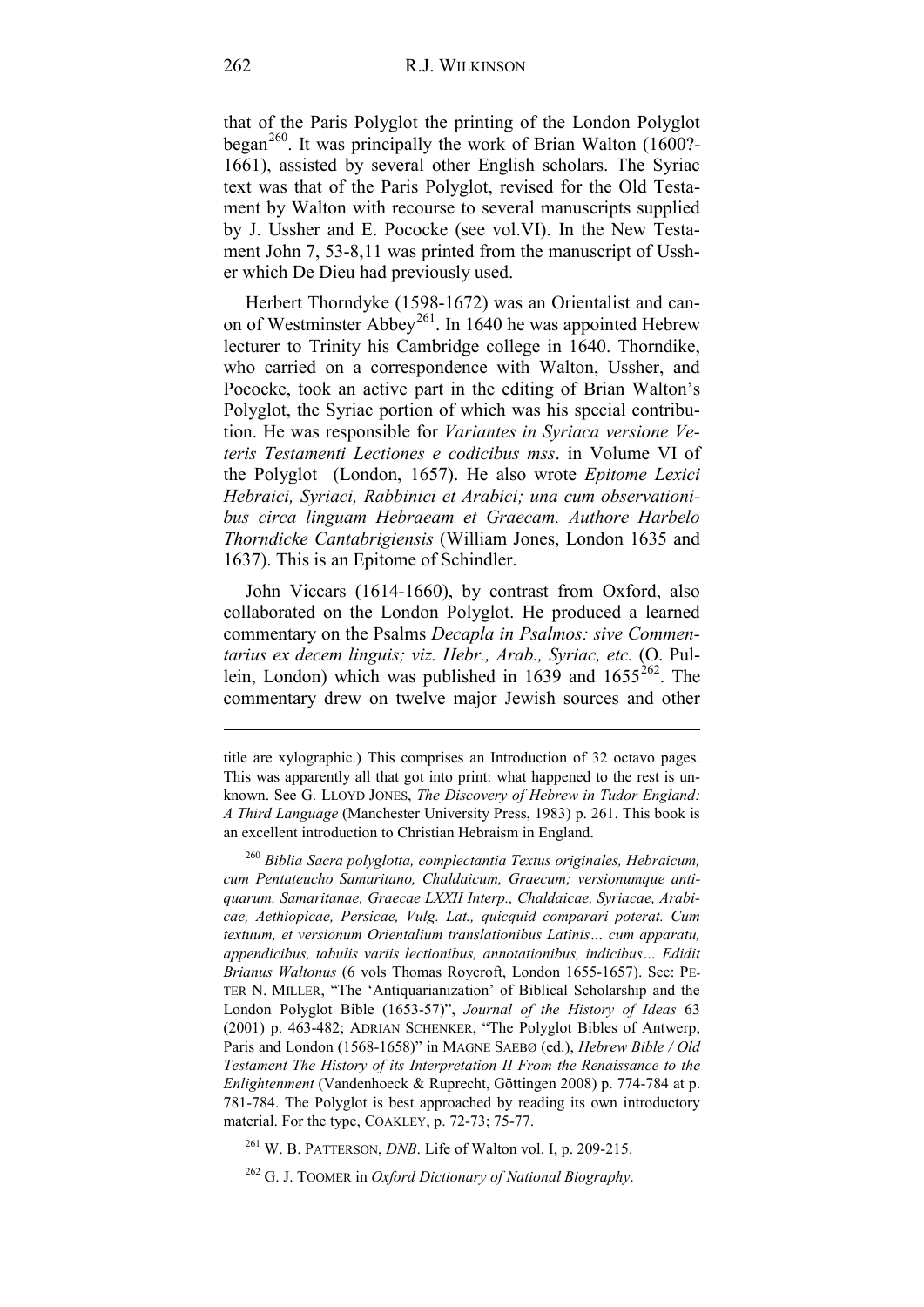versions and made use of manuscripts consulted in Paris and Rome. He shared with his brother Samuel the expense of the Arabic and Syriac types described in the dedication to the Archbishop of Canterbury as *'novis Typis Syriacis & Arabicis (sumptibus haud exiguis) adornata*[263'](#page-94-0). A table of these Arabic and Syriac fonts, the first to be cut in England, appears on the errata page at the front of the second edition. Syriac words are quoted throughout *propria lingua et charactere non illo novo*   $Estrangelo$  (f2 recto)<sup>[264](#page-94-1)</sup>

Christian Ravis (formerly Raue) (1613 Berlin–1677), by contrast, was an itinerant German Orientalist and Theo- $\log_{10}^{265}$ . In 1630 he entered Wittenberg University, where he studied Oriental languages under Trost before going to Holland in 1637 to study Arabic under Golius. Ravis was a facile linguist (his English writings are thoroughly idiomatic), but not a profound one. He strove for the original, but usually achieved only the bizarre. He played no part in the production of the Polyglot yet produced the first English Grammar of Syriac, though setting the language in a rather unusual comparative context.

He was patronized from 1639 by James Ussher in order to enable him to make a journey to the East to collect manuscripts. Ravis spent some time in Smyrna and Constantinople, assembling manuscripts on his own account, and returned to England in 1641 with his amanuensis, Nicolaus Petri of Aleppo, an Arabic-speaking Greek (who subsequently made Golius suspicious of Ravis' integrity—he called him a 'treasury of lies'). He carried with him some 300 manuscripts, mostly Oriental, of which the most notable was an Arabic version of Apollonius' Conics. Back in England in 1648, he was sponsored to give lectures in Oriental languages for Sion College Oxford, he was elected fellow of Magdalen College and taught  $Hebrew^{266}$  $Hebrew^{266}$  $Hebrew^{266}$ .

<sup>263</sup> COAKLEY, p. 73-74.

<sup>264</sup> SMITKAMP, *P.O*. #368 for illustration of the Syriac type.

<span id="page-94-2"></span><span id="page-94-1"></span><span id="page-94-0"></span><sup>265</sup> G. J. TOOMER, *Eastern Wisdome and Learning: The Study of Arabic in Seventeenth-Century England* (Oxford, 1996), p. 83–4, 142–5, 151–2 & 183–200. ID., 'Ravis, Christian (1613–1677)', *Oxford Dictionary of National Biography* (Oxford University Press, 2004).

<span id="page-94-3"></span><sup>&</sup>lt;sup>266</sup> Failing to obtain the chair of Arabic at Oxford (his patron Pococke was suspected of Royalist sympathies), Ravis accepted an offer of appointment as Professor of Oriental languages at Uppsala from Christina of Sweden in 1650. He lectured on Oriental languages at Kiel after 1669. where he published his particular ideas on biblical chronology as *Unica Vera et Infallibilis Chronologia Biblica* (1670), which met with almost universal derision. He devoted the rest of his life, and several publications, to defending this. In 1672 Frederick William, Elector of Brandenburg procured him a chair as Professor of Oriental Languages and Biblical Chronology at the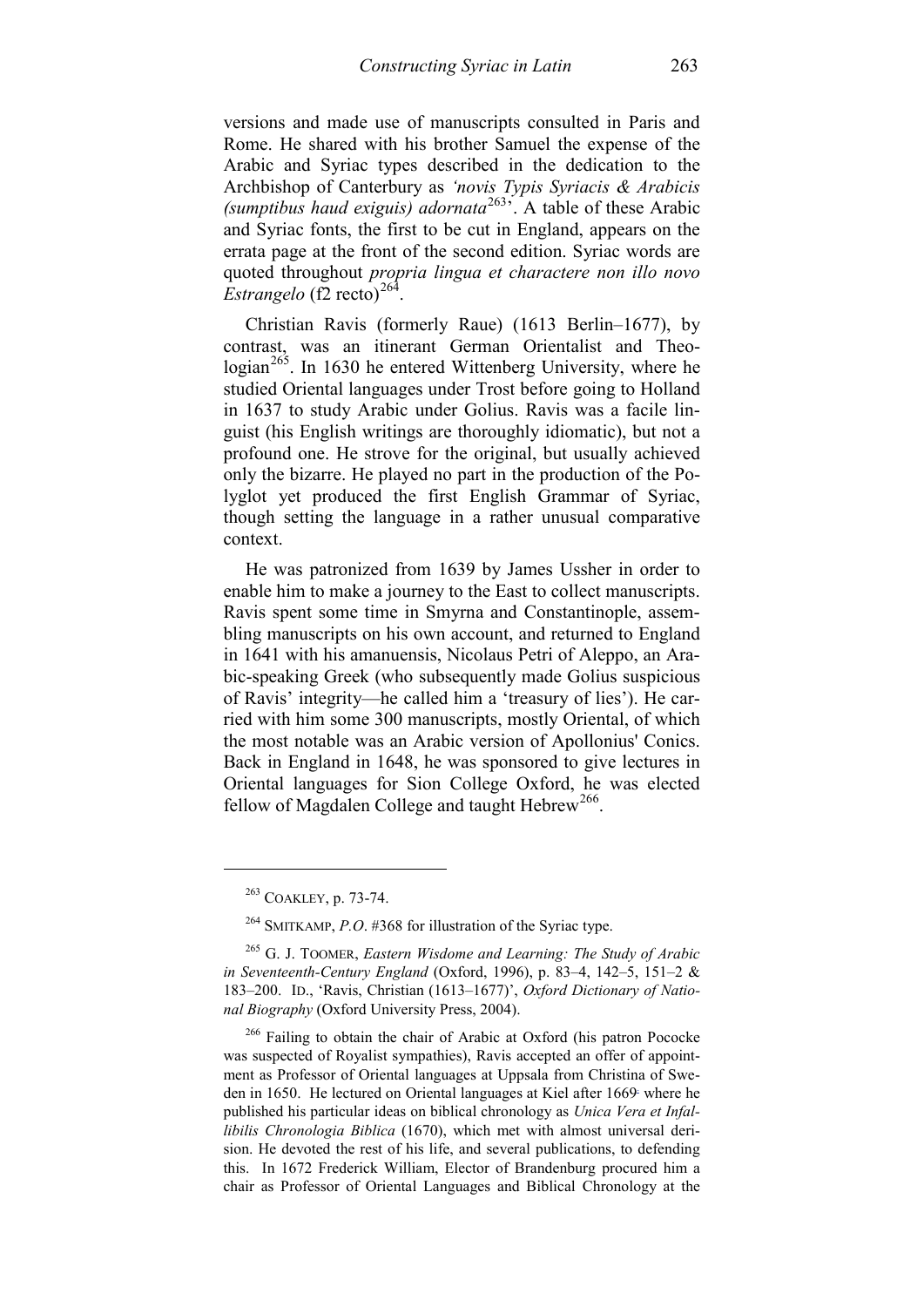Ravis who displayed an unattractive blend of penury and self-promotion figured significantly amongst English Orientalists in the 1640s. He proposed that the teaching of Oriental languages might assist in the conversion of the Jews, and that the printing of the Koran might lead to its refutation and the success of a mission to the Turks. Otherwise, he claimed his knowledge of Hebrew could improve the translation some difficult places in the Bible. His book, *A Generall Grammer for the Ebrew, Samaritan, Calde, Syriac, Arabic, and Ethiopic Tongue*, was published in London in 1648 and went into several editions from 1648 to 1650, and was published with his *Discourse of the Orientall Tongues*, and a collection of letters from scholars<sup>267</sup>. In this work, which was was intended as a preface to the *Grammer*, he propounded his peculiar theory that these six languages are not merely related, but are in fact the same language (which may be called 'Arabic'). According to Ravis, Hebrew was the oldest language, which had been corrupted at Babel into many different pronunciations, from which the modern Semitic languages resulted. As we have seen other scholars do, Ravis stressed the copiousness of the biblical Hebrew in which a relatively restricted number of roots could express the whole of language and (moreover) that people could easily be taught to read the Hebrew and English scriptures side by side.

In spite of its context in this unusual comparative analysis *A discourse of the Oriental tongues* is the first scholarly introduction to Syriac and Arabic in English. It comprises three differently titled works with varying title pages and dates as follows: *A discourse* dated 1649; *A generall grammer for the Hebrew, Samaritan, Calde, Syriac, Arabic, and Ethiopic tongue*. *By Christian Ravis*; and *Sesqi-decuria (!) epistolarum adoptivarum* dated 1648. Detailed analysis of grammatical rules for Semitic languages are illustrated with strikingly executed engraved text plates for Hebrew nouns and verbs. There is reading practice in all five languages. The first elements of the Oriental languages with semitic alphabets are presented in 29 numbered columns. There are three pages of Syriac paradigms and one of Ethiopic. Finally there are eight pages on Arabic orthography and declensions. Ravis did not consider Hebrew vowels coeval with consonants nor show much respect for Hebrew accents, dismissing them as 'pricks and strooks'.

University of Frankfurt an-der-Oder where he died of scurvey in 1677. His Arabic manuscript of Apollonius' Conics went to the Bodleian.

<span id="page-95-0"></span><sup>267</sup> *A Discourse of the Oriental tongues viz. Ebrew, Samaritan, Calde, Syriac, Arabic and Ethiopic. Together with a generall grammer for the said tongues. Whereunto is added the Synonimas of the Hebrew tongue* (W. Wilson for T. Jackson, London 1649-8 // J.Y for G. Adderton 1647). The fifteen letters from other scholars printed here include one from Sionita.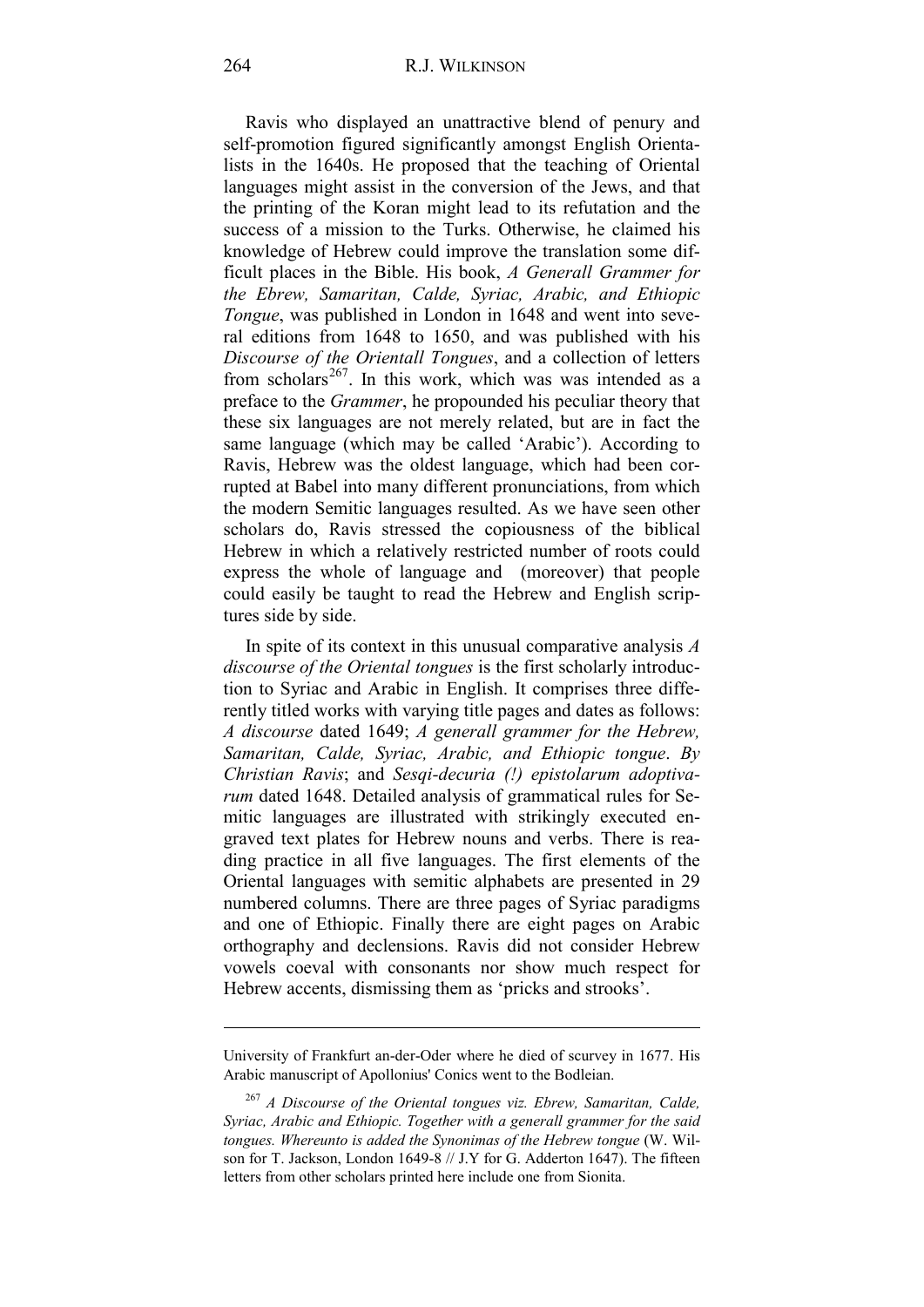Yet this rather singular comparative context for the Semitic languages (they are all essentially Arabic) excluded other possible axes of comparison<sup>268</sup>. It is "but in vaine", Ravis claimed, "to fashion the ebrue grammar after the greeke and latine grammars<sup>269</sup> $\cdot$  It was pointless, he argued, to try to find special terms for the Hebrew subjunctive: there was only one mood in Hebrew, so there was no need to try to distinguish more than one as in Latin<sup>270</sup>. Ravis also pointed out that if grammarians "had not the anomalies and defects of the pronownes in latine and greeke (where there is more reason for them) yet in their memorie, and had never yet learned great grammars, but sorne little compendious ones, they would have made more plaine worke about the pronownes here. For what need is there to speake much of many amomalies [sic] and defects... leame you the pronownes, and observe, that you have but ten whole pronownes, of which cometh the contrated ones, called, *affixes* "<sup>[271](#page-96-3)</sup>

Yet consideration of Ravis merely distracts from the some of the really substantial comparative work done in the wake of the Polyglot project. Edmund Castell (1606-86) was appointed Sir Thomas Adams Professor of Arabic in Cambridge in 1666. Castell moved to St. John's in 1671, because of the library there. His great work, the *Lexicon Heptaglotton Hebraicum, Chaldaicum, Syriacum, Samaritanum, Aethiopicum, Arabicum, et Persicum* (1669), took him eighteen years to complete, working (according to his own account) from sixteen to eighteen hours a day. He employed fourteen assistants on the project, and spent £12,000, ruining himself in the process as there was little demand for his finished work $^{272}$  $^{272}$  $^{272}$ . Before under-

<span id="page-96-0"></span><sup>&</sup>lt;sup>268</sup> The point made here and the quotations are taken from VIVIAN SAL-MON, "The Study of Foreign Languages in Seventeenth Century England" *Histoire Epistémologie Langage*, 7 (1985) p. 45 -70.

<span id="page-96-1"></span><sup>269</sup> C. RAVIS, *Annotations upon the Ebrue Grammar of P. Martinius.* Appendix to *The Key of the Holy Tongue,* by PETRUS MARTINIUS, translated by John Udall (2nd edition For L. Sadler and G. Bedell, Amsterdam).

<sup>270</sup> *A Generall Grammer.* 

<sup>271</sup> *Annotations upon the Ebrue Grammar of P. Martinius*, p. 184.

<span id="page-96-4"></span><span id="page-96-3"></span><span id="page-96-2"></span> $272$  H.T. NORRIS, "Edmund Castell (1606-86) and his Lexicon Heptaglotton (1669)", in G. A. RUSSELL (ed.), *The 'Arabick' Interest of the Natural Philosophers in Seventeenth Century England* (E. J. Brill, Leiden 1994) p. 70-87. Also ROBERT JONES, "The Medici Oriental Press (Rome 1584-1614) and the Impact of its Arabic Publications on Northern Europe", *ibid*., p. 88- 108. JAMES CROSSLEY (ed.), *The Diary and Correspondence of Dr John Worthington*, Vol. I (Cheetam Society, Manchester 1847) p. 243. The first Persian dictionary to be printed was complied by Golius.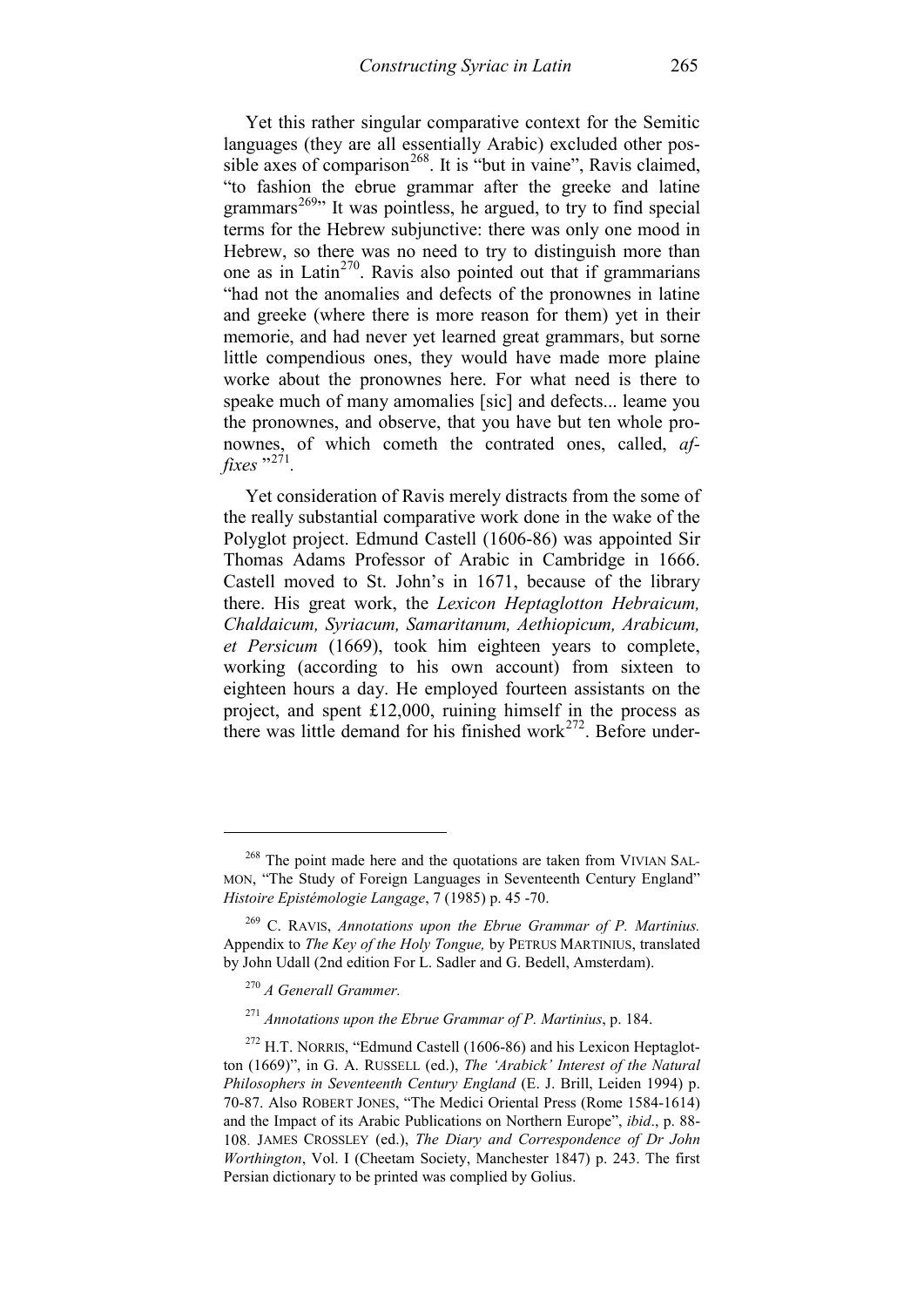taking the *Lexicon Heptaglotton*, Castell had helped Walton in the preparation of his *Polyglott Bible[273](#page-97-0).*

The Lexicon is still today the only complete 'synoptic' Semitic dictionary and contains a rich treasury of material. The Preface acknowledges use of Schindler, but moves far beyond his work. The Syriac section was not the work of Castell but rather of William Beveridge (1638-1708) who had entered St. John's in 1653 who in later life in 1704 became Bishop of St. Asaph<sup>[274](#page-97-1)</sup>. Beveridge did his work badly<sup>[275](#page-97-2)</sup>. Perhaps he may be somewhat excused as at twenty years old he produced the first English Grammar solely of Syriac (though still, of course, in Latin)[276](#page-97-3). This appeared in 1658 in *De Linguarum Orientalium etc. praestantia et usu, cum Grammatica Syriaca* (London 1658, 1684). Thomas Roycroft, printer of the London Polyglot used the type for Beveridge's *Grammatica Syriaca*<sup>[277](#page-97-4)</sup>. The Grammar, which sported a vocalized estrangela heading, was designed to be used with the Polyglot as its title indicates $278$ .

<sup>274</sup> See p. 3 of the Preface.

<span id="page-97-2"></span><span id="page-97-1"></span><sup>275</sup> Only superficial use was made of Bar Bahlul's Lexicon c. 963 (*Bib. Or.* III p257). The Syriac section of the *Lexicon* was issued separately at Göttingen in 1788 by J. D. Michaelis.

<span id="page-97-3"></span><sup>276</sup> In his *Epistola Dedicatoria*, though it is in his interest so to remark, he bewails the unavailability of Syriac Grammars in England and the exorbitant price of any that may be found. Cost deterred many from approaching the subject.

<sup>277</sup> COAKLEY, p. 77.

<span id="page-97-5"></span><span id="page-97-4"></span><sup>278</sup> *Grammatica Linguae Domini nostri Jesu Christi, sive Grammatica Syriaca tribus libris tradita, quorum primus vocum sigularum proprietatem, Secundus Syntaxin, tertius figuras grammaticas & praxin continet. Omnibus adeo breviter & dilucide explicatis ut menstruo spatio (ut praefatione ad Lectorem docetur) ipsa linguae medulla exugatur... in usum Bibliorum polyglottatôn Waltoniensium* (Thomas Roycroft, London 1658).

<span id="page-97-0"></span><sup>273</sup> Somewhat later Henricus Opitius (Heinrick Opitz) (1642-1712), a friend of Castell and Professor of Oriental Languages at Kiel from 1679 to 1689 (who produced a popular Hebrew Grammar, an edition of the Hebrew Bible and several works as synopses or harmonies of Hebrew and Aramaic) brought out: *Gěmārā dě-leššānā ārāmāyā Seu syriasmus facilitati & integritati suae restitutus simulque hebraismo et chaldaismo harmonicus, ac regulis qvinqvaginta absolutus. Exemplis & singularibus qvibusvis versionis syriacae vet. & novi test. summô studiô annotatis* (1678 2nd ed. Joh. Caspar Meyer, Typis Colerianis, Leipzig 1691). The second edition has a Syriac title in bold red estrangela. The serto is that of Johannes Richter used in Köthen from 1621, appearing also in Trost's New Testament and in Jena for Dilherr's *Eclogae Novi Testamenti.* Once some differences are acknowledged (Syriac has no *sheva compositum*, *mapik*, *figurae accentuum* & *kametz chatuph*), the Harmony of the languages is displayed in fiftty memorable rules covering *De elementa linguae* (vocalisation, syllables accents); *de Etymologia seu Notatione* (radical and servile letters, derivations from Hebrew, anomalies in medially defective verbs) and *De Mutatione Vocalium* finishing with an appendix *De idiotissimis Syntacticis*.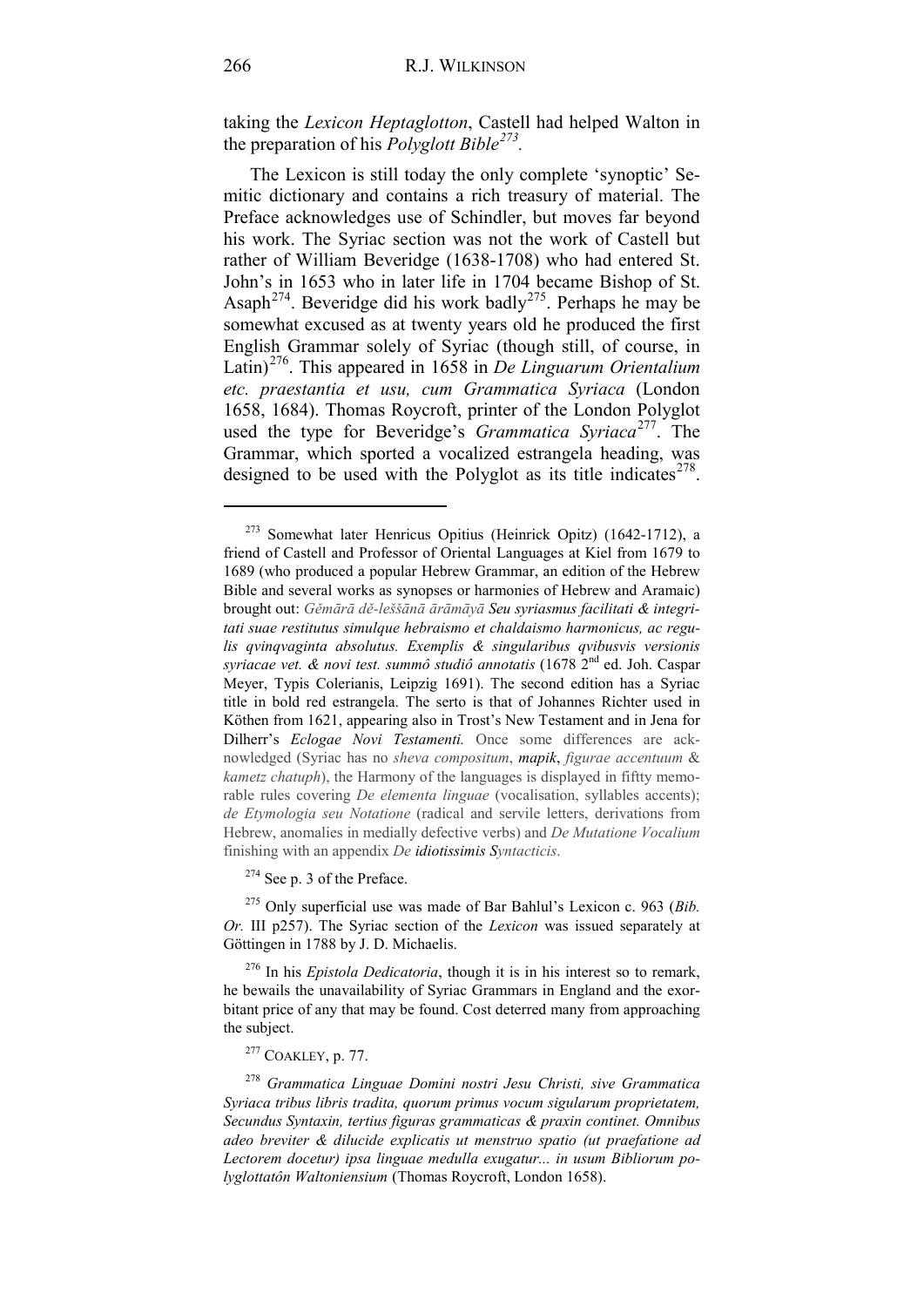The third section (on syntax) is fuller than is usual and illustrates with citations *Ellipsis, Enallage, Pleonasmus Synthesis & Syllepsis* as grammatical figures and finishes with some longer reading passages. The notice *Ad Lectorem* contains commonplaces on the ease of the language for Hebraists, commends the Lexicons of Ferrarius, Trost and the Younger Buxtorf. Unfortunately none as yet existed for the Old Testament, but he hoped for one from the editors of the Polyglot.

The *De Linguarum Orientalium* to which the Grammar was appended addresses the value of Oriental languages in much the same way as Walton in the Polyglot<sup>279</sup>. *Cui Christus sine scripturis, cui Scripturae sine linguis?* asks Beveridge. His aim is to establish Scriptural authority against the Aristotelians and the Cartesians on one hand and the unsupported claims of Tradition on the other. To understand Scripture one must know Hebrew: but one cannot know Hebrew well if one knows nothing of the other oriental languages. They are necessary for the establishment of the text, explaining difficult vocabulary and illuminating the usages of Scripture. The Aramaic words in the New Testament are, of course, discussed $^{280}$  $^{280}$  $^{280}$ .

The London Polyglot provided an enduring and definitive expression of seventeenth- century Orientalism and Biblical Philology. It not only provided a complete Western Canon of Scripture – particularly for Syriac – but also in supporting material gave scholarly definition to the languages involved. An *Introductio Ad Lectorem Linguarum Orientalium* (Roycroft, London 1655) provided a reading guide to the several scripts (p39-55 for Syriac) and a *Praefatio* discussing the various languages. The history and utility of Syriac are described in the light of the scholarship to date. After a discussion of *Sermo Galilaeus*, three dialects are distinguished*: Babylonica*; *Hierosolymitana*, *Antiochena seu Comagena & Maronita*. Though Widmanstetter made popular the view that Christ spoke the Syriac of his *editio princeps* of 1555, Breerwood observed that 'Syriac' words in the Greek New Testament differ from corresponding ones in the Peshitta. It is concluded that dialects (like those in contemporary Devon or Yorkshire) might be very local but also quite different. Gregorius is cited from Pococke's *Histor. Arab.* p.360 to distinguish three contemporary dialects: *Aramaea* (the most elegant) spoken in Roha, Harran and further Syria; *Palestina* (similar to it) used in Damascus and the Lebanon and the Syrian interior; and finally (*at omnium impurissima*) *Nabataea*.

<span id="page-98-1"></span><span id="page-98-0"></span><sup>279</sup> *De Linguarum orientalium praesertim Hebraicae, Chaldaicae, Syriacae, Arabicae & Samaritanae Praesantia. Necessitate & utilitate quam & Theologis praestant & philosophis. Per G.B.* (Thomas Roycroft, London 1658).

<sup>280</sup> Op. cit. p. 35-37.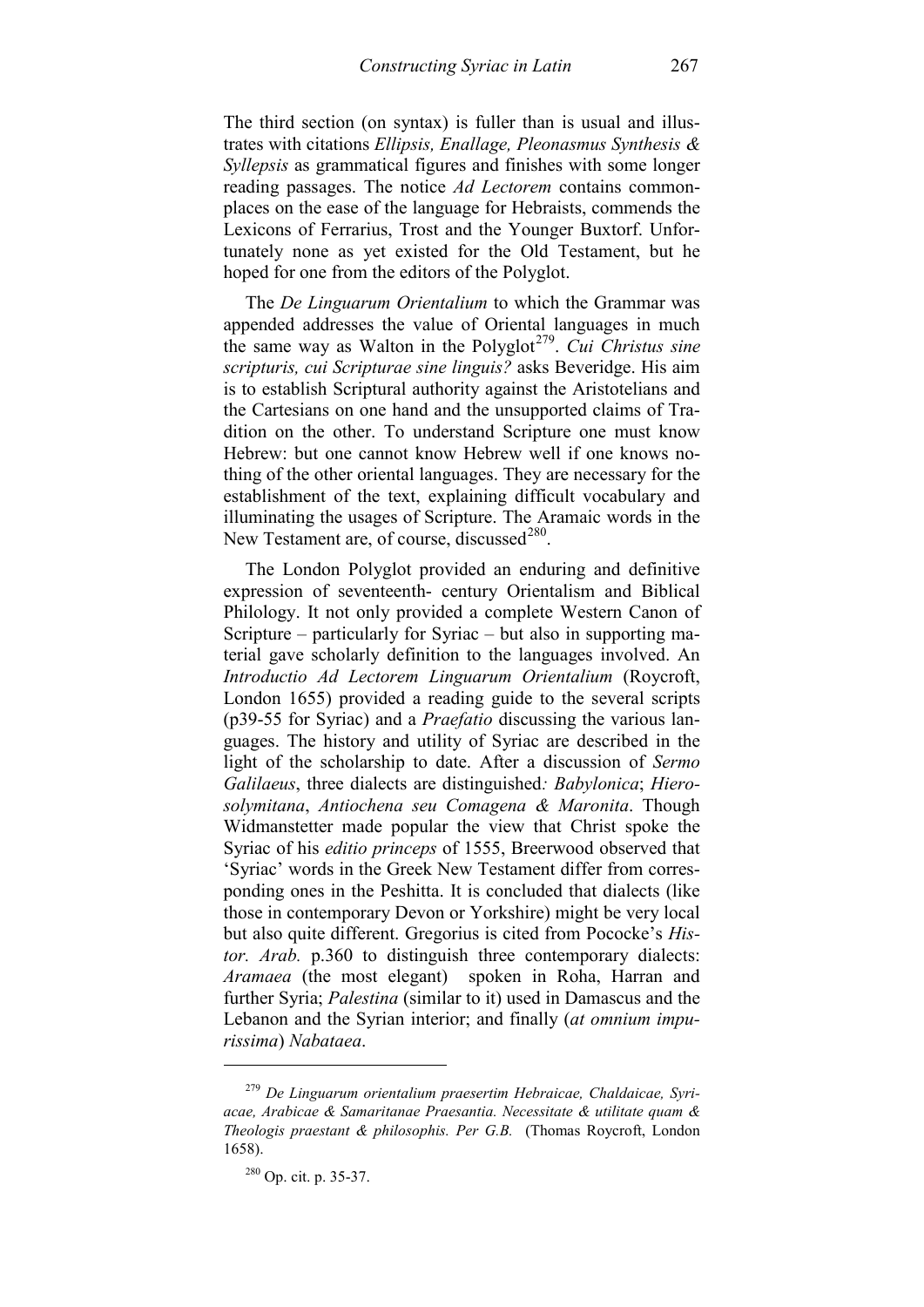Walton's *Dissertatio in qua, de linguis orientalibus Hebraica, Chaldaica, Samaritana, Syriaca, Arabica, Persica, Aethiopica, Armena, Copta…breviter disseritur* (Typis Johannis Colombii, Deventer 1658) deals with these languages and the authority of the Scriptural texts in these languages in the various Polyglots. Page 55ff offers for *lingua syriaca* a compendious and authoritative statement subsequently widely cited. The comprehensive Prolegomena to the Polyglot deals with languages, scripts, editions, versions and variant readings. *Cap. XIII De Lingua Syriaca & Versionibus Syriacis* (p87-92) may be properly considered a full and authoritative statement of Syriac Studies to date. It thus marks the climax in our chosen period of Syriac's status as a learned biblical language, necessary for the study of the biblical text and enjoying edited texts, serviceable teaching grammars and increasingly comprehensive lexicons.

#### **11. After the Polyglot**

The substantial achievements of the Polyglot did not repress further publications; rather several works appeared in the wake of the Polyglot which in their comparative scope draw upon the Polyglot. Thus Castell's work may be compared with that of Johann Friedrich Nicolai (1639-1683) Professor at Jena, *Hodogeticum Orientale Harmonicum quod complectitur I Lexicon Linguarum Ebraicae, Chaldaicae, Syriacae, Arabicae, Aethiopicae et Persicae Harmonicum II Grammaticam linguarum earundem, secundum Prima Praecepta Delineatam Harmonicam III Dicta Biblica cum et sine Analysi Grammatica Exhibita, Harmonica...* (Typis & Impensis Johannis Jacobi Bauhoferi, Jena 1670)[281](#page-99-0). The *Ad Lectorem* describes the origin of work and makes honourable mention of Golius (for the Persian) and Walton. The difficulties of the typesetting are discussed. The demands were complicated, but the results are not particularly pretty. Merx described letters attempting to join those preceeding but never quite succeeeding.

<u>.</u>

<span id="page-99-0"></span> $281$  The three parts were published both together and separately. Thus for the Lexicon: *Johann Friedrich Nicolai, Critica sacra, Sive lexicon Hebraicum, Chaldaicum, Syriacum et Arabicum... Ex optimis Lexicographis, Buxtorfio, Castello, Golio, Aliisque Autoribus ita paratum atque conscriptum*... (Richter, Frankfurt 1686 and Hamburg). It has the same *Ad Lectorem* as the 1670 edition. For the Grammar: *Grammatica Ebraicae, Chaldaicae, Syriacae, Arabicae, Aethiopicae, Et Persicae Lingvarum Harmonica: ex Optimis, qui haberi potuerunt, Auctoribus conscripta & secundum prima praecepta compendiosa methodo ita delineata, ut ad Regulas Linguae matricis Ebraicae fundamentales fundamenta Linguarum reliquarum facile formari, atque sic omnes sex Linguae una opera & doceri & disci possint* (1670 Jena). Herrm. Nicholai's octavo, *Idea et comparatio linguarum Aramaearum per comparationem unius cum altera et utriusque cum Hebraea brevibus praeceptis methodice comprehens* (Copenhagen 1627) is to be distinguished from J. F Nicolai's work. See HOFFMANN, p. 48.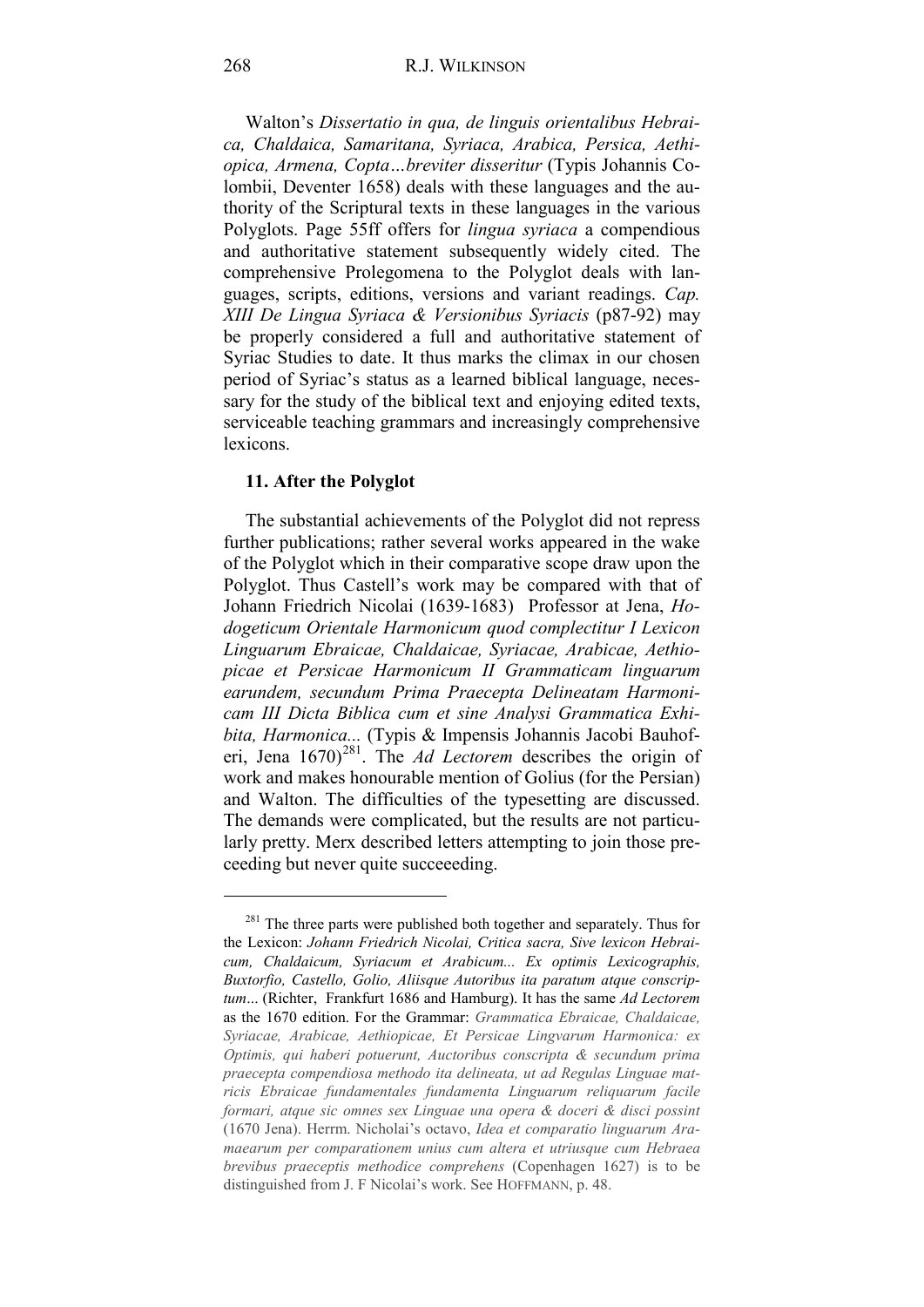The Classical scholar Christoph Cellarius (1638-1707*) in his Universal History Divided into an Ancient, Medieval, and New Period* helped popularize this three-fold division of History. Cellarius may be taken here as a further example of the scope of works which might be now offered facilitated by Walton's Polyglot and associated lexicon. The material was accessible and authors competed in claims for the ease of learning their works provided for students. Thus a grammar of several languages is offered in *Philologicarum lucubrationum sylloge: hoc est praecipuarum linguarum Orientis, Ebraicae, Chaldaicae, Syrae, Samaritanae, & Arabicae grammatica praecepta, quarundam etiam pericopae Biblicae & glossaria, cum sciagraphia universae philologiae sacrae ...* (Prostat apud Iohannem Bielckium; Typis Fridemanni Hetstedii; Typis Martini Jacqueti. Ienae; Cizae; Francofurti). He dealt with Syriac more specifically in *Porta Syriae Patientior sive Grammaticae Novae, perspicuis praeceptis ita adornatae, ut primigenia Christianorum lingua a quolibet, qui non plane rudis Ebraeae, paucis diebus feliciter arripi possit* (Zeitz, 1677, 2nd edition Sumt. Io. Bielikii, Bibliopol...Typis Fridem. Herstedii, Ducal. Saxon. Numb. Typog. Jena  $1682)^{282}$ . He referred there back to his earlier *Excerpta Veteris Testamenti Syriaci cum interpretione nova et annotationibus* (Jo. Bielckus, Cizae 1682) and his *Excerpta N. Testamenti Syriaci, cum Latina interpretatione nova & Annotationibus* (Jo. Bielckus, Jena 1682)<sup>[283](#page-100-1)</sup>. Anthologies of Syriac biblical passages we have already met as a convenient and

<span id="page-100-0"></span><sup>&</sup>lt;sup>282</sup> "Gate of Syria" is a conceit paralleling restricted linguistic access to the language with the difficulty of access in mountainous Syria where the vernacular language of Christ and his apostles was long preserved inaccessible to Europeans. He discusses: letter forms, diacritical points and accents and the diphthongs of the *Syri hodierni* are given (*nam de veterum pronunciatione non satis constat*). Then: nouns–with prefixes and suffixes, separate pronouns, the verb – conjugations of defective and weak verbs and *de mutatione vocalium* on quiescent and mute letters. He remarks the sources of Syriac lexical items in Hebrew, Aramaic, Greek and Latin. The type is vocalised serto and helpful tables are provided. He comments up the differences in vocalisation between Gubirius and the more accurate London Polyglot. The text follows Walton rather than Trost or Gutbier.

<span id="page-100-1"></span><sup>283</sup> He did the same for Samaritan in *Horae Samaritanae, hoc est excerpta Pentateuchi Samaritanae versione …* (Sumptibus Jo. Bielcki, bibliopola Jenens. Exscripsit Friedmannus Herstadt 1682). And provided a word for word Latin translation. He also produced a beginner's grammar of Arabic in *Isagoge in Linguam Arabicam* published anonymously in 1678, with a second edition appearing in 1686 (2nd ed J. Bielck, Jena 1686. SCHNURRER, p. 83-84). According to Schnurrer we find here for the first time displayed the Jena Arabic types modelled after those of Erpenius, and from then on used everywhere in Germany. *Christophori Cellarii Chaldaismus sive Grammatica nova Linguae Chaldaicae, copiosissimis exemplis, & usu multiplice, quem Chaldaea Lingua Theologiae & Sacrae Scripturae interpretati praestat, illustrata* (sumpu Bielckiano excudebat Fr Hetstedt, Zietz 1685) contains no Syriac.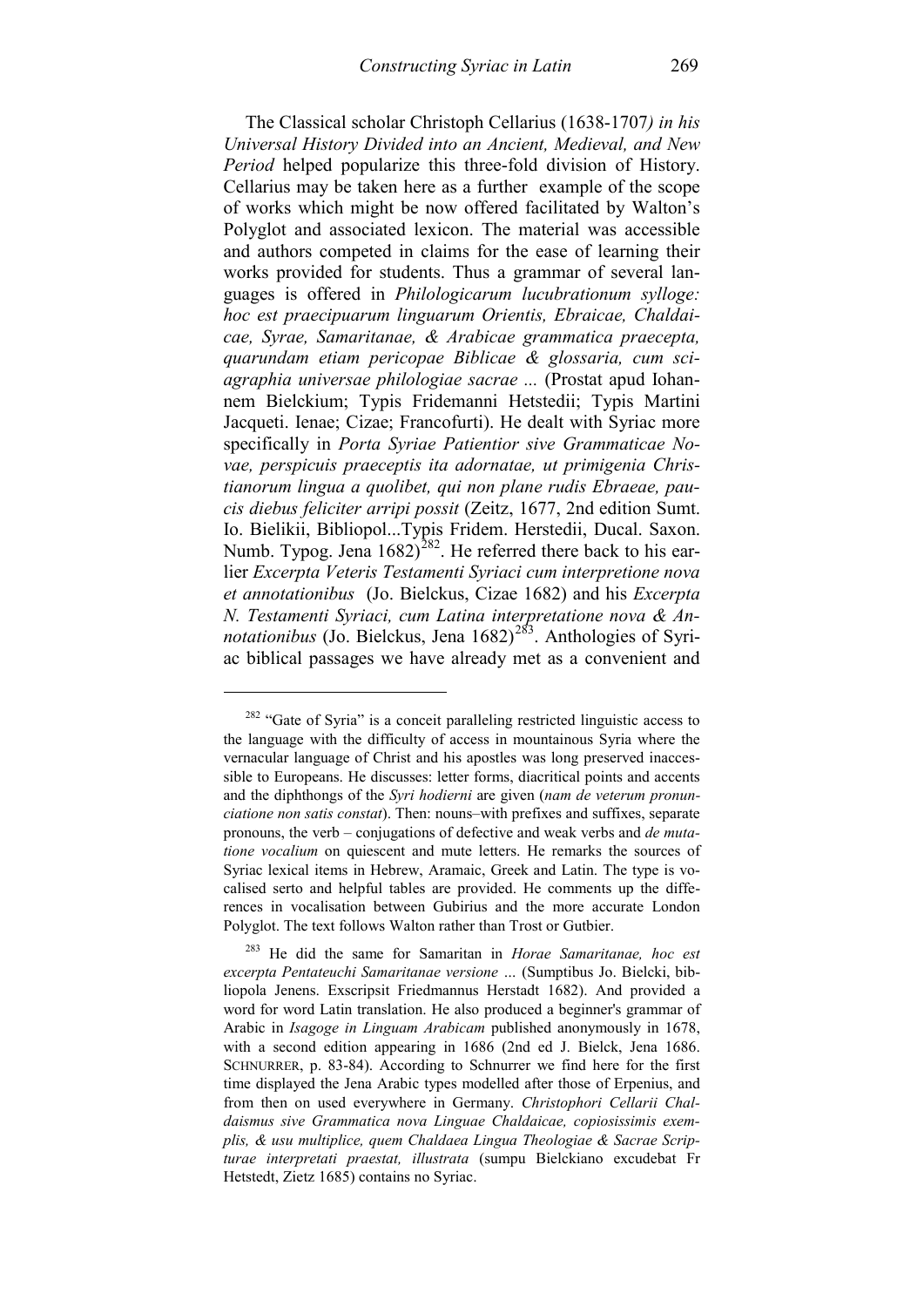# 270 R.J. WILKINSON

cheap tool for students. Also from Joannes Bielckius in 1683 came a *Glossarium Syro-Latinum, nuper vulgatis utriusque testamenti excerptis accomodatum* - a word list glossing into Latin.

J. Coccejus's *Lexicon et commentarius sermonis Hebraici et Chaldaici Veteris Testamenti. Accedunt interpretatio vocum Germanica, Belgica ac Graeca ex LXX interpretibus; et necessarii indices*, (Ex officina J. à Someren Amsterdam: Excudebat A. Verhoef, Leiden, 1669) is a dictionary, favoured by both Remonstrant and Pietist theologians, offering a detailed lexicon of Old Testament Hebrew with Greek, Latin, German (the Luther version) and Dutch translations of the lemmata. The main work includes a special section for Aramaic (cols. 985-1037). Nonetheless the work is something of a disappointment. There is little engagement with comparative philology by offering *e.g*. an Arabic or Syriac quotation and with respect to Syriac little advantage is taken to exploit any knowledge of Oriental languages.

Protestant scholars working after the London Polyglot further consolidated the study of Syriac and developed the comparative context in which the language was understood. Two outstanding Dutch scholars, Gutbier and Leusden, also produced new separate editions of the Syriac New Testament in the wake of the London Polyglot.

## *Two further editions of the Syriac New Testament*

Giles Gutbier (1617-1667) travelled extensively during his academic career, spending time in Leiden, Oxford and Paris. He set up a printing press (a recourse others had found necessary) in his own home (1664-1667) and undertook the production of a serto Syriac font at his own expense<sup>284</sup>. He printed with this his duodecimo fully vocalised edition *Novum Domini Jesu Christi Testamentum Syriace* 1663-1664<sup>[285](#page-101-1)</sup>; his *Lexicon Syriacum, continens omnes NT Syriaci dictiones et particulas* in 1667; and his *Notae criticae in NT Syriacum* in 1667<sup>[286](#page-101-2)</sup>. The

<span id="page-101-0"></span><sup>&</sup>lt;sup>284</sup> COAKLEY, p. 83-86. The types were probably cut to his design by Bartholomeus Voskens and appear in his Hamburg specimen as *Colonel Sirisch*.

<span id="page-101-1"></span><sup>285</sup> *Novum Domini Nostri Jesu Christi Testamentum Syriace, cum omnibus vocalibus & versione latina Matthaei ita adornata, ut unico hoc Evangelista intellecto, reliqui totius operis libri, sine interprete, facile intellegi potest accurate… Aegidio Gutbiro* (Typis, & sumptibus auctoris, Hamburg 1664).

<span id="page-101-2"></span><sup>286</sup> *Lexicon Syriacum Continens omnes N.T. Syriaci Dictiones et particulas; Cum spicilegio Vocum quarundam peregrinarum & in quibusdam tantum N.T. Codicibus occurentium, Et appendice, Quae exhibet diversas punctationes, a praecipuis huius Linguae Doctoribus in Europa circa Novum T.*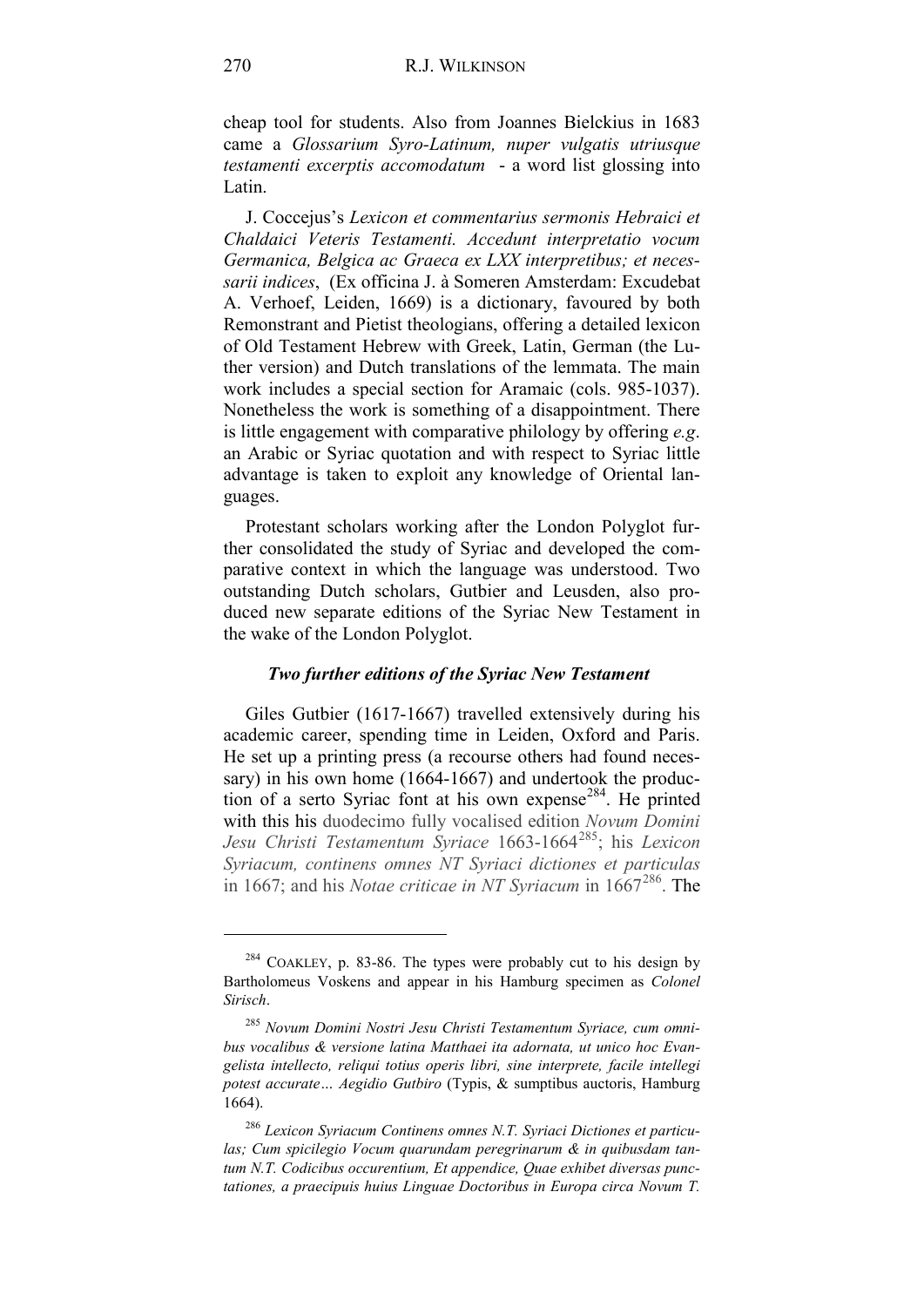three works are often bound together in various editions and combinations. An instance of common binding is *Novum Testamentum Syriacum Punctis Vocalibus Animatum. Cum lexico & institutionibus l. Syriacae. Accedunt Notae difficiliora N. T. loca explicantes* (Hamburg 1663) which has an elaborate frontispiece framed by female figures representing the Hebrew Old Testament and the Greek New Testament under Christ and a radiant Tetragrammaton of three *yods*. It displays not only Hebrew and Greek fonts but also Arabic, Persian and Ethiopic.

The New Testament has the Western Peshitta text (*i. e*. is not restricted to the Syriac canon) with the *Pericope Adulteriae*, the Western reading of Hebrews 2.9 as well as the Five Western Books (II Peter, II John, III John, Jude and Revelation). There are Latin running titles and chapter and verse numbers. Matthew is equipped with a Latin translation at the bottom of the page and it is claimed that working through this will teach one to read the rest. In the *Praefatio* to the *Notae Criticae* discussed below Gutbier ascribes the origins of the punctuation in his edition to non-Western manuscripts shown him by his teacher Constantine l'Empereur in Leiden. He transcribed their ancient vocalisation into his edition of Trost and used that and nothing else as the basis of his edition.

The *Praefatio* betrays an enthusiasm for Oriental languages and a defense of their status and utility. Gutbier is clearly seeking to improve the accessibility of Syriac and commends his combination of text, lexicon and notes as a pedagogic *clavis*. The utility of Syriac is by this time become almost conventional: particularly Jesus' use of language will be illuminated $287$ . Several pages of *Testimonia & Judicia Cl. Virorum de Lingua & Versione N. T. Syriaca* display the extent of the consensus that Syriac was Christ's vernacular.

The New Testament Lexicon of 137 pages sports vocalized Syriac serto, Hebrew and Rashi script. A list of variants in mentioned editions and grammars is arranged in alphabetical order, but without indicated preference. The *Praefatio* discusses the recurring problem of different methods of vocaliza-tion<sup>[288](#page-102-1)</sup>. He retains his educational approach and clearly hopes

-

<span id="page-102-1"></span><sup>288</sup> *Diversae autem illae Editiones non una semper eademque punctandi ratione sive Dialecto utuntur; hinc & Lexica, in earum usum edita, ipsique Grammatici in hac parte aliquando inter se dissentiunt; prout ex Widmanstadii, Masii, Waseri, Trostii, Crinesii, Tremelli, Buxtorphii, Georgii* 

*syr. Hactenus usurpatas, Adjecto Indice latine …* (Typis & Sumptibus Gutbirianis, Hamburg 1667).

<span id="page-102-0"></span><sup>287</sup> Particularly those words and phrases considered to be Syriac*: Lama sabachthani* Mt 27.46; *korban* Mk7.11; *ephphatha* Mk 7.34; *bar iona* Mt 16.17; *boanerges* Mk 3.17; *mamona* Lk 16.9; *talitha qoumi* Mk 5.31; *sappheie* Acts 5.1; *tabitha* Acts 9.36; *cephas* Jn 1.43; *abba* Romans 8.15; *aceldama* Acts 1.19; *maranatha* I Cor 16.22.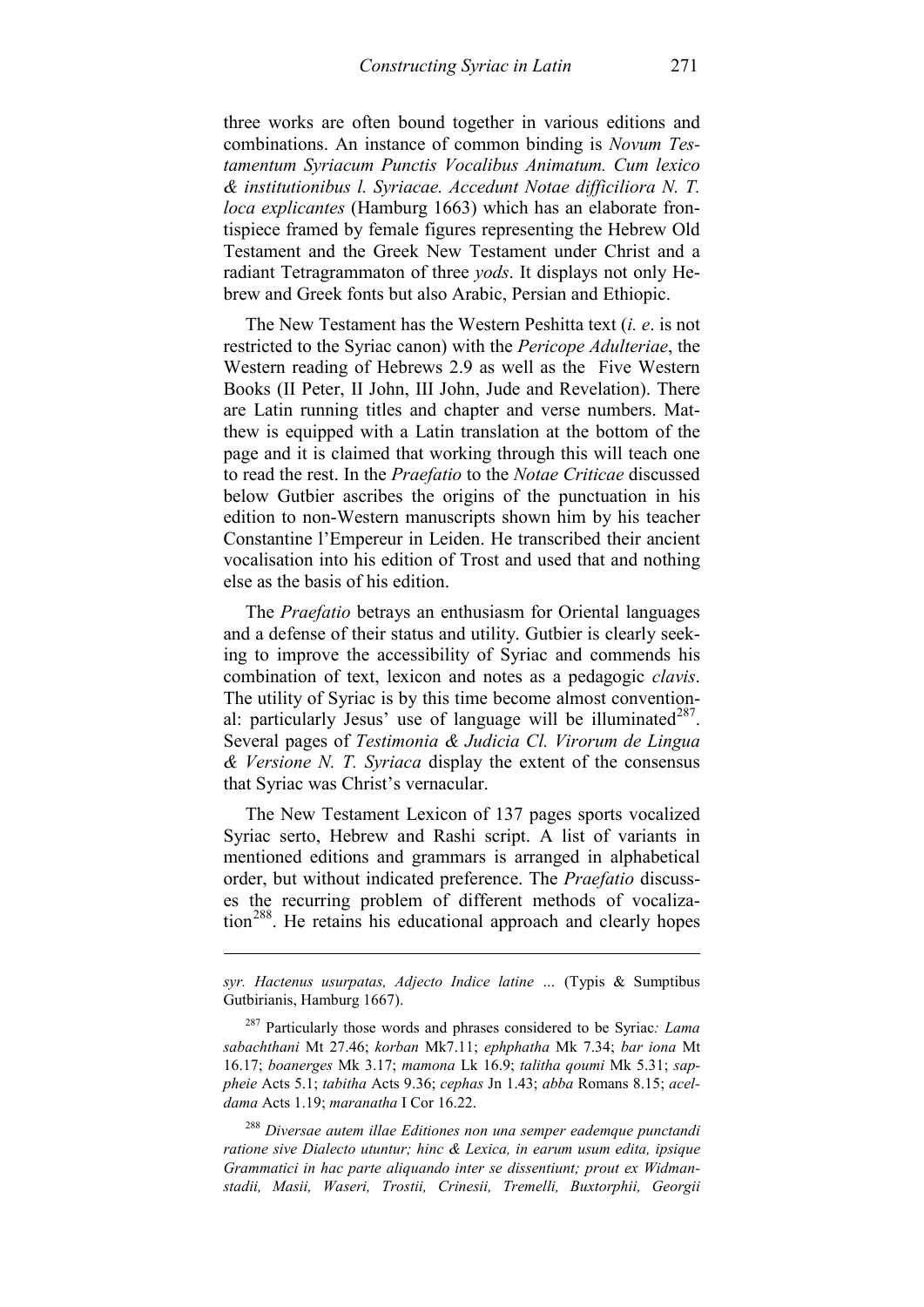his work will be used by those favoring the vocalization of the two new Polyglots of Paris and London. Similarly didactic, the *Notae Criticae* seek to show how the vocalization of the Paris and London Polyglots and some other previous editors differ from the ancient practice by placing the different variants cited by sigila alongside each other in a list following the order of the Scriptural chapters and verses<sup>[289](#page-103-0)</sup>.

Gutbier is presenting evidence of ancient vocalization. We know, he argues, that the Syriac of Christ's day showed dialectic differences – *Syriacam linguam iam Christi aetate suas habere Dialectos*. This is made clear by references to Peter's speech (Mt 27.73 and Mk 14.70, especially in the expanded Arabic version). In ancient Syriac manuscripts, therefore, we

<span id="page-103-0"></span><sup>289</sup> From his son we have an *Aegidii Gutubrii Notae Criticae in Novum Testamentum Syriacum; Quibus Praecipua variae punctationis exempla aliaeque variantes Lectiones, quae observationem merentur, inter se conferuntur: Ex optimis quibusque Exemplaribus olim collectae, & in gratiam Studiosae Juventutis editae; nunc vero revisae & emendatae a Johanne michaele Gutubrio* (Typis & Sumptibus Gutbirianis, Hamburg 1667).

*Amirae, Ludovici de Dieu, Abrahami Ecchellensis Grammaticorum institutionibus; & ex Trostianus, Crinesiano, Buxtorfiano ac novo Anglicano (cuius partem iam vidimus) aliisque lexicis satis liquet. Post praeclaros igitur doctissimorum virorum labores, quibus laudata opera confecta sunt, studiosae juventutis utilitas doctissimaeque antiquitatis auctoritas postulare visa est, ut diversae illius punctationis memoria non omnino apud nos exolescat. Ea enim veterum quarundam punctationum ratio, ea supra laudatorum Auctorum conditio est, ut non nisi gravissimis & certissimis rationibus adductis rejici ac repudiari possint. Widmanstadius usus est, una cum Mssts, Praeceptore Syro, Mose Meridinaeo, ad cuius patrocinium a Masius provocat tandemque Waserus [Vide utriusque praefat. In Grammat. Syr.]. Guido Fabricius Boderianus, praeter MSStorum apparatum, laboris sui socium habuit Gulielmum Postellum, Virum exacta & exquisita rerum & Linguarum Orientalium scientia instructissimum, qui, teste Baumbacheo, [Tract. de L.L. Orient. cap. 13] parte Asiae semel atque iterum peragrata, magnas & Syriacae & Arabicae linguae opes consectatus est. [Vitae praef. dicti Guidonis in Tom. V Operis Regii Hisp. (i. e.* the Antwerp Polyglot*.)] Ludovicius de Dieu, Georgii Amirae & Gabrielis Sionitae imprimis vestigia legit. Sic & Buxtorffi, Crinesii & Pocokii punctationes non e fungis certe natae sunt, sed Virorum industriae & eruditionibus laude illustrium observationibus nituntur. Discrepantes igitur illae punctationes collationem potius, quam censuram nostram mereri visae sunt. Non in universam Linguam Syriacam, sed solius Novi Testamenti Syriaci usum hoc Lexicon conscriptum est. Causam igitur variae punctationis cura pro me dicet, candide Lector, si methodus eius omnium votis & desideriis non responderit. In appendice nostra omnes dictiones annotatas invenies, quae in Anglicana, illique examussim fere respondente Parisiensi Novi Testamenti Syr. Editione aliter punctae sunt, quam in hoc Lexico. His parum immutatis Lexicon habebis recentissimis illis editionibus accomodatum. Caeterae formae Trostianae aliarumque punctatum Editionum lectori inservient. Et quia duas illas Editiones praeter hodierniae Linguae Syriacae usum & consuetudine constans & uniformis punctandi ratio commendat, illas praecipue tam in Notis quam in appendice volui conferre.*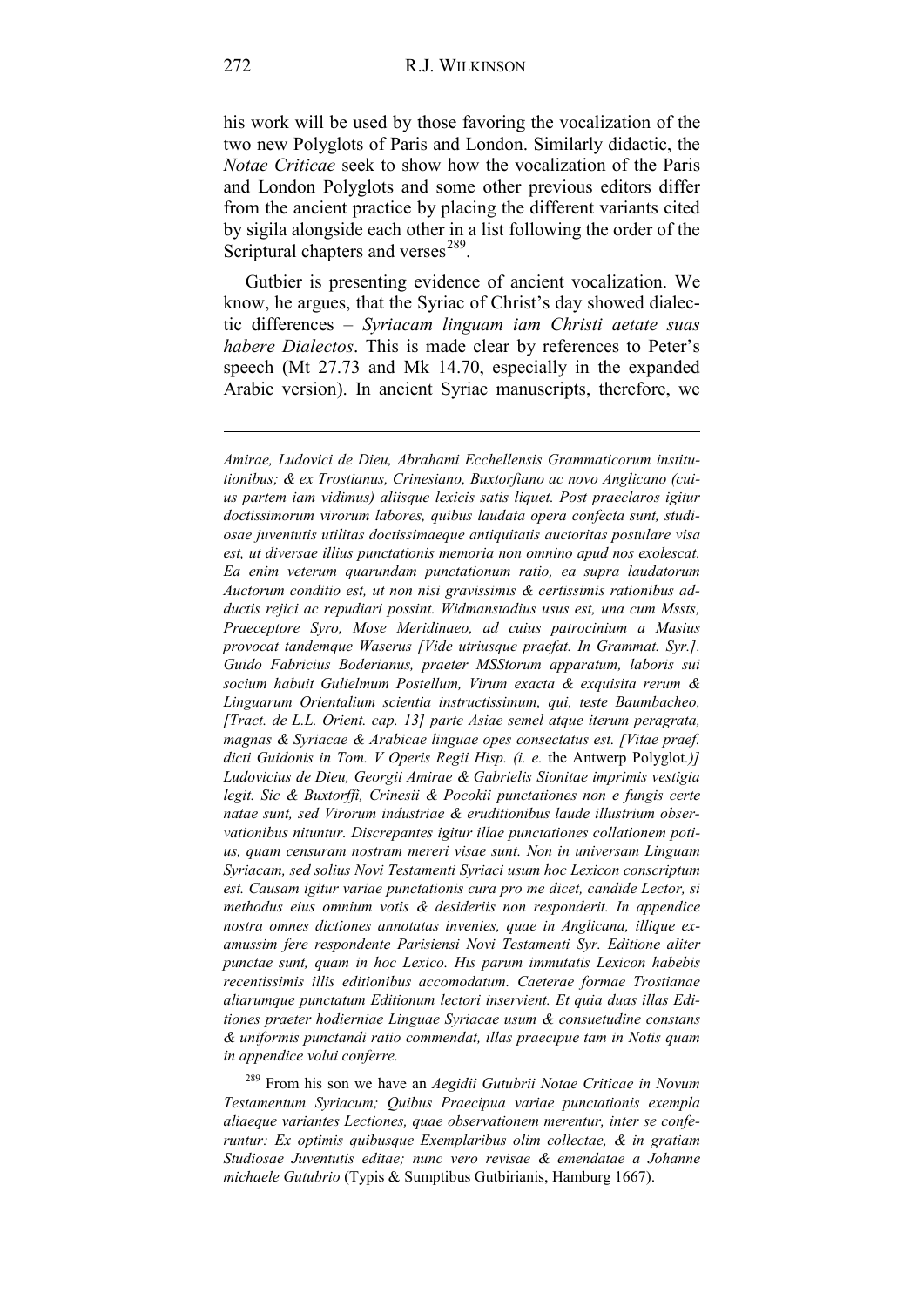should not be surprised to discover that the vocalizations of Jerusalem, the Maronites, Comagene and Antioch may all have come down in part to us, but without material change to the sense. In his list of notes Gutbier follows the authority (*analogia*) of the vocalization of Paris and London, but only to display more effectively the honour due to the remains of the old punctuation. He reminds us how after Rephalengius & Buxtorf (these are the two he cites) the diverse vocalizations of the Targums have been conformed to that of Daniel and Ezra. Finally he warns us that the ancient manuscripts are often rather strange in their pointing and have other usual scribal features. In such cases he defaults to Walton's Polyglot<sup> $290$ </sup>.

Jan Leusden (1624-1699) was a distinguished Dutch Calvinist Theologian and Orientalist and Professor of Hebrew in his home town of Utrecht. His *Scholae Syriacae Libri Tres una Cum Dissertatione de Literis & Lingua Samaritanorum* came out in  $1658^{291}$ . It comprises five books: 1. Grammar (letters, vowels, syllables, individual words and points); 2. Syntax–*sive voces in oratione conjunctas*; 3. Extracts from the Syriac New Testament and elsewhere with translations; 4. *Synopsis Chaldaica, inserviens explicationi Textus Chaldaici Danielis & Ezrae*, followed by *Dissertatio de Literis & Lingua Samaritanorum.* There is some Samaritan type. Leusden had himself taken in hand the cutting and casting of the type. Because the University of Utrecht had no Syriac type for his book, he had matrices and type made at his own expense in Amsterdam<sup>[292](#page-104-2)</sup>. One is reminded *inter al.* of Gutbier.

<span id="page-104-0"></span><sup>290</sup> *Denique hoc moneo: Cum Syri in MSS. Suis vocales non semper suo loco ponant, sed eas saepe praecedentibus syllabis addant, quae sequentibus debentur, & interdum puncta non tantum vocalia in literis Ribbui notatis, sed & essentalia literarum; & omittant vel confundant; harum & aliarum anomaliarum exempla, quae in Archetypo nostro paucissima erant, in his notis ad Anglicanae Editionis analogiam revocavi.*

<span id="page-104-1"></span><sup>&</sup>lt;sup>291</sup> Ex Officina Meinaardi à Dreunen 1658; second ed. again 1685 Apud Jordanum Luchtmans, Leiden. Also ex Officina Gregorii à Poolsum, Utrecht 1672. Leusden also wrote a 40 page *Lexicon Novum Chaldaeo-Biblicum in Danielem & Ezram* which appears in William Robertson *Lexicon Novum Hebræo-Latinum, Admodum Lexici Schreveliani Græci Compositum, Per Modum Indicis Hebræi Primo a D. Robertsono Conscriptum; Sed Jam Latinitate Donatum ... Atque Adauctum Lexico Chaldaieo-Biblico a J. Leusden* (F. Halma, Utrecht 1687). It is a dictionary of Biblical Aramaic arranged in alphabetic order.

<span id="page-104-2"></span><sup>292</sup> *Illustris nostra Academia hactenus typis illis caruit, & ego eosdem nullibi ullo pretio antea accipere potuerim, tandem, savente summo numine, incidi in quosdam Amsterdamenses, qui mihi magnis meismet sumptibus & laboribus archetypos exculpserunt, Matrices, uti vocant, effecerunt, & Tandem typose in illis Matricibus suderunt* (p2-4). COAKLEY, p. 80-83.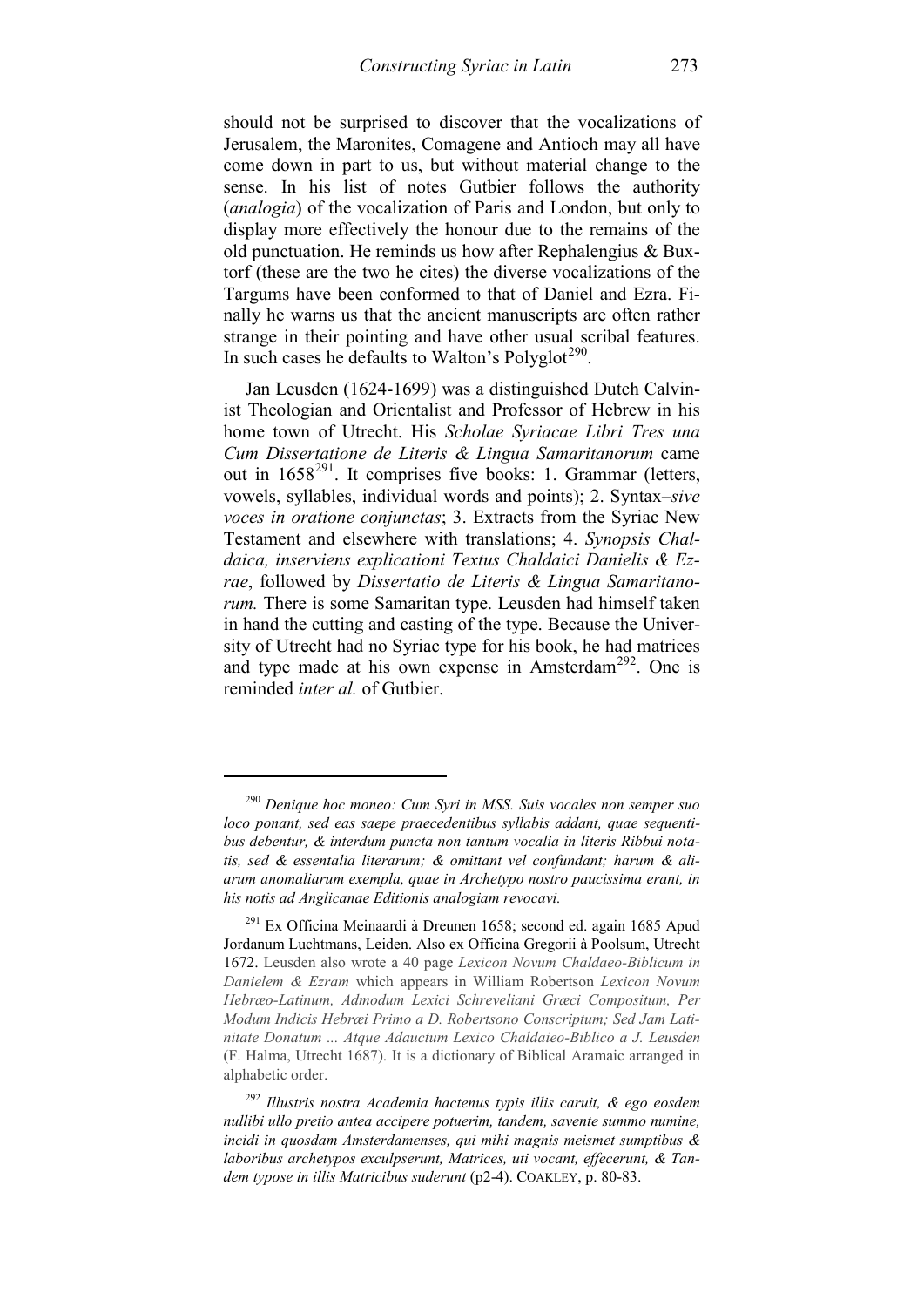Leusden addresses the question of the two schools of thought concerning pronunciation of some final letters $^{293}$ . He notes the practice of the *recentiores* in reading pronouns and verbs not to sound some endings. Thus *malki* > *malk* and *pekudw* or *pekudi* > *pekud*, because these ending are never vocalised in Syriac books. However many grammarians (Buxtorf, Hottinger *et al.*) pronounce these syllables. (Waser often also agrees, for in his Grammar *malki* is written with a final vowel.[294](#page-105-1)) Leusden follows this older fashion because: 1. The *antiqui Syri* always pronounced these letters as the Greek translation of Mk 3.41 *talitha koumi* indicates for we can hear there that Christ pronounced the final syllable. Similarly in Mat 27.46, Christ's Syriac word is transliterated into Greek as *sabachthani* again with the final syllable sounded. 2. If these last syllables are not pronounced great confusion will arise as several words will not be distinguished. 3. These syllables were are pointed and pronounced in Chaldaean. So they should be in Syriac because of the great similarity of the languages. 4. Should one retort that these final syllables are *never* punctuated in Syriac books, the response is that many other words and syllables are not either. Whence one may conclude that it is brevity alone which motivates the modern practice: anyone can easily know to sound a /y/ or an /a/ from a final *yudh* or *waw* [295](#page-105-2).

The consequences of this disagreement may be seen in the 1708 edition of the Syriac New Testament, the thirteenth, which was the work of both Leusden and C. Schaaf<sup>296</sup>. Up until Luke 18.27 the vocalization of the *Chaldaizantes* is pre-ferred<sup>[297](#page-105-4)</sup>. But thereafter (following Leusden's death) Schaaf

<span id="page-105-0"></span><sup>293</sup> *In nonnullis dissentio à Lud. de Dieu: quia ille novissimam Syrorum pronunciationem sequutus est; ideo etiam multas syllabas, praecipue finales, desinentes in [Waw] & [Yudh] absque ulla pronunciatione praeterivit: sed ego juxta Buxtorfium, Hottingerum aliosque has syllabas judicio esse pronunciandas; & propterea easdem etiam vocalibus ornavi. Rationes do infra pag. 62 & 63. Angli hanc novam Syrorum pronunciationem, in novis Bibliis polyglottis, etiam imitantur; ideoque easdem syllabas non punctarunt: sed Lector, eligens antiquam Syrorum pronunciationem, eas deficientes vocales facillime inter legendum addere potest.*

<span id="page-105-1"></span> $294$  On p. 62. The matter of accents and silent letters in Eastern and Western Syriac is clearly set out in A. MINGANA, *Clef de la langue araméenne ou grammaire des deux dialectes syriaques* (Mosul / Paris 1905) p. 6-7; 8- 33.

<sup>&</sup>lt;sup>295</sup> This matter is also discussed in De Dieu, Buxtorf and Gutbier.

<span id="page-105-3"></span><span id="page-105-2"></span><sup>296</sup> *Novum Testamentum Syriacum, cum versione Latina; cura & studio J. Leusden et C. Schaaf editum* (C. Boutesteyn & S Luchtmans, typis, Mulleri, Leiden 1708). For the use of stereotype plates first with this book, (ed) R. SMITKAMP, *Luchtmans & Brill : dreiehonderd jaar uitgevers en drukkers in Leiden 1683-1983* (E. J. Brill, Leiden 1983) p. 48-49. COAKLEY, P. 85-86.

<span id="page-105-4"></span> $297$  This edition also offers 100 pages listing all the variant readings of previous editions collated *magno sudore* by Schaaf.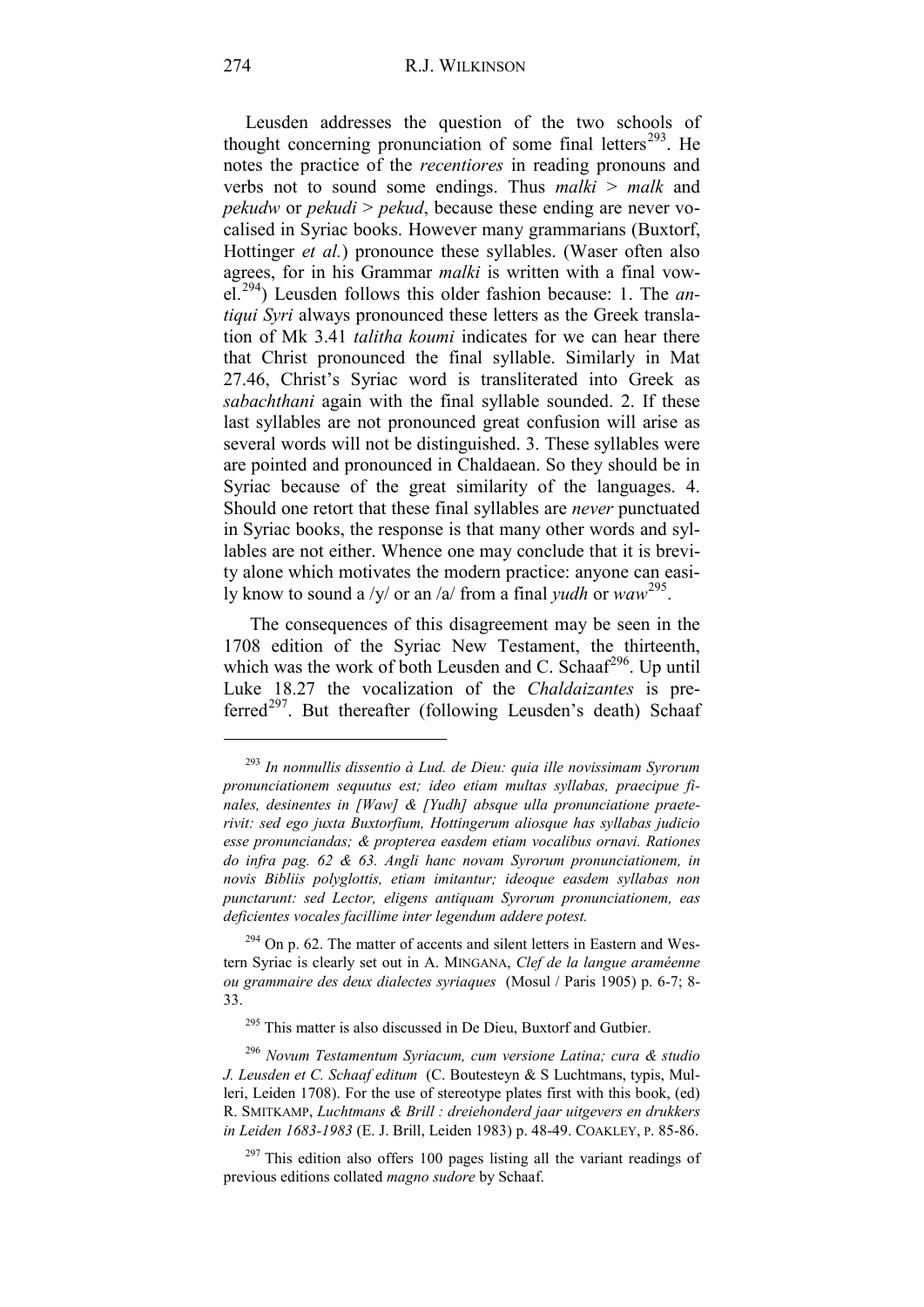continued with the vocalization used in the Paris and London Polyglots. In the Introduction to *Relatio historica ad epistolam Syriacum a Maha Thome* 1717 which he intended to be placed at the end of his New Testament, Schaaf claims that he brought out the New Testament edition in the purest dialect of Antioch following the example of the native speakers Amira and Sionita.<sup>[298](#page-106-0)</sup> He also complains that he has not had his fair share of glory for his labour<sup>299</sup>.

In 1708 and 1709 Schaaf's Syriac Lexicon was published as a companion volume to the New Testament.<sup>[300](#page-106-2)</sup>. It had Syriac

1

<span id="page-106-1"></span><sup>299</sup> *Hunc quoque in finem meum Novum Testamentum Syriacum, simul cum Lexico meo Syriaco a me edito (cuius mei Testamenti meam operam Lector melius ex Testamenti Praefatione intellegit, quam ex Testamenti Titulo: nam in Tituli pagina operae meae honor valde spoliatus conspicitur: Professor enim Leusden p. m. in Testamento hoc edendo non ulterius mecum operatus est quam in decimum quintum caput Evangeli Lucae; nec post mortem suam operae suae literam unam reliquit. Proinde de caetera omnia ad Testamenti finem usque mea solius opera peracta sunt. Praeterea solus ego Testamentum Syriacum inde a capite ad calcem ad omnes Novi Testamenti Syriaci Editiones, quarum praeter meam duodecim sunt, diligenter recensui. Solus ego ex omnibus dictis editionibus Varias Lectiones magno labore collegi* … The under-scored words are italicized by Schaaf. (The context is a discussion of the Letter from Mara Thoma, an edition and version of which Schaaf had prepared so that it might be conveniently added to his New Testament and Lexicon.)

<span id="page-106-2"></span><sup>300</sup> *Lexicon Syriacum Concordantiale, Omnes Novi Testamenti Syriaci Voces, Et ad harum illustrationem multas alias Syriacas, & Linguarum Affinium dictiones Complectens, cum necessariis Indicibus, Syriaco & Latino; ut & catalogo nominum Propriorum Ac Nominum gentilicum N. T. Syr indefesso labore elaboratum ...* (Typis Joh: Mulleri, Joh: Fil: Apud Vid: & Fil: Corn: Boutesteyn, Samuelem Luchtmans, Leiden 1717). There had appeared earlier *Opus Aramaeum complectens grammaticam Chaldaico-Syriacam; selecta Targumin, cum versione Latina, et annotationibus: Lexicon Chaldaicum, libris Vet. Test. Chaldaeis; item selectis Targumicis accommodatum* (J. Luchtmans, Utrecht 1686). After the usual brief summary of the history of Aramaic, there is a longer account of its utility, now embracing the Old Testament and contemporary Oriental Christians. Syriac words in New Testament are given and the list of *Syriasmi* has grown: *biblos pro catalogo* (Mat 1.1) *aion pro mundo*; *adelphos pro socio*; *chera pro terra*; *rema pro re aut negotio*; *etc. etc*. There are Syriac passages in praise of the work; an Aramaic Grammar and reading passages from the Targums. Hebrew font is used except for a few words in the dedication and the Syriac passages. And half a dozen cases of Syriac words appear in the vocabulary list. An attempt to put Syriac vowels onto Hebrew letters when they are first introduced is not elegant. There is an awareness of different Syriac scripts (distinguished properly by age), the question of o/a, diphthongs and silent letters. There is episodic distinction in the notes between Chaldaean and Syriac, but essentially they are the same language. For the type in Schaaf's *Opus Aramaeum* (1686), *Lexicon Syriacum* (1708) and New Testament 1709, see COAKLEY, p. 80-81.

<span id="page-106-0"></span><sup>298</sup> "*Et hunc librum [NT] edidi juxta purissimas dialecti Antiochenae regulas*".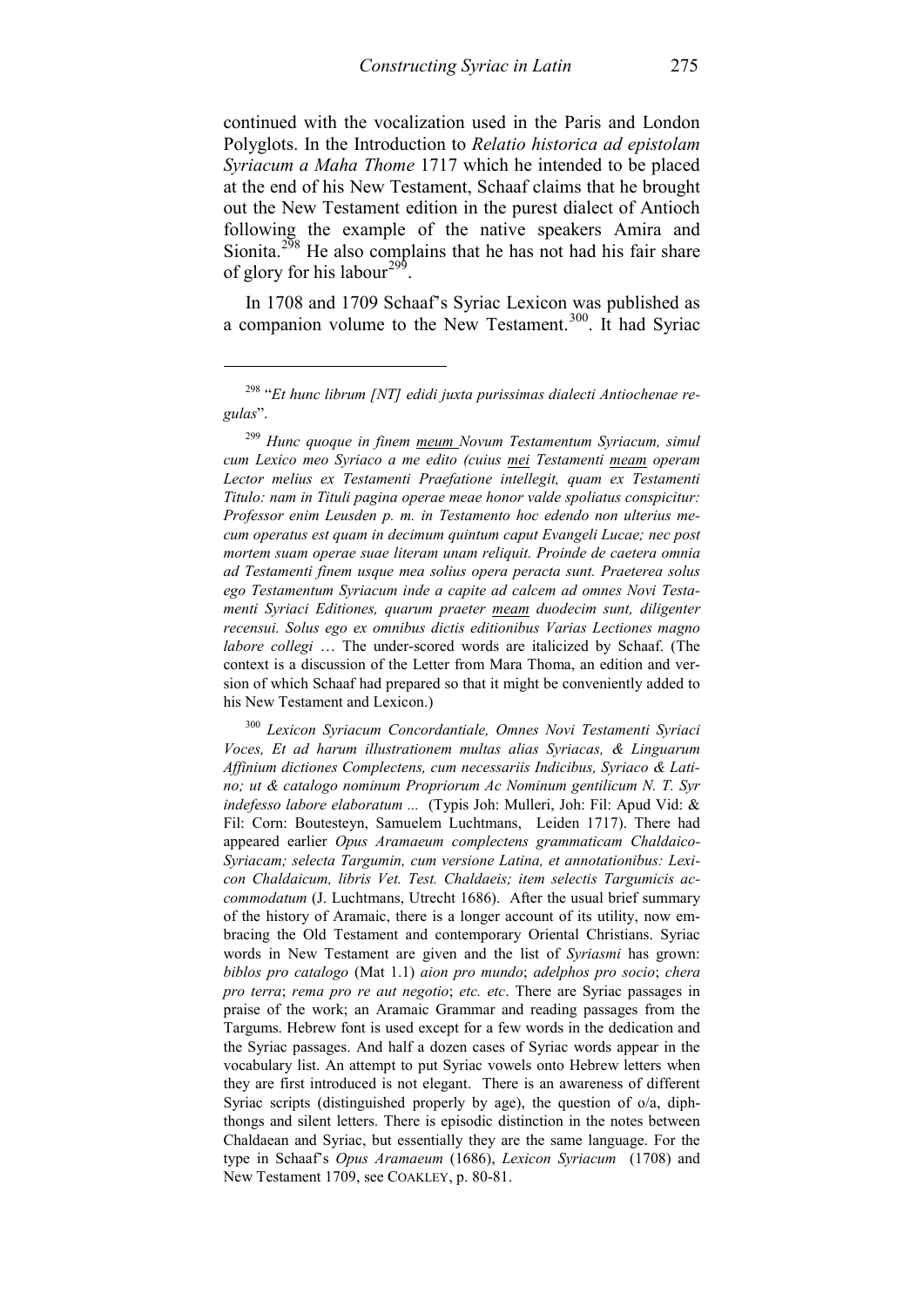type, cognates in Arabic, Ethiopic and Samaritan fonts as well as Hebrew (except when they evidently ran out). The Lexicon is comprehensive for the New Testament. The *Ad Lectorem* explains how entries are arranged and how material is arranged within entries (following the order of grammatical function). Greek influence is noticed upon some entries. Syriac was Christ's vernacular, which explains those Syriac phrases in the Greek New Testament. Following Martinus he maintains that the Syriac New Testament is a version, but the first of all versions and most ancient, written by one of the evangelists or those at Antioch who had the Apostles there to cast light on difficulties. It is therefore the only source which may be consulted on difficulties and obscurities with total confidence. It is the only source of illumination for the Greek text and therefore approaches it in status. Its antiquity, Leusden added, was demonstrated by the absence of the Minor Catholic Epistles and the Apocalypse – books which had attracted the doubts of the very early churches.

Schaaf edited a letter of Mara Thome in such a way as to be conveniently bound with his  $NT^{301}$  $NT^{301}$  $NT^{301}$ . This was a letter sent by Bishop Maha Thome of the St Thomas Christians in Malabar to the Patriarch in Antioch asking for appointment to vacant offices to help defend against Nestorian influence from Babylon. One copy of the letter is in Syriac, another given to the Dutch Governor of *Malaku,* Cornelis van der Duin (1692-1696), was in 'Belgian'. Schaaf had produced Latin versions with some note of the circumstances. He expresses particular regret at having to use the same type as for his Lexicon and New Testament for the characters of the bishop's epistle *quae literae a nobis communibus literis multum discrepant*. He prints without vocalization. Schaaf was particularly struck by what he was able to recognize as the pure classical style of the bishop's letter. Here we see Protestant awareness of Syriac as a modern language and an interest in the contemporary Eastern church – in the context, not of Roman efforts to promote unity, but in the context of Dutch colonialism<sup>[302](#page-107-1)</sup>.

<span id="page-107-0"></span><sup>301</sup> *Relatio historica ad epistolam Syriacum a Mahathome id est, Magno Thoma Indo, antiquorum Christianorum Syrorum in India Episcopo, ex Chaddenad in Malabaria scriptam, ad Ignatiam Patriarcham Antiochenum: Et ipsa illa Episcopi Indi epistola syriaca, cum versione Latina; Accessit Epistola Syriaca ad eundem Episcopum, etiam cum Versione Latina. Acurrante Carolo Schaaf* (Sumptibus editoris & Authoris, Leiden 1714).

<span id="page-107-1"></span><sup>302</sup> David Grafunder's *Grammatica Syriaca cum syntaxi perfecta hactenus non ita visa et lexico brevissimo, in usum gymnasiorum et scholarum ita elaborata ut quis suo et proprio Marte hanc linguam possit addiscere opera et studio M. Davidis Grafunderi, Scholae Cuestrinensis* (Wittenberg 1665) may be taken as a typical teaching Grammar of this period. It collects remarks of Mercerus, Gerhard, Dilherr, De Dieu, Buxtorf, Hottinger and Leusden. There is an emphasis on syntax, a lexicon and selected New Tes-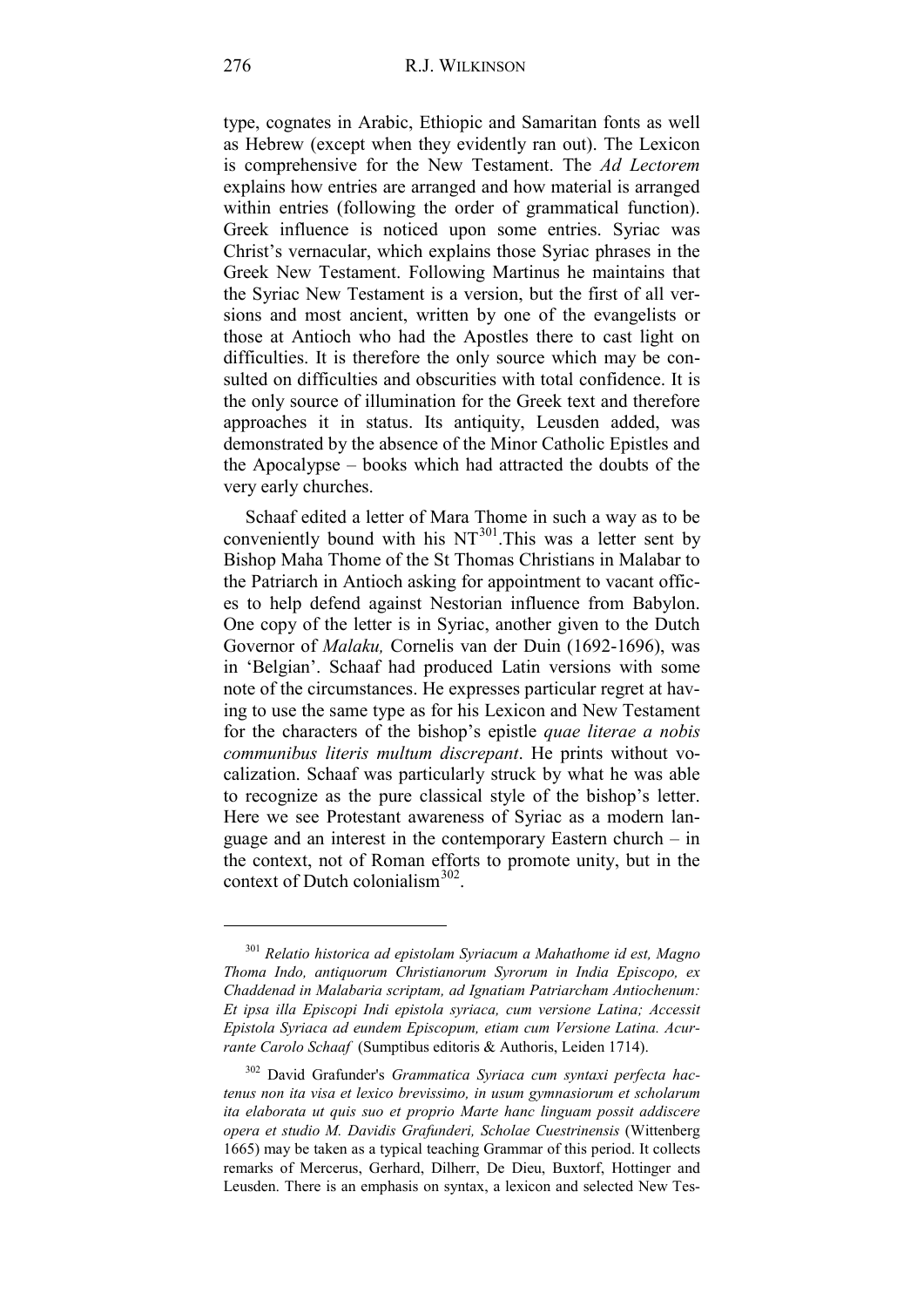## *Johannes Henricus Hottinger (1620-1667)*

Hottinger studied at Geneva and lived in Groningen and Leiden where he lodged for several months with Jacob Golius the Professor of Arabic. After travel in England and France he became Professor in Zurich in 1643, was appointed Professor of Oriental Languages by the Elector Palatine at Heidelberg in 1651 and returned to Zurich in 1651. He drowned in the River Limmat just outside Zurich before he was able to take up a chair at Leiden. The number and importance of his works make him a suitable scholar with which to conclude our discussion. His work covers broad aspects of Syriac linguistic study and also the growing awareness of native Syriac literature<sup>303</sup>. If Syriac Scriptural studies in our period reached its climax with Walton, Hottinger may mark the high point of achievement in the comparative location of the Syriac language and also of the less extensive knowledge of non-biblical Syriac literature. His contribution particularly underlies the increasing security with which Syriac was placed in a comparative Semitic philology and the 1661 *Etymologium Orientale* itself establishes Hottin-ger as a founding father of Semitc philology.<sup>[304](#page-108-1)</sup> One recalls the work of De Dieu and others.

The *Thesaurus Philologicus seu Clavis Scripturae; qua quicquid fere Orientalium, Hebraeorum maxime, & Arabum habent monumenta de religione ... breviter & aphoristice ita referatur, & aperitur ...* was first printed in 1649 and thereafter in 1659 in Zurich and again in 1696. It is an important theological work founded upon the principle, intrinsic to the Walton Polyglot: *Scriptura non potest intellegi Theologice, nisi prius intelligatur Grammatice* (1659 p. 4 verso). In the second edition he thanks his publisher for newly acquired Arabic, Syriac

tament passages and a Creed with a Latin translation as grammatical exercises. Grafunder's *Grammatica Chaldaica, Methodo adeo facili conscripta, ut quis proprio Marte sine manuductore hanc linguam addiscere possit* (Sumptibus Philippi Fuhrmanni... Typis Matthaei Henckelii, Wittenberg 1670) is merely an Aramaic Grammar – though with the same claim of easy learning.

<span id="page-108-0"></span><sup>303</sup> The *Historia Orientalis quae ex variis orientalium monumentis collecta; agit ... De Chaldaismo, seu Superstitione Chaldaeorum Nabataeor*. &c (Typis Joh. Jacobi, Zurich Bodmeri 1651, 1660) is essentially a book about Islam. The *Dedicatio* reviews previous Orientalists and praises Bibliander, Erpenius and De Dieu. The book uses the new fonts. Ecchellensis' *De origine nominis Papae* was directed primarily against Johann Hottinger's *Historia Orientalis*. REITBERGEN, p. 19.

<span id="page-108-1"></span><sup>304</sup> JAN LOOP, *Johann Heirrich Hottinger: Arabic and Islamic Studies in the Seventeeth Century* (Warburg/ Oxford 2013) p. 74-79 for Hottinger and comparative Semitic Philology.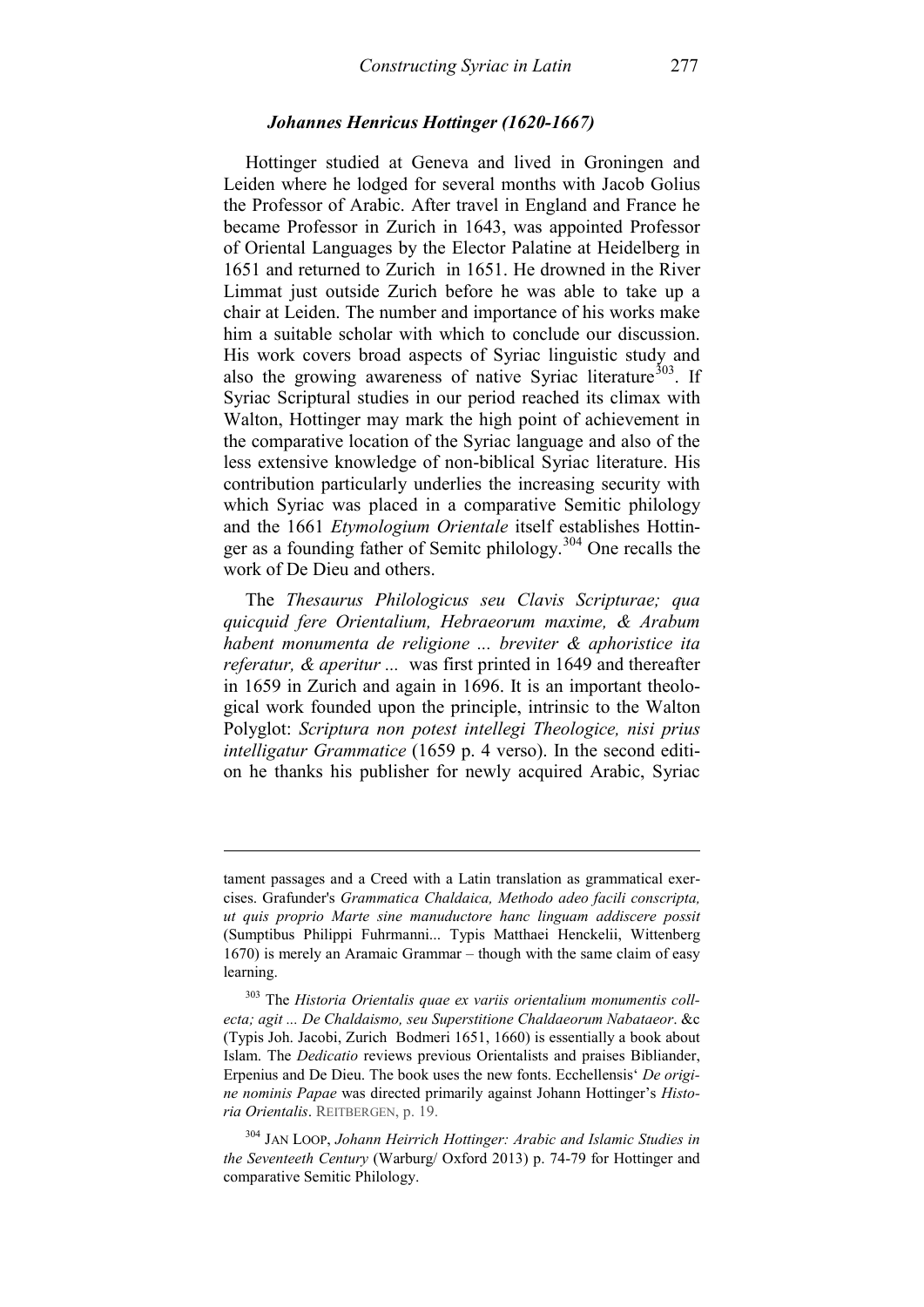and Samaritan types. A poem by Huldricus praises the new types, used again in the *Historia Orientalis* of 1660<sup>305</sup>.

Hottinger's *Grammaticae Chaldaeo-Syriacae Libri Duo Cum triplici Appendice, Chaldaea, Syra & Rabbinica* (Typis Joh. Jacobi Bodmeri, Zurich 1652) has a clear pedagogic aim, yet seeks to integrate the language into a comparative understanding. Though printed only in vocalised Hebrew script, Chaldean and Syriac are compared. Question and Answer are used to deal with the eight *orationis partes*. Syntax is discussed, but the grammatical terminology used is Hebrew. There are Appendices on Rabbinic, Aramaic and Chaldaean with useful messianic proof-passages and Revelation 21 in Syriac with very detailed grammatical comment. Hottinger proclaims a middle path in Syriac vocalisation avoiding both the Hebraisms of Tremellius and the opposite excesses of the *recentiores* [306](#page-109-1)*.*

A comparative perspective is evident in Hottinger's *Grammatica* ... *Harmonia* of 1659<sup>[307](#page-109-2)</sup> which prepares us to examine his *Etymologium Orientale* or *Lexicon Harmonicum* of  $1661^{308}$  $1661^{308}$  $1661^{308}$ .

<span id="page-109-2"></span><sup>307</sup> *Grammatica Quatuor linguarum Hebraicae, Chaldaicae, Syriacae et Arabicae Harmonia ita perspicuere & compendiose instituta ut Ad Linguam Hebraicam, tanquam matrem; caeterarum etiam, ceu filiarum, Linguarum, accomodentur...* (Adrian Wyngaerden, Heidelberg 1659). Hottinger speaks of the complementary nature of his works in the *Dedicatio*: *Ista Lexicon Linguarum Hebraicae, Chaldaicae, Syriacae, Arabicae; Samaritanae etiam & Aethiopicae Harmoniam exhiberet. Haec denique tum Grammaticam Harmonicam, tum Bibliothecam Orientalem suppeditaret.*

<span id="page-109-3"></span><sup>308</sup> *Etymologicum Orientale sive Lexicon Harmonicum Heptaglotton quo non matris Tantum, Hebraicae linguae, radices Biblicae omnes vel constituuntur; vel ubi inter Iudaeos temporis injuria usitatae esse desierunt, ex Chaldaea, Syria, Arabia, Aethiopia, &c. restituuntur, diversisque significatibus suis explicantur; sed et; Chaldaicae, Syriacae, Arabicae, Samaritanae, Ethiopicae, Talmudico-Rabbinicae dialectorum, ceu filiarum, voces juxta seriem radicum Hebraicarum, magno numero, ex libris tam canonicis,* 

<span id="page-109-0"></span><sup>305</sup> For type see COAKLEY, p. 78-79. Also: J. H. HOTTINGER, B. KOEBLI-NUS, J. F. COAKLEY ET AL*., Elementale Quadrilingue: a Philological Type Specimen (Zurich 1654)* (Jericho Press, Michigan 2005).

<span id="page-109-1"></span><sup>306</sup> *Quam fuerit superiori Seculo syriaca lectio incerta, ex variis Novi Testamenti editionibus facile est colligere. Alii Hebraica praecepta sequuntur ut Tremellius in quo non modo; praeter Syrorum consuetudinem; Patach furtivum ubiq; reperias, Dages fortes seu geminans; sed & formativum Futuri Jod, & alia, quae Syris plane sunt ignota. Alii rigide nimis recentiorum Syrorum authoritatem urgent, & a regulis eorum ne latum quidem unguem recedunt. Hi plerosque nostrae aetatis Linguae Syriacae studiosos in sua jam castra pertraxerunt. Media nobis videtur tutissima, quam in ipsa aliquoties Grammatica vindicavimus. Ejus geminum nunc dabimus specimen, alterum quidem punctatum; alterum vero studiosorum relinquemus industriae suis ornandum apicibus. Cum enim Syrorum libris punctis, ut plurimum destituantur vocalibus, in ipso statim limine voces, ex flectionis & formationis analogia, suis vestire dicent accidentibus Linguae hujus studiosi.* Appendix II, p. 168-169.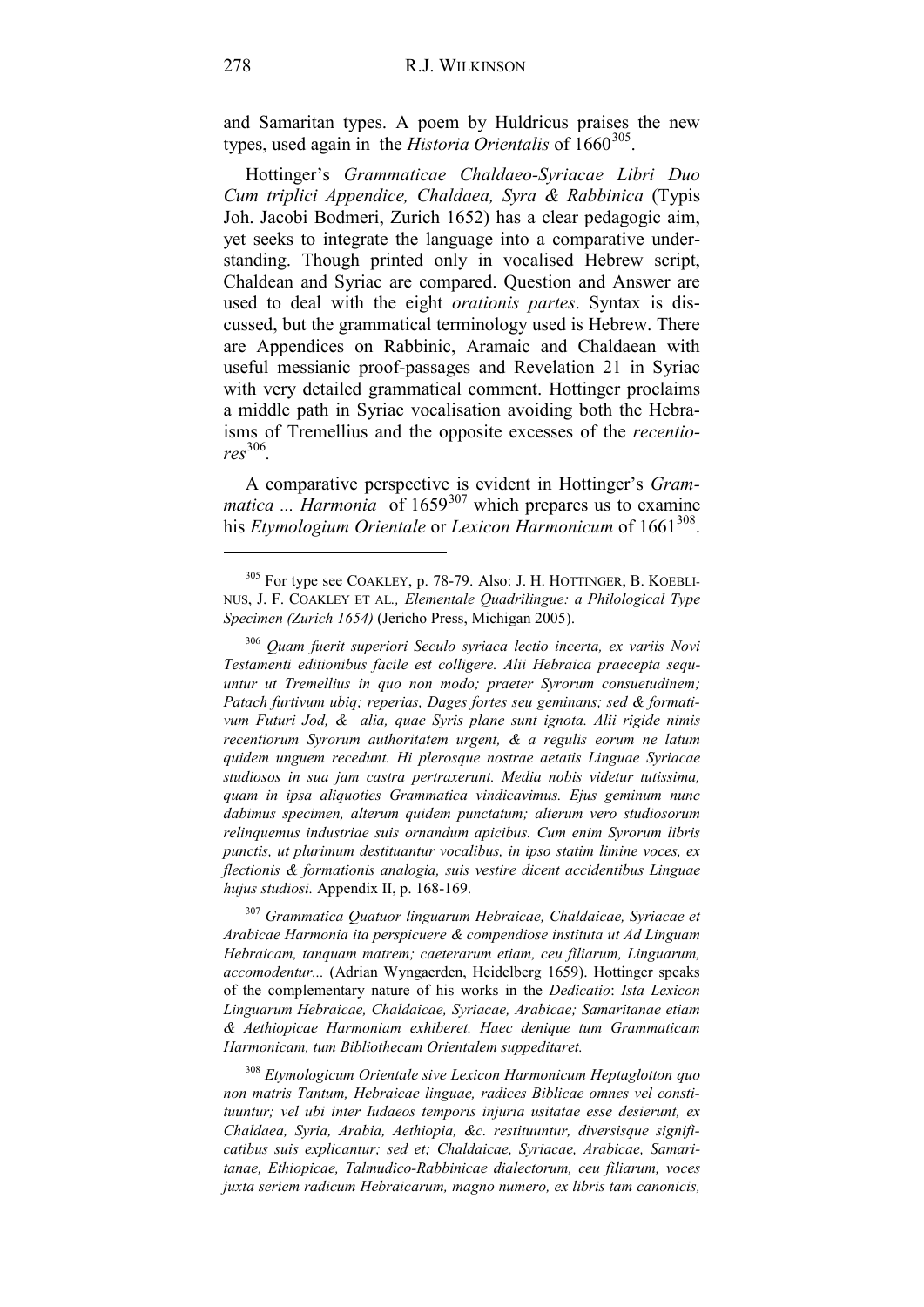The Preface of the Lexicon deals with possible objections to his harmonic enterprise and clearly states his sources. He has not collected his own words, he protests: *Helvetius natus sum, non Hebraeus, non Arabus, non Syrus* (f b4recto). Starting from a triliteral root (often reconstructed), of which two letters are printed in bold on the right side, the dictionary gives words (roots and derivations) for Hebrew, cognate words in more than one Semitic language; words not occuring in Hebrew, and words occuring in one particular other language.

Finally the *Promptuarium or Bibliotheca orientalis* of 1658 is a convenient point to consider the knowledge of Syriac literature available in the mid-century<sup>309</sup>. The third chapter deals with Syriac studies. It would have been fuller if only he had had Abdiso's catalogue which Ecchellensis had published five years before in 1653. He treats biblical works (Bible editions and commentaries) and Theological works (*didactica*, histories and liturgical works) and Philosophical works (grammars, systemata philosophica, letters and lexica). Not all of these classes are well represented. Of Old Testament Scriptures he knows the Peshitta and one translated from the LXX. He also mentions *versio Maronita Syro-Arabica*. He knows his New Testament from the editions we have already reviewed. Of bible commentaries he knows of the *Hexaemeron* of James of Edessa which he found in a manuscrript in Leiden. He knows of commentaries by James the Syrian (Bar Salibi) edited by his friend Dudley Loftus; commentaries by Ephrem, James of Nisibis, a certain Denys, Severus of Antioch and Ishodad of Merv. Amongst *didactica* he counts theological works of Ephrem (known from the manuscripts at Leiden and those belonging to Ussher); the *De Paradiso* of Moses bar Cepha and the Treatise of Severus of Antioch against John Grammaticus and other works published with these by Masius. As history he mentions a *Chronicon Syro-Arabicum* of Bar-Hebraeus. Describing the Syrians enthu-

*quam Ecclesiasticis exhibentur; Harmonia simul vel matris cum filiabus, vel filiarum inter se luculenter ostenditur, propriae denique cuiusvis radicis significationes adjiciuntur; .... Accesit ... brevis apologias contra Abrahamum Ecchellensem Maronitam* (Sumptibus Joh. Wilhelmi Ammmonij, & Wilhelmi Serlini, Frankfurt 1661). The *Apologia contra Abraham Ecchellensem* is entitled *Epistola responsoria ad Joh. Jonstonum* and discusses Hottinger's *Abrahami dokimasia*.

<span id="page-110-0"></span><sup>309</sup> *Promptuarim; sive, Bibliotheca Orientalis: Exhibens Catalogum, sive, centurias aliquot, tam authorum, quam librorum Hebraicorum, Syriacorum, Arabicorum, Aegyptiacorum, Aethiopicorum, etc. Addita Mantissa Bibliothecarum aliquot Europaearum, tam publicarum quam privatarum; ex quibus, quid deinceps etiam praestari possit ab aliis, luculenter monstratur. Scriptum, Quod Theologorum, Iurisconsultorum, Medicorum, et philosophorum accomodatum est Studiis* (Typis et Impensis Adriani Wyngaerdeni ... Heidelberg 1658). The type is that made in Amsterdam for Leusden, COAKLEY, p. 80-81.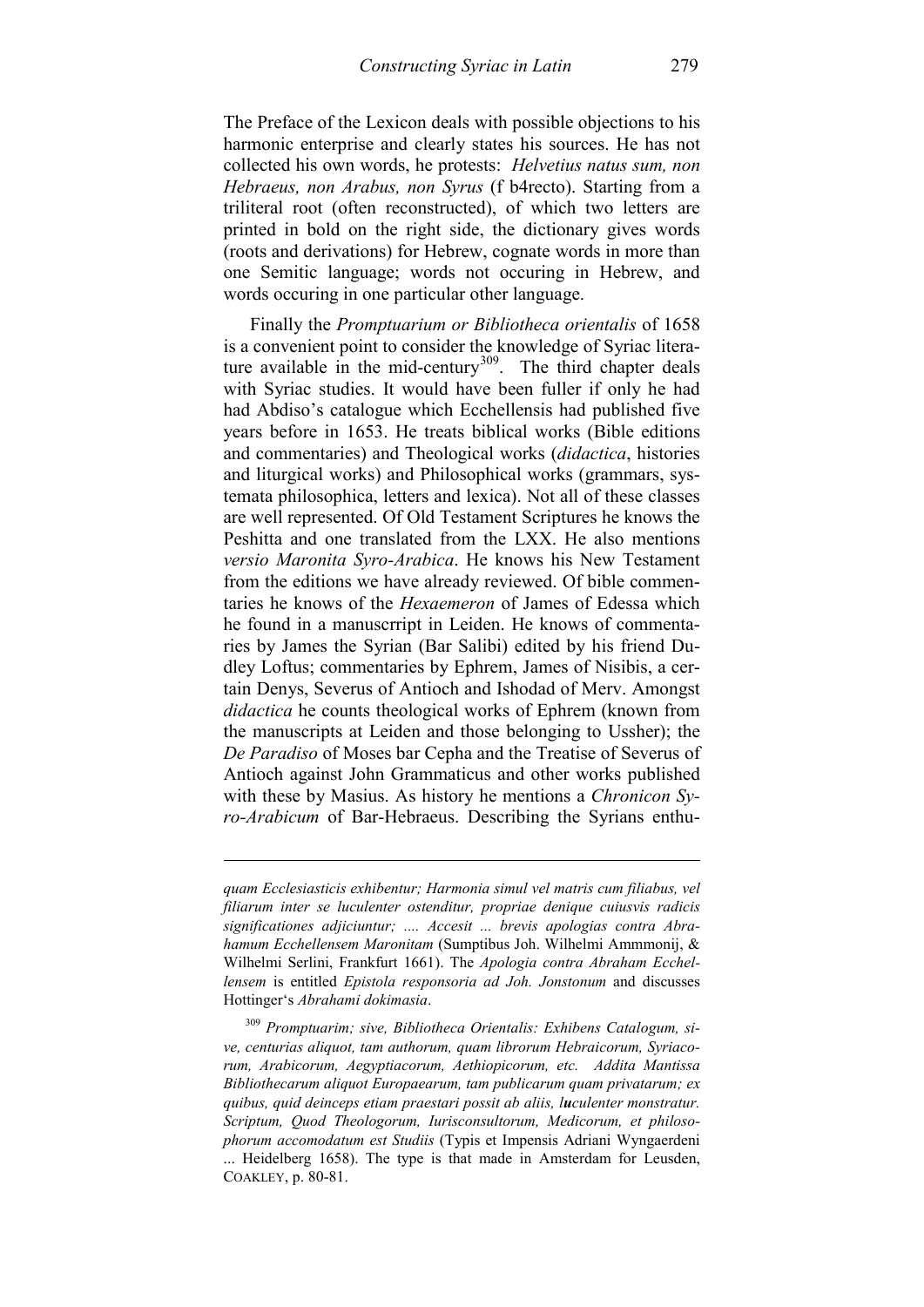siasm for liturgy he mentions a Liturgical Thesaurus made by Moses of Mardin in 1556 (and in Hottinger's day in the library at Saint-Gall<sup>[310\)](#page-111-0)</sup>; the liturgical works in Morin's *Commentarius*; the commentary on Pseudo-Dionysus by John of Dara; the baptismal and eucharistic liturgies published by Guy Lefèvre de la Boderie and another writing on baptism by James of Edessa of which a manuscript was in the libray in Tübingen. Amongst the philosophical works he mentions the Book of Spendours which Masius mentioned in his *Syrorum Peculium* and a grammar of Mar Gregorius (not apparently consciously linked with Barhebraeus). *Systema philosophica* has a sole mention of Mar Isaac and Letters comprise only those exchanged between Moses of Mardin and Masius. Finally there is mention of the dictionary of Bar Bahlul seen in England in a manuscript that came from Thomas Erpenius and the Lexicon of bar Ali (copied probably from a manuscript of Scaliger: he possessed the text as far as nun) and an *Etymologicum Syrum*. The expose is rounded of by some of the dedication of bar Ali's Lexicon chosen to give and example of the scholarly and classical style of Syriac. This harvest Hottinger found dispiriting. The Period had been good for language studies and bible editions but not so for literature. In the dedication of the *Promptuarium* to Jean Maurice de Nassau he feared that Oriental Studies had fallen into decline in the midlle of the Seventeenth Century and appears anxious for the preservation of the humanists legacy<sup>311</sup>.

Hottinger's subsequent *Bibliothecarius quadripartitus* ... (Sumptibus Melch. Stauffacheri, Zurich 1664), which uses transcriptions or Hebrew characters, contains Leo Africanus' biographical work on Arabic authors of 1527 and benefits from Abdiso's catalogue which Ecchellensis had published. The section *De Scriptoribus Syriacis* (with oriental characters in transcription or Hebrew) offers a new summary under similar headings of known Syriac authors and their works $312$ . Having found in Walton's Polyglot a lasting identity for Syriac as a learned biblical language, we may in Hottinger's comparative linguistic sophistication find a similar terminus for Syriac in the context of Semitic Philology. Knowledge of non-biblical Syriac literature was obviously limited.

<sup>310</sup> BAUMSTARK, p. 47.

<span id="page-111-1"></span><span id="page-111-0"></span><sup>311</sup> *Eo vero libentius in hanc discendi arenam* (that of Oriental languages), *quod haec studia, praeter meritum, inculta observabam jacere, et si non exitio, exilio saltem pene vicina. Quam enim vereor, ne brevi tempore tam laboriose expulsa barabarie, et Originalium (de caeteris Orientalibus ne quidem loquar) Linguarum pudenda et segnis revocetur ignorantia.*

<span id="page-111-2"></span><sup>312</sup> LE ROEY, p. 30-32.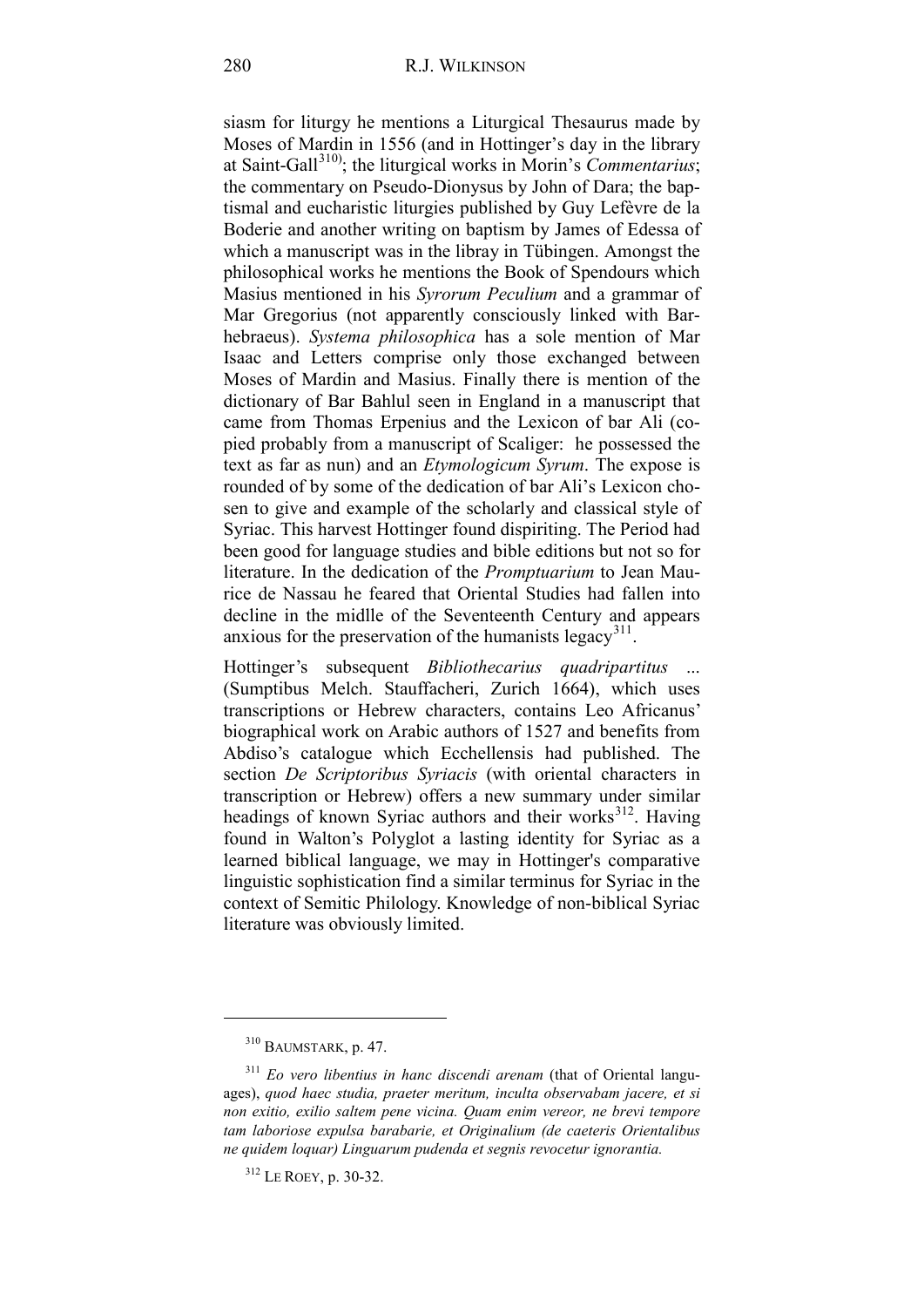## **12. Finale**

Considerably later, Joannes Henricus Lysius summarised the field of Syriac studies in his Dissertation of 1727 with the anticipated learned notes $^{313}$  $^{313}$  $^{313}$ . He discusses the various names for the language and also the different things which might be meant by calling it Hebrew. It is not totally different from, but may also be distinguished from Chaldaean or Aramaic. (Hottinger was right to suggest that we know nothing of early Chaldaean texts<sup>[314](#page-112-1)</sup>.) Syriac uses different scripts. There are vowel differences: Chaldaean wrote and pronounced *bilchôr* (*tantum*) but Syriac has *balchûr;* Chaldaean has *tchôth* (*sub*) but Syriac *tcheth*; Chaldaean has *qdam* (*ante*) but Syriac *qdom*. There are different contructions of words and phrases. Chaldaean has one praeterite tense like Hebrew which does for imperfect, perfect and pluperfect tenses and indicative, subjunctive and optative moods. Syriac however has a proper preterite, a perfect and rarely a pluperfect with the auxilary verb 'to be'. Syriac has its own idioms unknown to Chaldaean which Opitius listed in his *Appendix ad Syriasmum restitutum* and De Dieu in Book V of his *Harmonic Grammar*. Though some vocabulary is shared, Syriac has its own unique words. But this does not justify those (De Dieu again) who take the Aramaic of Dan 2.4 as really Syriac.

Nor is the language older than Hebrew: some say rather it is the child of Hebrew and Chaldean. Amira says the opposite, appealling to Scripture, and claims that Syriac preceeded Hebrew; that it was implausible that such a fine language should arise from such a harsh one; and that Hebrew speakers have difficulty speaking Syraic - none of which impress! Rather refugees returning from Babylon mixed Chaldaean and Hebrew to make Syriac.

Hardt's idea that Syriac is descended from Greek is rejected – though loan words from Greek and Latin are acknowledged. Conversely Syriac may be considered the mother of Arabic (which "appropriated her script and conformed to her sounds" ) - and also Ethiopic, even Persian.

As Christianity spread from Antioch, the capital of the East, so did the Syriac language and letters spread to Persia and even India. After the arrival of Islam in Seventh Century, Arabic replaced Syriac as the vernacular, but though it is now only spoken in a few villages in Lebanon, it nonetheless survives as far away as India.

<span id="page-112-1"></span><span id="page-112-0"></span><sup>313</sup> *Dissertatio Philologica de Historia Linguae Syriacae... submittit M. Joannes Henricus Lysius Orient. Lingu. Prof. Extraord. Designatus ... 3 October 1727 Regiomonti Litteris Reusnerianis).*

<sup>314</sup> *Smegmate orientali*, p. 35.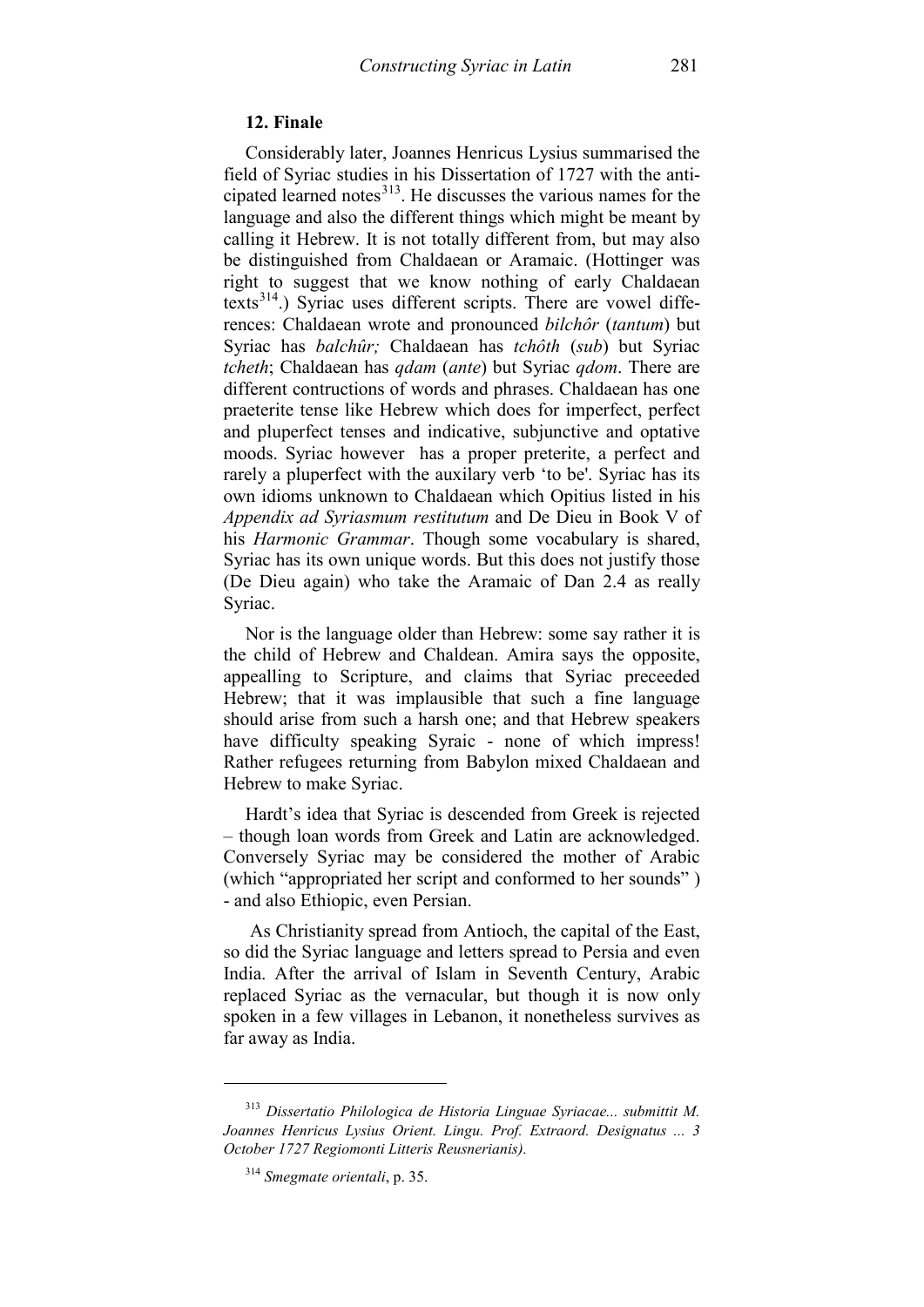Several Classical sources suggest the *Syroi* may have invented letters, but others take this to refer to the Hebrews.Three types of Syriac letters (scripts) are identified.

Once Syriac vowels were confined to y/w/ *aleph.* Subsequently vowels were marked by dots (mentioned by Ephrem) or Greek vowel letters.

There are three dialects of Syriac: Babylonian, that of Jerusalem and Antiochean, but Babylonian long ago withered away. More properly the Jerusalem dialect is called Syriac, different in period and purity and different also from Galilean which often confused distinct letters and joined different sounds akwardly (This was Peter's dialect in Mk 14.70). Anthiochene was the dialect of the church in Antioch. Sometimes it is named for Comagene, the far region of Syria, or called *Maronitica* from the Christians of Mount Lebanon. This is the sacred language of Christians throughout the East who use it for Scripture and worship, though their vernacular is Arabic. Abulfarajius mentions another dialect Nabatean, *maxime rudem,* spoken in the mountains of Assyria and by the *pagorum Eraci incolae*.

Nonnus considered the titulus of Christ's cross written in Latin, Syriac and Greek. Taken in this sense, the question arises whether the inspired New Testament writers wrote some things in Syriac (*quosdam Syriaco idiomate scripserint*) which our age possesses (now only) in Greek? The Fathers thought Matthew and Hebrews were written in Hebrew, but this has difficulties. Widmanstetter though these were first written rather in Syriac and Walton concurred $315$ . This is because (i) Hebrew had withdrawn into Temple and scholarly debates; (ii) because of the desirability of preaching the one message in a language all could understand; (iii) the Apostles would not have been reliable witnesses if they had not articulated and handed down to us the heavenly philosophy of Christ in the same language they had heard it proclaimed; (iv) Matthew the publican was ignorant of Hebrew; (v) providentially - as with the priesthood of Melchizedek (he is thinking of Hebrews) - with the new law came a new language for articulating the heavenly teaching. But for Lysius these are pursuasive rather than probative arguments and show only that neither Matthew or Hebrews was written in Hebrew: but that doesn't make them written in Syriac – why not Greek?

As for the Old Testament, Syriac had a two versions; one from the Hebrew and one from the Septuagint (which Walton has shown was "not from the time of Solomon, but rather from the time of King Abgar"). Some (both Maronites and Westerners) look for very early origins for the Syriac New Testament. It is without doubt the earliest version. Lysius then list the ma-

<span id="page-113-0"></span><sup>315</sup> *Praefatio ad N.T. Syriacum*; WALTON, *Proleg.*, XIII.6.